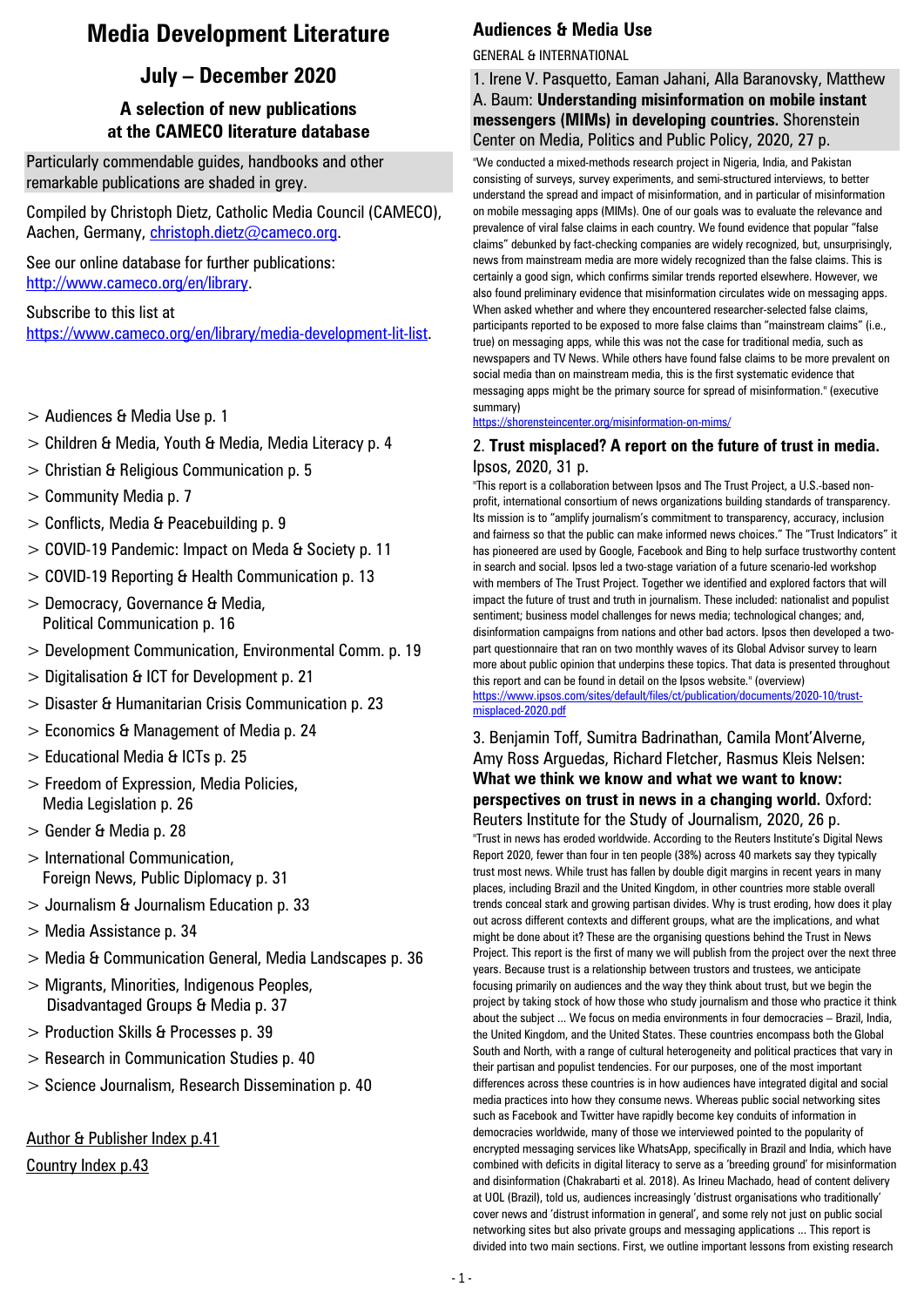and practitioners' observations on trust in news. Second, we identify outstanding questions that we expect will guide our project in the years ahead." (introduction) [https://reutersinstitute.politics.ox.ac.uk/what-we-think-we-know-and-what-we-want](https://reutersinstitute.politics.ox.ac.uk/what-we-think-we-know-and-what-we-want-know-perspectives-trust-news-changing-world)[know-perspectives-trust-news-changing-world](https://reutersinstitute.politics.ox.ac.uk/what-we-think-we-know-and-what-we-want-know-perspectives-trust-news-changing-world)

#### 4. Daniel Trottier, Rashid Gabdulhakov, Qian Hunag (eds.): **Introducing vigilant audiences.** Cambridge: Open Book Publishers, 2020, xiii, 342 p.

"The authors engage with a range of cross-disciplinary perspectives in order to explore the actions of a vigilant digital audience — denunciation, shaming, doxing — and to consider the role of the press and other public figures in supporting or contesting these activities. In turn, the volume illuminates several tensions underlying these justice seeking activities from their capacity to reproduce categorical forms of discrimination, to the diverse motivations of the wider audiences who participate in vigilant denunciations.This timely volume presents thoughtful case studies drawn both from high-profile Anglo-American contexts, and from developments in regions that have received less coverage in Englishlanguage scholarship [China, Morocco, Russia and Slovenia]. It is distinctive in its focus on the contested boundary between policing and entertainment, and on the various contexts in which the desire to seek retribution converges with the desire to consume entertainment." (back cover)

<https://doi.org/10.11647/OBP.0200>

#### AFRICA, SUB-SAHARAN

#### 5. Komi Amewunou: **Poursuite des cours par télévision, radio, et Internet pendant la pandémie du COVID-19: atouts et contraintes au Togo.** Afrobarometer, 2020, 10 p.

"Quatre Togolais sur cinq environ disposent d'une radio dans leur ménage (81%) et suivent régulièrement les informations à la radio (78%). Deux ménages sur cinq (44%) ne possèdent pas de télévision. La moitié (51%) des Togolais ne suivent jamais ou rarement les informations à la télé. Un cinquième des Togolais (18%) possède un ordinateur. Quatre Togolais sur cinq (82%) ont un téléphone portable à usage personnel. Un tiers (32%) de la population ont des téléphones qui peuvent accéder à l'Internet. Moins de deux Togolais sur 10 (18%) s'informent souvent via l'Internet." (résultats clés)

[https://afrobarometer.org/publications/ad361-poursuite-des-cours-par-television-radio-et](https://afrobarometer.org/publications/ad361-poursuite-des-cours-par-television-radio-et-internet-pendant-la-pandemie-du-covid)[internet-pendant-la-pandemie-du-covid](https://afrobarometer.org/publications/ad361-poursuite-des-cours-par-television-radio-et-internet-pendant-la-pandemie-du-covid)

#### 6. Josephine Appiah-Nyamekye Sanny, Edem Selormey: **Doubleedged sword? Ghanaians see pros, cons of social media, want access but not fake news.** Afrobarometer, 2020, 12 p.

"The Afrobarometer survey conducted in late 2019 shows that although radio and television remain the most dominant news sources, daily news consumption via social media (by 22% of Ghanaians) and the Internet (19%) is steadily increasing. Social media is less trusted as a source of information – only 39% of Ghanaians say they trust it "somewhat" or "a lot" – than private and public media (55% each) and government sources (54%). Close to eight in 10 Ghanaians (78%) say politicians and political parties spread information that they know is false. But smaller majorities also blame government officials, journalists, social media users, and activists and interest groups. Although an overwhelming majority (92%) of Ghanaians who have heard of social media think social media usage makes people more aware of current happenings, almost as many (86%) say it makes people more likely to believe fake news. One-third (32%) of Ghanaians support government regulation of access to the Internet and social media, but close to half (48%) prefer unrestricted access. Large majorities of Ghanaians "agree" or "strongly agree" that the government should be able to limit or prohibit the sharing of false news (77%), hate speech (69%), and news and opinions that criticize or insult the president (57%). Close to half (48%) also say the government should be able to limit the spread of information it disapproves of." (key findings, p.2)

[http://afrobarometer.org/sites/default/files/publications/Dispatches/ad366](http://afrobarometer.org/sites/default/files/publications/Dispatches/ad366-fake_news_and_social_media_in_ghana-7june20.pdf) [fake\\_news\\_and\\_social\\_media\\_in\\_ghana-7june20.pdf](http://afrobarometer.org/sites/default/files/publications/Dispatches/ad366-fake_news_and_social_media_in_ghana-7june20.pdf)

#### 7. Anyway Chingwete, Stephen Ndoma: **Crisis communication: radio tops Zimbabweans' news sources – except for 'other people'.** Afrobarometer, 2020, 13 p.

"Radio remains the leading source of media news for adult Zimbabweans. Six out of 10 citizens (59%) said they get news regularly ("every day" or "a few times a week") via the radio, compared to 33% for television and 17% for newspapers. About one in five citizens get news regularly from social media (21%) and the Internet (18%). But "other people" surpass all media channels as a regular source of news, cited by almost two-thirds (64%) of respondents. News habits have changed little in Zimbabwe in recent years. Only social media shows significant recent growth as a regular news source. Urban and rural residents differ sharply in their news habits. For example, while television beats out radio in cities (69% vs. 63%), only 12% of rural inhabitants regularly get TV news. Most Zimbabweans (95%) own a mobile phone or live in a household where someone else owns one. But only 43% of those phones have access to the Internet. About three-fourths

(73%) of citizens own or have access to radios, compared to 48% for televisions and 23% for computers. Poor citizens are less likely to own communications devices and to access the Internet than their better-off counterparts. Religious leaders are the most trusted institution in Zimbabwe, making them a potentially valuable conduit for information during the COVID-19 pandemic." (key findings, p.2)

[http://afrobarometer.org/sites/default/files/publications/Dispatches/ad367](http://afrobarometer.org/sites/default/files/publications/Dispatches/ad367-crisis_communication_in_zimbabwe-afrobarometer-15june20%20.pdf) [crisis\\_communication\\_in\\_zimbabwe-afrobarometer-15june20 .pdf](http://afrobarometer.org/sites/default/files/publications/Dispatches/ad367-crisis_communication_in_zimbabwe-afrobarometer-15june20%20.pdf)

### 8. Christiaan Keulder: **Free vs. false: Namibia's changing media landscape presents tough choices for citizens.** Afrobarometer, 2020, 10 p.

"Most adult Namibians own mobile phones (88%) and radios (67%). Four in 10 (40%) own television sets, and one in four (25%) own computers. Daily Internet use has multiplied over the past decade, increasing from 5% in 2008 to 28% in 2019. But more than four in 10 Namibians (44%) still "never" use the Internet. The most common source of daily news for Namibians is the radio (62%), followed by TV (40%), the Internet (27%), social media (27%), and newspapers (23%). Among the three-fourths (76%) of adult Namibians who have heard of social media, half (51%) see its effects on society as positive, while onefourth (24%) see them as negative. Social media users are most frequently blamed as sources of false (fake) news (by 67% of respondents), followed by journalists (62%) and politicians (60%). Eight out of 10 Namibians regard the country's news media as "completely free" (47%) or "somewhat free" (33%). But a majority (56%) think the government should have the right to prevent publications it disapproves of – more than twice as many as a decade ago. Moreover, majorities say the government should be able to limit or prohibit the sharing of false news (64%), of information or opinions that it disapproves of (54%) or that criticize or insult the president (62%), and of hate speech (62%). Yet more than half (55%) of citizens say that unrestricted access to the Internet and social media should be protected." (key findings)

[https://afrobarometer.org/publications/ad342-free-vs-false-namibias-changing-media](https://afrobarometer.org/publications/ad342-free-vs-false-namibias-changing-media-landscape-presents-tough-choices-citizens)[landscape-presents-tough-choices-citizens](https://afrobarometer.org/publications/ad342-free-vs-false-namibias-changing-media-landscape-presents-tough-choices-citizens)

#### 9. Joseph Koné, Kaphalo Ségorbah Silwé: **Face à l'hégémonie de la télévision et la radio, l'Internet et les médias sociaux continuent leur popularité grandissante en Côte d'Ivoire.**  Afrobarometer, 2020, 11 p.

"L'utilisation de la mesure d'audience par les médias est faible en Côte d'Ivoire. Selon une étude du Ministère de la Communication, de l'Économie Numérique et de la Poste (2017), la plupart des médias ivoiriens naviguent à vue sans une véritable connaissance et maîtrise du marché par des études d'audience et d'habitude de consommation des cibles. Dans le cas de la presse écrite, les maisons d'édition permettent d'établir l'audience en précisant même le lieu. Pour la presse numérique, les compteurs présents sur les pages web le permettent également. Par contre, avec une transmission par la voie des ondes, il est difficile de savoir qui regarde quoi et à quel moment. L'un des moyens permettant aux diffuseurs d'avoir un retour sur leurs émissions est le sondage. En effet, l'audience a acquis, au fil des années, une importance capitale. Plus un écran est regardé, plus un annonceur est intéressé. De plus, le déploiement de la télévision numérique te restre (TNT) est en cours sur le territoire ivoirien, évolution qui renforce la nécessité d'une mesure d'audience fiable et régulière afin de permettre une éclosion adaptée des chaînes et programmes répondant aux attentes de la population. Bien que tous les indicateurs de mesure d'audience ne soient pas investigués par les enquêtes d'Afrobarometer, les résultats ici présentés révèlent que la télévision et la radio ont les scores les plus élevés d'audience. Cependant l'on observe que les audiences de l'Internet et des médias sociaux tels que Facebook et Twitter connaissent une forte progression. La radio se présente comme le seul média à s'imposer aussi bien en milieu rural qu'urbain et avec la plus faible différence selon le niveau de pauvreté." (résumé)

[https://afrobarometer.org/publications/ad379-face-lhegemonie-de-la-television-et-la-radio](https://afrobarometer.org/publications/ad379-face-lhegemonie-de-la-television-et-la-radio-linternet-et-les-medias-sociaux)[linternet-et-les-medias-sociaux](https://afrobarometer.org/publications/ad379-face-lhegemonie-de-la-television-et-la-radio-linternet-et-les-medias-sociaux)

#### AMERICAS & CARIBBEAN

### 10. **Especial medios de comunicación: encuesta de satisfacción política y opinión pública.** Buenos Aires: Universidad de San Andrés, Encuesta de Satisfacción Política y Opinión Pública (ESPOP), 2020, 24 p.

"En la mayoría de los casos existe una relación lineal entre la confianza y el consumo de cada medio. En ese contexto, entre los consumidores frecuentes de cada medio la confianza neta (Confía Mucho + Confías Algo) es mayor en Telefe (80%), C5N (78%) y Clarín (74%). De todos modos, cabe aclarar que en todos los medios la confianza neta entre los consumidores frecuentes es mayor al 50%. En varios medios de comunicación se observa partidismo en su consumo y en la confianza. En efecto, se reflejan diferencias en el consumo de medios entre los votantes de Macri y de Fernández principalmente en C5N, TN (Todo Noticias), La Nación, Canal 13 y Página 12. Al contrario, se observa una mayor similitud de consumo entre votantes en los casos de Canal 26 y Telefe. Por su parte, la mayor diferencia sobre la confianza en los medios según el voto se registra en TN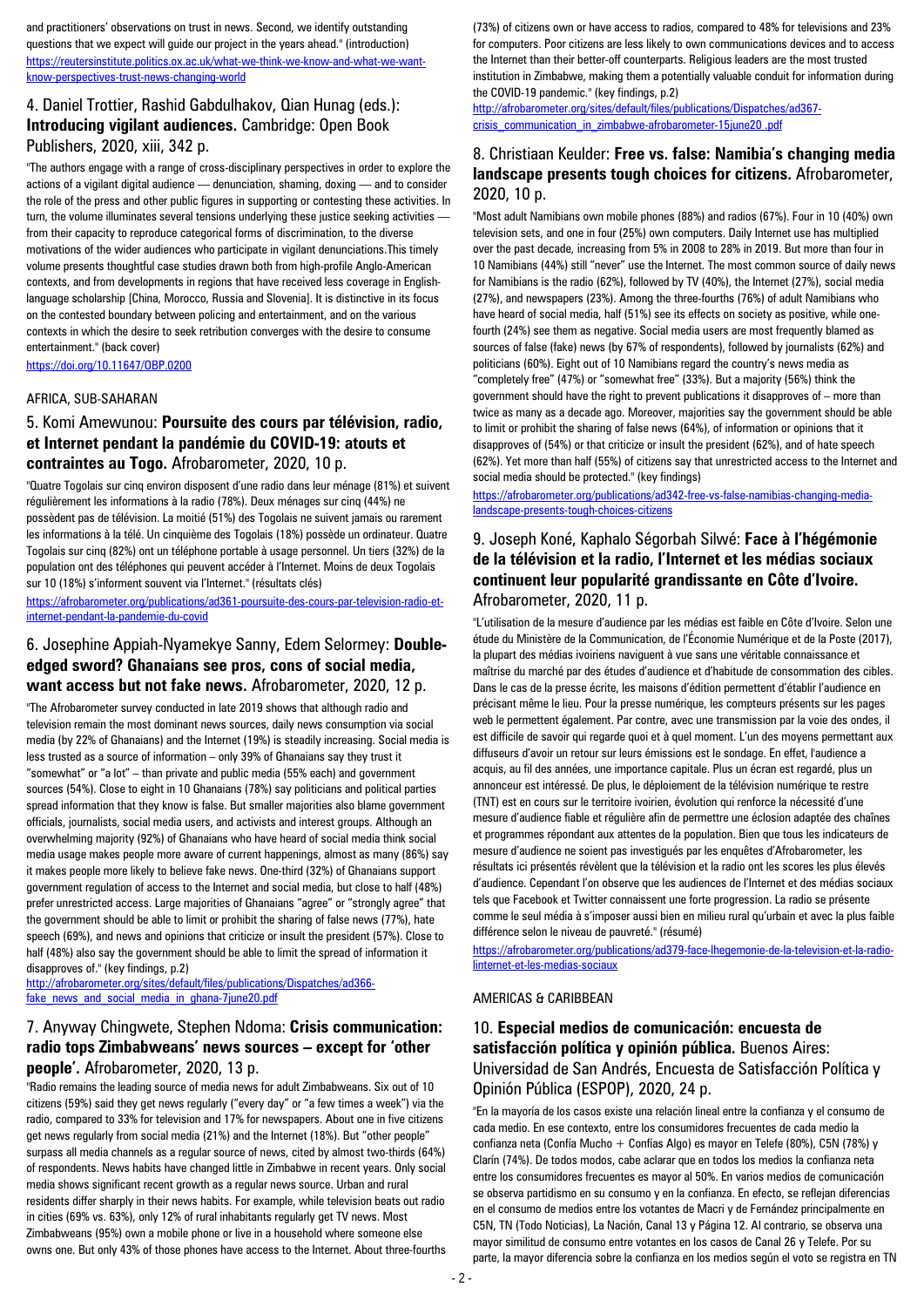(Todo Noticias), Canal 13, La Nación, Clarín y C5N, pues la brecha que divide a los votantes de Macri y los de Fernández supera los 40 puntos porcentuales en estos casos." (resumen, p.22-23)

[http://meso.com.ar/wp-content/uploads/2020/09/20.-Especial-Medios-ESPOP-2020-](http://meso.com.ar/wp-content/uploads/2020/09/20.-Especial-Medios-ESPOP-2020-MESO-2.pdf) [MESO-2.pdf](http://meso.com.ar/wp-content/uploads/2020/09/20.-Especial-Medios-ESPOP-2020-MESO-2.pdf)

#### 11. **Port-au-Prince information ecosystem assessment.**  Internews; Panos Caribbean, 2020, 70 p.

Key finding 1: A trusted thirdperson is the most important information provider. When asked for their main source of information, family, friends, and religious leaders accounted for 89% of the response choices combined. Additionally, 97% stated they trust their family and friends. Key finding 2: Social media, the new player in the game? Even though radio remains the main channel of information used by the population (76%) – followed by television (48%) – WhatsApp (29%) and Facebook (28%) combined total 57% of respondents' choice. Moreover, among participants who have Internet access, the leading applications to receive news areWhatsApp (82%) and Facebook (70%). Key finding 3: News on current events and sports are the most preferred content in traditional media channels. Participants mostly responded they like to see "news on current events" and "sports news" in traditional media channels. Radio listeners mostly enjoy "news on current events" (61%), newspapers readers like to read about "news on current events" (65%) and "sports" (33%), and television consumers mostly favor "news on current events" (49%) and "sports" (37%). Sports are ahead of educational and/or health programs in all types of media. Key finding 4: Residents in Port-au-Prince have unmet information needs. When asked about the information they need the most – at the time –, 52% of participants selected "how to find a job", followed closely by "general news about what is happening in the country including COVID-19" (51%). Respondents also mentioned the need for information on "access to food and drinking water" (48%), as well as information about the "security situation in Port-au-Prince" (47%). Key finding 5: Information consumers are not passive actors: trust and relevance are key points. Content and source are the two main factors affecting the information ecosystem in Port-auPrince. Even among their preferred source of information – family and friends – or their preferred channel – radio –, trust is not blindly granted. In the focus groups, participants point out the lack of training of journalists, the fact that many confuse facts with opinions or place greater value in sensationalism, often leading to unsubstantiated claims and misinformation ... (p.5-14)

[https://internews.org/sites/default/files/2020-](https://internews.org/sites/default/files/2020-10/Internews_IEA_PAP_Information_ecosystem_final.pdf) [10/Internews\\_IEA\\_PAP\\_Information\\_ecosystem\\_final.pdf](https://internews.org/sites/default/files/2020-10/Internews_IEA_PAP_Information_ecosystem_final.pdf)

#### 12. Gustavo Hernández Díaz, Johanna Pérez Daza (eds.): **Prosumidores y comunicación en la era digital.** Caracas: Universidad Católica Andrés Bello, 2020, 107 p.

1. Claves en tiempos digitales / Marcelino Bisbal -- 2. Prosumidores, audiencias y consumo cultural en Venezuela (2005-2018) / Gustavo Hernández Díaz -- 3. Jóvenes prosumidores visuales en la era digital / Johanna Pérez Daza -- 4. Participación política de los prosumidores en Venezuela / Edixela Burgos -- 5. Comunicación y políticas públicas / Andrés Cañizález -- 6. Comunicación organizacional: sobrevivir a un entorno complejo / Humberto Jaimes Quero

[http://saber.ucab.edu.ve/bitstream/handle/123456789/19700/Prosumidores%20y%20com](http://saber.ucab.edu.ve/bitstream/handle/123456789/19700/Prosumidores%20y%20comunicacion%20era%20digital-UCAB-2020.pdf?sequ%20ence=1) [unicacion%20era%20digital-UCAB-2020.pdf?sequ ence=1](http://saber.ucab.edu.ve/bitstream/handle/123456789/19700/Prosumidores%20y%20comunicacion%20era%20digital-UCAB-2020.pdf?sequ%20ence=1)

#### 13. Karen Mercado Andia, Oscar Bazoberry Chali: **Acceso a internet y ruralidad: el caso de Macharetí en Bolivia.** La Paz: Institu-to para el Desarrollo Rural de Sudamérica, 2019, 81 p.

"Que se haya establecido en primer lugar el uso de la aplicación WhatsApp nos muestra la importancia de las redes en la comunicación personal, afectiva, familiar, en el trabajo, la economía y la organización de las personas. El Facebook denota la importancia e las redes abiertas, sin embargo, también las características como medio de información y el grado de apertura de la población a la información global. En tercer lugar, la importancia del Google y el YouTube como plataformas de exploración de información más especializada en salud, tutoriales para actividades manuales, información agropecuaria, muestra nuevas formas de búsqueda y de adquisición de conocimientos y habilidades en diferentes temas de interés, sin límite. Otras formas de acceder a vincularse de manera colectiva e individual, como la información de otras organizaciones, el correo electrónico, aunque han mostrado numéricamente menos representatividad, su uso no es menos importante, ya que por una parte se trata de contenido local nacional y por otra de comunicación personalizada. Respecto a las brechas del uso del Internet frente al nivel de educación alcanzado, estas pueden ser disminuidas gracias a las herramientas, como el uso de mensajes de voz, por lo que llamamos a los jóvenes a darse la tarea de encontrar la manera de transferir estos conocimientos a las personas con mayores dificultades. De manera que se independicen para atender sus propias necesidades de comunicación. Al mismo tiempo que el estudio ha encontrado relaciones de solidaridad entre familiares y vecinos, que llevan más allá del uso individual de estos medios, por lo que alentamos a mantener estos mecanismos de colaboración. La radio y la televisión son todavía importantes medios de información, sin embargo, la tendencia en la propia comunidad

Macharetí muestra que puede ser complementario al uso del internet, lo que en los próximos años ayudaría a disminuir la brecha generacional entre los distintos medios de difusión y comunicación." (conclusiones, p.79-80)

<https://ipdrs.org/index.php/publicaciones/libros/impreso/98>

#### ASIA & PACIFIC

#### 14. **FactShala user study: executive summary. Baseline status of internet users in India.** Internews; DataLEADS; fact India Media Literacy Network, 2020, 29 p.

"The study revealed some clear patterns about why people fall for misinformation, regardless of their age, gender or education level. Some of the key trends common across city and village respondents were: 1. Majority of the respondents do not question the source of the information, or assess if the source or sender is a credible authority on the subject. Respondents across demographics focus more on the content of the message and rely on personal biases and beliefs while deciding whether they will believe or reject a message. 2. Respondents usually do not verify information from alternative sources on the web. There is a noticeable skepticism against social media, but despite that it is noteworthy that majority respondents are unaware of strategies to evaluate evidence or verify online content. 3. A great deal of trust in mainstream media, to the point that they blindly trust information misattributed to mainstream media. 4. Majority respondents do not realise the extent of manipulated content they access online. Respondents are also oblivious to the absence of gatekeeping on social media and the difference of nature between news versus non-news content. 5. If the sender is a prominent influencer or a person they look upto, respondents were more likely to believe the message. Believability increases if the ideology of person sharing information aligns with that of the audience." (key insights from user study, p.4)

[https://internews.org/sites/default/files/2021-](https://internews.org/sites/default/files/2021-02/FactShala_User_Study_Report_2020_v10.pdf) [02/FactShala\\_User\\_Study\\_Report\\_2020\\_v10.pdf](https://internews.org/sites/default/files/2021-02/FactShala_User_Study_Report_2020_v10.pdf)

#### 15. Tripta Chandola: **Listening into others: an ethnographic exploration in Govindpuri.** Institute of Network Cultures, 2020, 149 p.

"The essays collected here are based on two decades of engagement with the residents of the slums of Govindpuri in India's capital, Delhi. The book presents stories of many kinds, from speculative treatises, via the recollection of a thousand everyday conversations, to an account of the making of a radio documentary. Zig-zagging through the lanes of Govindpuri, Listening into Others explores the vibrant sounds emanating from slum culture. Redefining ethnography as listening in passing, Chandola excels at narrating the stories of the everyday. The ubiquity of smartphones, sonic selfies, wailing, the ethics of wearing jeans, the crossroad rituals of elections, the political agency of slum-dwellers, the war of the sexes through bodily gestures, and conflicts over ownership of both property and sound generated in the slums — these are among the many encounters Chandola opens up to the reader. Slums are anxious spaces in the materiality, experience, and imagination of a city. They are the by-products of the violent and exploitative mechanisms of urbanization. What becomes of the slum-dwellers, who universally, across centuries, cities and continents, befall similar fates of being discriminated, reckoned to be the scum of the earth, and a burden on society? By listening to identified others and amplifying their voices in their own vocabularies and grammar, Tripta Chandola's praxis creates a methodological, political, and poetic rupture. Slums, she finds, are not anathema to the city's past, present, or future. They are an integral component of urbanization and a foundational part of the city." (publisher)

[https://networkcultures.org/blog/publication/tod36-listening-into-others-an-ethnographic](https://networkcultures.org/blog/publication/tod36-listening-into-others-an-ethnographic-exploration-in-govindpuri/)[exploration-in-govindpuri/](https://networkcultures.org/blog/publication/tod36-listening-into-others-an-ethnographic-exploration-in-govindpuri/)

#### 16. Nalaka Gunawardene, Arjuna Ranawana: **Sri Lanka media audience study 2019: consuming news in turbulent times.**  International Media Support (IMS), 2020, 63 p.

"Across various demographics, Sri Lankan audiences highly value news and current information. More than three quarters (77%) identified news as being very important, and another 18% said it was somewhat important. National news on current affairs had the highest level of audience interest (76%), followed by national politics, local current affairs, national level entertainment news, national weather, local politics and national level sports. There was limited interest in economic and business news, and even less in international news. Audiences have a good sense of what good journalism means to them. Among the many attributes of good journalism highlighted by participants were: trustworthy, evidence-based information; clear and accurate; timely and relevant; balanced and unbiased reporting with a sufficient level of detail; respecting privacy; drawing from multiple sources; ethical use of sensitive visuals; and never advocating racism or violence. Most people turn to two, three orfour newssources on a regular basis apparently to guard against being misled by media biases and manipulation ..." (executive summary)

<https://www.mediasupport.org/publication/consuming-news-in-turbulent-times/>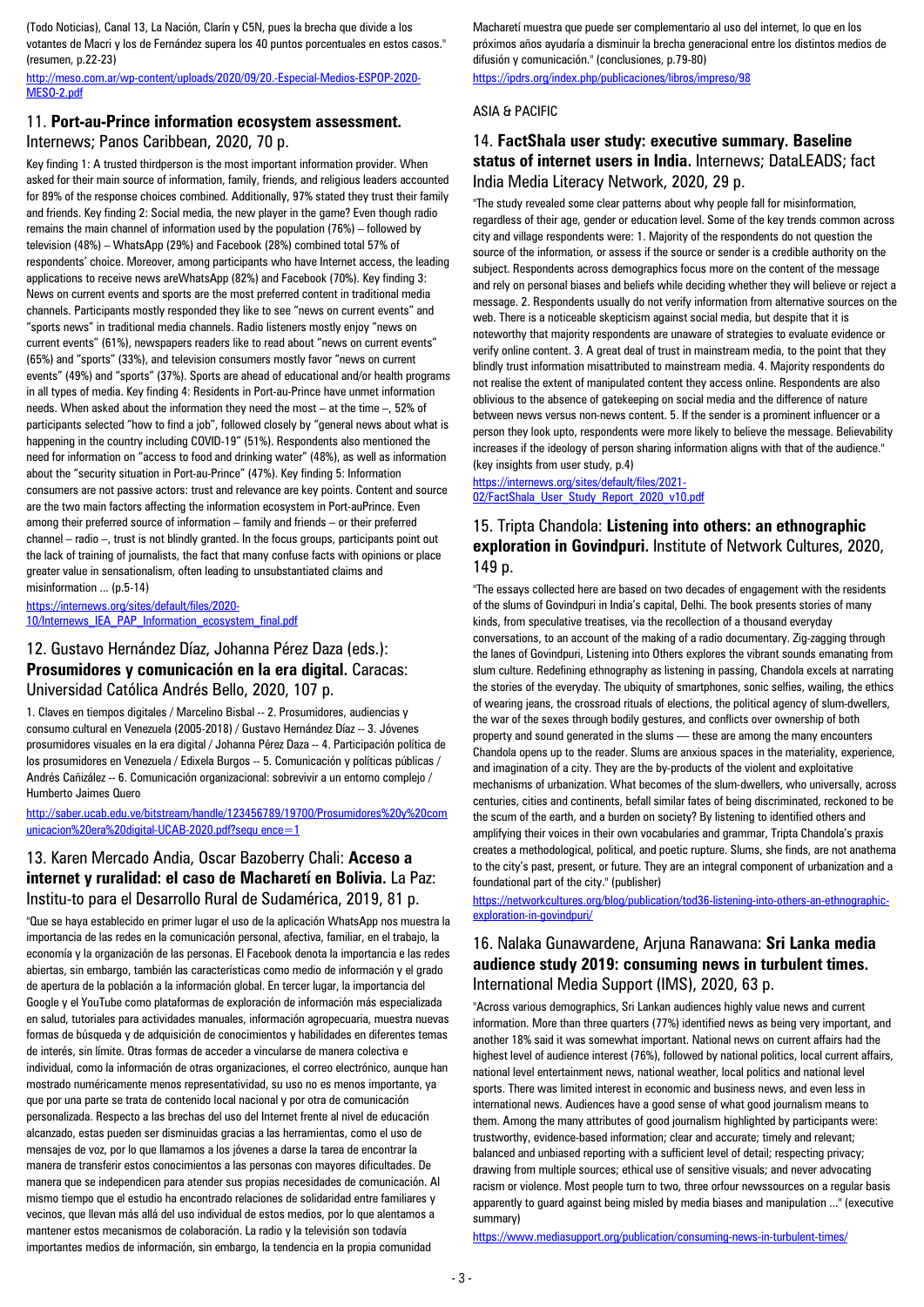### 17. CeSID, IREX: **Strengthening Media Systems Activity (SMS) demand-side study: "Comprehensive study of the public's media needs and behaviors in Serbia".** USAID, 2019, 72 p.

"This study was specfically intended to: 1. provide comprehensive insight into the public's media consumption patterns, and its underlying causes: a) values; b) needs and interests, particularly regarding media content; c) motivation and aspirations, with specific emphasis on buying media content; d) financial functioning and attitudes towards different types of payment systems, etc. and 2. provide comprehensive analysis and recommendations to inform the Strengthening Media Systems Activity (SMS) programmatic approach in all aspects of media sustainability, as well as to inform organizational and business strategies and tactics of different types of media outlets on the local, regional and national levels. The research implemented in 2019 combined a variety of methods (both quantitative and qualitative) and techniques (a face-to-facesurvey and computer-assisted web interviewing, or CAWI), and targeted a number of groups – a representative sample of 1500 respondents age 15 to 65 for the face-to-face survey, a sample of 100 daily internet users for web interviews, and 96 internet and local media users aged 15 to 65 for the 12 focus group discussions in Belgrade, Niš, Kragujevac, Novi Sad, Sombor, Loznica, and Zajecar. The key aim of the research was to gain an in-depth understanding of the needs, habits, and expectations of the audience, in order to facilitate rational and informed discussion about the media sector and public attitudes; and strategic decision-making by media businesses, with the starting assumption that understanding audience needs and profiling target groups constitutes integral parts of any media business strategy in terms of both preparing and formatting media content. Thus, the study was structured to facilitate the achievement of SMS objectives and to provide directions for SMS strategic and operational interventions in the following areas: 1. Content production and editorial policy, 2. Content sources and formats, 3. Interaction and community involvement, and 4. Financial sustainability." (abstract, p.2-3)

<https://www.irex.org/sites/default/files/pdf/sms-demand-side-report-serbia.pdf>

### **Children & Media, Youth & Media, Media Literacy**

GENERAL & INTERNATIONAL

#### 18. **Guidelines for parents and educators on child online protection.** Geneva: International Telecommunication Union (ITU), 2020, 59 p.

"Many parents and guardians are under a common misconception that their child is safer if they use the computer at home, or at school, than elsewhere. This is a dangerous misconception because the Internet can take children and young people virtually anywhere in the world, and in the process, they can be exposed to potentially dangerous risks, just as they could in the physical world. However, children and young people do experience slightly increased risk of harm when accessing the Internet via a smartphone, tablet or other handheld devices. This is because these handheld devices give instant access to the Internet from anywhere and are less likely to be monitored by parents or carers. These guidelines have been developed within the child online protection (COP) initiative, as part of the ITU Global Cybersecurity Agenda3, with the aim of establishing the foundations for a safe and secure cyberworld not only for today's youth but also for future generations. These guidelines also focus on children with vulnerabilities, particularly, migrant children, children with ASD and children with disabilities. The guidelines are meant to act as a blueprint which can be adapted and used in a way that is consistent with national or local customs and laws and address issues that might affect all children and young people under the age of 18." (executive summary) <https://www.itu.int/en/ITU-D/Cybersecurity/Pages/COP-2020-Guidelines.aspx>

#### 19. **Keeping it real: an exploratory study of how 13-14-yearolds critically engage with online content.** et al. Tim Schoot Uiterkamp. Free Press Unlimited, 2020, 43 p.

"We recruited participants aged 13-14 in three countries: Mexico, South Africa and the Netherlands. Through a questionnaire, an observation exercise and interviews, we gathered information in order to identify trends ... We constructed a number of global personas that cut across the groups. Safety Seeker: Aims to avoid potential harm online; they do not interact with content they believe is not genuine and they are discerning about friend requests. Awareness Raiser: Is concerned about global issues and considers the positive impact of online content more important than its veracity.Entertainment Junkie: Cares about having fun, being entertained and making friends smile; truth isn't as important. Dedicated Fan: Believes content posted by the people they admire and will call out fake news about the things they care about. Socialiser: Is all about friends, connecting across several social media platforms. They are discerning about friends but still have hundreds – and they believe the things they share. Scroller: Doesn't engage with misinformation or content they don't care about; they just scroll on past. They can be challenging to engage." (executive summary, p.4-5)

[https://www.freepressunlimited.org/sites/freepressunlimited.org/files/research-fpu](https://www.freepressunlimited.org/sites/freepressunlimited.org/files/research-fpu-keeping_it_real.pdf)keeping it real.pdf

### 20. **Creating change through digital communities: how RNW Media's digital platforms impact young people's knowledge, attitudes and behaviour.** Hilversum: RNW Media, 2020, 34 p.

"The Theories of Change for both Citizens' Voice [a programme focusing on social cohesion and inclusive governance] and the SRHR programme (which includes Love Matters [delivering information and media on love, sex and relationships to 18-30-yearolds]) contain a key assumption that through providing reliable information on our digital platforms, young people gain new knowledge and understanding on topics that matter to them. For Citizens' Voice, the assumption is that by accessing pluralistic information and engaging in dialogue with people with other backgrounds and perspectives, young people are aware of different viewpoints, accept and respect diversity, challenge restrictive norms and participate in society. For Love Matters, it relates to providing evidence-based and pleasure-positive SRHR information that helps people to make informed decisions in their personal lives. To investigate whether this assumption holds true for both programmes, a dedicated survey question was included in the surveys of platform users conducted as part of the Next Generation Mid-Term Review (MTR) evaluation conducted by external researchers in 2019. This open question asked users whether they could give an example of a change they had experienced through engaging with the platform. The answers and examples given by users have been analysed by the PMEL team to answer the main research question: To what extent do returning users experience a change in knowledge, attitude or behaviour as a result of engaging with the platform?" (introduction) [https://www.rnw.org/wp-content/uploads/2020/05/Creating-Change-through-Digital-](https://www.rnw.org/wp-content/uploads/2020/05/Creating-Change-through-Digital-Communities-2.pdf)[Communities-2.pdf](https://www.rnw.org/wp-content/uploads/2020/05/Creating-Change-through-Digital-Communities-2.pdf)

#### 21. **Evaluation of UNESCO's work in the thematic area of media and information literacy (MIL).** Paris: UNESCO, 2020, 128  $\mathsf{D}$ .

"Overall, this evaluation has shown that over the last biennia UNESCO has made significant achievements through its work in MIL and is holding the lead in this constantly evolving field that has gained increasing importance at the forefront of global and national agendas. It also revealed that MIL offers increasingly interdisciplinary opportunities for the Organization and strategic decisions are needed as to the level of priority and adequacy of resources required for optimally positioning this strand of work to contribute to the achievement of Agenda 2030 through a wide range of topics. Among other, work on data privacy and big data, media and freedom of expression areas, a focus on PVE and a boost towards the disinformation, life-long learning and artificial intelligence approaches, as well as an enhanced focus on disadvantaged groups and a more consistent approach to advancing gender equality will allow UNESCO to remain at the forefront and to keep and expand its intellectual and foresight role in the area of MIL." (abstract) <https://unesdoc.unesco.org/ark:/48223/pf0000374972>

#### 22. **Media and information literacy.** Bonn: Deutsche Welle DW Akademie, 2020, 13 p.

"Media and Information Literacy (MIL) plays an essential role in helping people navigate the media. It helps them separate fact from fiction, exercise their right to access information and be active members of the media ecosystem. DW Akademie's goal is to empower young people to be active and act responsibly in the media world." (p.3) [https://www.dw.com/downloads/55960017/dw-akademie-mil-flashcards-2020](https://www.dw.com/downloads/55960017/dw-akademie-mil-flashcards-2020-english.pdf) [english.pdf](https://www.dw.com/downloads/55960017/dw-akademie-mil-flashcards-2020-english.pdf)

### 23. **Seoul declaration on media and information literacy for everyone and by everyone: a defence against disinfodemics.**  Seoul: UNESCO, 2020, 3 p.

[https://en.unesco.org/sites/default/files/seoul\\_declaration\\_mil\\_disinfodemic\\_en.pdf](https://en.unesco.org/sites/default/files/seoul_declaration_mil_disinfodemic_en.pdf)

### 24. **Tips for young people: staying safe online during the COVID-19 pandemic.** UNICEF, 2020, 6 p.

"Here are some practical steps you can follow to keep yourself safer during this period and improve the time that you and your family have both online and offline: 1. It is important to check your privacy settings on ALL of your social media accounts and know how to set your accounts to private or to friends online. You can find advice here or here on how to change your settings. 2. Make sure that when you are using any applications that use video, your location cannot be identified. 3. When you step away from the camera for any reason, the video may still be on and recording. It is okay to cover the camera when not using it. ALWAYS ensure that the video is turned off at the end of a session. And think about what other people can see when the video is on. 4. Be extra careful of how you treat and communicate with your friends online during this time. Think about how your posts, comments, likes and shares might affect those who see them. 5. Meeting new people is part of the attraction of being online but be extra careful while you are online during the pandemic. Remember that not everyone online who wants to talk to you has the same reason as you for wanting to chat. If you are in any doubt, block the person and speak to a trusted adult about your concerns ..." (p.2-3)

[https://reliefweb.int/report/world/tips-young-people-staying-safe-online-during-covid-19](https://reliefweb.int/report/world/tips-young-people-staying-safe-online-during-covid-19-pandemic) [pandemic](https://reliefweb.int/report/world/tips-young-people-staying-safe-online-during-covid-19-pandemic)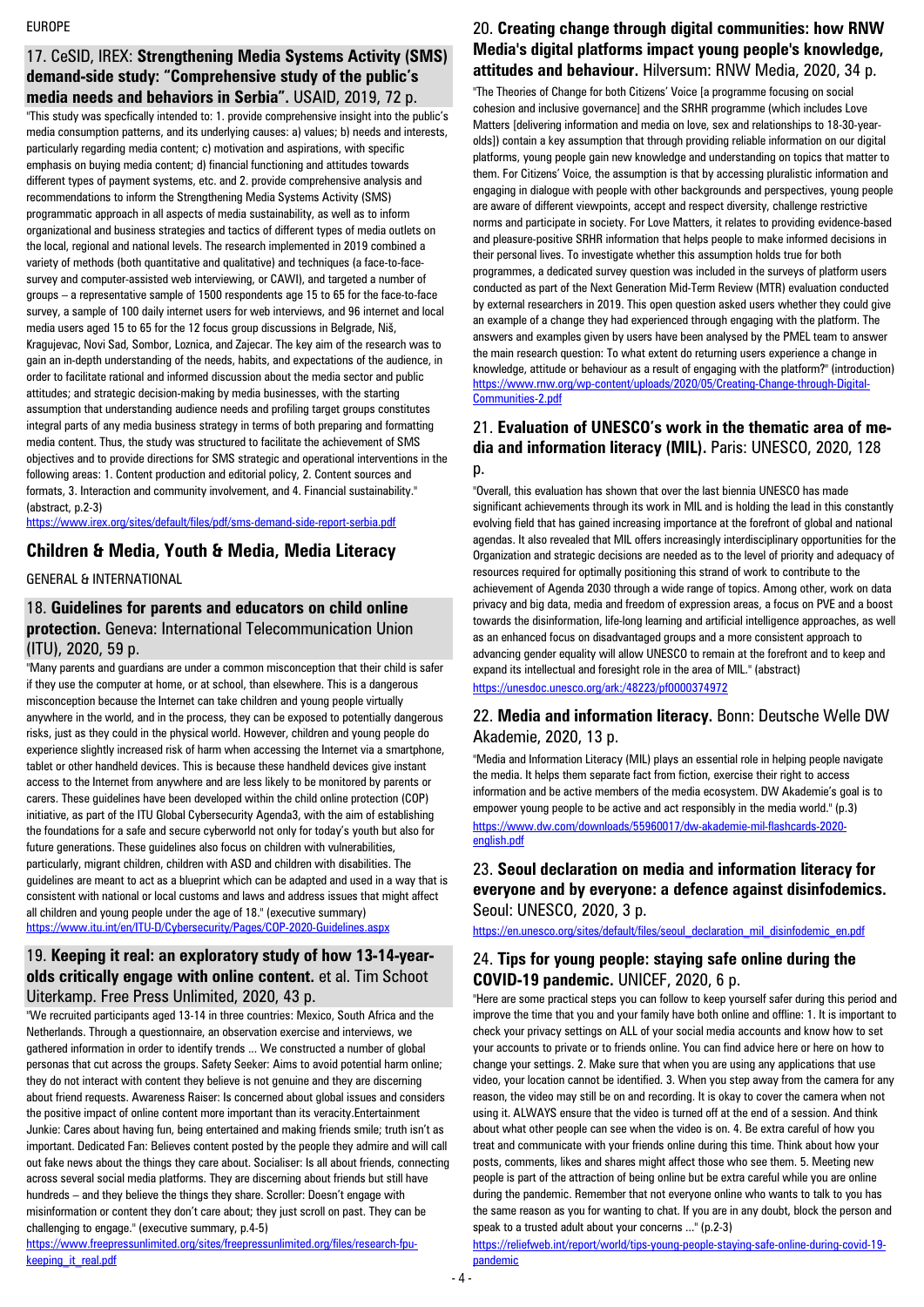#### 25. Christina Schachtner: **The narrative subject: storytelling in the age of the Internet.** Cham: Palgrave Macmillan, 2020, 269 p.

"This open access book considers the stories of adolescents and young adults from different regions of the world who use digital media as instruments and stages for storytelling, or who make themselves the subject of storytelling. These narratives discuss interconnectedness, self-staging, and managing boundaries. From the perspective of media and cultural research, they can be read as responses to the challenges of contemporary society. Providing empirical evidence and thought-provoking explanations, this book will be useful to students and scholars who wish to uncover how ongoing processes of cultural transformation are reflected in the thoughts and feelings of the internet generation." (publisher)

<https://doi.org/10.1007/978-3-030-51189-0>

#### AMERICAS & CARIBBEAN

### 26. Ignacio Aguaded, Arantxa Vizcaíno-Verdú (eds.): **Redes sociales y ciudadanía: hacia un mundo ciberconectado y empoderado.** Huelva: Grupo Comunicar Ediciones; Alfamed, 2020, 847 p.

"Esta es una obra miscelánea que se adentra, desde múltiples perspectivas, en las interacciones entre educación y comunicación por medio de la influencia global de las redes sociales. En un contexto hiperconectado, pero no necesariamente 'empoderado,' resulta esencial la formación en competencias mediáticas para que la ciudadanía pueda responder de forma inteligente, crítica y creativa ante el gran reto de la 'pantalla global.' El texto es resultado de los trabajos de la Red Interuniversitaria Euroamericana «Alfamed» en el V Congreso Internacional de Competencias Mediáticas: «Redes sociales y ciudadanía: Hacia un mundo ciberconectado y empoderado», celebrado en dos modalidades: versión virtual del 14 al 16 de octubre de 2020, y versión presencial del 5 al 7 de mayo de 2021 en Quito (Ecuador)." (cubierta posterior)

subjects: digital & information literacy; digital media use: children; digital media use: youth; mobile phone use: youth; Instagram; YouTube; civil society, civic engagement, citizen participation & digital media; cyber advocacy / digital activism; media literacy & education: teacher training; prosumers; influencer (social media); media literacy & education: secondary education; distance education; algorithms & big data - Latin America; Spain - case studies

<https://doi.org/10.3916/Alfamed2020>

#### ASIA & PACIFIC

#### 27. **Information ecosystem assessment of first time youth voters in Myanmar's 2020 election.** Internews, 2020, iv, 55 p.

Summary of Key Findings: Facebook is "best" source of information for elections, but television is still most trusted Among irst time youth voters, 83% of survey respondents cited Facebook as the best channel to receive elections information. In Myanmar, Facebook and the Internet are virtually interchangeable. Key Informant Interviews (KII) and Focused Group Discussions (FGD) confirmed that information flows fluidly among Facebook users, who receive and share information in their respective common interest groups on Facebook, highlighting the important role of informal social media networks, which function as information sharing mechanisms. A few qualifying facts add more nuance to this finding: 1) the online survey was distributed through Facebook, which selfselects Facebook users; 2) the emergence of COVID-19 has increased Facebook use and the number of Facebook users; 3) respondents and interviewees were well aware of disinformation common to the platform, diluting their trust in information received via social media ... Traditional media still plays a central role in inclusive voter education/elections outreach. While social media use is now widespread, survey respondents and interviewees still cited television, print and radio as main sources of information. 49% of respondents still regularly read the newspaper, 65% still watch TV, and 36% still listen to the radio. Moreover, insights from interviews and FGDs show that voters in Rakhine, Chin and Shan, affected by Internet outages, those in rural areas with limited access to Internet and digital communications infrastructure, and internally displaced persons may be excluded from information distributed solely on social media. Though traditional media is essential to inclusive quality information, this sector, especially those at the local and regional level, is struggling to survive financially ..." (executive summary)

[https://internews.org/sites/default/files/2020-10/Internews-IEA-FTYV-Full%20Report-](https://internews.org/sites/default/files/2020-10/Internews-IEA-FTYV-Full%20Report-2020.pdf)[2020.pdf](https://internews.org/sites/default/files/2020-10/Internews-IEA-FTYV-Full%20Report-2020.pdf)

28. Masato Kajimoto, Misako Ito, Ming-Kuok Lim (eds.): **Media and information literacy education in Asia: exploration of policies and practices in Japan, Thailand, Indonesia, Malaysia, and the Philippines.** Bangkok: UNESCO Office Bangkok and Regional Bureau for Education in Asia and the Pacific, 2020, 75 p.

<https://unesdoc.unesco.org/ark:/48223/pf0000374575>

#### EUROPE

### 29. Ana Iglesias Rodríguez, Azucena Hernández Martín: **Evaluación de las competencias digitales de estudiantes de educación obligatoria: diseño, validación y presentación de la prueba Ecodies.** Barcelona: Octaedro, 2020, 232 p.

"El imparable progreso tecnológico, los nuevos dispositivos electrónicos que se van incorporando al mercado, a la sociedad y a los centros educativos, demandan la adquisición y desarrollo de competencias digitales sólidas entre los ciudadanos. Dado que es en la etapa de Educación Obligatoria cuando los estudiantes adquieren, desarrollan y van consolidando estas competencias, esta obra ofrece las claves para evaluarlas, al presentar una prueba muy relevante para los docentes, Ecodies, ya validada y que puede emplearse, total o parcialmente, dependiendo de las áreas de competencia digital que se deseen evaluar. La obra también proporciona una revisión exhaustiva sobre las principales variables personales y familiares que influyen en la adquisición y desarrollo las competencias digitales, por lo que resulta de interés para las familias y los distintos profesionales de la educación. Además, se describe todo el proceso de investigación realizado para la elaboración de Ecodies y su validación, así como las decisiones adoptadas respecto al diseño metodológico." (https://octaedro.com)

#### MIDDLE EAST / WESTERN ASIA & NORTH AFRICA

#### 30. Hassan Atifi (ed.): **Vulnérabilité et internet au Maroc: entre précarisation et empowerment.** Paris: L'Harmattan, 2020, 173 p.

1. Médiatisation et mise en scène de la vulnérabilité dans les vidéos en ligne au Maroc / Hassan Atifi -- 2. Sémantique de l'indicible. Le cas d'une souffrance marocaine racontée en discours numérique / Driss Ablali -- 3. Jeunes séropositifs marocains et Internet : combattre la vulnérabilité / Bouchaib Majdoul -- 4. Sociabilité numérique et stratégies identitaires des jeunes au Maroc : la visibilité de la vulnérabilité ou la vulnérabilité de l'être visible ? / Damiano Rama -- 5. Usage collectif des TIC et changement social en contexte de pauvreté dans les communautés rurales au Maroc / Noureddine Bahri, Abderrahim Bentaib et Thierry Desrues -- 6. Quand les médias se mobilisent contre la Hogra : cas d'Amina Filali au Maroc / Abderrahmane Amssider, Khadija Youssoufi, Chadia Essakhi

### **Christian & Religious Communication**

GENERAL & INTERNATIONAL

#### 31. Daria Pezzoli-Olgiati, Anna-Katharina Höpflinger: **Religion, Medien und die Corona-Pandemie: Paradoxien einer Krise.**  Baden-Baden: Nomos, 2021, 134 p.

Fahren auf Sicht im Nebel des notwendig Undeutlichen / Friedhelm Hartenstein -- Wenn jetzt alles anders ist, wie ist es denn immer gewesen? / Christoph Rehmann-Sutter -- «Wir sitzen zu Hause und draußen geht die Welt unter» / Daria Pezzoli-Olgiati, Anna-Katharina Höpflinger -- Leere Tempel, volle Livestreams in China / Yifan Li -- Digitale Aufführungen des Ausnahmezustands / Caterina Matilde Panunzio -- Ambivalente Deutungen des Virus in Facebook-Communities / Guido Murillo Vélez -- Solidarität zwischen Kirche und Suppenküche [Deutschland] / Verena Marie Eberhardt -- Leid und Hoffnung einer Nation im Graffiti [Italien] / Hannah Griese -- Lieder zwischen Krisenbewältigung und Entertainment / Anna-Katharina Höpflinger -- Witz und Religionskritik in Internet-Memes / Katharina Luise Merkert -- Einsamer Abschied vor aller Welt [USA] / Paulina Epischin -- Das Virus ist unsichtbar, der Tod ganz konkret / Daria Pezzoli-Olgiati -- Erlösung durch Kapitalismus / Michael Maderer -- Die Verschwörung(en) hinter der Pandemie / Matthias Eder -- Die Pandemie als Ritual: ein Gedankenspiel / Florian Kronawitter -- Prophetische Metaphern der postpandemischen Zeit / Jochen Mündlein

<https://doi.org/10.5771/9783748922216>

### 32. José Luis Aguirre Alvis: **Una pastoral de la comunicación de y para la evangelización: una aproximación a la propuesta comunicativa desde el Papa Francisco. El reto por una comunicación de cercanía.** La Paz: Universidad Católica Boliviana, Servicio de Capacitación en Radio y Televisión para el Desarrollo (SECRAD), 2020, 23 p.

"El Papa Francisco, contribuye directamente a señalar tanto las nociones básicas para una experiencia auténticamente comunicativa, describe los ambientes que gestan y nutren esta capacidad, especialmente desde el núcleo de la familia, así como recomienda el rumbo del desempeño profesional de los comunicadores a la par de su comprensión y manejo de los recursos tecnológicos tanto tradicionales como de nueva generación a su alcance. Así, se puede concluir, y a partir de una síntesis conceptual de sus Mensajes dirigidos a la Jornada Mundial de las Comunicaciones Sociales cuatro ejes que pudieran representar su carácter de Pastor y comunicador. Se agrupan así sus constantes sobre la experiencia de la comunicación cuatro dimensiones: 1. Entender la comunicación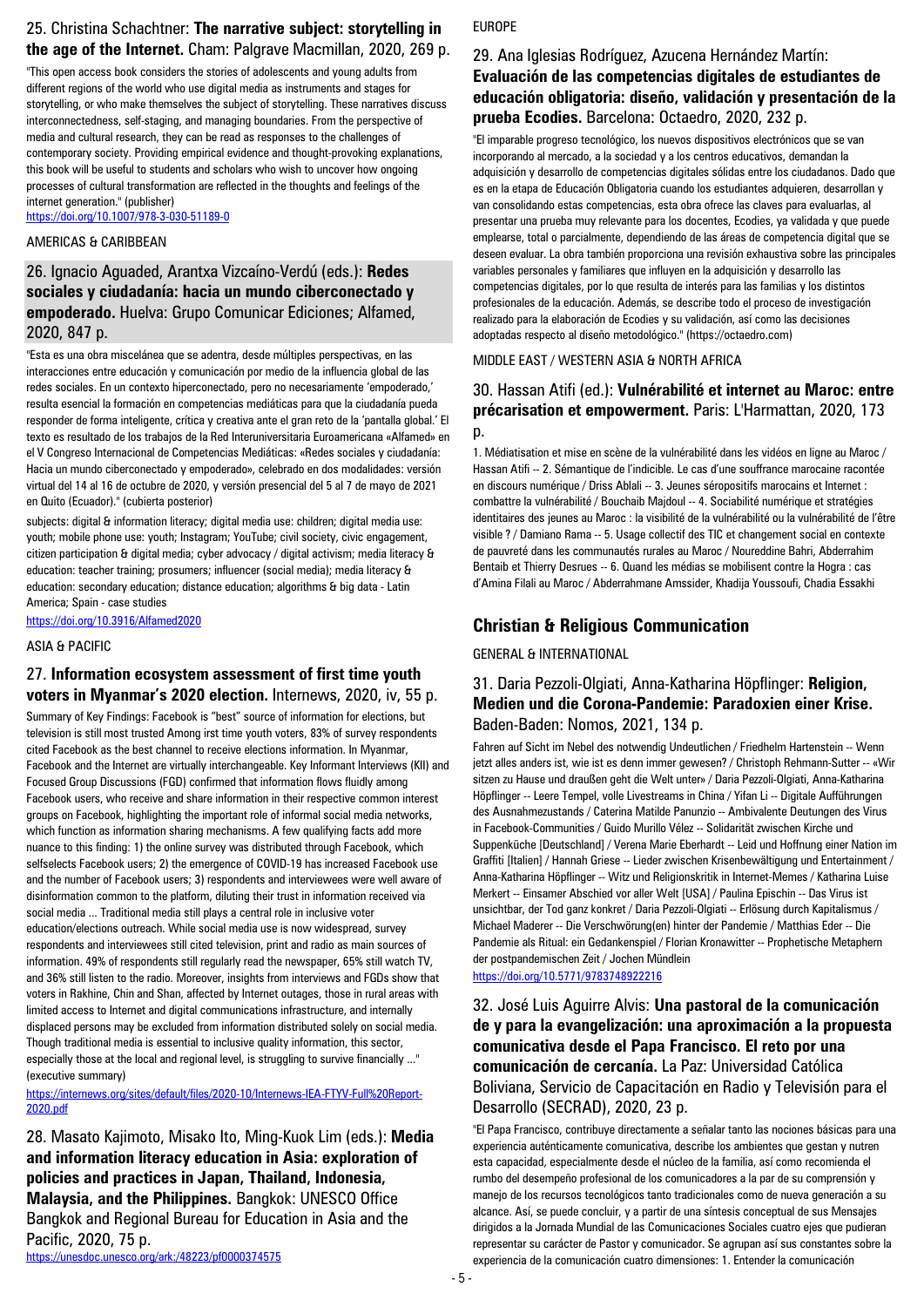humana; 2. Comprender el don de la palabra; 3. Comprender los nuevos escenarios de la palabra, y; 4. La comunicación como promesa y anuncio." (conclusión, p.19) [http://signisalc.org/2017/userfiles/ckeditor/pastoral\\_de\\_y\\_para\\_la\\_evangeliza.pdf](http://signisalc.org/2017/userfiles/ckeditor/pastoral_de_y_para_la_evangeliza.pdf)

### 33. Francis Barbey: **Communication pastorale en Afrique: les fondements communicationnels de la gestion paroissiale à l'usage des jeunes prêtres ... et de leurs paroissiens. Esquisse d'une théoorie de la praxis de communion.** Paris: L'Harmattan, 2020, 96 p.

Introduction -- 1. Communication: condition et lieu de la communauté et de la communion -- 2. De la communautarisation de la paroisse -- 3. Le prêtre, un homme de communication -- 4. De certains vertus communes à cultiver dans la communauté -- 5. Communication et gestion de la paroisse -- 6. Du curé comme d'un "chef d'orchestre"

#### 34. Facundo Fernández Buils: **Evangelizar en una cultura postmedial: criterios y perspectivas para una pastoral de la comunicación social.** Rome: Pontificia Universitatis Lateranensis, Pontificium Institutum Pastorale "Redemptor Hominis", licenciate thesis, 2020, 112 p.

"En el primer momento de nuestra investigación plantearemos un estado de situación de la pastoral de la comunicación, analizando algunos documentos del magisterio pontificio desde comienzo del siglo XX hasta nuestros días. Presentaremos las perspectivas y las actitudes de la Iglesia en su vínculo con los medios de comunicación y las líneas pastorales propuestas para afrontar los desafíos culturales suscitados por el impacto de las tecnologías de la comunicación en cada momento de la historia ... Hemos dicho que somos testigos de los cambios culturales que han producido las tecnologías de la comunicación, pero ¿qué entendemos por el concepto el cultura? A partir de algunos autores, en un segundo momento profundizaremos brevemente en esta noción, a la luz de las ciencias humanísticas, de la antropología y la sociología. Presentaremos también la evolución de este concepto en el magisterio eclesial desde el Concilio Vaticano II hasta nuestros días, llegando a la definición de cultura que propone Papa Francisco en la exhortación Evangelii Gaudium, asumiendo el valioso aporte elaborado por el magisterio latinoamericano. A continuación presentaremos una descripción de la cultura comunicativa actual a la luz de tres autores, Henry Jenkins, Ruggero Eugeni y Luciano Floridi, quienes han investigado las tecnologías de la comunicación y su impacto en el hombre y la sociedad. Por último, presentaremos el aporte de Massimiliano Padula y Filippo Ceretti, que propondrán un retorno a la dimensión antropológica de la comunicación a la que llamarán humanidad medial ... Luego de adentrarnos en este contexto comunicativo y su impacto en la cultura, la pregunta se hace evidente: ¿cómo pensar una pastoral de la comunicación en esta cultura postmedial? A partir de este análisis intentaremos presentar en el último capítulo algunos elementos para diseñar una pastoral medial hoy. Desde la perspectiva antropológica de las tecnologías de la comunicación, buscaremos reconocer cuál es el kairós propio de este tiempo que nos toca vivir, proponiendo algunos criterios para diseñar una pastoral medial con un nuevo estilo evangelizador a la luz de las enseñanzas de Papa Francisco. No es nuestra intención proponer una guía exhaustiva sobre cómo elaborar y establecer un plan de comunicación eclesial, sino presentar algunos elementos que sirvan como "materia prima" para la reflexión y el discernimiento sobre cómo llevar adelante una pastoral de la comunicación que sea evangelizadora en y de la cultura postmedial." (introducción, p.6-7)

### 35. Alberto Gil, Guido Gili: **Transmission or 'creative fidelity'? The institutional communicator's role in the Church today.** In: Church, communication & culture, vol. 5, nr. 3, 2020, p.320-338

"The role of the institutional communicator in the Church today has a special relevance derived from the credibility crisis suffered by this institution. A greatly increased awareness to this theme leads to the discovery of profound and essential dimensions of this role, which are discussed in this article. The focus is on the credibility of the communicator, who, on one hand is called to take full responsibility for what he says, but on the other hand speaks in the name of and through a collective subject—the Church or one of its specific constituent parts—that doesn't always receive much appreciation from its numerous audiences; it is actually often perceived to be "biased" as an institution, it is widely opposed and criticized. An in-depth analysis regarding the role of credibility from a sociological point of view is illustrated by the application of the three roles identified by Erving Goffman—animator, author and principal—to the figure of the institutional communicator, underlining his responsibilities as communication co-leader. A comparison with the concept of translator as a mediator illuminates other characteristics of the communicator, and functions as a basis to comment on some of the virtues (both personal and professional), which he must possess, enhancing both his credibility and efficiency. The application of the concept of creative fidelity (fidélité créatrice) from the French philosopher Gabriel Marcel, together with the interrelation between comprehension and exposition in a comprehensible manner (hermeneutics and creativity), highlights the necessity of reconsidering the importance of communication and of the communicator within the decision-making process." (abstract) <https://doi.org/10.1080/23753234.2020.1820881>

#### 36. Maggi Savin-Baden, Victoria Mason-Robbie (eds.): **Digital afterlife: death matters in a digital age.** Boca Raton; London; New York: CRC Press, 2020, xv, 213 p.

Perspectives on digital afterlife / Maggi Savin-Baden and Victoria Mason-Robbie -- Social media and digital afterlife / Elaine Kasket -- Posthumous digital material: does it 'live on' in survivors' accounts of their dead? / Mórna O'Connor -- The impact of digital afterlife on grief and mourning / Carla Sofka -- Digital afterlife to digital endurance / Debra Bassett --Law, policy and digital afterlife / Edina Harbinja -- Digital remains: users perspectives / Tal Morse and Michael Birnhack -- Legal issues in digital afterlife / Gary Rycroft -- Building a digital immortal / David Burden -- Philosophical investigations of digital afterlife / John Reader -- Postdigital afterlife / Petar Jandric -- Digital afterlife matters / Victoria Mason-Robbie and Maggi Savin-Baden

<https://doi.org/10.1201/9780429322198>

#### 37. Gotlind Ulshöfer, Monika Wilhelm (eds.): **Theologische Medienethik im digitalen Zeitalter.** Stuttgart: Kohlhammer, 2020, 396 p.

table of contents[: https://d-nb.info/1144389364/04](https://d-nb.info/1144389364/04)

subjects: Christian media ethics; digital & social media ethics; journalism ethics; advertising ethics; video games: ethical issues

AFRICA, SUB-SAHARAN

#### 38. Oskar Wermter: **Vom Rhein zum Sambesi: herausgerufen auf den Weg mit Jesus.** Nürnberg: Jesuitenmission Deutschland, 2020, 147 p.

"Zusammen mit katholischen Journalisten gründeten wir eine Katholische Vereinigung von Medienfachleuten, und ich war Mitglied des freien Medienrates von Simbabwe, einer selbstständigen Organisation, unabhängig vom Staat, die Anleitungen gab, wie die Medien selber ethische Prinzipien durchsetzen können. Journalisten und sonstige Medienleute sollten Beschwerden über Veröffentlichungen in den Medien durch Dialog mit den Verantwortlichen in Presse, Rundfunk, Fernsehen und Internet untersuchen und Irrtümer richtigstellen. Ich war froh, dass ich als kirchlicher Vertreter an diesem Prozess beteiligt war. Ich hoffte, dadurch auch die Beziehungen zwischen Kirche und Medien zu verbessern. Die Medien wissen oft nicht viel über die Kirche, und die Kirche ist oft misstrauisch gegenüber Medien. Seriöse Journalisten und die Kirche haben gemeinsam ein leidenschaftliches Interesse an der Wahrheit und verlässlicher Berichterstattung. Zwischen beiden muss es einen echten Dialog über die Ethik im Umgang mit der Rolle der Medien in der Öffentlichkeit geben. Wie geht man mit Nachrichten und ihrer Veröffentlichung um? Wie kann mediale Kommunikation nicht so sehr Gruppeninteressen, sondern dem Gemeinwohl dienen? Wie sollen Journalisten bei ihren Nachforschungen vorangehen? In kirchlichen Kreisen sind die Medien gefürchtet. Die Missbrauchsskandale, besonders der Schutz, den Täter angeblich in der Kirche genießen, erwecken den Eindruck, als ob die Kirche sich nicht strikt an die Wahrheit bei der Verteidigung ihrer eigenen Interessen hält. Aber was ist Sinn und Zweck der Kirche, wenn sie nicht wahrhaftig ist und man ihr nicht trauen kann?" (S.125-127)

subjects: Catholic communicators / journalists; Catholic congregations & communication; Jesuits - Zimbabwe - biographical reference works & biographies

[https://www.jesuiten.org/news/vom-rhein-zum-sambesi-autobiografie-von-oskar-wermter](https://www.jesuiten.org/news/vom-rhein-zum-sambesi-autobiografie-von-oskar-wermter-sj)[sj](https://www.jesuiten.org/news/vom-rhein-zum-sambesi-autobiografie-von-oskar-wermter-sj)

#### AMERICAS & CARIBBEAN

#### 39. Leandro Luis Bedin Fontana: **Religion Macht Politik: Runder Tisch Brasilien = Religião, poder e política.** Freiburg: KoBra Kooperation Brasilien, 2020, 20 p.

subjects: Pentecostal Churches; Pentecostal Churches & communication; religion and politics - Brazil

[https://www.kooperation-brasilien.org/de/veranstaltungen/runder-tisch-brasilien/rtb-](https://www.kooperation-brasilien.org/de/veranstaltungen/runder-tisch-brasilien/rtb-2020/forum-1-religion-macht-politik/rtb-leandro-re%20ligion-macht-politik-kopie.pdf)[2020/forum-1-religion-macht-politik/rtb-leandro-re ligion-macht-politik-kopie.pdf](https://www.kooperation-brasilien.org/de/veranstaltungen/runder-tisch-brasilien/rtb-2020/forum-1-religion-macht-politik/rtb-leandro-re%20ligion-macht-politik-kopie.pdf)

### 40. Diego Mauricio Cortés: **Evangelical indigenous radio stations in Colombia: between the promotion of social change and religious indoctrination.** In: Global media and communication, vol. 16, nr. 3, 2020, p.313-328

"This article refutes dominant views that define evangelical indigenous media as intrinsic tools for religious indoctrination. The case of the Colombian Misak community shows that evangelical radio stations can contribute to community building. However, the degree of the positive or negative contribution of evangelical media depends on the dominance of evangelical presence at indigenous localities. The rapid expansion of indigenized evangelical groups via the provision of social services has radicalized Evangelicals against views different from their own. As a result, these evangelical media are progressively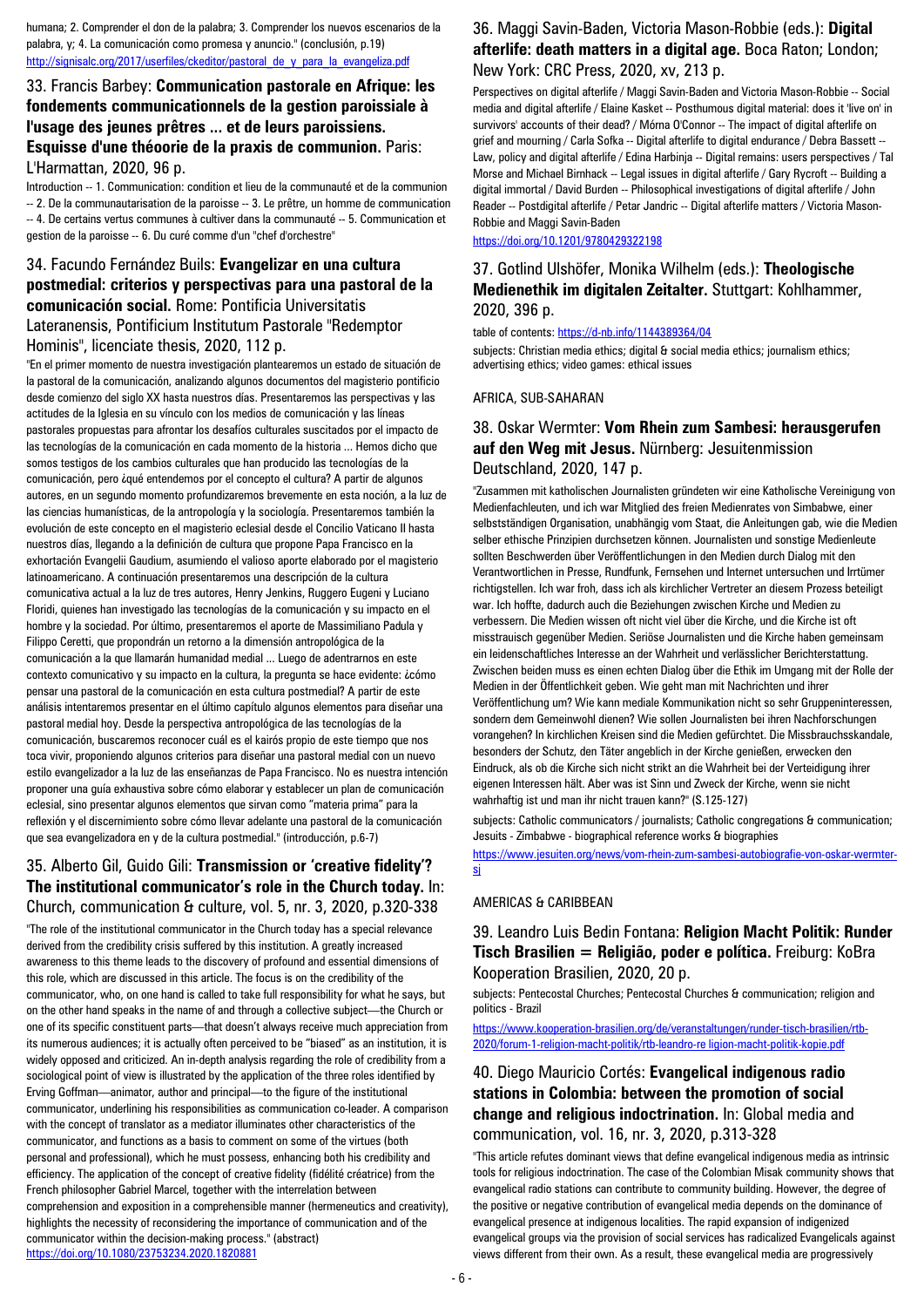<https://doi.org/10.1177/1742766520951973>

### 41. Darcy Isobel Cyr Groves: **There's an app for that: Headspace, meditation, and the shifting religious landscape of a digital world.** Bard College, 2020, 50 p.

"[This publication] is a senior project in Religious Studies that explores the conditions, both historical and clinical, which led to the popularity of the guided meditation app Headspace, and the cultural attitudes that surround mindfulness meditation in America." (publisher[\) https://digitalcommons.bard.edu/senproj\\_s2020/255/](https://digitalcommons.bard.edu/senproj_s2020/255/)

### 42. Patricia Palacio Moreta, Estefanía Kelly Valdez, Marilanda Ramírez Encarnación: **Plan de comunicación integral para el reposicionamiento de la Conferencia del Episcopado Dominicano.** Santo Domingo: Pontificia Universidad Católica Madre y Maestra, Escuela de Administración de Empresas, master thesis, 2020, 144 p.

"Los distintos capítulos y temas que forman el engranaje de este plan de comunicación tendrán un alcance muy ambicioso y se contempla inicie su aplicación a partir de enero del año 2021 extendiéndose hasta septiembre del 2023, estructurada en tres etapas. El primer capítulo explica la justificación de nuestro plan de comunicación y se resume de forma concisa y precisa por qué se ha elegido diseñar este necesario plan de comunicación para la CED. En el segundo capítulo el enfoque se dirige a la auditoría inicial realizada, la cual incluye la investigación sobre los antecedentes de la institución, estructura, gestión de la comunicación, análisis de la noticiabilidad de la organización, medios digitales, entre otras informaciones. En el tercer capítulo se establecen los objetivos generales y objetivos específicos, y en el cuatro, se delimitan los públicos internos y externos con los cuales se relaciona la institución. En el quinto capítulo se definen los argumentarios y contraargumentarios, las estrategias de comunicación y las acciones propuestas para llevar a cabo la estrategia. En el sexto capítulo, se detalla la inversión que se requiere para la aplicación del plan, en el séptimo, la calendarización de las acciones, en el octavo, las conclusiones y, finalmente, las futuras líneas de investigación para desarrollar en un próximo plan de comunicación." (introducción, p.9-10)

### 43. Gilliard Zuque da Fonscea: **Expressões de fé: a construção de sentido nos comentários de transmissões religiosas no Facebook.** Vitória: Universidade Federal do Espírito Santo, Centro de Artes, master thesis, 2020, 185 p.

"Investiga os efeitos de sentido, como são construídos e que valores são colocados em circulação no espaço destinado aos comentários nas transmissões ao vivo das missas pelo Facebook. Busca entender como, ao longo da transmissão, acontecem as interações entre público, padre e plataforma no espaço dedicado aos comentários. Toma como corpus os comentários das lives das celebrações transmitidas através da página do Padre Anderson Gomes, responsável pela administração da Paróquia Nossa Senhora do Perpétuo Socorro, em Vila Velha (ES). Constitui pesquisa documental, a partir dos posts extraídos da página, com recorte feito após o levantamento das transmissões das missas realizadas no período de um ano, entre 01 de outubro de 2017 e 30 de setembro de 2018. Analisa a transmissão ocorrida no dia 1o de julho de 2018. Trata os dados de forma qualitativa, à luz do referencial teórico e metodológico da sociossemiótica, de Eric Landowski, A.J Greimas e colaboradores. Tem como hipóteses que a experiência religiosa on-line do público está vinculada à experiência off-line e que a interação entre os sujeitos acontece não só através dos regimes de manipulação e programação, mas também a partir do regime de ajustamento." (resumo)

[http://portais4.ufes.br/posgrad/teses/tese\\_14123\\_01disserta%87%C6o\\_final\\_gilliard.pdf](http://portais4.ufes.br/posgrad/teses/tese_14123_01disserta%87%C6o_final_gilliard.pdf)

#### EUROPE

### 44. Paulina Guzik: **An unfinished story of conversion: clerical sexual abuse in Poland. A communications case study on betrayal, healing and trust recovery.** In: Church,

### communication & culture, vol. 5, nr. 3, 2020, p.417-455

"Poland is one of the most Catholic countries in the world. 33 million out of its 38 million people (92.9% of its population) declare themselves to be Roman Catholic. Church initiatives for the needy, whether poor or immigrants, are everywhere. The Church is a robust and influential institution, strengthened by the pontificate of the Polish Pope, John Paul II, who is considered not only a saint but also a national hero. In many aspects, Poles could be put as an example for Catholics in other countries. But there is an issue in which the Church is not at the vanguard: the fight against sexual abuse. Recent cases have eroded the solid trust Polish people put in their Church. More recently, the documentary Tell No One, released in two parts in May 2019 and May 2020, was a turning point, and the confidence in the institution visibly plummeted. This case study tells the recent story

of the issue of sexual abuse by Catholic clergy in Poland, its lights and its shadows. The paper ends with some suggestions for a trust recovery strategy, as recommendations for both Church authorities and their communication offices." (abstract) <https://doi.org/10.1080/23753234.2020.1827963>

#### MIDDLE EAST / WESTERN ASIA & NORTH AFRICA

### 45. Mahsa Alimardani, Mona Elswah: **Online temptations: COVID-19 and religious misinformation in the MENA region.**  In: Social media and society, vol. 6, nr. 3, 2020, p.1-4

"Issues of verification in the age of mass media, and now social media, have been a longdiscussed topic among Islamic media scholars. While Islam might be a common thread in COVID-19 religious misinformation, there is nothing inherently Islamic to the religious tinged elements of misinformation on social media, beyond its use for financial or political expediency. Furthermore, religious misinformation can be used by opponents of Islam to further undermine the religion and its adherents, prompting Islamophobia. Religious misinformation comes from various types of actors. On one hand, we saw examples of top-down misinformation from certain religious leaders who benefit from social media platforms to spread false remedies. Incidents of bottom-up misinformation, on the other hand, demonstrate content creators taking advantage of pandemic-induced uncertainty to attract new subscribers and followers. While the content and the actors behind religious misinformation are significant, in McLuhan's terms, the medium is the real message (McLuhan, 1964). Social media platforms are defining new parameters for religious dynamics and authority. They are the impetus behind why religious misinformation is contributing to this infodemic. Social media platforms have become digital worship spaces for some believers. In recent years, religious leaders were able to share their teachings, while repurposing and remixing Holy scripture to bolster religious participation (Brubaker & Haigh, 2017; Cheong, 2014). Social media have in some instances disrupted and challenged the traditional forms of religious authority structures. Now, anyone can claim religious authority, or assume religious leadership, something ordinarily be out of reach without social media. This form of misinformation finds a home among an online audience eager for peace at a time of crisis. Conspiracy-based content reduces the complexity of reality and simplifies causation in times of uncertainty." (conclusion) <https://doi.org/10.1177/2056305120948251>

### 46. Simon Stjernholm, Elisabeth Özdalga (eds.): **Muslim preaching in the Middle East and beyond: historical and contemporary case studies.** Edinburgh: Edinburgh University Press, 2020, 226 p.

1. The Framework of Islamic Rhetoric: The Ritual of the Khutba and its Origin -- 2. The Khutba Scene in Arab Religious Films and TV Dramas -- 3. Instructive Speech among Bosnian Muslim Women: Sermons, Lessons, or Guidance? -- 4. Preaching and the Problem of Religious Authority in Medieval Islam -- 5. Friday Sermons in a Secular State: Religious Institution-building in Modern Turkey -- 6. Going Online. Saudi Female Intellectual Preachers in the New Media -- 7. Brief Reminders: Muslim Preachers, Mediation, and Time -- 8. Advising and Warning the People: Swedish Salafis on Violence, Renunciation and Life in the Suburb -- 9. Discourses on Marriage, Religious Identity, and Gender in Medieval and Contemporary Islamic Preaching: Continuities and Adaptations

### **Community Media**

### AFRICA, SUB-SAHARAN

#### 47. Last Alfandika, Sarah Kimberly Muchetwa: **Redefining community: community radio licencing in Zimbabwe at crossroads.** In: African journalism studies, vol. 40, nr. 3, 2019, p.42-56

"The promulgation of the Broadcasting Service Act (BSA), which contains a three-tier model of the broadcasting system, was supposed to revolutionise the broadcasting media sphere in Zimbabwe. It was supposed to change the dynamics of radio broadcasting in Zimbabwe by increasing the opportunity for public, commercial and community broadcasting sectors. However, the three-tier model of broadcasting has remained on the paper, creating a strong debate on community radio licensing among media activists, practitioners, academics, the government and other media policy stakeholders on the government's reluctance in issuing community radio licences. While some studies have focused on the strategies used by community broadcasting activists to communicate with their target audiences in Zimbabwe, this research seeks to contribute to the growing body of literature on community broadcasting policy and the contestations which have resulted in the impasse of the licensing of community radios in Zimbabwe. Based on the Four Theoretical Approach to Community Media, in-depth interviews with Zimbabwean media policy stakeholders as well as documentary analysis, this study explores the contestation of ideas that characterised community broadcasting reform processes in Zimbabwe." (abstract)

<https://doi.org/10.1080/23743670.2020.1725776>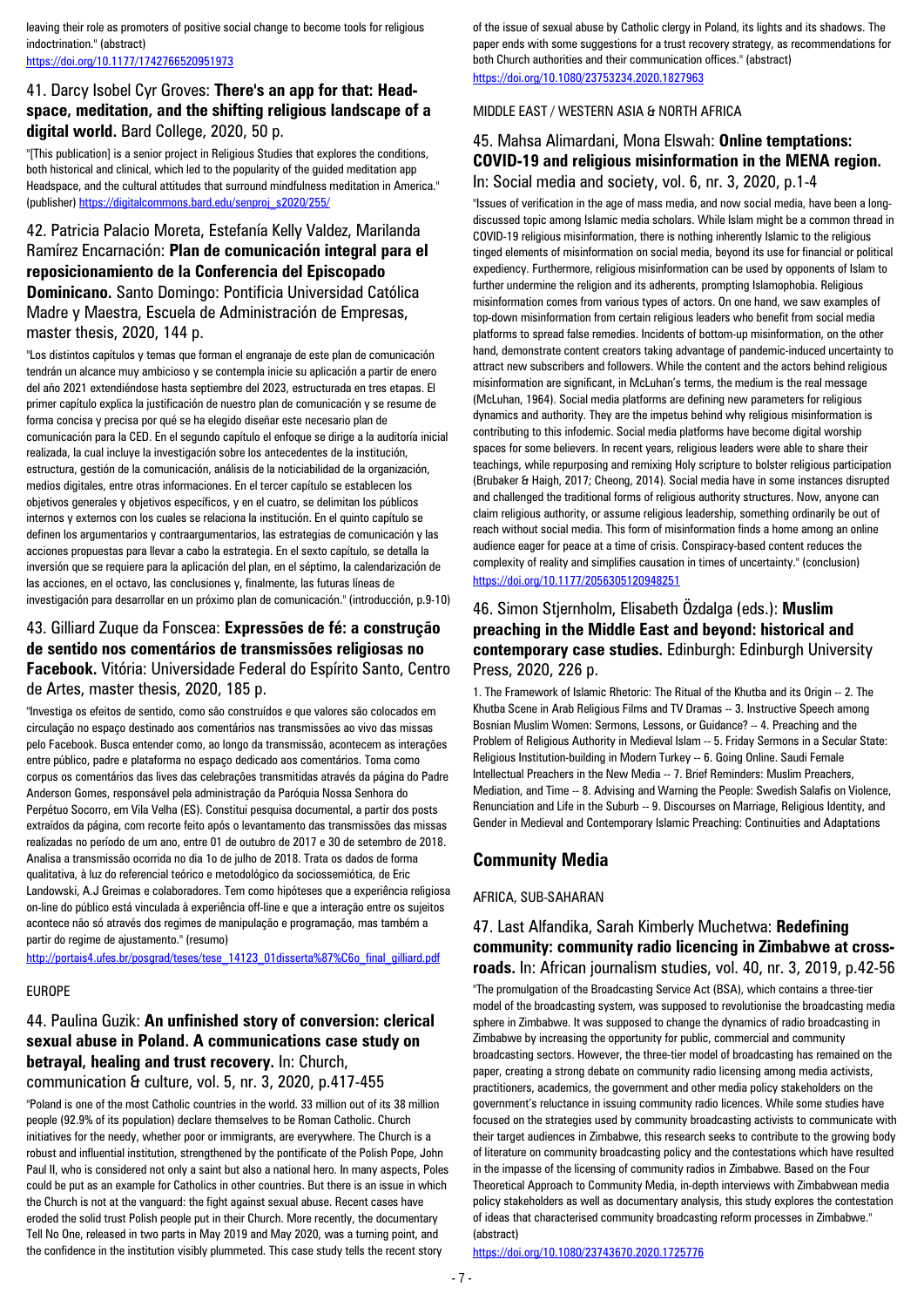#### AMERICAS & CARIBBEAN

### 48. Patricio Cerón Llive, Jorge Guachamín: **Media viability in the CORAPE network.** Bonn: Deutsche Welle DW Akademie; Coordinadora de Radios Populares y Educativas del Ecuador (CORAPE), 2020, 33 p.

"The Coordinadora de Medios Comunitarios, Populares y Educativos de Ecuador (CORAPE) is the biggest network of community media in Ecuador, and since 2016 has been the main partner of DW Akademie in that South American country. Between 2016 and 2019 the two organizations implemented a project financed by the German Ministry of Economic Cooperation and Development (BMZ), with the aim to strengthen the work of community media in Ecuador in the provision of access to information to vulnerable populations, especially in indigenous languages. One central line of this project was the financial sustainability or viability of community media, which has historically been one of the greatest problems for this sector. The economic viability of community media worsened during the course of the project because of economic and political changes in the country: the fall in oil prices and state restructuring made necessary by the fiscal crisis caused a drastic reduction in advertising income for community media. The project was designed with the participation of CORAPE members, leading to the definition of four focus areas of media viability (advertising; projects and entrepreneurship; partnerships and alliances; production and programming) and the agreement on a series of methodological tools. A selection of eight community media outlets, which varied in their nature, organization, and sources of financing, participated in a process of self-analysis, external consultation, and peer exchanges with the goal of finding solutions to the viability of community media. In this way, they succeeded in defining a series of processes and created specialized tools that could be applied within the network, as well as to other community media in the world. This publication is divided into three chapters. The first presents background information, justification for the project, and the methodology used. The second shows the training procedures and best practices of four of the participating community media outlets. The final chapter reflects the learning outcomes of the project by recommending eight steps and tools to help community media achieve viability." (p.7) [https://www.dw.com/downloads/55579023/dw-akademiecommunity-media-in-](https://www.dw.com/downloads/55579023/dw-akademiecommunity-media-in-lateinamericamedia-viability-en-web-version.pdf)

[lateinamericamedia-viability-en-web-version.pdf](https://www.dw.com/downloads/55579023/dw-akademiecommunity-media-in-lateinamericamedia-viability-en-web-version.pdf)

#### 49. Karla Palma, Camila Alcaíno: **Mining the media: how commu-nity radio breaks through extractivist discourse articulations in a context of disaster and socio-environmental conflicts.** In: Environmental communication, vol. 14, nr. 6, 2020, p.830-843

"Mining extractive companies have extended their operations to other realms, such as the management of media. Thus, from a space of physical intervention, they start to conquer a space of symbolic representation, creating a gap between local communities' perceptions of the mining process and the perception that is spread through media outlets about the operations in the territories. In Chile, this perception is complicated by the participation of the mining industry in media ownership and the overall concentration of media. Through critical ethnographic fieldwork, analysis of national and local community media examples, this article explores an ongoing socio-environmental conflict in the Choapa Valley where the copper mine Los Pelambres operates. It does it by first discussing how the mining industry pursues narratives of extractivism in the Chilean media and then discussing how local communities defy this narrative by creating their description of the territory through local media outlets." (abstrct)

<https://doi.org/10.1080/17524032.2020.1756887>

#### 50. Juan Domingo Ramírez Cáceres: **Census of community radio stations in Chile: territorial location, description, characte-ristics and projection of community radio work.** In: Journal of radio & audio media, 2020

"The article gives an account of the results of the first census of community radios (CR) in Chile. The official data on these stations and those collected by community radio organizations are not complete or reliable, so it is necessary to know how many radios they are, where they are located territorially and what their characteristics are. The census detects 361 community radios distributed in the country. It accounts for characteristic elements and reaffirms the differences in the development of CR in Chile, in relation to other Latin American countries such as Argentina, Ecuador or Colombia, where radios occupy frequencies of the radio spectrum before the government allows it, negotiating its legalization later. It is determined that in Chile the majority of CRs initiate their transmissions and operate in accordance with the law. They are mostly small radios, since Chilean law allows them a maximum of 25 watts; Its members are mainly volunteers, with low audience participation in their management and with a weak association between them and with existing radio organizations. The article provides data that allows the development of territorial profiles of broadcasters and provides information on their technical, operational and financial characteristics, and helps to know how CRs actually work in Chile." (abstract[\) https://doi.org/10.1080/19376529.2019.1698046](https://doi.org/10.1080/19376529.2019.1698046)

#### 51. Jesikah Maria Ross: **JMR's participatory journalism playbook: a field guide to listening and reporting with communities.** Internews, 2020, 26 p.

"The guide aims to make what community engagement practitioners do visible and demonstrate why it matters. We're not walking Rolodexes for reporters to tap, nor are we party planners or social media administrators. We create spaces and processes for the people we want to serve to articulate their experiences and collaborate with our newsrooms to report them. This takes more time and effort than you might think. It involves a lot of unglamorous labor, such as coordinating meetings, taking and distributing notes, following up with people about tasks, facilitating group processes, and developing partnerships — skill sets that are not often celebrated in newsroom culture, but whose absence is felt acutely when they are missing. This guide is about what engagement looks like and what it takes to do it well. My hope is that it fuels colleagues' efforts nationwide who struggle for recognition and support in newsroom workflows, as well as helps editors and reporters realize that engagement is not separate from editorial, but plays a fundamental role in crafting relevant, powerful, and nuanced journalism." (p.5) [https://internews.org/sites/default/files/2020-07/JMR\\_playbook\\_07-10-20\\_V3.pdf](https://internews.org/sites/default/files/2020-07/JMR_playbook_07-10-20_V3.pdf)

#### 52. **Comunicar sin riesgo: radios comunitarias en tiempos de paz. Manual de autoprotección.** Bogotá: Fundación para la Libertad de Prensa (FLIP), 2019, 69 p.

La importancia de la prevención en la protección integral a las emisoras comunitarias -- Los retos del acuerdo de paz: la situación de las emisoras comunitarias de Caquetá, Nariño, Putumayo y Guaviare -- Aspectos que deben tenerse en cuenta para la realización de análisis de ámbito y entorno -- Medidas de autocuidado para las emisoras comunitarias -- Medidas de autoprotección previas al cubrimiento de temas de interés comunitario -- Medidas de autoprotección durante el cubrimiento de interés comunitario -- La autoprotección empieza al interior de la emisora comunitaria -- Reflexiones y cuestionamientos sobre la difusión de interés comunitario -- Rutas de acción para responder a situaciones de riesgo inminente -- Normatividad que ampara el desarrollo de la labor informativa de las emisoras comunitarias

[https://flip.org.co/index.php/es/publicaciones/manuales/item/2332-comunicar-sin-riesgo](https://flip.org.co/index.php/es/publicaciones/manuales/item/2332-comunicar-sin-riesgo-radios-comunitarias-en-tiempos-de-paz-manu%20al-de-autoproteccion)[radios-comunitarias-en-tiempos-de-paz-manu al-de-autoproteccion](https://flip.org.co/index.php/es/publicaciones/manuales/item/2332-comunicar-sin-riesgo-radios-comunitarias-en-tiempos-de-paz-manu%20al-de-autoproteccion)

#### ASIA & PACIFIC

#### 53. Bridget Backhaus: **Keeping it clean: exploring discourses of development on Indian community radio.** In: Third world quarterly, vol. 41, nr. 12, 2020, p.2130-2147

"Community radio in India operates within a clear framework of development. This calls into question the fundamental purpose of community radio: communication rights, activism, voice, community participation or development? Drawing on ethnographic research conducted at two rural stations in South India, this research explores the influence of a pervasive development discourse on the grassroots activities and functions of community radio. The starkest example of this was observed through the far-reaching influence of the Government of India's highly publicised sanitation programme, the Swachh Bharat Mission. This programme represents a pervasive example of the modernisation paradigm in development communication, yet it was found to proliferate throughout community radio, a medium more often associated with participatory communication. This development discourse was found to profoundly impact the way both broadcasters and audience members engage with and experience community radio. The findings highlight a disconnect between the theoretical and ideological frameworks of community radio and the ways in which a development discourse operates through the stations at the grassroots level. As such, this article argues that community radio in India represents a liminal space where multiple development communication paradigms interact and compete with the theoretical underpinnings of the movement." (abstract) <https://doi.org/10.1080/01436597.2020.1809371>

#### 54. Jocelyn Ellen Nettlefold: **Listening at the local level: the role of radio in building community and trust.** In: Media international Australia, vol. 172, nr. 1, 2019, p.74-88

"This article examines the role of local radio in the contemporary media environment, specifically as a site for community engagement. Previous research finds journalistic organisations, at the local level, are critical to the functioning of society and more needs to be understood about their contemporary role amid destabilised and fragmented public discourse. In contrast to unrestrained and untrustworthy social media platforms, the mediation of local radio can assist in encouraging more inclusive, constructive, and respectful views from people from diverse sectors of society. Empirical research from a case study of a locally produced ABC Radio Community Conversation event exploring community tensions about built, heritage and environmental development in the Australian island state of Tasmania provides new insights into how the facilitation of local radio discussion can help build trust, public knowledge and enable greater participation. Listening and transparency from journalists about their practices is important, creating a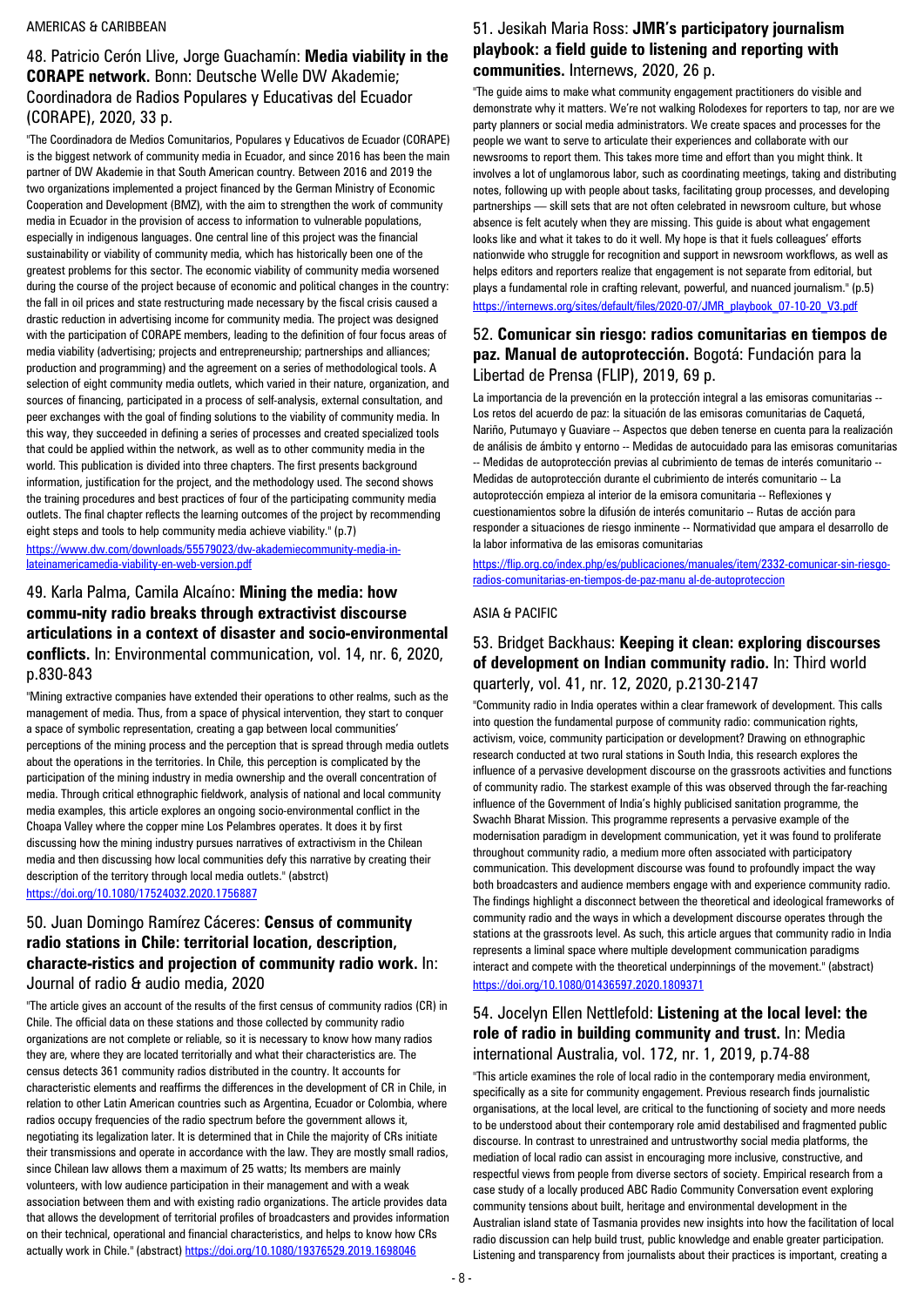space where people can connect in a civil and empathetic way not easily afforded by social media." (abstract)

<https://doi.org/10.1177/1329878X19858662>

### 55. Dhanraj A. Patil: **Participatory communication approach for rural development: evidence from two grassroots community radio stations in rural India.** In: Asia-Pacific journal of rural development, vol. 29, nr. 1, 2019, p.98-110

"The traditional approach of communication for rural development (RD) was greatly influenced by the dominant paradigm of development. The retort against this paradigm gave birth to the participatory approach of communication wherein the common people in rural areas were considered as the 'subjects' of development in conjunction with their active involvement. It is the era when alternative communication medium like community radio (CR) was accepted as a tool of participatory RD in developing counters like India. Based on case studies of India's pioneer CRs (Sangam Radio and Radio Bundelkhand), using media ethnography tools, a qualitative enquiry was carried out to explore its role in the process of RD by inclusion of voices of rural subalterns in their own development." (abstract)

<https://doi.org/10.1177/1018529119860623>

### **Conflicts, Media & Peacebuilding**

#### GENERAL & INTERNATIONAL

#### 56. **Realising the potential of social media as a tool for building peace.** International Alert; British Council, 2020, 20 p.

"This paper suggests that social media has the potential to play a greater role in building peace in the following ways: Offering new perspectives in understanding conflict contexts and so informing how interventions are designed, including mapping actors and conversations, gathering data about conflict dynamics and overcoming traditional programme design challenges. Amplifying peaceful voices while shaping the public and political narrative, including countering fake news and threat narratives, addressing potential trigger points such as rumour management and acting as a bridging function between local, national and international spheres to mobilise action. Creating new spaces for people to connect, coordinate and mobilise around peace, including as a vehicle for collective coping, augmenting traditional dialogue activities, engaging people in dialogue who may not ordinarily participate in offline activities and strengthening peace processes ... To take full advantage of social media's potential, the paper recommends the establishment of partnerships between donors, social media companies and peacebuilding organisations; increased support for and emphasis on social media as a public space for positive political dialogue and countering misinformation; investment in a stronger evidence base; increased flexibility in design and funding for social media peaceoriented programming; and the safeguarding of civil society space in regulating the sector." (executive summary)

[https://www.international-alert.org/sites/default/files/Social-Media-Peacebuilding-Tool-](https://www.international-alert.org/sites/default/files/Social-Media-Peacebuilding-Tool-EN-2020.pdf)[EN-2020.pdf](https://www.international-alert.org/sites/default/files/Social-Media-Peacebuilding-Tool-EN-2020.pdf)

#### 57. Iffat Idris: **Media/communications on peacebuilding/social cohesion/changing prevailing narratives on conflict.** Brighton, UK: Institute of Development Studies, 2020, 22 p.

"The media can play a positive role in peacebuilding/conflict prevention. Recognition of this has led to increasing programmes on media/communications and peacebuilding, with common interventions including training of journalists, and development of pro-peace programme content. However, there are significant challenges in designing and implementing such programmes, and even more in evaluation. While some interventions have generated positive results (e.g. reduced election-related violence), evidence is limited and it is hard to make causal links between interventions and impact. This highlights the need for more research." (summary, p.2)

<https://opendocs.ids.ac.uk/opendocs/handle/20.500.12413/15226>

#### 58. Konrad Rudnicki, Stefan Steiger: **Online hate speech: introduction into motivational causes, effects and regulatory contexts.** DeTACT; Media Diversity Institute, 2020, 71 p.

What is online hate speech? -- Hate: an emotion -- Globalization of hate -- Victims of hate -- Hate from the perspective of the victims -- Hate from the perspective of the perpetrators -- Hate from the perspective of the bystanders -- Counter-communication -- Content moderation -- Psychoeducation -- Hate speech and political regulation -- Modes of hate speech regulation -- Hate speech regulation in Germany -- Hate speech regulation in Ireland -- Hate speech regulation in the Netherlands -- Hate speech regulation in Belgium -- Hate speech regulation in Hungary

[https://www.media-diversity.org/wp-content/uploads/2020/09/DeTact\\_Online-Hate-](https://www.media-diversity.org/wp-content/uploads/2020/09/DeTact_Online-Hate-Speech.pdf)[Speech.pdf](https://www.media-diversity.org/wp-content/uploads/2020/09/DeTact_Online-Hate-Speech.pdf)

#### 59. Hannah Richter: **Research report: a report summarising campaigns, training resources and the current state of thinking on counter radicalisation throughout the world.**  Fundacja TechSoup – techsoupeurope; RNTC, 2019, 87 p.

"The report is split into three chapters: chapter one looks at over one hundred different campaigns, highlighting effective and successful campaigns, and the evaluations of them where possible. Those that are not evaluated can be used as inspiration. The categorisation of the different campaigns was difficult, therefore within the chapter itself the campaigns have been categorised into 12 different topics, however in the bibliography they are categorised by the country that they originated in. In order to visualise how many campaigns fell into two different categories, the campaign crossover table was created. It is important to note that some of the campaigns in the table may also have fallen into a third category as well, but this has not been displayed. Chapter two identifies training resources and articles that lay out the current state of thinking on the following six different topics: counter/alternative narratives, disinformation resources, good/best practices, current thinking, educational resources and toolkits, and finally, resources discussing online radicalisation. Chapter three provides summaries and key takeaways from the three round table discussions we conducted in Brussels, London and The Hague ... Finally, as a result of the knowledge gathered in this report, the conclusion and recommendations lay out the necessary components for building a successful, effective, and impactful campaign, in the hopes that it will be informative and useful for future campaigners and trainers." (introduction)

[https://www.rnw.org/wp-content/uploads/2020/12/GC-State-of-the-Art-Analysis-Full-](https://www.rnw.org/wp-content/uploads/2020/12/GC-State-of-the-Art-Analysis-Full-Report.pdf)[Report.pdf](https://www.rnw.org/wp-content/uploads/2020/12/GC-State-of-the-Art-Analysis-Full-Report.pdf)

### 60. **Digital pathways for peace: insights and lessons from a global online consultation.** Peace Direct, 2020, 55 p.

"In March 2020, Peace Direct held a three-day online consultation with over 75 practitioners and academics across the globe. Participants and guest contributors exchanged insights and local experiences on the impact of digital technology on peace and conflict, how local peacebuilders incorporate digital technology in their responses to conflict, and how they envision positive change in this new branch of peacebuilding. We received more than 300 detailed comments over 11 discussion threads. This report presents the findings and recommendations from that consultation." (p.2)

<https://www.peacedirect.org/wp-content/uploads/2020/08/PD-LVP-Tech-Report.pdf>

### 61. **How to talk to friends and family who share misinformation: an election tip sheet.** PEN America, 2020, 2 p.

"1. Try to verify that the content is misleading or false before you engage ... 2. To comment or not to comment? ... 3. Consider the perspective of the person who shared the story ... 4. Avoid escalation ... 5. Be a resource for others." (p.1-2) [https://pen.org/wp-](https://pen.org/wp-content/uploads/2020/09/What_to_Expect_2020_How_to_Talk_to_Friends_and_Family.pdf)

[content/uploads/2020/09/What\\_to\\_Expect\\_2020\\_How\\_to\\_Talk\\_to\\_Friends\\_and\\_Family.](https://pen.org/wp-content/uploads/2020/09/What_to_Expect_2020_How_to_Talk_to_Friends_and_Family.pdf) [pdf](https://pen.org/wp-content/uploads/2020/09/What_to_Expect_2020_How_to_Talk_to_Friends_and_Family.pdf)

### 62. **"Video unavailable": social media platforms remove evidence of war crimes.** New York: Human Rights Watch, 2020, 94 p.

"Social media platforms are taking down "terrorist and violent extremist content" more and more quickly, often in response to the demands of governments, but in a way that prevents the content from being used to support investigations into serious crimes, including war crimes. "Video Unavailable": Social Media Platforms Remove Evidence of War Crimes, examines the value of social media content in human rights investigations and the impacts that content takedowns are having for international and national investigators, civil society organizations, and the media. Human Rights Watch is calling for a broad consultative process with all relevant stakeholders, including social media companies, to develop a mechanism to preserve potential evidence of serious crimes that was posted publicly online and make it available to support national and international prosecutions, as well as investigations by civil society organizations, journalists and academics." (back cover)

[https://www.hrw.org/sites/default/files/media\\_2020/09/crisis\\_conflict0920\\_web\\_0.pdf](https://www.hrw.org/sites/default/files/media_2020/09/crisis_conflict0920_web_0.pdf)

### 63. Alex Iván Arévalo Salinas: **Periodismo de paz y conflictos.**  Valencia: Tirant Humanidades, 2020, 124 p.

"Este libro aborda tres aspectos que explican la crisis que vive actualmente el periodismo tradicional: la crisis de los contenidos, la crisis de estructura y la crisis de credibilidad. Asimismo, profundiza en el papel que tiene el periodismo en la promoción de algunos conflictos sociales, en la exclusión de grupos minoritarios y su papel en el control social. En la segunda parte, desde un periodismo de paz, se definen cambios y propuestas que permitan reformular este escenario. Las reflexiones se apoyan en numerosos ejemplos, principalmente noticias; en investigaciones previas y en las vivencias del autor en la organización de iniciativas de evaluación de la responsabilidad mediática." (tapa posterior)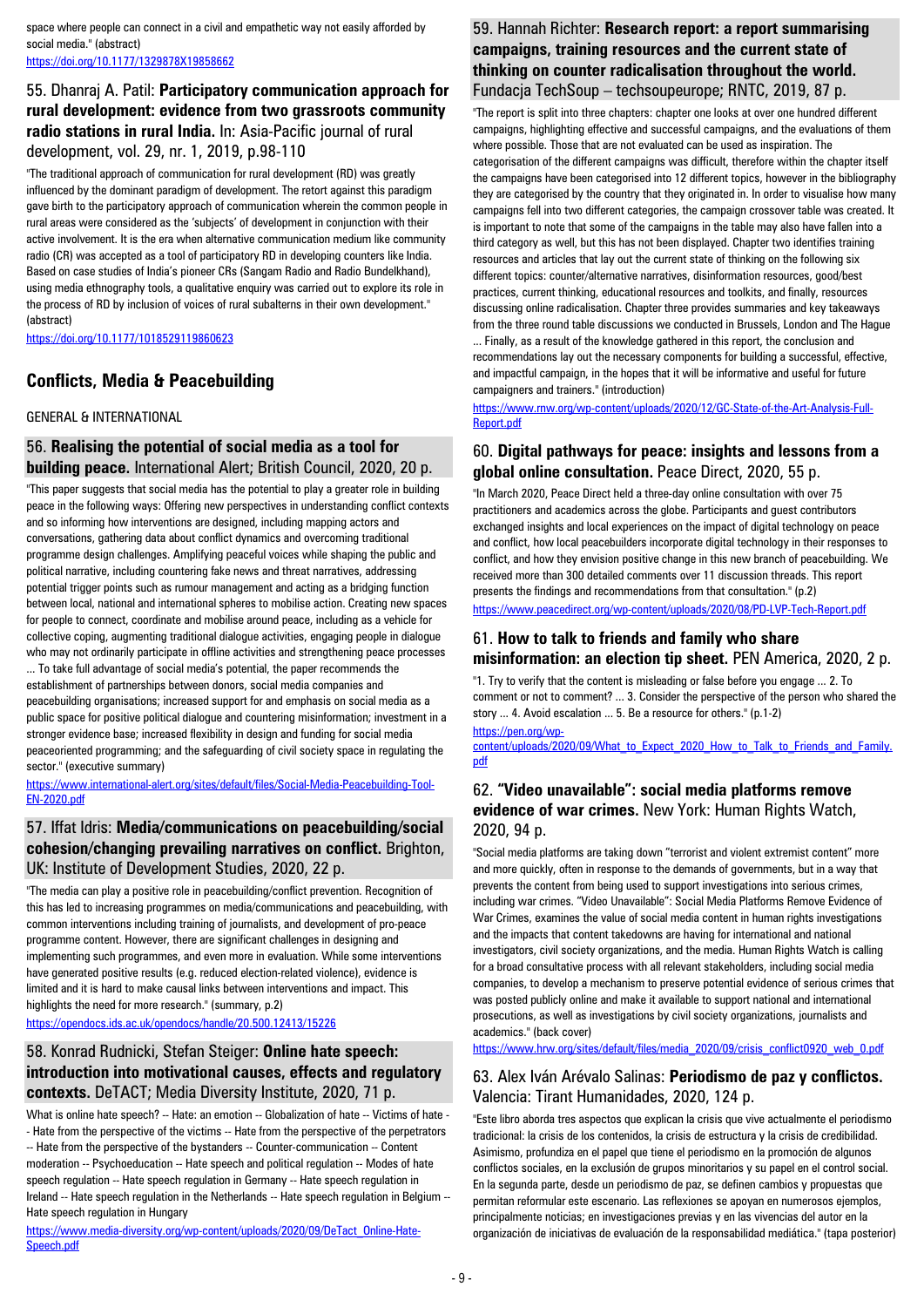### 64. Asya Cooley, Skye Cooley: **Child's play: cooperative gaming as a tool of deradicalization.** In: Journal for deradicalization, nr. 23, 2020, p.96-132

"This research project contributes to the CVE (countering violent extremism) literature by studying narratives as tools of reflections on self-identity designed intentionally within gaming exercises to help contextualize and account for as much environmental complexity as possible. This paper provides theoretical understandings of narratives (and their role in our lives), discusses narratives as they relate to violent extremist ideologies, and proposes how narrative reflections may serve as a deradicalization tool within cooperative games. Additionally, this article highlights elements of narrative reflection within current CVE resources and provides a list of exercises (games) that can be used in the field to promote narrative reflections." (abstract)

<https://journals.sfu.ca/jd/index.php/jd/article/view/363>

### 65. Hannah Smith and Katherine Mansted: **Weaponised deep fakes: national security and democracy.** Barton ACT: Australian Strategic Policy Institute (ASPI), International Cyber Policy Centre, 2020, 18 p.

"Any technology that can be used to generate false or misleading content, from photocopiers and Photoshop software to deep fakes, can be weaponised. This paper argues that policymakers face a narrowing window of opportunity to minimise the consequences of weaponised deep fakes. Any response must include measures across three lines of effort: 1. investment in and deployment of deep fake detection technologies; 2. changing online behaviour, including via policy measures that empower digital audiences to critically engage with content and that bolster trusted communication channels; 3. creation and enforcement of digital authentication standards." (p.4) <https://www.aspi.org.au/report/weaponised-deep-fakes>

### 66. Jonathan Harlander, Maude Morrison: **Social media codes of conduct: reflections for mediators.** Centre for Humanitarian Dialogue, 2020, 8 p.

"This article summarises preliminary reflections for mediators on social media codes of conduct. Such codes of conduct, to be agreed upon by conflict stakeholders, would aim to prevent and mitigate the use of social media to exacerbate conflicts or jeopardise peace processes. Such codes of conduct would apply to both social media content (specific types of posts and comments such as hate speech) and social media behaviour (specific uses of social media such as coordinated efforts to manipulate public debate)." (p.1) <https://reliefweb.int/report/world/social-media-codes-conduct-reflections-mediators>

### 67. Jörg Peschaka: **Working paper: designing narrative-based CVE products with a structured professional judgment approach.** In: Journal for deradicalization, 25, 2020, p.158-196

"Inspired by methods used in risk assessment, this paper suggests a structured professional judgment approach (SPJ) to facilitate the decision-making process in expert group settings tasked with the development of narrative-based countering violent extremism (CVE) products. The added value of this concept is to systematically apply the relevant knowledge distributed among the literature and identify the strengths and weaknesses of the narrative-based CVE product in early stages like the baseline assessment. This may enable campaigners to avoid expensive mistakes and accelerate the development of products. A tentative checklist is provided. Furthermore, indicators for monitoring and evaluation are suggested." (abstract)

<https://journals.sfu.ca/jd/index.php/jd/article/view/415/257>

### 68. Linda Schlegel: **Jumanji extremism? How games and gamification could facilitate radicalization processes.** In: Journal for deradicalization, nr. 23, 2020, p.1-43

"This article makes an exploratory contribution to the theoretical foundations of the study of gaming in radicalization research. It is argued that both top-down and bottom up gamification have already impacted extremist discourse and potentially radicalization processes but that research on gamification in other contexts points to a much wider application of gamification to extremist propaganda distribution tools in the future. The potential influence of video games on radicalization processes exceeds the transfer of the popular argument that exposure to violent media leads to desensitization to the context of radicalization and includes the exploitation of pop culture references, increases in selfefficacy regarding violence, and the direct experience of retropian visions through the content of games." (abstract)

<https://journals.sfu.ca/jd/index.php/jd/article/view/359/223>

69. Frank Smyth: **Safety of journalists covering protests: preserving freedom of the press during times of turmoil.** Paris: UNESCO, 2020, 16 p.

"Key trends: Harassment, arrests and physical violence against journalists, mostly by government security forces and sometimes by protestors, have risen in recent years; Press freedom and freedom of expression has been impacted in many countries by these attacks; A range of attacks have been identified by UNESCO in 65 countries since 2015 for this report; At least ten journalists have been killed since 2015 while covering protests, according to UNESCO's Observatory of Killed Journalists; Tactics used against journalists have violated international laws and norms that have been long agreed upon under the umbrella of multilateral institutions." (p.1)

#### <https://unesdoc.unesco.org/ark:/48223/pf0000374206>

### 70. Özen Odag, Anne Leiser, Klaus Boehnke: **Reviewing the role of the internet in radicalization processes.** In: Journal for deradicalization, nr. 21, 2019, p.261-299

"This review presents the existing research on the role of the Internet in radicalization processes. Using a systematic literature search strategy, our paper yields 88 studies on the role of the Internet in a) right-wing extremism and b) radical jihadism. Available studies display a predominant interest in the characteristics of radical websites and a remarkable absence of a user-centred perspective. They show that extremist groups make use of the Internet to spread right wing or jihadist ideologies, connect like-minded others in echo chambers and cloaked websites, and address particularly marginalized individuals of a society, with specific strategies for recruitment. Existing studies have thus far not sufficiently examined the users of available sites, nor have they studied the causal mechanisms that unfold at the intersection between the Internet and its users. The present review suggests avenues for future research, drawing on media and violence research and research on social identity and deindividuation effects in computer-mediated communication." (abstract)

<https://journals.sfu.ca/jd/index.php/jd/article/view/289>

#### AFRICA, SUB-SAHARAN

#### 71. **Using drama to encourage non-violent conflict resolution in South Sudan.** London: BBC Media Action, 2020, 2 p.

"Mixed methods research found that including entertaining and relatable characters and storylines in the Life in Lulu radio drama engaged listeners and helped them to apply lessons from the programme to resolve conflicts peacefully in their own households and communities." (p.1)

[http://downloads.bbc.co.uk/mediaaction/pdf/research-summaries/southsudan-lifeinlulu](http://downloads.bbc.co.uk/mediaaction/pdf/research-summaries/southsudan-lifeinlulu-april2020.pdf)[april2020.pdf](http://downloads.bbc.co.uk/mediaaction/pdf/research-summaries/southsudan-lifeinlulu-april2020.pdf)

### 72. Admire Mare: **Conflict-sensitive journalism: a practical handbook for journalists in Southern Africa.** Windhoek: Namibia University of Science and Technology, Faculty of Human Sciences, Department of Communication; Social Science Research Council; African Peacebuilding Network (APN), 2019, 96 p.

1. The urgent need for conflict-sensitive journalism in Southern Africa / Admire Mare -- 2. The Role of the Media in Conflict and Peace Processes in Africa / Dumisani Moyo -- 3. An Ubuntu approach to Peace Journalism / Colin Chasi and Ylva Rodny-Gumede -- 4. Peacejournalism, conflict management and Indigenous Knowledge Systems: An Afrocentric perspective / Rewai Makamani -- 5. Media and Electoral Conflict in Southern Africa / Stanley Tsarwe -- 6. Gendering Cultural Violence, Victimhood, and Peacebuilding in Zimbabwean Media / Rose Jaji -- 7. Fake news and peace journalism: What are the implications? / Hatikanganwi Mapudzi and Nkosinothando Mpofu -- Journalists' safety in conflict zones: protecting the profession, protecting yourself / Hugh Ellis -- Ethical dilemmas of reporting in a conflict situation / Clayton Peel

[https://www.nust.na/sites/default/files/documents/Final%20Handbook%2015%20Oct%202](https://www.nust.na/sites/default/files/documents/Final%20Handbook%2015%20Oct%202019%20.pdf) [019%20.pdf](https://www.nust.na/sites/default/files/documents/Final%20Handbook%2015%20Oct%202019%20.pdf)

#### AMERICAS & CARIBBEAN

#### 73. **Experiencias y enfoques de comunicación, memoria y paz.** In: Chasqui: revista latinoamericana de comunicación  $<$ Quito $>$ , nr. 143, 2020, 350 p.

Presentación / Carlos Beristain, Carmen Chinas -- La verdad refugiada. Lecciones no aprendidas sobre el desplazamiento forzado transfronterizo colombiano / Adriana Medina Carrillo -- La memoria colectiva desde el exilio colombiano: construyendo la paz en el postacuerdo / Stephanie López Villamil, Nicolás Gissi Barbieri, Sebastián Polo Alvis -- Memoria, verdad y justicia en el territorio 11. Desafíos en la politización del exilio colombiano / Diana Ortiz, Carlos Salamanca, Verónica Torras -- La verdad en el exilio. Situación de las víctimas del conflicto colombiano en España / Claudia Alejandra Sepúlveda-Giraldo, Liliana Zambrano-Quintero -- Movimientos sociales de víctimas frente a la construcción de políticas públicas con enfoque de género en contextos de violencia / Juan Carlos Cardona Londoño -- Políticas de la memoria en Colombia: un abordaje desde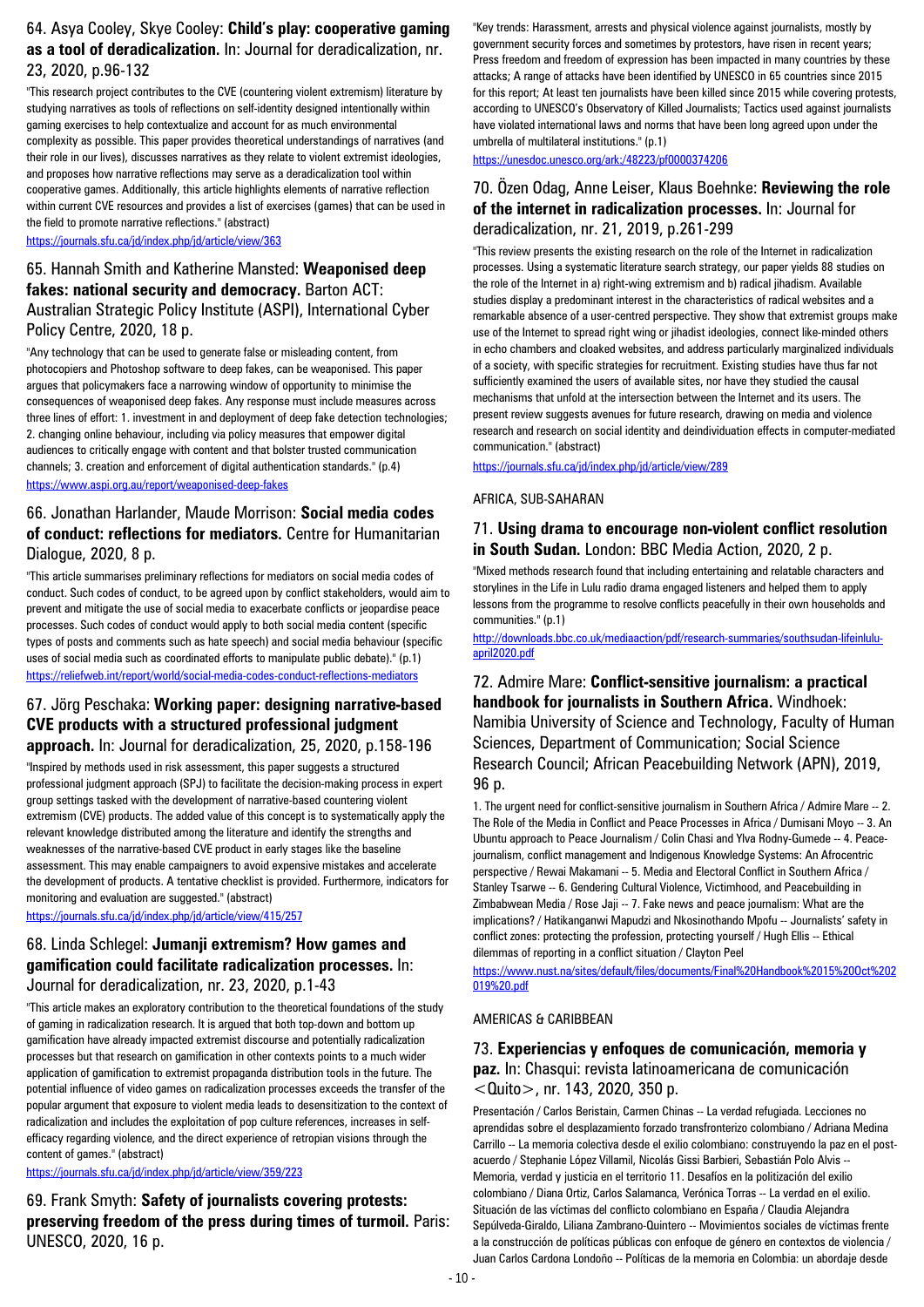la educación / Brayan Sebastián Gauta Blanco -- Por el Magdalena medio. Radios comunitarias para la paz, víctimas y la reconciliación / César Augusto Tapias Hernández -- Las narrativas de violencia y el genocidio en Guatemala: consideraciones desde la justicia transicional / María Patricia González Chávez -- Resistencia, resiliencia y luchas por la memoria de la violencia. Los periodistas en Veracruz, México / Celia del Palacio Montiel -- Lo político y la cultura: de la censura al surgimiento de nuevas expresiones culturales en el Montevideo de la transición democrática / Luciana Scaraffuni

#### <https://doi.org/10.16921/chasqui.v0i143>

#### 74. **Recomendaciones para el cubrimiento de manifestaciones sociales.** Bogotá: Fundación para la Libertad de Prensa (FLIP), 2020, 12 p.

subjects: protest reporting & media representation; safety of journalists - Colombia criteria catalogues, frameworks, guidelines [https://ifex.org/wp-](https://ifex.org/wp-content/uploads/2021/01/Documento_Recomendaciones_Protestas.pdf)

[content/uploads/2021/01/Documento\\_Recomendaciones\\_Protestas.pdf](https://ifex.org/wp-content/uploads/2021/01/Documento_Recomendaciones_Protestas.pdf)

ASIA & PACIFIC

#### 75. Elise Thomas, Albert Zhang: **Snapshot of a shadow war: a preliminary analysis of Twitter activity linked to the Azerbaijan–Armenia conflict.** Australian Strategic Policy Institute (ASPI), International Cyber Policy Centre, 2020, 29 p.

"The rapid escalation in the long-running conflict between Azerbaijan and Armenia which took place in late September 2020 has been shadowed by a battle across social media for control of the international narrative about the conflict. On Twitter, large numbers of accounts supporting both sides have been wading in on politicised hashtags linked to the conflict. Our findings indicate large-scale coordinated activity. While much of this behaviour is likely to be authentic, our analysis has also found a significant amount of suspicious and potentially inauthentic behaviour. The goal of this research piece is to observe and document some of the early dynamics of the information battle playing out in parallel to the conflict on the ground and create a basis for further, more comprehensive research. This report is in no way intended to undermine the legitimacy of authentic social media conversations and debate taking place on all sides of the conflict." (aspi.org.au) <https://www.aspi.org.au/report/snapshot-shadow-war>

MIDDLE EAST / WESTERN ASIA & NORTH AFRICA

#### 76. Kareem El Damanhoury: **Entertainment-education versus extremism: examining parasocial interaction among Arab viewers of anti-ISIS TV drama.** In: Journal for deradicalization, nr. 24, 2020, p.40-77

"Recent reports indicate that over 20,000 Arab fighters traveled to join ISIS in Iraq and Syria and another 5-15 percent of millennials across seven Arab countries consider some violent extremist groups to be on the right path. In response, Arab countries have experimented with entertainment-education (E-E) by using anti-extremism narratives in popular culture to address radicalization at the societal level. This study explores whether those narratives can elicit viewers' parasocial interaction (PSI)—pseudo friendships with or animosity toward mediated personas that can catalyze persuasion—with fictional characters. Using qualitative and quantitative content analyses of more than 8,600 YouTube comments, this study explores Arab viewers' responses to a recent E-E project, al-Siham al-Marika (The Piercing Arrows) drama series, that portrays life under ISIS's control. The findings identify recurrent themes in the pool of comments, such as show debates, religious contestations, political disputes, empathy for victims, and engagement with plotline/characters. More importantly, they reveal at least one out of six comments (n=1477) exhibits PSI with fictional characters, addressing them as part of their social milieu. The study further traces the variations in the nature of PSI in relation to mediated positive role models, negative role models, and transitional characters in the narrative. It concludes with a discussion of E-E's potentials as an anti-extremism messaging strategy and PSI's role as a useful metric in assessing such narratives." (abstract) https://journals.sfu.ca/jd/index.php/jd/article/view/383

#### 77. Joe Whittaker, Lilah Elsayed: **Linkages as a lens: an exploration of strategic communications in P/CVE.** In: Journal for deradicalization, nr. 20, 2019, p.1-45

"Strategic communications for the purpose of countering violent extremism have become widespread in recent years, especially given the communications revolution which has amplified the messages of violent extremists and those that wish to counter them. Despite this, there is little-to-no research which collects message data and analyses its design in a systematic way. In this article, we collect data from 10 social media multimessage campaigns and undertake an exploratory analysis of their design using a methodology developed from Ingram's "Linkage-based" framework for countering militant Islamist propaganda. Our findings include: a prevalence towards highlighting the atrocities of violent extremist groups rather than strategies which challenge their competence; a

priority to messages which seize the narrative agenda; differing emotional or rational pulls depending on the language in which the message is delivered; a range of different tactics employed depending on the target audience; as well as a wide range of deployments of different themes of positive and negative messages. We offer a number of possible explanations for these findings, before undertaking a cluster analysis of the data to aid the construction of Weberian "ideal type" campaigns, which offer a contribution to the field for the purposes of future research and exposition." (abstract) <https://journals.sfu.ca/jd/index.php/jd/article/view/243/167>

**COVID-19 Pandemic: Impact on Media & Society**

#### GENERAL & INTERNATIONAL

#### 78. Damian Radcliffe: **The impact of COVID-19 on journalism in emerging economies and the Global South.** Thomson Reuters Foundation, 2021, 141 p.

"55 alumni of training programmes run by the Thomson Reuters Foundation (TRF) shared their experiences about living – and working – in the COVID era. These insights, coupled with extensive desk research and analysis, inform the narrative of this new report ... COVID-19 has had a twin impact on journalism: not only has it presented a unique set of challenges for journalists, but it has also accentuated and accelerated several major structural issues that predate the pandemic. These issues include encroachments on press freedom, the news industry's faltering business model, the erosion of trust in journalism and combating fake news. Laws banning 'fake news' can be used as instruments to support government crackdowns on media freedom and on reporting with which political elites disagree. The pandemic has offered a justification for more countries to introduce these types of laws, tighten current restrictions or suspend existing laws. Even if these developments are rolled back, journalism and the news industry is unlikely to return to its pre-pandemic state. Many of the jobs and outlets that have been lost will never reappear, and those that do may look very different to the way they were." (executive summary)

<http://www.trust.org/documents/covid-report.pdf>

#### 79. Anya Schiffrin, Hannah Clifford, Kylie Tumiatti: **Saving journalism: a vision for the post-Covid world.** Washington, DC: Konrad-Adenauer-Stiftung (KAS), 2021, 36 p.

"Dozens of plans to help save journalism have emerged since the Covid-19 pandemic decimated media outlets around the world. This report summarizes some of the trends we've seen and evaluates where they currently stand. Most promising are Australia's efforts to get Google and Facebook to pay for news and efforts in the U.S. to get laws and investment that would support local news." (executive summary)

[https://www.kas.de/documents/283221/283270/KAS\\_Saving%20Journalism.pdf/8ee3159](https://www.kas.de/documents/283221/283270/KAS_Saving%20Journalism.pdf/8ee31596-7166-30b4-551f-c442686f91ae?version=1.4&t=161%201338643015) [6-7166-30b4-551f-c442686f91ae?version=1.4&t=161 1338643015](https://www.kas.de/documents/283221/283270/KAS_Saving%20Journalism.pdf/8ee31596-7166-30b4-551f-c442686f91ae?version=1.4&t=161%201338643015)

#### 80. Joan Barata: **COVID-19: the role of judicial operators in the protection and promotion of the right to freedom of expression: guidelines.** Paris: UNESCO, 2020, 13 p.

"Judges and courts, both at national and regional levels, will find these guidelines useful to ensure the application of international and regional human rights standards of freedom of expression and privacy when ruling on cases involving States' responses to the COVID-19 outbreak that have an impact to freedom of expression, press freedom, access to information, privacy and safety of journalists. When resorting to state of emergency powers to cope with the COVID-19 pandemic, States must comply with requirements, criteria and procedures established by international and regional legal instruments to safeguard citizens' fundamental rights and prevent abuses and arbitrariness. While reporting on the pandemic, journalists may become targets of attacks and intimidations and face limitations due to imposed restrictions. Their work should be considered as the provision of an essential service, therefore protection must be provided and any violations to their safety should be thoroughly investigated and prosecuted. The development of health data collection tools to track infections and properly identify potential disseminators of the virus should consider the effects on the right to privacy, and therefore, observe international standards regarding data protection." (highlights) <https://unesdoc.unesco.org/ark:/48223/pf0000374208>

### 81. Rasmus Kleis Nielsen, Federica Cherubini, Simge Andi: **Few winners, many losers: the COVID-19 pandemic's dramatic and unequal impact on independent news media.** Oxford: Reuters Institute for the Study of Journalism, 2020, 31 p.

"This report presents findings from an analysis of 165 responses to a survey of a strategic sample of known and identified independent news media organisations on how the COVID-19 pandemic has impacted them, combined with interviews with a critical sample of seven independent news media operating in middle income countries with some or significant limitations on media freedom across the globe. The bulk of the survey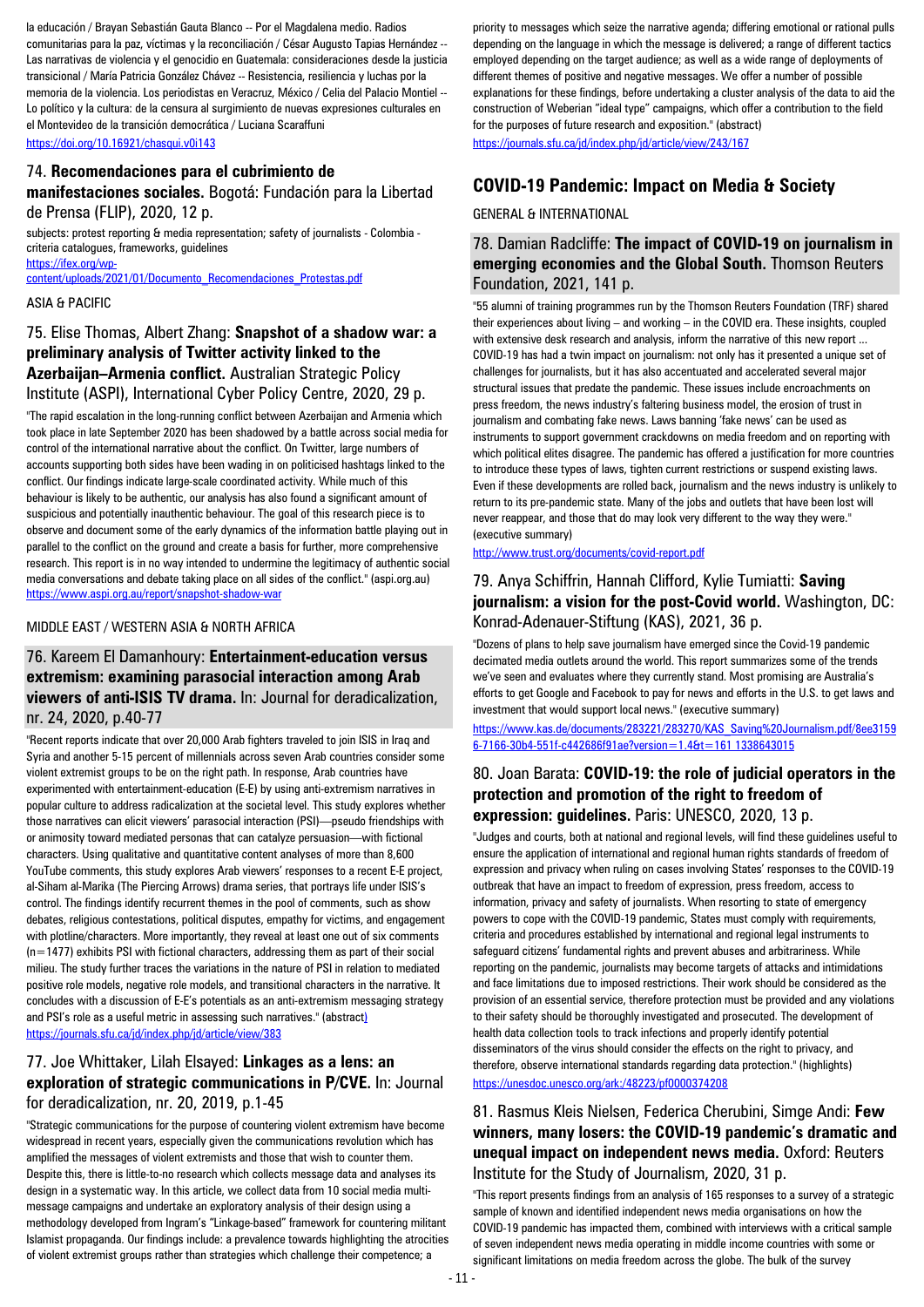responses were collected from June to August 2020. Key findings include: • Audience reach up for most: a clear majority of independent news media who responded to our survey say that their overall audience reach has increased during the COVID-19 crisis, though almost a fifth of respondents (primarily print newspapers) report that their overall audience reach has declined. • Revenues down for most: 22% of respondents expect a significant (1–20%) drop in their 2020 revenues, 21% a very significant (21–30%) drop, and worryingly more than a third (36%) severe drops of 30% or more. 14% of respondents report they expect stable or even growing revenues in 2020. • Variable impact: among our respondents, commercial news media are hardest hit by the crisis, especially those that are advertising-based, as well as newspapers and local media. These are parts of the news industry often already severely challenged by the move to a digital, mobile, and platform-dominated media environment. • Who are doing well? The respondents who expect stable or even growing revenues are often smaller online newsrooms, some of them non-profits. While typically smaller than the traditional mainstays of the industry, these independent news media often invest a far larger share of their operating cost in their newsroom." (key findings, p.7)

[https://reutersinstitute.politics.ox.ac.uk/sites/default/files/2020-11/Nielsen\\_et\\_al\\_COVID-](https://reutersinstitute.politics.ox.ac.uk/sites/default/files/2020-11/Nielsen_et_al_COVID-19_Pandemics_Impact_on_Independent_News_%20Media_FINAL.pdf)19\_Pandemics\_Impact\_on\_Independent\_News\_Media\_FINAL.pdf

### 82. Julie Posetti, Emily Bell, Pete Brown: **Journalism and the pandemic: a global snapshot of impacts.** International Center for Journalists (ICFJ); Tow Center for Digital Journalism at Columbia University, 2020, 30 p.

"Our report demonstrates that journalists are working in a severely pressured financial, physical and psychological environment during the pandemic. This will be the most enduringly difficult professional period many have experienced during their careers. There is the added complication of an information ecosystem that is too tolerant of dis/misinformation and unreliable sources, including officials and politicians who politicize the crisis at the expense of truthfulness and accountability. Despite the challenges, a significant opportunity exists for journalism as a field to build on the renewed levels of mission, audience engagement and clearly demonstrated need for accountability reporting the pandemic has highlighted". (conclusions)

[https://www.icfj.org/sites/default/files/2020-](https://www.icfj.org/sites/default/files/2020-10/Journalism%20and%20the%20Pandemic%20Project%20Report%201%202020_FINAL.pdf)

[10/Journalism%20and%20the%20Pandemic%20Project%20Report%201%202020\\_FINAL.p](https://www.icfj.org/sites/default/files/2020-10/Journalism%20and%20the%20Pandemic%20Project%20Report%201%202020_FINAL.pdf) [df](https://www.icfj.org/sites/default/files/2020-10/Journalism%20and%20the%20Pandemic%20Project%20Report%201%202020_FINAL.pdf)

#### AFRICA, SUB-SAHARAN

83. **Media and COVID-19 in West Africa: Ghana.** Media Foundation for West Africa (MFWA), 2020, 8 p.

<https://www.mfwa.org/wp-content/uploads/2020/08/Ghana-April-May-June-final.pdf>

84. **Media and COVID-19 in West Africa: Liberia.** Media Foundation for West Africa (MFWA), 2020, 7 p. <https://www.mfwa.org/wp-content/uploads/2020/07/Liberia-May-June-final.pdf>

85. **Media and COVID-19 in West Africa: Nigeria.** Media Foundation for West Africa (MFWA), 2020, 8 p. <https://www.mfwa.org/wp-content/uploads/2020/09/Nigeria-May-June-final3.pdf>

86. **Media and COVID-19 in West Africa: Sierra Leone.** Media Foundation for West Africa (MFWA), 2020, 8 p.

<https://www.mfwa.org/wp-content/uploads/2020/08/Sierra-Leone-April-May-June.pdf>

#### 87. Teldah Mawarire: **"Things will never be the same again": COVID-19 effects on freedom of expression in Southern Africa, 2020 research.** Advancing Rights in Southern Africa (ARISA); Internews, 2020, 23 p.

"Sadly the research reveal that COVID-19 temporary measures and laws on lockdowns dented freedom of expression gains that had been made over the years with concerns that if there is no financial intervention or adoption of sustainable revenue solutions in SADC, print media that were already in financial dire straits before the pandemic, will close their doors permanently. The pandemic saw countries invoking shutdowns that restricted movement and, in some cases, resulted in companies closing causing loss of jobs and income and impacting on media revenues from newspapers sales and advertising. Findings also show that the pandemic had various effects on journalism quality, mental integrity of journalists and operational problems that rendered the work of journalists difficult ... The findings reveal that the COVID-19 restrictions denied journalists and citizens the rights to express themselves freely, thereby interfering with the rights of citizens to access critical information that could have helped them to make informed decisions as well as fight stigma and discrimination during the lockdowns." (executive summary)

<https://internews.org/resource/things-will-never-be-same-again>

#### AMERICAS & CARIBBEAN

#### 88. **Comunicación, sociedad y salud en contexto de**

#### **pandemia.** In: Chasqui: revista latinoamericana de comunicación  $<$ Quito $>$ , nr. 145, 2020, p.41-300

Comunicación, sociedad y salud en contexto de pandemia / Eduardo Rueda, Diego Herrera -- Ciência e Covid-19 no Brasil: a repercussão das decisões da OMS no Twitter / Júnia Ortiz, Antonio Marcos Pereira Brotas, Luisa Massarani -- Cómo es la información que recibimos sobre la COVID-19. Estudio de percepción y consumo / Héctor Navarro Guere -- La red sanitaria y su participación en la difusión o contención de las fake news y bulos relacionados con la COVID-19: el caso de Lima-Perú / María Mercedes Palomino Gonzalez, Marco Antonio Lovón Cueva, Rosario del Carmen Arellanos Tafur -- Covid-19 e fake news: análise das notícias verificadas no site "Fato ou Fake" / Marcelli Alves Da Silva, Frida Bárbara Medeiros, Kellen Alves Ceretta -- A infodemia da "gripezinha": uma análise sobre desinformação e coronavírus no Brasil / Juliana Alcantara, Ricardo Ribeiro Ferreira -- El algoritmo de YouTube y la desinformación sobre vacunas durante la pandemia de COVID-19 / Gabriela Elisa Sued -- Cosmofagia e net-ativismo indígena brasileiro, durante a pandemia da Covid-19 / Thiago Cardoso Franco, Marcelo Rodrigo Da Silva -- Ciudades MIL, smart campus y e-salud: Prevención epidemiológica / Felipe Chibás Ortiz, Ignacio Aguaded, Sabina Civila, Ana Dias -- A pandemídia e o pandemônio: Covid-19, desigualdade e direito à comunicação / Inesita Soares de Araujo, Raquel Aguiar Cordeiro - - Comunicación para el cambio de comportamientos y estrategias sanitaria del gobierno peruano frente al COVID-19 / Sandro Macassi -- Entre a pandemia e o negacionismo: a comunicação de riscos da Covid-19 pelo governo brasileiro / Ivonete da Silva Lopes, Daniela de Ulysséa Leal -- eHealth y pandemia Covid-19: nuevos tiempos para las relaciones entre médicos y pacientes / Mónica Petracci, Milca Cuberli <https://doi.org/10.16921/chasqui.v1i145>

#### 89. **Bolivia, COVID-19: cómo pasamos la pandemia y qué nos depara el futuro.** Instituto para el Desarrollo Rural de Sudamérica (IPDRS); Acción Cultural Loyola (ACLO), 2020, 42 p.

"En el área rural, se ratifica la predominancia de la radio sobre los otros medios (59% escucha siempre o casi siempre), seguido muy de cerca de la televisión (56% mira televisión) y luego los medios digitales, el Facebook (41% se conecta) es más reconocido como un medio de información que el WhatsApp (36% utiliza la aplicación). En el área urbana predomina de lejos la televisión (70% siempre o casi siempre), seguida por el Facebook (60%), el WhatsApp (47%) y la Radio (33%). Un dato importante, es que los que no utilizan nunca los medios digitales en el área rural están aproximadamente entre el 33%; la radio y televisión, alrededor del 17%. En el área urbana quienes no utilizan la radio son un 20%, y la televisión, un 5%, y el promedio entre los que no utilizan Facebook ni WhatsApp es de 13% ... Los medios por los que se informa del COVID-19, son más diversos y con características muy particulares por sector y por región. En general, la tendencia de los medios de comunicación es similar a los medios que se utilizan normalmente, aunque aquí hay una mayor predominancia de la televisión (26%), seguida por la radio (21%) y luego el Facebook (19%). Sin embargo, existen otros agentes que sumados hacen un 24%, esos son amigos / vecinos / familiares (7%), otros varios, entre ellos políticos: ONG (7%), dirigentes de organizaciones sociales (6%) y finalmente promotores de salud (4%). En algunos departamentos, estos otros medios, llegan o pasan del 20%, como es el caso de Cochabamba, Pando, Chuquisaca y el Beni. Aquí se ve más nítidamente la importancia de la radio y televisión, es creciente de acuerdo a los grupos de edad, los mayores la utilizan con mayor preferencia que los medios virtuales. Este grupo también se informa del COVID-19 en un significativo 30% por esos otros medios que se indicaron como son los amigos / vecinos / familiares, dirigentes de organizaciones sociales y finalmente promotores de salud" (p.6)

<https://ipdrs.org/index.php/publicaciones/articulos/impreso/125>

#### 90. **Comunicación en tiempos del COVID-19.** Instituto para el Desarrollo Rural de Sudamérica (IPDRS); Acción Cultural Loyola (ACLO), 2020, 15 p.

"En el caso de la población rural, prácticamente 70 % percibe que no tiene suficiente información, en el caso de la población urbana este porcentaje es menor a 50 %. Confrontando esta información con los medios y la disponibilidad, la explicación más razonable es que no se trata necesariamente de inexistencia de información, sino más bien de los contenidos que se difunden ... Encontramos dos grandes grupos de preocupaciones, una que tiene que ver con la enfermedad directamente con más de 50%, como es el enfermarse, no ser atendido en los centros de salud y ser hospitalizados. Otro grupo de preocupaciones son indirectas y tienen que ver con separarse de la familia, quedarse sin alimentos y no tener trabajo. Los aspectos que preocupan a las personas han sido poco abordados por los medios de comunicación y no existen políticas que den mayores certezas a la población respecto al futuro inmediato. Existen diferencias notables entre la población rural y urbana, en la primera hay una preocupación mayor por quedarse sin alimentos, en cambio en la segunda prima la preocupación por el empleo." (p.5-6) <https://aclo.org.bo/estudio-covid-19/>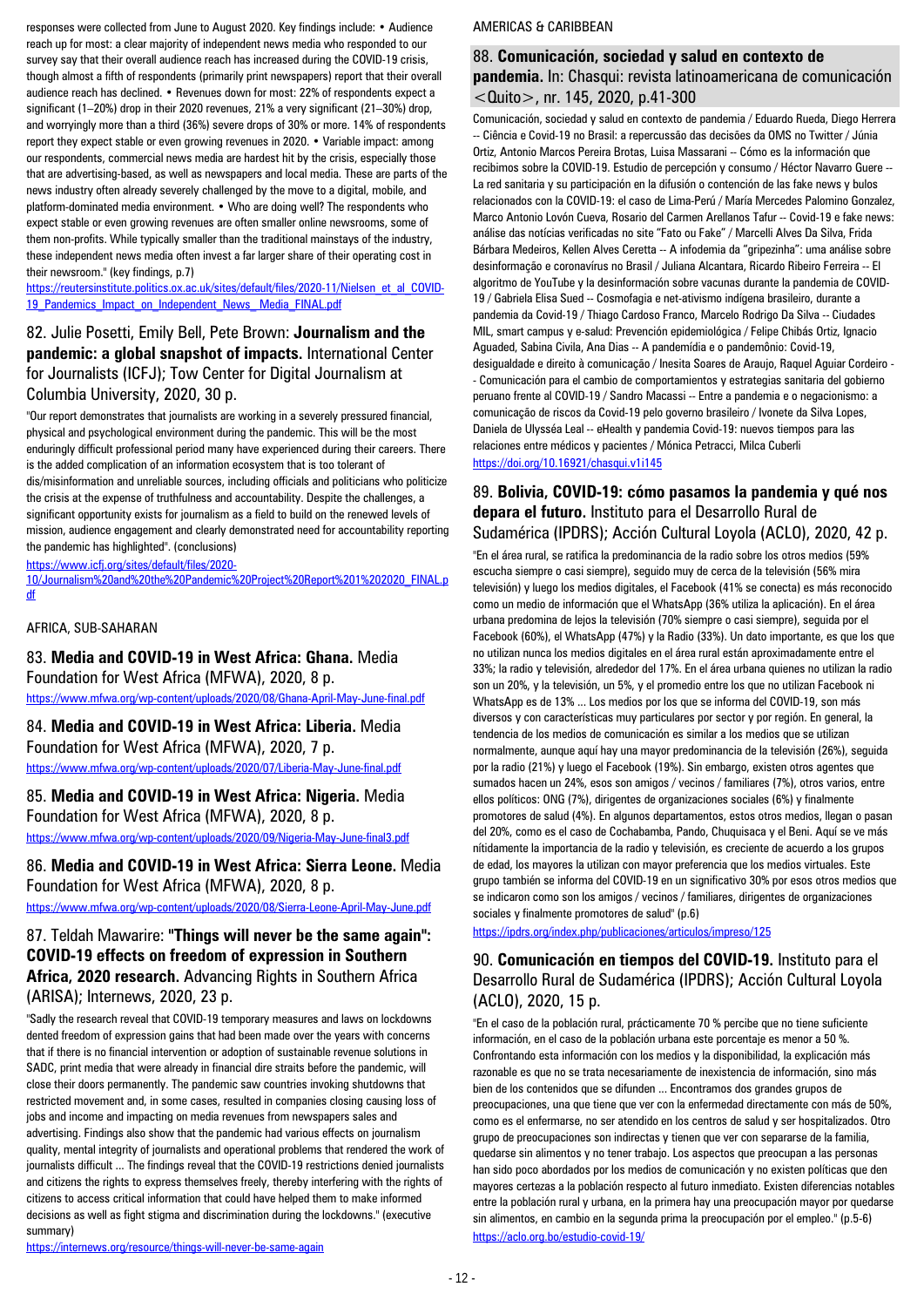### 91. Elaine Ford, Winfried Weck (eds.): **Internet y pandemia en las Américas: primera crisis sanitaria en la era digital.** Ciudad de Panama: Konrad-Adenauer-Stiftung (KAS); Democracia Digital, 2020, 286 p.

1. El acceso a Internet como un derecho fundamental en los tiempos de la COVID-19 / Pablo Legorburu (Argentina) -- 2. La pandemia: entre populismos y desinformación / Elaine Ford (Perú) -- 3. ¿Datos en cuarentena? Impacto, alcance y desafíos de los datos abiertos frente a la COVID-19 / Álvaro Ramírez-Alujas (Chile) -- 4. Estado del arte del teletrabajo en época de pandemia / Carlos Vera Quintana (Ecuador) -- 5. El rol de Internet durante la pandemia de la COVID-19 en Latinoamérica: Teleeducación / Germán Escorcia (México) -- 6. El rol de Internet durante la pandemia de la COVID-19 en América Latina y el Caribe / Osvaldo I. Larancuent (República Dominicana) -- 7. El derecho a la privacidad y su tratamiento durante la pandemia de la COVID-19 / Lía Hernández (Panamá) -- 8. Innovación, tecnología y MIPYMES en tiempos de la COVID-19 / Luis Salazar (Costa Rica) - - 9. Ciberseguridad, transformación digital y COVID-19: Una mirada global y el panorama en América Latina / Cláudio Lucena (Brasil)

[https://www.democraciadigital.pe/sites/default/files/libro-internet-y-pandemia-en-las](https://www.democraciadigital.pe/sites/default/files/libro-internet-y-pandemia-en-las-americas.pdf)[americas.pdf](https://www.democraciadigital.pe/sites/default/files/libro-internet-y-pandemia-en-las-americas.pdf)

### **COVID-19 Reporting & Health Communication**

GENERAL & INTERNATIONAL

#### 92. **COVID-19: global risk communication and community engagement strategy. Interim guidance December 2020 — May 2021.** World Health Organization, 2020, 46 p.

"There is an unprecedented need to elevate the role risk communication and community engagement (RCCE) plays in breaking the chains of transmission and mitigating the impact of the pandemic. A revised RCCE strategy was needed to reflect this and the learning from the response to-date. The new strategy will cover six months from December 2020 to May 2021. Analysis of socio-behavioural data shows us some broad trends. In general, people know about COVID-19 and the preventive measures necessary. However, people are becoming complacent and risk perceptions are lowering. In general, people are feeling less confident in what they can do to control the virus. As the pandemic becomes more protracted, pandemic fatigue is increasing. The growing fatigue, the stress caused by uncertainty, lowering risk perceptions and reducing trust in government responses, is taking its toll on the fabric of our communities." (executive summary) <https://apps.who.int/iris/handle/10665/338057>

93. Julie Posetti, Kalina Bontcheva: **Disinfodemic: deciphering** 

## **COVID-19 disinformation.** Paris: UNESCO, 2020, 16 p.

"COVID-19 disinformation creates confusion about medical science with immediate impact on every person on the planet, and upon whole societies. It is more toxic and more deadly than disinformation about other subjects. That is why this policy brief coins the term disinfodemic. Using this frame, the brief helps to make sense of this new menace, and of the many types of responses that are unfolding internationally. To do this, it unpacks nine main themes and four dominant formats of COVID-19 disinformation, and presents a typology that groups the range of responses to the problem into 10 classes." (introduction)

#### <https://unesdoc.unesco.org/ark:/48223/pf0000374416>

#### 94. S. Ripoll, J. Cole, O. Tulloch, M. Schmidt-Sane, T. Hrynick: **Six ways to incorporate social context and trust in infodemic management.** Brighton: Social Science in Humanitarian Action Platform (SSHAP), 2021, 5 p.

"Building trust in public health authorities and epidemic response takes time and is an ongoing process. However, in the short term, mistrust can be mitigated by responding in contextually appropriate ways through meaningful community engagement: 1.Use social science to understand the socio-economic, political and historical context ... 2. Adapt communications to respond to the concerns of different groupsof people, using trusted sources and platforms ... 3. Establish dialogue and create feedback systems ... 4. Include diverse groups and listen with an open mind ... 5. Be transparent, consistent and open, particularly about uncertainty, controversy and mistakes ... 6. Offer compelling narratives that build a sense of capability and motivation to act." (p.3-4) <https://doi.org/10.19088/SSHAP.2021.001>

#### 95. **30 critical concepts for fighting COVID-19 in the age of digital interdependence.** Washington, DC: Pan American Health Organization (PAHO), 2020, 11 p.

"Why understanding these 30 concepts is key during and post COVID19? As millions of people around the world are quarantined or in physical isolation, with border closings and restrictions in travel, Information Technologies (IT) have become the main means of interaction and communication. Suddenly, Digital Health and related concepts have begun to appear in every conversation related to the Health Systems' response to the pandemic. And despite being longstanding concepts, the current situation has elevated them to the forefront of all discussions and decision-making about the pandemic response." (p.1) <https://iris.paho.org/handle/10665.2/52670>

#### 96. **Behavioral science tips for COVID-19 communications.**  Southern Africa Labour and Development Research Unit (SALDRU); University of Pennsylvania, Center for Health Incentives & Behavioral Economics; Ideas42.org, 2020, 2 p. "Human behavior plays a central role in reducing the spread of coronavirus. Communication by government entities and other trusted sources about desirable or mandated behaviors during the pandemic is critical. As policymakers, funders, and program staff, it is our respo-nsibility to ensure that communications are clear, concise, and accurate. We can go one step further with messaging that is behaviorally informed, contextually relevant, and communi-cated through novel delivery channels. Effective communication will ensure that everyone hears, understands, and follows guidance necessary for COVID-19 mitigation." (p.1)

[https://www.ideas42.org/wp-content/uploads/2020/05/I42-](https://www.ideas42.org/wp-content/uploads/2020/05/I42-1226_uPennCOVID_Tipsheet_comms_4.pdf) [1226\\_uPennCOVID\\_Tipsheet\\_comms\\_4.pdf](https://www.ideas42.org/wp-content/uploads/2020/05/I42-1226_uPennCOVID_Tipsheet_comms_4.pdf)

#### 97. **COVID-19 style guide for Liberian journalists.** Internews; Liberia Media Development (LMD) Program; Press Union of Liberia, 2020, 10 p.

"This style guide ... was produced to support Liberian journalists reporting on COVID-19 to encourage the accurate use of terms and phrases while reporting on the pandemic." (p.1)

[https://internews.org/sites/default/files/2020-11/COVID-](https://internews.org/sites/default/files/2020-11/COVID-19_Style_Guide_for_Liberian%20Journalists.pdf)[19\\_Style\\_Guide\\_for\\_Liberian%20Journalists.pdf](https://internews.org/sites/default/files/2020-11/COVID-19_Style_Guide_for_Liberian%20Journalists.pdf)

#### 98. **COVID-19 vaccine deployment: behaviour, ethics, misinformation and policy strategies.** London: Royal Society; British Academy, 2020, 35 p.

• COVID-19 vaccine deployment faces an unprecedented degree of uncertainty and complexity, which is difficult to communicate, such as immune response, duration of immunity, repeated vaccination, transmission dynamics, microbiological and clinical characteristics and multiple vaccines. • Priority groups for vaccine deployment need transparent public debate to build support for ethical principles. • Current seasonal flu uptake is low in certain groups, suggesting vaccination challenges, which include: high risk groups under the age of 65 (40 - 50%), support staff in health care organisations (as low as 37%) and London and even variation amongst key workers such as Doctors (40 - 100%). • Deployment and tracking should build on existing immunisation programmes such as primary care by GPs to identify comorbidities, track vaccinations and reminders for additional boosters. • COVID-19 vaccine deployment faces an infodemic with misinformation often filling the knowledge void, characterised by: (1) distrust of science and selective use of expert authority, (2) distrust in pharmaceutical companies and government, (3) straightforward explanations, (4) use of emotion; and, (5) echo chambers. • A narrow focus on misinformation disregards the fact that there are genuine knowledge voids, necessitating public dialogue about vaccine concerns and hesitancy rather than providing passive one-way communication strategies." (summary of key points, p.1)

<https://royalsociety.org/-/media/policy/projects/set-c/set-c-vaccine-deployment.pdf>

#### 99. **COVID-19: an informative guide. Advice for journalists.**  Washington, DC: Pan American Health Organization (PAHO), 2020, 15 p.

"This document offers tools to help journalists practice responsible coverage of the pandemic using evidence-based information. It also proposes ways to approach coverage and encourages journalists to provide advice and solutions that can help reduce health risks and save lives. The priorities of the Pan American Health Organization (PAHO/WHO) during the COVID-19 pandemic are to save lives, protect health workers, flatten the epidemiological curve to slow the spread of disease, and prevent cases from overloading health systems so that lives will not be lost due to lack of access to needed care. PAHO supports the countries of the Region of the Americas in adopting the measures they deem necessary to tackle the pandemic. Having clear, timely, and accurate information from reliable sources is vital for people in various situations during this pandemic. The information that is given must acknowledge uncertainty and help people protect themselves and prepare for different possible scenarios during the pandemic. This is essential for containing the spread of COVID-19 and the fear associated with it and mitigating its impact." (p.1)

<https://iris.paho.org/handle/10665.2/52392>

#### 100. **Global rumour bulletin.** Internews, 2020, 10 p.

"For the last 6 months, the Internews' Rooted in Trust project has collected more than 5,238 rumours from seven countries: Afghanistan, Lebanon, Philippines, Colombia, Central African Republic, Mali and Sudan. We work in 12 local languages and collect data across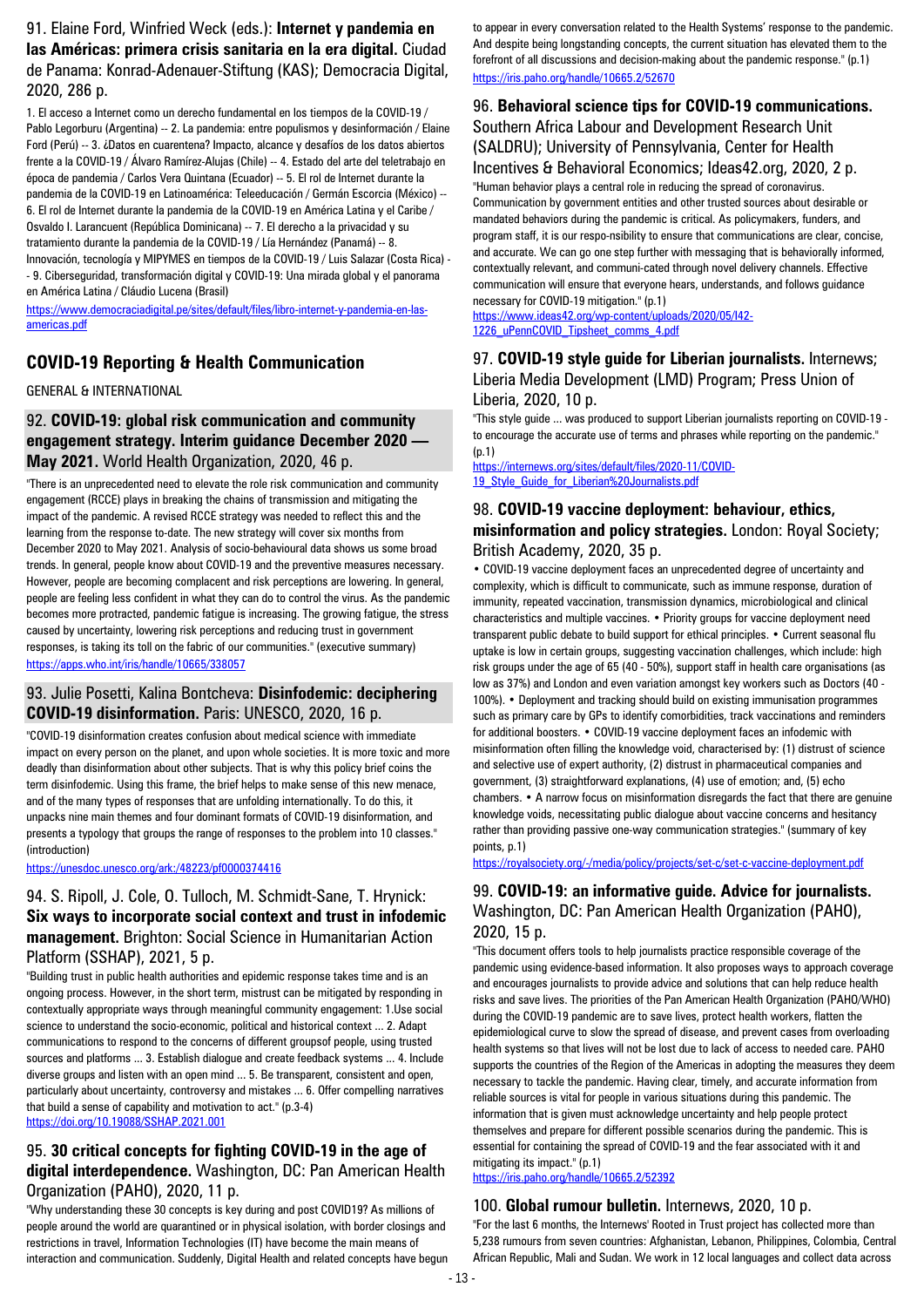seven major social media platforms and a wide range of feedback collection channels, including door-to-door surveys, informal meetings, assessments, community meetings, listening groups, SMS, and radio, with 27 partners across the seven countries. This Global Rumour Bulletin brings together our reflections on two key themes that represent more than 20% of all rumours collected across the seven project sites: rumours that the pandemic either doesn't exist at all, or that it is a conspiracy, and rumours about vaccines and vaccinations. On the final page you will find a set of recommendations on how we feel the response to rumours and misinformation on these two key themes can be improved." (introduction)

[https://internews.org/sites/default/files/2020-12/Internews\\_Global\\_Rumor\\_Bulletin\\_2020-](https://internews.org/sites/default/files/2020-12/Internews_Global_Rumor_Bulletin_2020-12.pdf) [12.pdf](https://internews.org/sites/default/files/2020-12/Internews_Global_Rumor_Bulletin_2020-12.pdf)

#### 101. **Understanding the infodemic and misinformation in the fight against COVID-19.** Washington, DC: Pan American Health Organization (PAHO), 2020, 6 p.

"Misinformation is false or inaccurate information deliberately intended to deceive. In the context of the current pandemic, it can greatly affect all aspects of life, especifically people's mental health, since searching for COVID-19 updates on the Internet has jumped 50% –70% across all generations. Misinformation in a pandemic can negatively affect human health. Many false or misleading stories are fabricated and shared without any background or quality checking. Much of this misinformation is based on conspiracy theories, some introducing elements of these into seemingly mainstream discourse. Inaccurate and false information has been circulating about all aspects of the disease." (p.1)

<https://iris.paho.org/handle/10665.2/52052>

#### 102. María Paz Bertoglia, Katharina-Sophia Dolezal: **Communicating about vaccine safety: guidelines to help health workers communicate with parents, caregivers, and patients.** Washington, DC: Pan American Health Organization (PAHO), 2020, 61 p.

"Studies show that telling people about the quality, safety, effectiveness and availability of vaccines is not enough to influence behavior change related to immunization, and in general, doesn´t increase coverage. For this reason, it´s necessary to understand the reasons why people choose not to get vaccinated or not get their children vaccinated, in order to begin a two-way respectful dialogue using the best, most effective messages. Given this context, the main objective of these guidelines is to provide tools for staff working in the field of immunization to support effective communication between health personnel and the general population, with the aim of strengthening, maintaining or recovering trust in vaccines and the immunization programs in the Region of the Americas." (back cover)

<https://iris.paho.org/handle/10665.2/53167>

### 103. Nadia Butler: **Key considerations: online information, misand disinformation in the context of COVID-19.** Social Science in Humanitarian Action Platform (SSHAP), 2020, 8 p.

"This brief sets out practical considerations relating to flows of information, misinformation and disinformation though online media, particularly social media networks, in the context of the COVID-19 pandemic. It details various types of online media, key players and influencers on social media, and strategies for ensuring good information and disrupting mis- and disinformation. It is important to analyse different types of information across different channels, how it is spread and to whom, in order to determine how social media can be harnessed in both positive and negative ways. The WHO recommends proactive communication during a public health emergency that, "encourages the public to adopt protective behaviours, facilitates heightened disease surveillance, reduces confusion and allows for better allocation of resources – all of which are necessary for an effective response". With its global influence, social media requires particular consideration during times of public health emergencies and was highlighted as a key issue by the Social Science Working Group of WHO's Global Research Roadmap for COVID-19. Timely, accurate communication through all media sources is a critical component of ensuring trust in response activities." (p.1)

[https://www.socialscienceinaction.org/resources/key-considerations-online-information](https://www.socialscienceinaction.org/resources/key-considerations-online-information-mis-disinformation-context-covid-19/)[mis-disinformation-context-covid-19/](https://www.socialscienceinaction.org/resources/key-considerations-online-information-mis-disinformation-context-covid-19/)

#### 104. Tabitha Hrynick, Santiago Ripoll, Megan Schmidt-Sane: **Rapid review: vaccine hesitancy and building confidence in COVID-19 vaccination.** Social Science in Humanitarian Action Platform (SSHAP), 2020, 18 p.

"This brief draws on social science literature and informal interviews with experts to illustrate that vaccine hesitancy is more complex and context-specific, and often reflects diverse, everyday anxieties – not just, or even primarily, exposure to misinformation or anti-vaccine campaigners. Based on this, the brief proposes strategies to guide policy makers, public health officials, vaccine developers, health workers, researchers,

advocates, communicators, media actors and others involved in vaccine development, communication and deployment to boost confidence in COVID-19 vaccines." (p.1) [https://www.socialscienceinaction.org/resources/rapid-review-vaccine-hesitancy-and](https://www.socialscienceinaction.org/resources/rapid-review-vaccine-hesitancy-and-building-confidence-in-covid-19-vaccination/)[building-confidence-in-covid-19-vaccination/](https://www.socialscienceinaction.org/resources/rapid-review-vaccine-hesitancy-and-building-confidence-in-covid-19-vaccination/)

#### 105. Genevieve Hutchinson, Jacqueline Dalton: **Handbook for media: the new coronavirus and COVID-19.** London: BBC Media Action, 2020, 34 p.

The new coronavirus that causes COVID-19 can spread rapidly and cause a lot of harm. But if communities respond appropriately and quickly, it is possible to limit its spread and the damage it causes. Mass media and communication have an absolutely vital role to play in this effort. Media can: • Provide audiences with crucial information on how to stay safe and help prevent the spread of the coronavirus; • Keep people up to date on the support services available and how to access them: • Counter dangerous rumours and incorrect information; • Hold authorities to account over their responsibility to protect the population; • Provide a platform for those affected or at risk to raise their concerns and needs, ask questions, and explore solutions; • Reassure and motivate people to help themselves and others. BBC Media Action has developed this handbook to help media support their audiences to face this health emergency." (introduction)

[https://lifeline.bbcmediaaction.org/the-new-coronavirus-and-covid-19-handbook-for](https://lifeline.bbcmediaaction.org/the-new-coronavirus-and-covid-19-handbook-for-media/)[media/](https://lifeline.bbcmediaaction.org/the-new-coronavirus-and-covid-19-handbook-for-media/)

### 106. Catherine Riva, Serena Tinari: **Investigating health & medicine.** Global Investigative Journalism Network (GIJN), 2020, 90 p.

"This guide focuses on medicines and medical devices. It aims to provide journalists with the tools and knowledge to independently assess the evidence, critically appraise the riskbenefit ratio of any given product or policy, and expose corruption and malpractice. It can be read as a textbook, one chapter at a time, or used selectively to support your work. Investigating behind-the-scenes is consuming but rewarding. As we'll discuss in Chapter 2, combining the methods and standards of muckraking and Evidence-Based Medicine (EBM) can be highly effective. EBM, defined as "the conscientious, explicit, and judicious use of current best evidence in making decisions about the care of individual patients," has been constantly revised to include a wider public health approach. But as Students4BestEvidence, a network of students from around the world who are interested in learning more about evidence-based health care, put it: "It's about asking the right questions and using the best research evidence to answer those questions." EBM is an approach that matches the ethics and standards of investigative journalism." (introduction, p.8-9)

<https://gijn.org/health-and-medicine-guide-table-of-contents/>

### 107. Philip Tamminga: **Improving the response to COVID-19: lessons from the humanitarian sector around communication, community engagement and participation.** CDAC Network, 2020, 22 p.

"Lesson one: Put people and principles at the centre of COVID-19 decision-making, not politics. Lesson two: Reframe discussions about responsibility in a pandemic so that those who are considered vulnerable are a priority rather than an afterthought. Lesson three: Prepare ways to share sophisticated information quickly in complex, but predictable emergencies so that knowledge, trust, and resources in the population can be leveraged when it happens. Lesson four: Have communication channels and cooperation plans for all governmental and non-governmental authorities and organisations so that the response is coordinated and understandable to the community. Lesson five: Find ways for people to get involved and have a meaningful say in the response: make this the cornerstone of any COVID-19 communication plan. Lesson six: Work to re-engage communities as participating partners; have mechanisms to leverage local and volunteer groups to maximise their knowledge expertise to increase the effectiveness of the COVID-19 response. Lesson seven: Move to more participatory, two-way communications and feedback with vulnerable communities; find out what channels they really use, not just what we want them to use. Lesson eight: Empower local agencies and communities to take a lead role in the response, so they can truly supplement the response and take charge at a local level." (summary of lessons learned, p.2)

<http://www.cdacnetwork.org/tools-and-resources/i/20201116233504-bnmh1>

### 108. Sylvia Chou Wen-Ying, Caitlin E. Burgdorf, Anna Gaysynsky, Christine M. Hunter: **COVID-19 vaccination communication: applying behavioral and social science to address vaccine hesitancy and foster vaccine confidence.** National Institutes of Health (NIH), 2020, 23 p.

"This report, which was developed in consultation with leading experts in social and behavioral sciences and public health, outlines evidence-informed communication strategies in support of national COVID-19 vaccine distribution efforts across federal agencies and their state and local partners. The recommendations put forth are actionable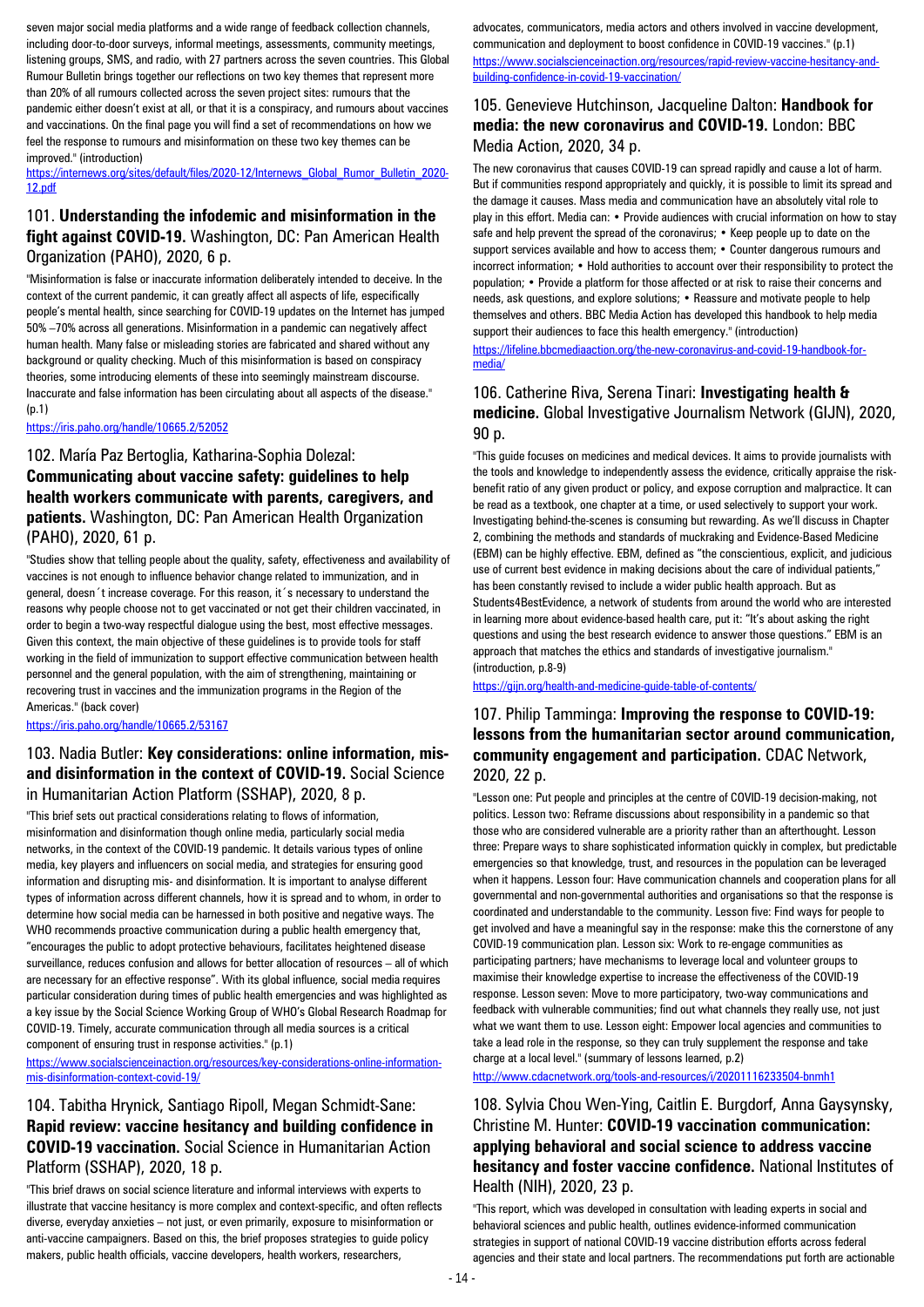and responsive to the unique challenges faced by the United States in responding to the COVID-19 pandemic. The report relies on a few foundational practices of effective health communication, namely coordinated communication and consistent messaging, trust building through partnerships, consideration of different health literacy levels in the population, and importantly, prioritizing equityin all aspects of communication. We build on these foundational principles to outline three intersecting considerations for communication efforts (What is being communicated, Who is the target of the message, and How the message is communicated), along with concrete recommendations for targeted and tailored communication that responds to the needs and perspectives of the intended audience." (executive summary)

[https://obssr.od.nih.gov/wp-content/uploads/2020/12/COVIDReport\\_Final.pdf](https://obssr.od.nih.gov/wp-content/uploads/2020/12/COVIDReport_Final.pdf)

#### 109. Joachim Wenzel, Stephanie Jaschke, Emily Engelhardt: **Handreichung: Krisenberatung am Telefon und per Video in Zeiten von Corona.** Deutsche Gesellschaft für Systemische Therapie, Beratung und Familientherapie (DGSF), Fachgruppe Onlineberatung und Medien, 2020, 16 p.

"Beratende und andere Fachkräfte erleben derzeit eine nie dagewesene Herausforderung, da ihre eigene Lebenssituation und zugleich die Lebenswelt ihrer Klienten sich von einem auf den anderen Tag grundlegend geändert hat. Dabei besteht eine doppelte Herausforderung, nämlich den eigenen Alltag jenseits früherer Routine zu meistern und zeitgleich in einer neuen beruflichen Situation den Fragen und Problemen oft sehr verunsicherter Klienten gerecht zu werden. Da dies nun immer häufiger mittels Telefons oder per Video geschieht, wollen wir die wichtigsten Aspekte in den Blick bringen und weiterführende Internetressourcen zur Thematik erschließen." (p.1)

[https://www.vandenhoeck-ruprecht-verlage.com/media/pdf/4f/7c/17/Krisenberatung-am-](https://www.vandenhoeck-ruprecht-verlage.com/media/pdf/4f/7c/17/Krisenberatung-am-Telefon-und-per-Video-in-Zeiten-von-Corona-2%20020-04-08-VS-1-2.pdf)[Telefon-und-per-Video-in-Zeiten-von-Corona-2 020-04-08-VS-1-2.pdf](https://www.vandenhoeck-ruprecht-verlage.com/media/pdf/4f/7c/17/Krisenberatung-am-Telefon-und-per-Video-in-Zeiten-von-Corona-2%20020-04-08-VS-1-2.pdf)

#### AFRICA, SUB-SAHARAN

#### 110. **COVID-19 West and Central Africa: outils d'engagement communitaires / tools for community engagement.** 2020

"Welcome to the online library of the regional working group for risk communication and community engagement to fight coronavirus in West and Central Africa. The readymade tools available on this website are designed to be culturally adapted and context specific." (https://coronawestafrica.info/general) "Bienvenue à la bibliothèque en ligne du Groupe thématique : Communication de Risque et Engagement Communautaire (CREC) dans la lutte contre le coronavirus en Afrique de l'Ouest et du Centre. Les outils prêts à l'emploi disponibles sur ce site web sont conçus pour être adaptés à la culture et au contexte." (https://coronawestafrica.info/general/)

<https://coronawestafrica.info/>

### 111. Nigel Scott, Simon Batchelor, Jones. Tom: **External evaluation of mobile phone technology-based nutrition and agriculture advisory services in Africa: mobile phones, nutrition, and health in Tanzania: business modelling endline report.** E-pact Consortium; Institute of Development Studies (IDS), 2020, 118 p.

"mNutrition is a global initiative supported by FCDO, managed by GSMA, and implemented by in-country MNOs and third party providers to use mobile technology, that sought to improve the health and nutritional status of children and adults in the developing world. The potential to utilise mobile technology to change attitudes, knowledge, behaviours, and practices around health and agriculture for improved nutritional status has been recognised for some time, but to date there have been no rigorous evaluations of mservices at scale. A consortium of researchers from Gamos, IDS, and IFPRI were contracted to conduct a rigorous mixed-methods evaluation to estimate the impact of mNutrition on children and adults, and to understand how the context and the components of the mNutrition intervention shape its impact. In Tanzania, the service, Wazazi Nipendeni, focused on the provision of nutrition and health information and services to vulnerable pregnant women and caregivers of children under the age of five on their mobile phones, with the goal of improving nutrition outcomes and behaviours for mothers and young children." (https://opendocs.ids.ac.uk)

<https://opendocs.ids.ac.uk/opendocs/handle/20.500.12413/15779>

#### AMERICAS & CARIBBEAN

112. Xavier Ramon-Vegas, Marcel Mauri-Ríos, Ruth Rodríguez-Martínez: **Redes sociales y plataformas de fact-checking contra la desinformación sobre la COVID-19.** In: Hipertext.net, nr. 21, 2020, p.79-92

"La pandemia de la COVID-19 ha generado una crisis sanitaria y comunicativa sin precedentes. A través de las plataformas digitales, se ha producido una ingente

circulación de información falsa, inexacta o descontextualizada so-bre el coronavirus. Entre ella, cabe destacar los rumores, bulos y teorías conspirativas sobre (1) el origen, expansión y letalidad del virus; (2) las re-comendaciones y prácticas curativas; y (3) la gestión de la pandemia por parte de las administraciones públicas y organismos internacionales. En el actual escenario de infodemia, esta investigación aborda de qué forma 8 organizaciones de fact-checking han empleado Twitter como herramienta para combatir la desinformación en tiempos de la COVID-19: Agência Lupa (Brasil), Chequeado (Argentina), Maldita.es y Newtral (España), Colombia-Check (Colombia), Ecuador Chequea (Ecuador), El Sabueso – Animal Político (México) y Cotejo (Venezuela). Entre los meses de marzo y junio de 2020 estas organizaciones han publicado de forma sostenida en Twitter, obteniendo elevadas cifras de engagement en forma de retuits y favoritos. Se han incluido múltiples hashtags sobre la COVID-19, incluyendo aquellas etiquetas promovidas por LATAM Chequea y la IFCN (#CoronaVirusFacts y #Da-tosCoronaVirus) y otros hashtags genéricos dirigidos al gran público. Los contenidos relacionados con la COVID-19 han sido los más viralizados por los usuarios." (resumen)

<https://doi.org/10.31009/hipertext.net.2020.i21.07>

#### ASIA & PACIFIC

#### 113. **In full view: creatively tackling sanitation in India.**  London: BBC Media Action, 2020, 14 p.

"Navrangi Re! (Nine To A Shade), a 26–episode television drama series was created to take the discussion on e Faecal Sludge Management (FSM) to mainstream audiences, beyond the domain of infrastructure and technology. It was the result of a unique partnership between a donor (the Bill & Melinda Gates Foundation), a commercial media network (Viacom18), an academic institution (Centre for Social & Behavior Change, Ashoka University), an evaluation partner (Oxford Policy Management), and a global media brand with proven social and behaviour change communication expertise (BBC Media Action). Navrangi Re! is the story of an urban neighbourhood – a mohalla – where lots of different people live cheek by jowl, and through the trials and tribulations of life in an urban jungle, find ways to overcome this constant crisis mode that has become normalised. The mohalla is a creative device to accommodate an entire socio–economic microcosm, with different families occupying different points on the sanitation value chain ... The evaluation results of Navrangi Re! demonstrate the power of narratives in making the invisible, visible – in bringing attention to critical, silent and complex social problems. They also validate the science, art and craft used in BBC Media Action's narrative 'engagement' model – a) rooting the storytelling in research and theory, b) a commitment to an immersive creative approach and c) an unwavering focus on 'entertainment first'. The results also show that it is possible for narratives to walk the tightrope between outcomes and audience ratings to achieve change. There is strong evidence that an insight–based Theory of Change combined with all the ingredients that make compelling drama helped Navrangi Re! deliver on the twin challenges of achieving Television Rating Points (TRPs) week after week and demonstrating impact. The results shine the light on the need for innovative partnerships. Crafting partnerships that bring together donors, private sector platforms, academia, research and storytellers is the need of the hour. In a post–Covid world, different stakeholders need to convene more of these partnerships to leverage the power of narrative for stronger societies." (p.2-14)

[http://downloads.bbc.co.uk/mediaaction/pdf/executive-summary-navarangi-re-sept-](http://downloads.bbc.co.uk/mediaaction/pdf/executive-summary-navarangi-re-sept-2020.pdf)[2020.pdf](http://downloads.bbc.co.uk/mediaaction/pdf/executive-summary-navarangi-re-sept-2020.pdf)

#### 114. **Public trust in the media during the coronavirus pandemic.** Media Matters for Democracy, 2020, 34 p.

"The public generally approved of the Pakistani news media coverage of the coronavirus pandemic. A majority of the respondents agreed that the Covid news coverage had provided them the information they needed, provided largely accurate information, worked for the benefit of the public, and helped the country's image. People found the mainstream media the most trustworthy source of Covid-19 news and information, with 57 percent expressing their trust in it. Family-and-friends networks were the second most trusted source for coronavirus information (56 percent). The lowest level of credibility was associated with social media with 30 percent finding it untrustworthy for Covid-related news and information. One in five respondents also said they never used social media to access coronavirus information. Fifty percent of the respondents said they had never used the government's Covid web portal or smartphone app. But a majority of the respondents (52 percent) still considered official sources trustworthy for coronavirus information." (executive summary)

[http://www.digitalrightsmonitor.pk/wp-content/uploads/2020/12/MMfD-Public-Trust-](http://www.digitalrightsmonitor.pk/wp-content/uploads/2020/12/MMfD-Public-Trust-Media-Covid-1.pdf)[Media-Covid-1.pdf](http://www.digitalrightsmonitor.pk/wp-content/uploads/2020/12/MMfD-Public-Trust-Media-Covid-1.pdf)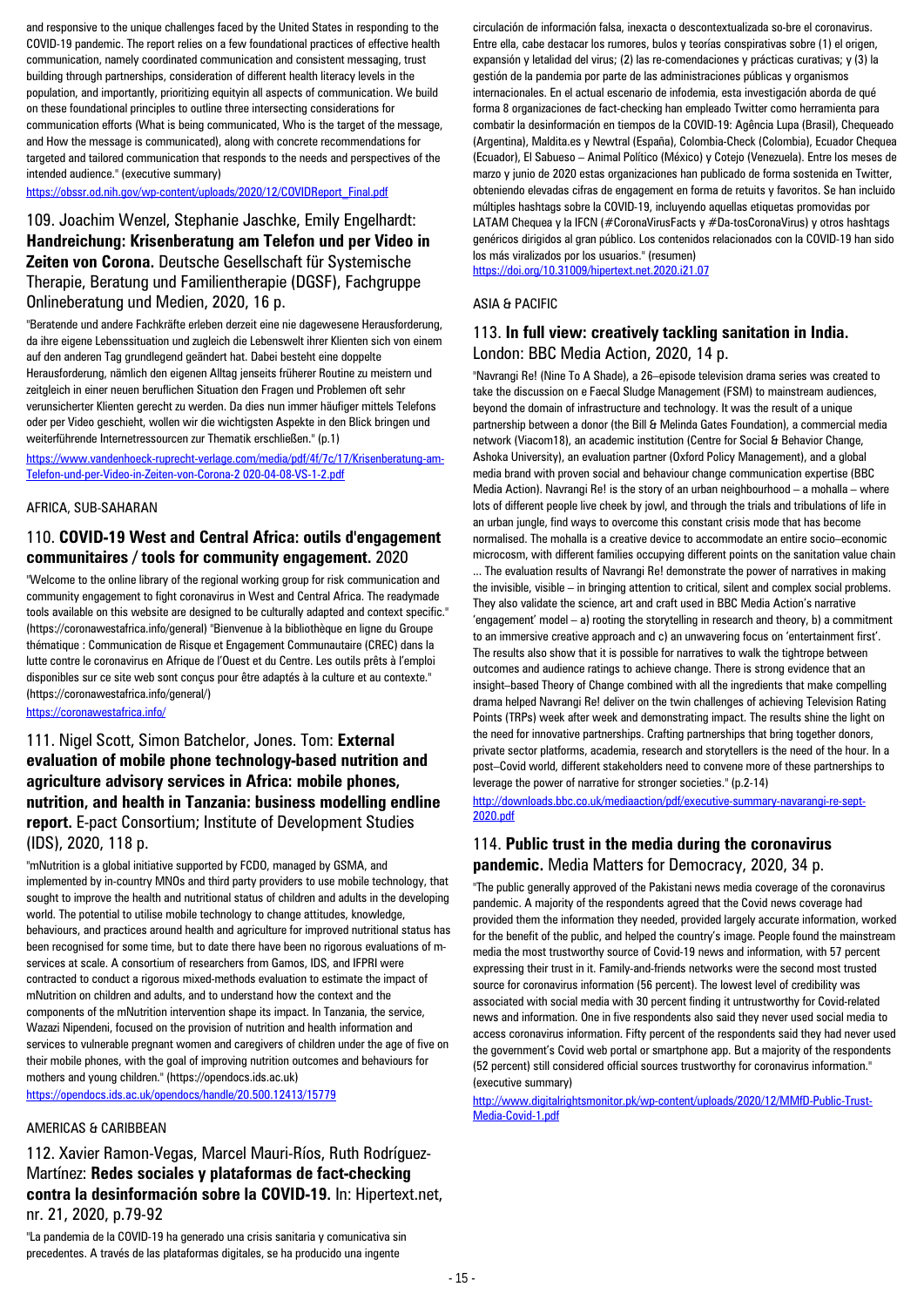### **Democracy, Governance & Media, Political Communication**

#### GENERAL & INTERNATIONAL

#### 115. **Online community moderation.** Hilversum: RNW Media, 2020, 12 p.

"This knowledge brief showcases RNW Media's experience with online community moderation. It explains what community moderation means, why we believe it is an essential component of our Citizens' Voice programme, and the strategies we have developed together with our moderators to guide them in the work they do and the decisions they need to make. Also, we present results from research that we conducted on three of our communities to test the effectiveness of our approach. Lastly, our moderators working in Burundi, DRC and Mali share their experience and insights, showing how moderation goes in practice. They talk about the secret of being a good moderator and share the challenges they experience in their daily work. Citizens' Voice is active in Burundi, China, DRC, Egypt, Libya, Mali and Yemen and focuses on social cohesion and inclusive governance. Applying a user-centred approach and persuasive storytelling, Citizens' Voice creates and maintains digital platforms offering safe spaces where young women and men from across political, ethnic, racial, regional or religious divides can come together in a way which is often impossible in the offline space. Incountry teams create multi-media content relevant to the local context to attract and engage young people via a variety of digital channels. Through moderated discussions, they encourage disparate groups to voice their opinions on issues of common interest both online and offline. To achieve impact, Citizens' Voice aims to engage the broadest possible spectrum of stakeholders at all levels." (introduction)

<https://www.rnw.org/wp-content/uploads/2020/08/Online-Community-Moderation.pdf>

#### 116. Marius Dragomir: **Reporting facts: free from fear or favour.** Paris: UNESCO, 2020, 52 p.

"In a growing number of countries around the world, the greatest menace to editorial independence and professional standards is media capture, a form of media control achieved through a series of premeditated steps taken by governments and powerful interest groups, which undermines journalism as a public good. This study enables readers to understand media capture and other threats faced by independent media today. The important developments tracked in these pages call out for dialogue towards practical actions to strengthen editorial independence and professional standards of journalism." (back cover)

<https://unesdoc.unesco.org/ark:/48223/pf0000375061>

#### 117. Peter Du Toit: **Newsroom handbook: a conflict sensitive approach to election reporting.** Internews, 2020, 24 p.

"This handbook brings together principles of conflict sensitive journalism with practical strategies for election reporting to explore how media workers can play a role in protecting and promoting free and fair elections. It aims to provide some guidelines that both editors and their journalists can follow as they strategize around ways of reporting on the build-up to elections, what to do on Election Day and how to cover the post-election period." (purpose of this handbook, p.3)

#### [https://internews.org/resource/newsroom-handbook-conflict-sensitive-approach-election](https://internews.org/resource/newsroom-handbook-conflict-sensitive-approach-election-reporting)[reporting](https://internews.org/resource/newsroom-handbook-conflict-sensitive-approach-election-reporting)

#### 118. Matthew Alan Placek: **Learning democracy digitally? The internet and knowledge of democracy in nondemocracies.** In: Democratization, vol. 27, nr. 8, 2020, p.1413-1435

"The study of public opinion in nondemocratic states has found that people often say they support democracy, yet they show little demand for democratization or regime change. Given this paradox, recent scholarship has shown that these attitudes exist because people who live under the rule of non-democratic regimes often misunderstand what democracy is. Individuals in these societies often think that authoritarian ways of governance are fundamental aspects of democracy. In another strain of literature, research has shown that the internet can alter demands for democracy and increase protest activity in non-democracies. Given these findings, this study investigates what impact the internet has on understanding democracy in non-democracies. Using World Values Survey data and employing two different styles of empirical modelling, the study finds that consuming information from the internet leads to a better understanding of essential elements of democracy. The findings also show that the effects are more pronounced in autocracies than they are in illiberal regimes." (abstract) <https://doi.org/10.1080/13510347.2020.1795640>

119. Robin Richards: **The role of communication activity in contributing to the reduction of corruption in Sub-Saharan Africa.** Brighton, UK: Institute of Development Studies, 2020, 12 p.

"This rapid literature review concentrates on the role of communications activity (including communications campaigns and media relations in contributing to the reduction of corruption in Sub-Saharan Africa. The review also determines if there are any evidencebased examples on the impact of communications (campaigns or related activities) on reducing corruption. Subsidiary questions in the review are to determine if the there are any lessons learned from using specific types of communication activity; the types of corrupt practices that communications activity can help to reduce and, if there are any effective communication tools for reducing corruption. Findings of the review show that there is evidence that communication campaigns have an impact on corruption through reducing bribery and promoting reporting of corruption. However, further research is needed to confirm the sustainability of the impact of such campaigns and interventions. The review also suggests that many of the communication interventions that address corruption are initiated by civil society and some of these are undertaken in collaboration with governments." (summary)

<https://opendocs.ids.ac.uk/opendocs/handle/20.500.12413/15177>

#### 120. Philip Savage, Mercedes Medina, Gregory Ferrell Lowe: **Universalism in public service media.** Nordicom, 2020, 226 p.

Universalism in public service media: Paradoxes, challenges, and development / Gregory Ferrell Lowe, Philip Savage -- Universalism in history, modern statehood, and public service media / Barbara Thomass -- Universal: but not necessarily useful / Peter Goodwin -- Universality of public service media and preschool audiences: The choice against a dedicated television channel in Flanders / Karen Donders, Hilde Van den Bulck -- Historical dimensions of universalism at the Canadian Broadcasting Corporation: Some implications for today / David Skinner -- Multichannel strategy, universalism, and the challenge of audience fragmentation / Julie Münter Lassen -- A question of value or further restriction? Public value as a core concept / Christiana Gransow -- Challenges for public service radio in small nations: Lessons from Scotland / Aleksandar Kocic, Jelena Milicev -- Whose voices and what values? State grants for significant public content in the Russian media model / Olga Dovbysh, Tatiana Belyuga -- Public service media in the era of information disorder: Collaboration as a solution for achieving universalism / Minna Aslama Horowitz, Gregory Ferrell Lowe -- Personalised universalism in the age of algorithms / Jannick Kirk Sørensen -- Datafication, fluidity, and organisational change: Towards a universal PSM 3.0 / Lizzie Jackson

<https://www.nordicom.gu.se/en/publikationer/universalism-public-service-media>

#### AFRICA, SUB-SAHARAN

#### 121. Jacob Høigilt, Kjetil Selvik (eds.): **Special Issue: Journalism and the challenge of democracy in transitional countries: African experiences.** In: International communication gazette, vol. 82, nr. 7, 2020, p.591-681

Zimbabwe: The conflictual relations between journalism and politics in the first decade of independence / Wallace Chuma -- Expanding comparative media systems analysis from transitional to postcolonial societies / Ylva Rodny-Gumede -- Egyptian journalists and the struggle for change following the 2011 uprising: The ambiguous journalistic agency between change and conformity / Fatima el Issawi -- Justice and journalism during transitions [Somalia] / Nicole Stremlau -- Debating terrorism in a political transition: Journalism and democracy in Tunisia / Jacob Høigilt, Kjetil Selvik <https://journals.sagepub.com/toc/gazb/82/7>

#### 122. Põivi Lujala, Christa N. Brunnschweiler, Ishmael Edjekumhene: **Transparent for whom? Dissemination of information on Ghana's petroleum and mining revenue management.** In: Journal of development studies, vol. 56, nr. 12, 2020, p.2135-2153

"The dominant transparency narrative in policymaking attributes a key role to the public: once citizens gain information, they are predicted to use it to demand better resource governance. Whether the public receives the available information in the first place, however, has not been scrutinised in a large-N analysis. This article examines Ghanaians' information sources and information-seeking behaviour using a unique survey with over 3500 respondents. Although Ghana has actively pursued transparency in its natural resource revenue management, most Ghanaians have poor access to understandable information as information is disseminated through channels that the intended receivers normally do not use. Non-elite citizens and those with limited English skills were least likely to have heard about natural resource revenue management, compared with elected duty bearers, traditional authorities, other opinion leaders, and those with an interest in the issue through working in mining or living near an extraction site. The results suggest that the conceptualisation of transparency may be too simplistic, and that the expectations linked to transparency in enhancing natural resource governance may not materialise through the mechanisms hypothesised in the literature." (abstract) <https://doi.org/10.1080/00220388.2020.1746276>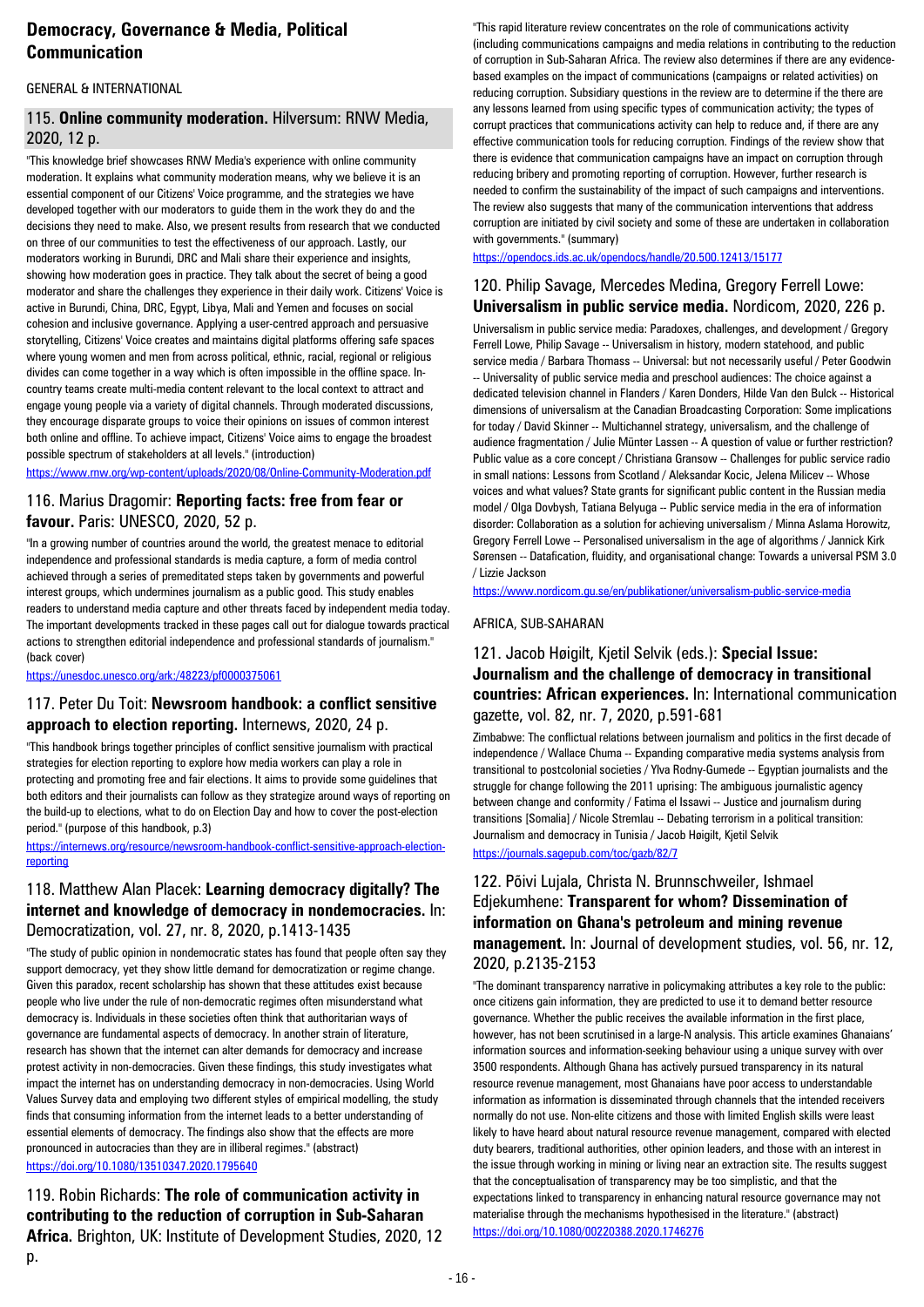123. Anésio Manhiça, Alex Shankland, Kátia Taela, Euclides Gonçalves, Catija Maivasse, Mariz Tadros: **Alternative expressions of citizen voices: the protest song and popular engagements with the Mozambican state.** Brighton, UK: Institute of Development Studies, 2020, 51 p.

"The discussion is based on an analysis of 46 protest songs, interviews with musicians, music producers and event promoters as well as field interviews and observations among audiences at selected popular music concerts and public workshops in Maputo city. Secondary data were drawn from radio broadcasts, digital media, and social networks. The songs analysed were widely played in the past two decades (1998–2018), a period in which three different presidents led the country. Our focus is on the protest song, conceived as those musical products that are concerned with public affairs, particularly public policy and how it affects citizens' social, political and economic life, and the relationship between citizens and the state. We found indicators of empowerment and accountability in the protest songs surveyed. In these songs, musicians expressed awareness of their political and economic positions in relation to political and administrative authorities. The songs refer to citizens' duties such as paying taxes, preserving public infrastructures, and acknowledging the rights of fellow citizens. They also reference citizens' rights such as access to health, education, transport, security, and participation in governance processes through elections. In these songs, musicians demand that government authorities be accountable to citizens, with specific reference to political participation, right to information, public consultation, and the provision of public services. The report also found that in the past two decades Mozambican civil society organisations have turned to popular musicians to promote and animate public debates on awareness of citizen's rights and accountability." (summary) <https://doi.org/10.19088/IDS.2020.001>

#### 124. Lynete Lusike Mukhongo: **Participatory media cultures: virality, humour, and online political contestations in Kenya.**  In: Africa spectrum, vol. 55, nr. 2, 2020, p.148-169

"The article seeks to discuss varied forms of citizen engagement in the era of Internet viral cultures, ranging from (1) the use of social media for online protest, characterised by political contestation and fleeting outbursts of anger and backlash in the Twittersphere, to (2) the appropriation of protest messages into humorous viral memes (often oversimplified, ignoring the complexities of the situation and more focused on humour rather than underlying core problems). Four select hashtags during the 2017 Kenyan elections are analysed as frames for collective action within the context of playful participation and "spreadable" media." (abstract) <https://doi.org/10.1177/0002039720957014>

#### 125. Simon Ngono ed.): **La communication de l'État en Afrique: discours, ressorts et positionnements.** Paris: L'Harmattan, 2020, 360 p.

Introduction générale. La communication de l'État en Afrique, de la brutalité de l'injonction verticale à la subtilité de l'art de faire et de faire savoir tous azimuts / Bertrand Cabedoche -- 1. Le rôle des radios internationales dans la communication des politiques en Afrique sahélienne / Selma Mihoubi -- 2. Des médias officiels d'État à Internet : la communication gouvernementale à l'heure du numérique / Mamadou Ndiaye -- 3. La communication de l'État aux J.T. de Gabon Télévision : entre convocation d'une rhétorique nationale et stratégie d'acteurs / Marcy Delsione Ovoundaga -- 4. Côte d'Ivoire : les nouveaux défis de la communication gouvernementale / Tahirou Kone -- 5. « La France soutient Boko Haram » : les usages politiques de la rumeur en communication de crise / Aristide M. Menguele Menyengue -- 6. La polyphonie de la communication gouvernementale au Sénégal : le cas de la crise des bourses d'études / Marième Pollèle Ndiaye -- 7. Communication de l'État en situation de crise. Le cas des discours officiels lors des prises et libérations d'otages de Boko Haram au Cameroun / Simon Ngono -- 8. Les discours comme un mode de construction de l'Action publique au Cameroun / Troie Thiery Tagne -- 9. La communication par embuscade diplomatique : une analyse à partir du cas ivoirien / Alexandre T. Djimeli -- 10. La communication publique face à l'émergence de médias privés et communautaires en Guinée-Bissau / Ferhat Méchouèk -- 11. La communication gouvernementale camerounaise à l'épreuve de la crise anglophone / Symplice Bouga Mvondo -- 12. Diasporas, discours institutionnels et représentations : étude de cas du forum de la diaspora (Fodias) 2017 au Cameroun / Manuella Heuchou Nana

#### 126. Marcy Delsione Ovoundaga: **La télévision publique gabonaise et la construction d'une communauté nationale 1963-2014.** Paris: L'Harmattan, 2020, 460 p.

Introduction générale -- **Première partie : La construction d'une communauté nationale et le rôle social de la télévision publique gabonaise.** 1. Les médias et la naissance de l'État gabonais -- 2. La télévision publique gabonaise, une institution de la construction nationale -- 3. La Radiodiffusion Télévision Gabonaise chaîne 1 : entre instrument de gouvernementalité de l'État et appareil idéologique d'État -- **Deuxième partie : La télévision publique, Gabon Télévision, Tribune de la représentation de l'État et de la communauté nationale à travers le journal télévisé.** 4. Le journal télévisé de Gabon

Télévision : tribune politique nationale et principale vitrine de la nation Gabon -- 5. Des actualités diffusées aux journaux télévisés de Gabon Télévision : entre institutionnalisation et représentation des événements nationaux -- 6. La présence des référents nationaux dans les dispositifs imagiers et langagiers des journaux de Gabon Télévision -- **Troisième partie : les producteurs du contenu et la conscience du rôle de construction nationale : l'énonciation audiovisuelle dans la représentation de la communauté nationale.** 7. Le profil des producteurs du contenu de Gabon Télévision : entre la figure d'agents public et celle de médiateur dans une nation en construction -- 8. Le discours des agents de Gabon Télévision sur leur rôle dans la construction de la communauté nationale -- 9. Les producteurs et la réforme de l'audiovisuel Public -- Conclusion générale

#### AMERICAS & CARIBBEAN

#### 127. **Comunicação política digital.** Freiburg: KoBra Kooperation Brasilien, 2020, 5 p.

subjects: digital political communication; cyber advocacy / digital activism; social media in political communication - Brazil - seminar reports & conference proceedings [https://www.kooperation-brasilien.org/de/veranstaltungen/runder-tisch-brasilien/rtb-](https://www.kooperation-brasilien.org/de/veranstaltungen/runder-tisch-brasilien/rtb-2020/f3-comunicacao-politica-digital.pdf)[2020/f3-comunicacao-politica-digital.pdf](https://www.kooperation-brasilien.org/de/veranstaltungen/runder-tisch-brasilien/rtb-2020/f3-comunicacao-politica-digital.pdf)

#### 128. **Gegenöffentlichkeit statt Fake News.** Freiburg: KoBra Kooperation Brasilien, 2020, 3 p.

"In Brasilien hat sich innerhalb kurzer Zeit die Medienlandschaft grundlegend verändert. Die neuen Medien sind zentral geworden und haben u.a. die Präsidentschaftswahl entschieden. NGOs und Soziale Bewegungen experimentieren mit neuen digitalen Strategien, als auch mit klassischen Instrumenten, um Gegenöffentlichkeit herzustellen. Erkannt ist, dass meist nur der eigne Zirkel erreicht wird. Als Herausforderung und Aufgabe beschrieben die Referierenden, zukünftig über den eigenen Sympathisantenkreis zu wirken, um andere Bevölkerungsgruppen zu erreichen." (S.3)

[https://www.kooperation-brasilien.org/de/veranstaltungen/runder-tisch-brasilien/rtb-](https://www.kooperation-brasilien.org/de/veranstaltungen/runder-tisch-brasilien/rtb-2020/forum-2-gegenoeffentlichkeit-statt-fake-ne%20ws/f2-gegenoeffentlichkeit-statt-fake-news.pdf)[2020/forum-2-gegenoeffentlichkeit-statt-fake-ne ws/f2-gegenoeffentlichkeit-statt-fake](https://www.kooperation-brasilien.org/de/veranstaltungen/runder-tisch-brasilien/rtb-2020/forum-2-gegenoeffentlichkeit-statt-fake-ne%20ws/f2-gegenoeffentlichkeit-statt-fake-news.pdf)[news.pdf](https://www.kooperation-brasilien.org/de/veranstaltungen/runder-tisch-brasilien/rtb-2020/forum-2-gegenoeffentlichkeit-statt-fake-ne%20ws/f2-gegenoeffentlichkeit-statt-fake-news.pdf)

#### 129. **Lügen, Hass und Desinformation: Lateinamerika in postfaktischen Zeiten.** In: perspectivas (Heinrich-Böll-Stiftung), nr. 6, 2020, 36 p.

Überzeugt von der eigenen Wahrheit – Postfaktizität in Lateinamerika / Beatriz Busaniche - - Hass, Diskriminierung und Desinformation in der mexikanischen Migrationsdebatte / Martha A. Tudón Maldonado -- Wissenschaftsleugner an der Macht: Vertrauenskrise und Umweltkollaps in Brasilien / Tatiana Roque -- Medien in El Salvador: Wie fehlende Berichterstattung die Gewalt gegen Frauen verharmlost / Laura Aguirre -- Fake News: Desinformation und Zensur in Kolumbien / Diana Salinas -- Kampf gegen die Lügen: Die Faktencheck-Initiative Verificado in Mexiko: Interview mit Daniela Mendoza -- Technologien und Covid-19 in Brasilien: Zwischen Desinformation und Überwachung / Jamila Venturini und Joyce Souza

[https://www.boell.de/sites/default/files/2020-](https://www.boell.de/sites/default/files/2020-11/201124D_Boell_Perspectivas_Innenteil_Web_FINAL.pdf?dimension1=division_la)

[11/201124D\\_Boell\\_Perspectivas\\_Innenteil\\_Web\\_FINAL.pdf?dimension1=division\\_la](https://www.boell.de/sites/default/files/2020-11/201124D_Boell_Perspectivas_Innenteil_Web_FINAL.pdf?dimension1=division_la)

### 130. **Oficina comunicação política digital: mesa redonda Brasil 5 decembro 2020.** Brasilia: Centro de Assessoria e Apoio a Iniciativas Sociais (CAIS), 2020, 21 p.

subjects: digital political communication; cyber advocacy / digital activism; social media in political communication - Brazil

[https://www.kooperation-brasilien.org/de/veranstaltungen/runder-tisch-brasilien/rtb-](https://www.kooperation-brasilien.org/de/veranstaltungen/runder-tisch-brasilien/rtb-2020/forum-3-digitale-politische-kommunikation/p%20raesentation_adriano_comunicacao-para-incidencia.pdf)[2020/forum-3-digitale-politische-kommunikation/p raesentation\\_adriano\\_comunicacao](https://www.kooperation-brasilien.org/de/veranstaltungen/runder-tisch-brasilien/rtb-2020/forum-3-digitale-politische-kommunikation/p%20raesentation_adriano_comunicacao-para-incidencia.pdf)[para-incidencia.pdf](https://www.kooperation-brasilien.org/de/veranstaltungen/runder-tisch-brasilien/rtb-2020/forum-3-digitale-politische-kommunikation/p%20raesentation_adriano_comunicacao-para-incidencia.pdf)

#### 131. **Situación de la transparencia y acceso a información en el sector de hidrocarburos: análisis de portales web.** La Paz: Fundación Jubileo, 2020, 35 p.

"Este estudio, nuevamente, evidencia que existen grandes debilidades en la implementación de políticas de transparencia y acceso a la información por parte de las instituciones relacionadas directa e indirectamente con el sector hidrocarburos; por tanto, para contribuir con su mejora se recomienda que: Las autoridades públicas de los niveles Central y subnacional, involucradas directa o indirectamente en el sector hidrocarburos, asuman acciones para cumplir la normativa relacionada con la transparencia y acceso a información, y se implementen nuevos principios, directrices y normas internas para dotar a la población de mayor información que permita una adecuada participación y oportuno control social sobre este recurso que es estratégico y de propiedad de todos los bolivianos; La sociedad civil organizada también debe desarrollar iniciativas y presentar propuestas de nuevas políticas de transparencia y acceso a la información, éstas pueden tener como base las buenas prácticas internacionales de transparencia y acceso a la información relacionadas con el sector hidrocarburos; En la segunda década del siglo XXI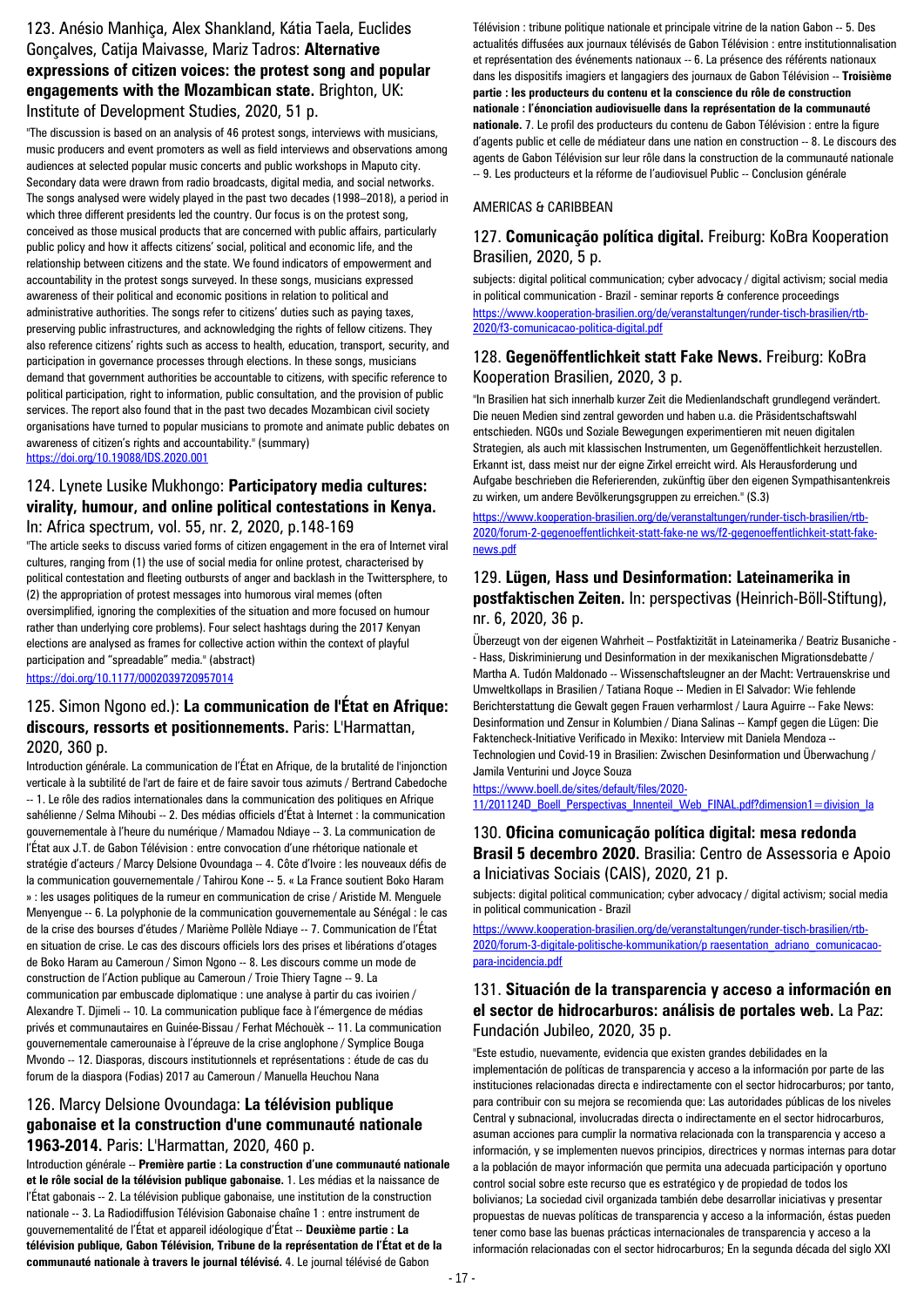resulta fundamental que las instituciones públicas, tanto desde el nivel Central como subnacional, implementen instrumentos y herramientas tecnológicas que faciliten el acceso a información por parte de la población mediante el uso del internet y portales web; Se debe impulsar y desarrollar una política nacional de datos abiertos que permita contar con datos técnicos del sector con regularidad y calidad, que permitan ser reutilizados por la ciudadanía; Desarrollar una política de transparencia y acceso a la información, ya sea mediante una norma específica o incorporada en la nueva Ley de Hidrocarburos, que establezca aspectos mínimos relativos al desarrollo del sector que deben ser transparentados, mecanismos para el acceso a información, con plazos para su publicación y sanciones ante posibles incumplimientos." (recomendaciones, p.29) [https://jubileobolivia.org.bo/Publicaciones/Revistas-Especializadas/Transparencia-y](https://jubileobolivia.org.bo/Publicaciones/Revistas-Especializadas/Transparencia-y-acceso-a-informacion-en-el-sector-de-hidrocarburo%20s--Sitios-web)[acceso-a-informacion-en-el-sector-de-hidrocarburo s--Sitios-web](https://jubileobolivia.org.bo/Publicaciones/Revistas-Especializadas/Transparencia-y-acceso-a-informacion-en-el-sector-de-hidrocarburo%20s--Sitios-web)

#### 132. Edixela Burgos: **Ciberactivismo, ejercicio de la ciudadanía y participación política en Internet.** Caracas: Universidad Católica Andrés Bello, 2020, 198 p.

"... El ciberactivismo emerge como una nueva forma de participación y movilización política, que pretende dinamitar los marcos de acción colectiva promoviendo la actuación de los ciudadanos dentro del espacio público. Dentro de la perspectiva de nuestra investigación, el ciberactivismo en Caracas se expresa de forma muy incipiente, si bien se han dado algunos eventos o movilizaciones, no podemos hablar de una movilización en red, ni mucho menos de repercusiones en los ámbitos políticos o sociales que conlleve a un proceso de cambio social. El ciberactivismo en Caracas no representa en los actuales momentos una nueva esfera del ejercicio de la ciudadanía y la participación política, con ello no negamos que haya algunas experiencias concretas o la realización exitosa de campañas usando las redes sociales, pero aún falta un largo camino por recorrer para fortalecer, incentivar la participación e impulsar una cultura cívica para actuar en la vida política ..."(conclusiones)

[http://saber.ucab.edu.ve/bitstream/handle/123456789/19679/LIBRO-CIBER-8](http://saber.ucab.edu.ve/bitstream/handle/123456789/19679/LIBRO-CIBER-8-abril.pdf?sequence=1) [abril.pdf?sequence=1](http://saber.ucab.edu.ve/bitstream/handle/123456789/19679/LIBRO-CIBER-8-abril.pdf?sequence=1)

### 133. Gil Castillo, Juan Sebastián Delgado (coord.): **Entre información y conspiración: comunicación digital en tiempos de crisis.** Montevideo: Konrad-Adenauer-Stiftung (KAS), 2020, 102 p.

Fake news y antipolítica: un análisis de Brasil / Gil Castillo -- Manejo de crisis en redes sociales: el equipo de respuesta / Juan Sebastián Delgado -- Manejo de la comunicación gubernamental ante el covid-19 en Uruguay / Daniel Supervielle -- Defensa y ataque digital: la nueva arena de la batalla electoral / Andrés Eliás -- La imagen del político: aspectos esenciales para una construcción entre memes y diretes / Fanny Ramírez -- La desinformación y las fake news en tiempos de covid-19 / Elaine Ford -- ¿Filántropo o genocida? De cómo Bill Gates se convirtió en el blanco predilecto de las teorías conspirativas sobre el covid-19 / Augusto Townsend -- Diez claves para construir marca política en tiempos de crisis / José Penso -- Datos y elecciones: la experiencia brasileña de 2018 / Eduardo Magrani -- Fake news, trolls y bots en Argentina / Carlos Fara [https://dialogopolitico.org/libros/entre-informacion-y-conspiracion-comunicacion-digital](https://dialogopolitico.org/libros/entre-informacion-y-conspiracion-comunicacion-digital-en-tiempos-de-crisis/)[en-tiempos-de-crisis/](https://dialogopolitico.org/libros/entre-informacion-y-conspiracion-comunicacion-digital-en-tiempos-de-crisis/)

#### **134**. Matías Ponce, Omar Rincón (eds.): **Fakecracia.** Buenos Aires: Biblos, 2020, 288 p.

Las consecuencias sociales de las noticias falsas / Luciana Panke et al. -- Argentina: Cristina y Macri bajo la era de las noticias flasas / Martin Sachella -- Ecuador: El dios de Olimpo pelea en cancha de barrio: el conflicto con troles y memes que Correa trasladó al escenario digital / Carolina Ávial, Ximena Guerrero y Carlos Joaquín Correa -- Brasil I. De los medios a las redes: cómo Bolsonaro cambió las elecciones en brasil gracias a las noticias falsas / Luciana Panke, Débora Mila y Erivelto Arante -- Brasil II: Bolsonaro, sus verdades y mentiras en la elección presidencial brasileña de 2018 / Raquel Tarullo y Adriana Amado -- El Salvador: El presidente, el ungdo: Nayib Bukele o la instalación de una fac(k)ekracia creyente / Amparo Marroquín -- Chile: Las medias verdades de un Chile bajo el gobierno de Piñera: el preámbulo del estallido social / Matías Ponce -- Colombia: Uribe, el genio de la fakecracia / Valeria Parra y Omar Rincón -- Bolivia: Evo bajo un manto de posverdad: ¿qué es verdad y qué es mentira? / Karina M. Herrera Miller -- México 2018-2019: AMLO, la mafia del poder y la república huachicolera / Hugo Sánchez Gudiño - - México: Adiós Peña Nieto, hola AMLO: el poder social versus las fake news del gobierno / Patricia Martínez y Daniela Lemus -- Uruguay: La posverdad de la milanesa en la era progresista y una oposición hambrienta / Matías Ponce -- Perú: De Kuczinsky a Vizcarra, fake news, memes y fact check: microcrisis / Lilian Kanashiro -- Venezuela: El guión oficial de Nicolás Maduro basado en mentiras y fake news como parte de la propaganda / León Hernández

#### ASIA & PACIFIC

135. Jonathan Benney: **Decentralization of political design in China.** In: Pacific affairs: an international review of Asia and the

### Pacific, vol. 93, nr. 4, 2020, p.709-734

"Political posters, banners, and similar objects are extremely common in China. This article uses political design from contemporary China, particularly emphasising the government's Chinese Dream campaign, to analyze what at first appears to be a paradox. The subjects of the campaigns and the language they use are mandated by the central government and promoted through central and local publicity departments. But the graphic aspects of these campaigns, such as the choice of colours, images, layout, and typeface, are much less strictly controlled, and are decided by local governments or authorities. This makes political design in China decentralized. Decentralized design is inconsistent with the principles of global marketing and with the PRC's reliance on set forms of political discourse, both of which rely on the assumption that uniformity will lead to more effective communication of messages and persuasion of the public. Evidence from local design campaigns indeed shows that Chinese political posters are often designed hastily and without expertise, resulting in strange and unpersuasive images. Despite this, this article shows that decentralized design is not paradoxical. This is largely because the Chinese party-state uses propaganda as a method of "signalling" its overall power, more than as a tool of indoctrination or persuasion about particular topics." (abstract)

<https://doi.org/10.5509/2020934709>

#### 136. Supalak Ganjanakhundee: **Social media and Thailand's struggle over public space.** Singapore: ISEAS Yusof Ishak Institute, 2020, 10 p.

"Political divisions, the economic downturn after 2006, and technological disruptions have enabled Thai authorities to limit public space for political discussion and expression. People in Thailand have turned to social media instead. At present, the hashtag  $(H)$  is a growing tool for all kinds of political expression, intruding even into the taboo issue of the monarchy. Facebook, YouTube, Line and Twitter are popular platforms for netizens to publicize their political views. Authorities under Prime Minister Prayut Chan-ocha have moved aggressively to put restrictions on these channels. Netizens in the country are now seeking new platforms for political expression." (executive summary)

[https://www.iseas.edu.sg/wp-content/uploads/2020/05/ISEAS\\_Perspective\\_2020\\_67.pdf](https://www.iseas.edu.sg/wp-content/uploads/2020/05/ISEAS_Perspective_2020_67.pdf)

#### 137. Bart Hogeveen: **ICT for development in the Pacific islands: an assessment of e-government capabilities in Fiji, Papua New Guinea, Samoa, Soloman Islands, Tonga and Vanuatu.** Barton ACT: Australian Strategic Policy Institute (ASPI), International Cyber Policy Centre, 2020, 52 p.

"This report finds that the potential of ICTs to enable stronger governance, efective public service delivery and better government services is there. In all countries that are part of this study, critical foundational infrastructure is in place ... But there's still a lot to be unlocked. Increased internet connectivity, the availability of mobile devices and online services and access to information are creating a greater demand from users to their governments. International donors similarly focus on the delivery of 'digital aid', using ICTs to provide international assistance more eficiently and efectively ... The report reaches five main conclusions for the implementation of e-government and digital government initiatives, and it concludes with four recommendations for future programming of international support in the area of ICTs and e-government." (summary) <https://www.aspi.org.au/report/ict-development-pacific-islands>

#### 138. Wazhmah Osman: **Television and the Afghan culture wars.** Urbana: University of Illinois Press, 2020, 288 p.

"Fieldwork from across Afghanistan allowed Osman to record the voices of Afghan media producers and people from all sectors of society. In this moving work, Afghans offer their own seldom-heard views on the country's cultural progress and belief systems, their understandings of themselves, and the role of international interventions. Osman looks at the national and transnational impact of media companies like Tolo TV, Radio Television Afghanistan, and foreign media giants and funders like the British Broadcasting Corporation and USAID. By focusing on local cultural contestations, productions, and social movements, Television and the Afghan Culture Wars redirects the global dialogue about Afghanistan to Afghans and thereby challenges top-down narratives of humanitarian development." (publisher)

#### 139. Elise Thomas, Tracy Beattie, Albert Zhang: **#WhatsHappeningInThailand: the power dynamics of Thailand's digital activism.** Australian Strategic Policy Institute (ASPI), International Cyber Policy Centre, 2020, 23 p.

"In this report, we've analysed samples of Twitter data relating to the online manifestation of contemporary political protests in Thailand. We've sought to explore key ways in which the online manifestation of the protests differs from its offline counterpart. That includes how power dynamics operate differently in online spaces, where institutional actors such as the government wield power through censorship measures, repressive laws and coordinated information operations and where protesters can use the weight of numbers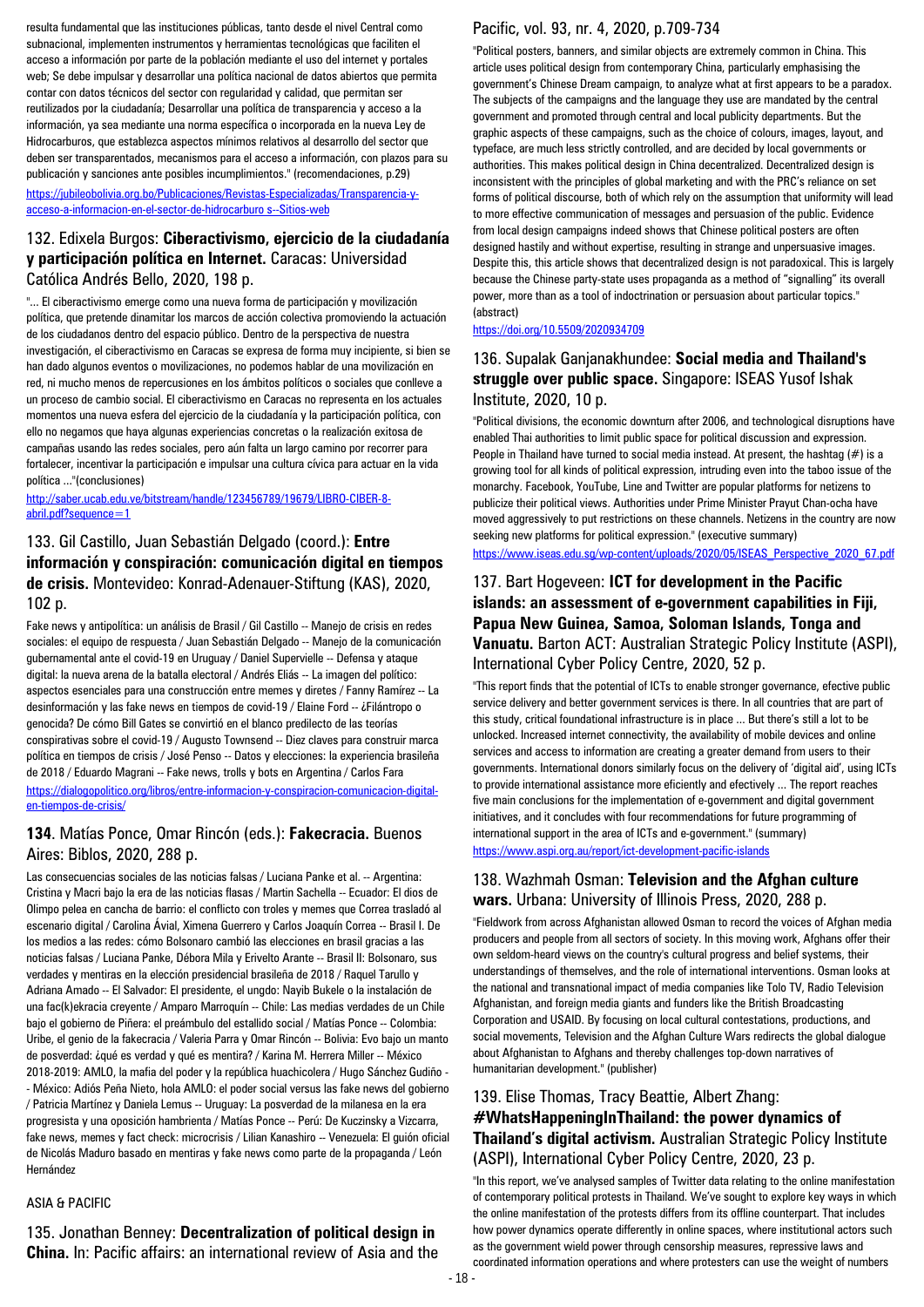to push back and fight for their democratic rights. We've also explored how the international range of actors engaging in the protests online shapes the evolution of both solidarity and conspiracy theories." (abstract)

[https://www.aspi.org.au/report/whatshappeninginthailand-power-dynamics-thailands](https://www.aspi.org.au/report/whatshappeninginthailand-power-dynamics-thailands-digital-activism)[digital-activism](https://www.aspi.org.au/report/whatshappeninginthailand-power-dynamics-thailands-digital-activism)

#### EUROPE

#### 140. **Media capture.** In: Russian analytical digest, nr. 258, 2020, 16 p.

Media Control as Source of Political Power: Differentiating Reach and Impact / Heiko Pleines -- Opinion Poll: Preferred News Sources of the Russian Population -- Shrinking Niches for Independent Journalism: the Case of Vedomosti / Esther Somfalvy -- Social Media in Russia: Between State and Society / Anna Litvinenko

[https://css.ethz.ch/content/dam/ethz/special-interest/gess/cis/center-for-securities](https://css.ethz.ch/content/dam/ethz/special-interest/gess/cis/center-for-securities-studies/pdfs/RAD258.pdf)[studies/pdfs/RAD258.pdf](https://css.ethz.ch/content/dam/ethz/special-interest/gess/cis/center-for-securities-studies/pdfs/RAD258.pdf)

#### 141. Eduard Anaskin: **Counterpublics, attitudes, and social change in authoritarian regimes: an analysis of digital communities on Russian YouTube.** Berlin: Stiftung Wissenschaft und Politik (SWP), 2020, 31 p.

"By examining Russian YouTube, this article has attempted to show how in this particular digital environment a shift in social attitudes and the emergence of counterpublics are likely to occur, thus advancing a bottom-up approach to social change. The paper has proceeded in three steps. The first section reviewed and linked three distinct, yet interrelated theoretical terrains: social-political change, social attitudes change, and the public sphere. This section advanced the claim that a change in social attitudes must precede any bottom-up social change, and that the former is contingent upon the public's ability to develop a reflective agency, that is, a capacity to reflect upon one's previously held beliefs. The four conditions under which such reflective agency is likely to emerge were outlined and then linked to the emergence of counterpublics. On the basis of the theoretical discussion, the ensuing methodological and empirical sections have shown that all four conditions obtain to different degrees on Russian YouTube, thereby allowing for counterpublics to emerge. These four conditions are: a non-institutionalised environment, exogenous shocks, presence of difference and exposure to difference." (conclusion, p.28)

<https://doi.org/10.18449/2020WP02>

#### 142. Ann Cooper: **Conveying truth: independent media in Putin's Russia.** Shorenstein Center on Media, Politics and Public Policy, 2020, 39 p.

<https://shorensteincenter.org/independent-media-in-putins-russia/>

#### 143. Semir Dzebo, Dumitrita Holdis, Jozef Michal Mintal, Judit Szakacs: **The unbearable ease of misinformation.** Budapest: Center for Media, Data and Society (CMDS), 2020, 163 p.

"Misinformation is a lucrative business in several Eastern European countries, reliant on advertising revenue, and pulling in cash from a variety of other sources including government subsidies, crowdfunding, tax designations, donations and sales of merchandise. The Business of Misinformation project, run by the Center for Media, Data and Society (CMDS), set out in its first phase to map the misinformation business in six countries: Bosnia & Herzegovina, Hungary, Moldova, Romania, Serbia, and Slovakia. Our researches identified the individuals and businesses that own local misinformation websites and their links to institutions, parties and other individuals." (publisher) [https://cmds.ceu.edu/sites/cmcs.ceu.hu/files/attachment/article/1943/theunbearableease](https://cmds.ceu.edu/sites/cmcs.ceu.hu/files/attachment/article/1943/theunbearableeaseofmisinformation.pdf) [ofmisinformation.pdf](https://cmds.ceu.edu/sites/cmcs.ceu.hu/files/attachment/article/1943/theunbearableeaseofmisinformation.pdf)

#### MIDDLE EAST / WESTERN ASIA & NORTH AFRICA

#### 144. Baris Kirdemir: **Exploring Turkey's disinformation ecosystem: an overview.** Istanbul: edam Centre for Economics and Foreign Policy Studies, 2020, 28 p.

"The study's key findings revealed that the Turkish information landscape is exposed to nearly all kinds of false information at very high rates. Frequent botnet and troll activity in Turkey's social media use brings about more disinformation, fueling polarization and subversive discourse. Above all, one of the most troublesome suggestions is that "narratives evolve but false information perpetuates over time". The study also drew correlative lines between Turkey's alternative political realities and its polluted social media information and communication environment ... Disinformation impacts almost all significant policy debates in Turkey, ranging from domestic politics to foreign policy and public health issues. For example, while the S-400 case was subject to 'the US will invade Turkey' paranoia as well as the false hopes revolving around the Russian SAM system as a 'silver bullet solution to the imminent invasion', the Coronavirus Pandemic witnessed

biological warfare conspiracies going viral in the Turkish digital channels. In sum, Turkey has long been exposed to the vicious cycle of toxic discourse, disinformation, and extreme polarization in its digital information environment. This shortfall leads to critical vulnerabilities in the face of various hostile actors, ranging from state competitors to radical extremists." (conclusion)

[https://edam.org.tr/wp-content/uploads/2020/07/Exploring-Turkeys-Disinformation-](https://edam.org.tr/wp-content/uploads/2020/07/Exploring-Turkeys-Disinformation-Ecosystem-by-Baris-Kirdemir.pdf)[Ecosystem-by-Baris-Kirdemir.pdf](https://edam.org.tr/wp-content/uploads/2020/07/Exploring-Turkeys-Disinformation-Ecosystem-by-Baris-Kirdemir.pdf)

### **Development Communication, Environmental Communication**

#### GENERAL & INTERNATIONAL

145. Heinz Bonfadelli, Thomas N. Friemel:

**Kommunikationskampagnen im Gesundheitsbereich: Grundlagen und Anwendungen.** 3., völlig überarb. Aufl. Köln: Herbert von Halem Verlag, 2020, 256 p.

"Dieses Buch bietet eine systematische Einführung in die wichtigsten Theorien der Kommunikationswissenschaft und Gesundheitspsychologie sowie deren Anwendung in Kommunikationskampagnen. Basierend auf dem aktuellen Forschungsstand wird aufgezeigt, welche Strategien für die gezielte Veränderung von Wissen, Einstellung und Verhalten Erfolg versprechend sind und welche Herausforderungen und Risiken dabei bestehen. Weitere zentrale Themen sind die gesellschaftliche Einbettung von Kampagnen und die Kampagnenevaluation." (https://www.halem-verlag.de) table of contents: [https://d-nb.info/1129467023/04](file://10.2.1.4/AltesSYS/FAUSTDOK/:%20https:/d-nb.info/1129467023/04)

subjects: health campaigns; campaign planning & implementation; campaign evaluation & impact assessment - manuals & training materials

#### 146. Jo Tacchi, Thomas Tufte (eds.): **Communicating for change: concepts to think with.** Cham: Palgrave Macmillan, 2020, 186 p.

"This collection presents 14 concepts from a multi-disciplinary collection of internationally leading and emerging scholars, from 13 countries on 5 continents. They come together around three meta-topics: citizenship and justice, critiques of development, and renewing thought (from and for the margins). The short chapter format ensures that authors get straight to the nub of their ideas, providing readers - students, scholars and practitioners alike - with accessible, engaging and innovative ways to think critically about communication and social change, in new ways." (publisher)

#### <https://doi.org/10.1007/978-3-030-42513-5>

#### 147. Mairi Dupar: **Comunicando el cambio climático: una guía para profesionales.** Ciudad del Cabo: Alianza Clima y Desarrollo (CDKN), 2019, 84 p.

"Esta guía comparte consejos para comunicar el cambio climático de manera efectiva. Está dirigida a profesionales de la comunicación y otros defensores de la acción climática que trabajan en países en desarrollo. Si alguna vez ha tratado de explicar a los colegas de su organización, a los formuladores de políticas o al público en general cómo está cambiando el clima, cómo les afecta y qué pueden hacer al respecto, entonces esta guía es para usted. Ya sea que se encuentre en el gobierno, en el sector privado, la sociedad civil o el mundo académico, cuando nos referimos a los "comunicadores del clima", iestamos hablando de usted! Esta quía se centra en las comunicaciones sobre el clima en los países en desarrollo porque ya se ha escrito y debatido bastante sobre la mejor manera de comunicar los problemas climáticos en los países industrializados. Esta guía fue escrita por el personal del área de Gestión del Conocimiento y Comunicaciones de CDKN, que viene trabajando en docenas de países de ingresos bajos y medios en Asia del Sur y en el Sudeste Asiático, África Subsahariana, América Latina y el Caribe desde el 2010. Nuestras comunicaciones han apuntado a concientizar sobre: la ciencia física del cambio climático; los impactos del cambio climático en la pobreza y el desarrollo; el potencial para construir resiliencia al cambio climático; las oportunidades de adoptar una economía baja en emisiones." (sobre esta guía, p.4) <https://biblio.flacsoandes.edu.ec/libros/digital/58028.pdf>

#### 148. Jan Servaes (ed.): **Learning from communicators in social change: rethinking the power of development.** Singapore: Springer Singapore, 2021, xxiii, 270 p.

Introduction: The Murky Beginnings and Confusing Guidelines of a "Do-Good" Ideology / Jan Servaes -- Is It Government Communication or People Communication? / Nora C. Quebral -- A Personal Account of the History of Devcom: Beginning in 1964 / John A. Lent -- Communication for Development: Looking Backward, Looking Forward / Emile G. McAnany -- The Beginnings of DSC in FAO / Silvia Balit -- Communication Planning Recalled / Alan Hancock -- A Personal Encounter: Some Reflections on Communication for Development and Social Change / Jan Servaes -- Understanding the Promise of Communication for Social Change: Challenges in Transforming India Towards a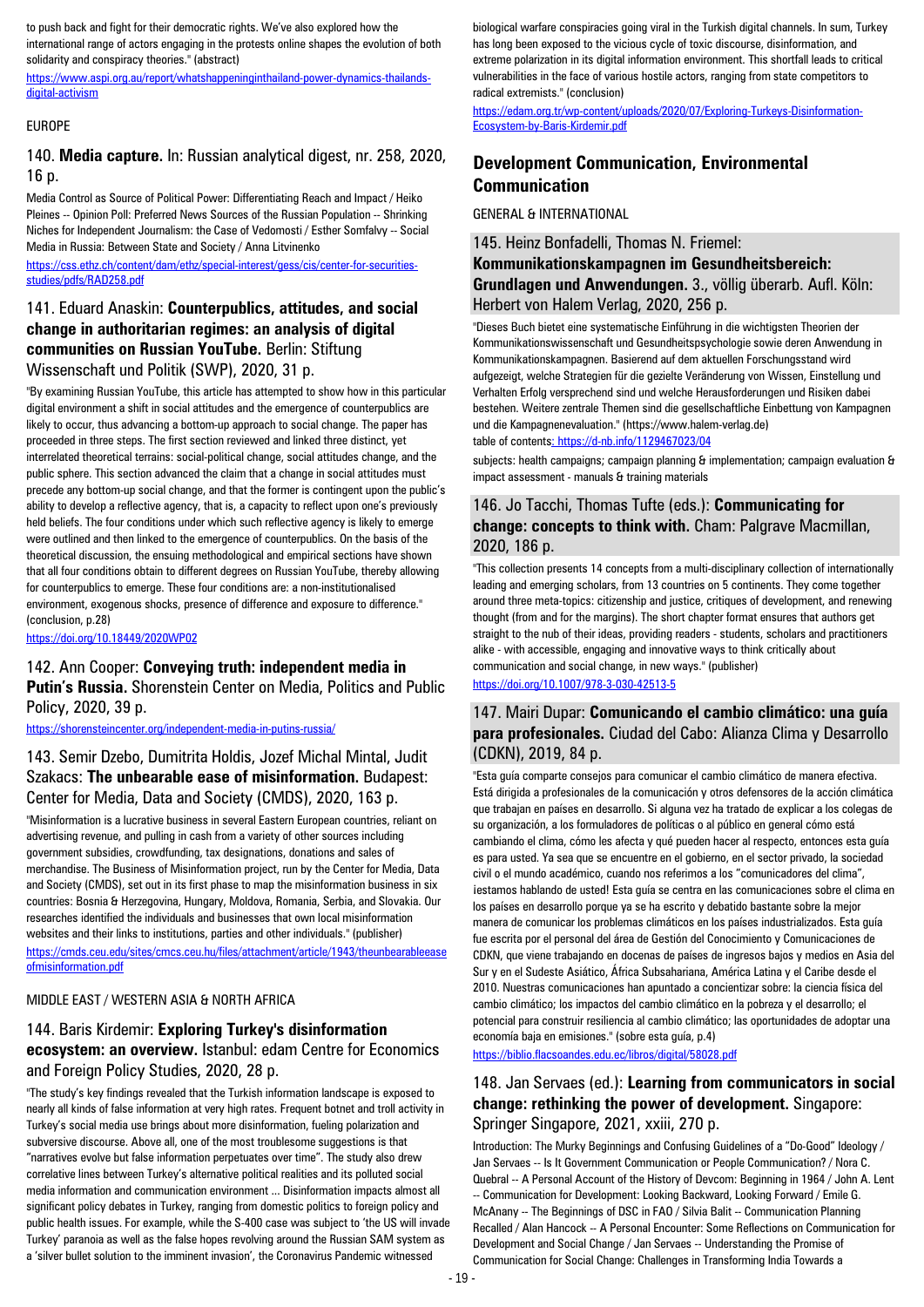Sustainable Future / Kiran Prasad -- Participatory Environmental Communication: Pedagogy and Practice / Usha S. Harris -- The Development of Documentary in Post-1990s China / Zhou Bing -- Sure Ducks: What I Learned in the Village / Timothy Kennedy -- Growing up with and Within an Emerging Field: A Professional-Personal Development Story / Birgitte Jallov -- Power/Poder: Working Class Organizing, Confronting Race and Ethnic Hatred / James Lescault -- Rethinking Social Change and Development Communication in Africa / Charles Okigbo -- Twenty Years of Communicating Social Change: A Southern African Perspective on Teaching, Researching and Doing / Ruth Teer-Tomaselli, Lauren Dyll, and Eliza Govender -- RNTC Latin America: Lessons Learnt During Three Decades of Educational Communication for Development / Daniel Prieto Castillo, Amable Rosario, and Carlos Eduardo Cortés -- Conclusion: Some Suggestions for Communication for Development and Social Change / Jan Servaes <https://doi.org/10.1007/978-981-15-8281-3>

### 149. Camille Roger Abolou: **La communication de changement comportemental: théorisations, modélisations et applications.**

Paris: L'Harmattan, 2020, 244 p.

"Au-delà de la communication pour le développement qui a suscité maints positionnements intellectuels et idéologiques dans la plupart des travaux d'études et de recherches des africanistes et des latinoaméricanistes, la communication de changement comportemental, bien qu'ayant motivé un intérêt patent en science de gestion, s'est positionnée comme le chaînon manquant. Elle a été magnifiée par les institutions internationales pour ensemencer le développement dans les pays du Sud. Son opérationnalisation a brassé des spécialistes de tous horizons disciplinaires et des experts des organisations internationales, nationales, et non gouvernementales. Appréhendée, d'ordinaire, en Afrique noire, en Amérique latine et en Asie du sud-est par les médecins et les agents de santé communautaire, elle est, de nos jours, un vivier d'activités de sensibilisation et de prévention dans les domaines existentiels tels l'agriculture, la santé, l'hygiène, la planification familiale, etc., l'urgence développementaliste aidant." (Dos de la couverture)

subjects: behaviour change communication; development communication; development communication: project planning & implementation - textbooks; manuals & training materials

#### 150. Pamela A. Custodio: **Remembering Nora Cruz Quebral (1926–2020) and her devcom legacy.** In: Media Asia, vol. 47, nr. 3-4, 2020, p.174-177

"Nora Cruz Quebral's passing on 24 October 2020 came at the heels of a mild frenzy when a Philippine senator said that the discipline attributed to her is "cute and archaic" (Nakpil, 2020 para. 1). This prompted various higher education institutions (HEIs), particularly the University of the Philippines Los Baños (UPLB) College of Development Communication (CDC), to issue statements that it is alive, thriving, and relevant (Magsambol, 2020). The UPLB CDC statement stressed that development communication (devcom) remains important for three reasons: "First, devcom has a long and established history, which is recognized by thought leaders around the world. Second, devcom is a vibrant academic program being offered by numerous local and international academic institutions. And third, driving positive social change through communication has always been at the heart of devcom. For as long as there are social issues to be addressed, devcom will remain ever relevant" (UPLB Devcom, 2020, para. 2). Quebral, or simply NCQ to her colleagues and students, is recognized for founding the discipline of devcom. In 1971, she delivered the paper "Development Communication in the Agricultural Context" (Quebral, 2006) to honor the outgoing dean of the UPLB College of Agriculture, Dioscoro L. Umali. She coined development communication to mean "the art and science of human communication applied to the speedy transformation of a country and the mass of its people from poverty to a dynamic state of economic growth that makes possible greater social equality and the larger fulfilment of the human potential" (Quebral, 2006, p. 101" <https://doi.org/10.1080/01296612.2020.1845006>

### 151. Åsfrid Hegdal: **Publishers and the United Nations Sustainable Development Goals.** International Publishers Association (IPA); Norwegian Publishers Association, 2020, 100

#### p.

"This report highlights publishers' activities and progress that relate to each of the 17 SDG goals. In some cases, these activities are core to what publishers do best, for example ensuring quality education. For other goals, such as clean water, the activities may be more indirect, and this report has been instrumental in expanding our perception of the broad range of ways in which publishers contribute to the SDG agenda. In each goal, there are reoccurring themes that are required as a basis in order to achieve the set targets. For example, there are clear links between improving literacy and ending extreme poverty. This executive summary will help make articulate these themes and also highlight areas where the industry can drive progress. The key findings are summarised below: 1. Content is king: What we publish remains core to progress the SDG agenda ...; 2. Equal opportunities for all: the power of diversity and inclusion ...; 3. Building smarter generations: Education remains a key focus ...; 4. Stopping climate change: Publishers are

getting serious about their footprints ...; 5. Let's work together: Partnership and collaboration remain important." (executive summary)

[https://www.internationalpublishers.org/state-of-publishing-reports/publishers-and-the](https://www.internationalpublishers.org/state-of-publishing-reports/publishers-and-the-united-)[united-nations-sustainable-development-goal s](https://www.internationalpublishers.org/state-of-publishing-reports/publishers-and-the-united-)

#### 152. Alison Sneddon: **Climate information services toolkit.**  Rugby, UK: Practical Action, 2020, 43 p.

"In order for climate information services to be effective in building resilience and supporting food and income security, they need to be designed and implemented in a way that is inclusive and accessible, reaching the last mile; relevant; actionable; holistic; accountable; part of a cohesive system; and which promotes sustainable and responsible practices." (p.9)

[https://infohub.practicalaction.org/bitstream/handle/11283/622661/Climate%20Informatio](https://infohub.practicalaction.org/bitstream/handle/11283/622661/Climate%20Information%20Services%20Toolkit.pdf?sequence=1&isAll%20owed=y) [n%20Services%20Toolkit.pdf?sequence=1&isAll owed=y](https://infohub.practicalaction.org/bitstream/handle/11283/622661/Climate%20Information%20Services%20Toolkit.pdf?sequence=1&isAll%20owed=y)

#### 153. Colin Strong, Tamara Ansons: **The science of behaviour change.** Ipsos, 2020, 10 p.

"In a review of the academic and practitioner literature on behaviour change we find that one system offers the best response to the challenges we have identified: The Behaviour Change Wheel (BCW), developed by Professor Susan Michie and colleagues. It is comprehensive, theory-based, evidence-backed and links the problem to intervention design. At the heart of the BCW is the system of behaviour called "COM-B". This means that for any behaviour change (B) to take place, people need to have Capability, Opportunity and Motivation: 1. Capability involves psychological dimensions (e.g. the knowledge and skill to perform an action) as well as physical dimensions (strength and stamina); 2. Opportunity includes both social (e.g. norms) and physical (e.g. resources) enablers; 3. Motivation includes "reflective" (e.g. conscious decision-making) and "automatic" (e.g. emotion and habit) processes. Beneath these are fourteen subdimensions or "domains", including knowledge, skills, memory, emotion and social influences, among others. The COM-B system is linked to a further layer of nine intervention functions including education, persuasion, training and modelling. Finally, these intervention functions are mapped against policy categories, including communication, marketing and guidelines." (p.5)

[https://www.ipsos.com/sites/default/files/ct/publication/documents/2020-12/the-science](https://www.ipsos.com/sites/default/files/ct/publication/documents/2020-12/the-science-of-behaviour-change.pdf)[of-behaviour-change.pdf](https://www.ipsos.com/sites/default/files/ct/publication/documents/2020-12/the-science-of-behaviour-change.pdf)

#### 154. Michaela Zöhrer: **Repräsentation ferner Wirklichkeiten: umstrittene Wissensproduktion in wissenschaftlicher und humanitärer Praxis.** Baden-Baden: Nomos, 2020, 387 p.

"Welche Darstellungen von ,fernen Anderen' finden im Globalen Norden Verbreitung und Anklang? Welche nicht? Wer spricht für wen? Wer bleibt ungehört? Und: Weshalb scheint es zunehmend wichtig und geboten, diese Fragen zu stellen? Die sozialwissenschaftliche Studie analysiert und diskutiert kontroverse Debatten um epistemische, politische und ethische Aspekte der Repräsentation in Zusammenhängen humanitärer und wissenschaftlicher Wissensproduktion. Sie zeigt auf, wie kritisiert aber auch gerechtfertigt wird, dass internationale NGOs nach wie vor mit Elendsfotografien um Spenden werben, und beleuchtet, warum Forschung über, für oder mit marginalisierten Personen politisch und ethisch verantwortungsvoll betrieben werden soll." (Verlag) <https://doi.org/10.5771/9783748905349>

### 155. Christopher Grady, Alice Iannantuoni, Matthew S. Winters: **Influencing the means but not the ends: the role of entertainment-education interventions in development.**  University of Illinois at Urbana-Champaign, Department of Political Science, 2019, 40 p.

"As new information technologies facilitate the production and dissemination of broadcast media, entertainment-education interventions are increasingly used in attempts to influence audiences on issues such as political participation, support for democracy, violence against women, and tolerance of ethnic, religious, and sexual minorities. What factors make these programs effective in enacting behavior change in their audiences? Insights from social learning theory, which motivate entertainment-education media, highlight that individuals (i) learn about behaviors by observing examples of behavior in their environment and (ii) adopt the behaviors that they believe will help them achieve their goals. We review the existing entertainment-education literature in light of this foundational theory and find that exposure to broadcast media can change behavior by linking desired behaviors to pre-existing goals. Conversely and as expected, the literature does not provide much evidence that media leads to behavior change by persuading individuals to adopt new goals. We conclude the review with a discussion of the prospects for successful broadcast media interventions in two domains: public health, a realm where most interventions focus on linking behavior with existing goals, and countering violent extremism (CVE), where most interventions focus on changing goals." (abstract)

<https://doi.org/10.13140/RG.2.2.30097.17766>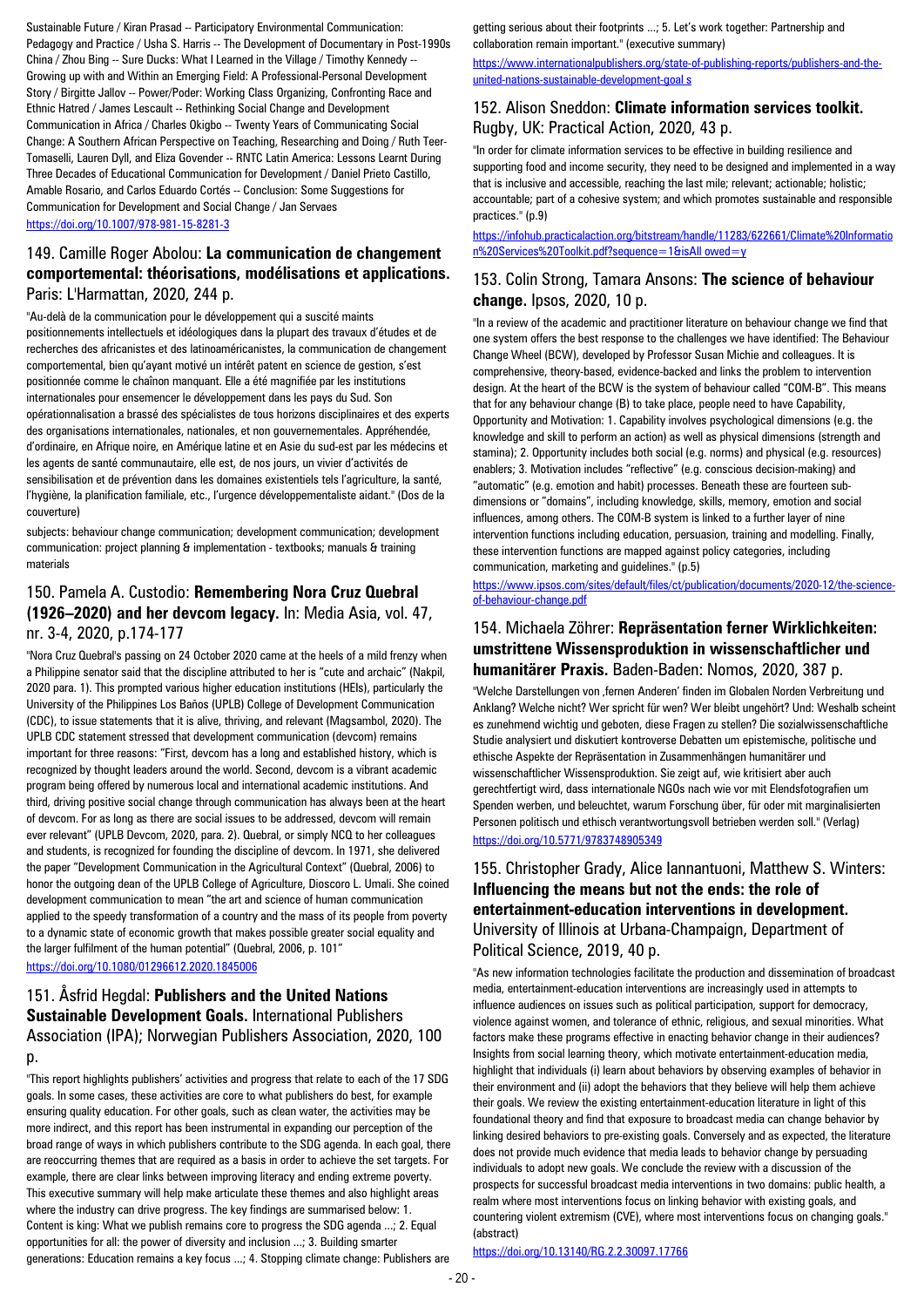### 156. **Los desafíos de la cobertura ambiental en tiempos de crisis.** In: Chasqui: revista latinoamericana de comunicación  $\langle$ Quito $>$ , vol. 144, 2020, p.11-238

Derivas y alternativas para repensar y superar la crisis ambiental del modelo dominante / Camilo Molina, Gissela Dávila -- Divergencias, alternativas y transiciones de los modelos y las comunicaciones para el buen vivir / Arturo Escobar, Manuel Chaparro -- Los desafíos de la cobertura ambiental en tiempos de crisis / Débora Gallas, Ângela Camana, Ilza Girardi -- Cobertura ambiental durante a pandemia no Brasil e em Portugal: explorando crises e (des)conexões / Eloisa Beling Loose, Alice Dutra Balbé -- Cobertura del cambio climático en los medios digitales de América Latina / Julymek Freyle Granados, Jesus Antonio Arroyave Cabrera -- Cambio Climático: tratamiento mediático en televisoras locales [Ecuador] / Jéfferson Alejandro Collaguazo, Vanessa Karina Duque, Hever Sánchez -- Porto Alegre e a mudança climática: abordagens do jornalismo local na construção da resiliência / Eliege Maria Fante, Cláudia Herte de Moraes, Mathias Lengert -- Indicadores para análise das narrativas jornalísticas sobre desastres: em busca de invisibilidades e saliências / Márcia Franz Amaral, Carlos Lozano Ascencio, Esther Puertas Cristobal -- Manifesto sobre as práticas comunicativas do Greenpeace Brasil e Instituto Socioambiental em cenários de tensionamentos / Katarini Giroldo Miguel -- Risco socioambiental urbano e barragens de contenção de minérios em jornais digitais no Brasil / Myrian Regina del Vecchio de Lima, Vanessa de Cassia Witzki Colatusso, Ricardo Aurelio Colatusso -- A avaliação de qualidade experimental do requisito relevância na agenda ambiental do Jornal Nacional (Brasil) / Josenildo Luiz Guerra, Daniel Pereira Brandi -- Una aproximación al periodismo en contextos de conflictividad socio-ambiental / Juan Guillermo Osorio -- Análisis del fomento de comportamientos proambientales en artículos periodísticos sobre problemas relacionados con el plástico / Oscar Julián Cuesta Moreno, Sandra Mireya Melendez Labrador

<https://doi.org/10.16921/chasqui.v0i144>

### 157. Ana Cristina Suzina, Thomas Tufte, César Jiménez-Martínez (eds.): **Special issue: The legacy of Paulo Freire. Contemporary reflections on participatory communication and civil society development in Brazil and beyond.** In: International communication gazette, vol. 82, nr. 5, 2020, p.407- 503

Freire's vision of development and social change: Past experiences, present challenges and perspectives for the future / Ana Cristina Suzina, Thomas Tufte -- Paulo Freire's role and influence on the praxis of popular communication in Brazil / Cicilia MK Peruzzo -- Why Paulo Freire is a threat for right-wing populism: Lessons for communication of hope / Silvio Waisbord -- Talking with the right-wing: Pernicious polarization in Brazil and the philosophy of Paulo Freire / Fanny Vrydagh, César Jiménez-Martínez -- Grammars of contestation and pluralism: Paulo Freire's action in Brazil's periphery and the rise of rightwing discourse on YouTube / Helton Levy -- Communities of affect: A Freirean utopia? / Raquel Paiva

<https://journals.sagepub.com/toc/gazb/82/5>

#### **ASIA & PACIFIC**

#### 158. Shafiq Ahmad Kamboh, Muhammad Yousaf: **Human development and advocacy journalism: analysis of low editorial coverage in Pakistan.** In: Development policy review, vol. 38, nr. 5, 2020, p.646-663

"This article examines advocacy journalism coverage of human development issues versus other issues in the contents of mainstream Pakistani newspapers and investigates the factors behind the inadequate space given to them. The study further explores the association between editorial and readers' priorities. The quantitative content analysis method is used to measure and compare the frequency of sample content in five categories coupled with qualitative in-depth interviews with veteran journalists/academics to explain the factors that influence the editorial content. Rather than use precious space to comment on social hardship and ultimately improve the country's HDI value, editorial content is dominated by the discourse produced by the communication bureaucracies of powerful national and international establishments. Issues-based policies of the state and political actors that do not concern human development, and warmongering and actual conflicts with India and Afghanistan, are given considerably greater coverage. Moreover, readers' reactions to editorial content through Facebook Likes indicate a clear difference between editorial and readers' priorities." (abstract) <https://doi.org/10.1111/dpr.12443>

159. Sanjib Saha, Astha Siwakoti, Bhabasagar Ghimire: **Water, sanitation, hygiene and nutrition in Nepal: informing and motivating communities to pursue healthier practices in midand far-western districts.** London: BBC Media Action, 2020, 11 p.

"This research briefing presents three case studies that demonstrate how BBC Media Action used insights from formative qualitative research to create public service announcements (PSAs) in 12 districts of midand far-western Nepal. BBC Media Action worked with local radio stations to target specific listener groups to influence individual, community and societal behaviour in relation to water, sanitation and hygiene (WASH), including menstrual hygiene and nutrition." (introduction)

<http://downloads.bbc.co.uk/mediaaction/pdf/research-briefing-nepal-wash-april-2020.pdf>

### **Digitalisation & ICT for Development**

GENERAL & INTERNATIONAL

#### 160. Anna Bon: **Intervention or collaboration? Redesigning information and communication technologies for development.** Amsterdam: Pangea, 2020, 59 p.

"This thesis describes the search for and the design of a field-based approach to ICT4D. Ten years of field and action research in Mali, Burkina Faso, and Ghana have led to a practical approach that guides design and development of information systems. It fosters knowledge exchange between people from different (global, local, indigenous, academic, non-academic) knowledge domains. It brings users, local stakeholders, developers, researchers together to solve complex problems, according to the users' own objectives. Field experience shows that digital development can be a meaningful, collaborative, networked process of knowledge sharing, driven by local initiatives, realizing change for the better in a complex world." (back cover)

[https://w4ra.org/wp-content/uploads/2020/11/Anna\\_Bon\\_PhD\\_thesis-final-press-](https://w4ra.org/wp-content/uploads/2020/11/Anna_Bon_PhD_thesis-final-press-5November2020-reduced_size.pdf)[5November2020-reduced\\_size.pdf](https://w4ra.org/wp-content/uploads/2020/11/Anna_Bon_PhD_thesis-final-press-5November2020-reduced_size.pdf)

### 161. Daniel Moßbrucker: **Threat modeling guide: how to identify digital risks in international development projects.**  Bonn: Deutsche Welle DW Akademie, 2020, 52 p.

"Each section of this guide will explore another dimension of digital security—assets, attackers, risks and likelihood—and address these key questions: What do I want to protect? Who are my attackers? Is my attacker able to succeed? How likely is it that my attacker will succeed? Threat modeling consists of two types of assessments: Firstly, an analysis of the project's environment (questions one and two). Secondly, an estimation of the likelihood that potential attacks will really happen (questions three and four). To prepare for threat modeling, we have added a "question zero" for project managers: Who are we and what do we do? This helps to establish a clear understanding of the entire project, with all of its workflows and challenges that employees face in their day-to-day work environment. A threat model is the basis for a digital security concept that should be developed along with IT experts so that your concept is both technically sound and practically enforceable. Having a clearly defined list of assets and their vulnerability empowers employees to protect them with appropriate countermeasures, and educates them on risks. This will increase the efficacy of a security concept in practice." (executive summary)

[https://www.dw.com/downloads/55324848/dw-akademiedigital-securitythreat-modeling](https://www.dw.com/downloads/55324848/dw-akademiedigital-securitythreat-modeling-guide-webversion-final.pdf)[guide-webversion-final.pdf](https://www.dw.com/downloads/55324848/dw-akademiedigital-securitythreat-modeling-guide-webversion-final.pdf)

#### 162. Working Group on Infodemics: **Policy framework.** Forum on Information and Democracy, 2020, 127 p.

**Public regulation is needed to impose transparency requirements on online service providers.** 1. Transparency requirements should relate to all platforms' core functions in the public information ecosystem: content moderation, content ranking, content targeting, and social influence building. 2. Regulators in charge of enforcing transparency requirements should have strong democratic oversight and audit processes. 3. Sanctions for non-compliance could include large fines, mandatory publicity in the form of banners, liability of the CEO, and administrative sanctions such as closing access to a country's market. **A new model of meta-regulation with regards to content moderation is required.** 4. Platforms should follow a set of Human Rights Principles for Content Moderation based on international human rights law: legality, necessity and proportionality, legitimacy, equality and non discrimination. 5. Platforms should assume the same kinds of obligation in terms of pluralism that broadcasters have in the different jurisdictions where they operate. An example would be the voluntary fairness doctrine. 6. Platforms should expand the number of moderators and spend a minimal percentage of their income to improve quality of content review, and particularly, in at-risk countries. **New approaches to the design of platforms have to be initiated.** 7. Safety and quality standards of digital architecture and software engineering should be enforced by a Digital Standards Enforcement Agency. The Forum on Information and Democracy could launch a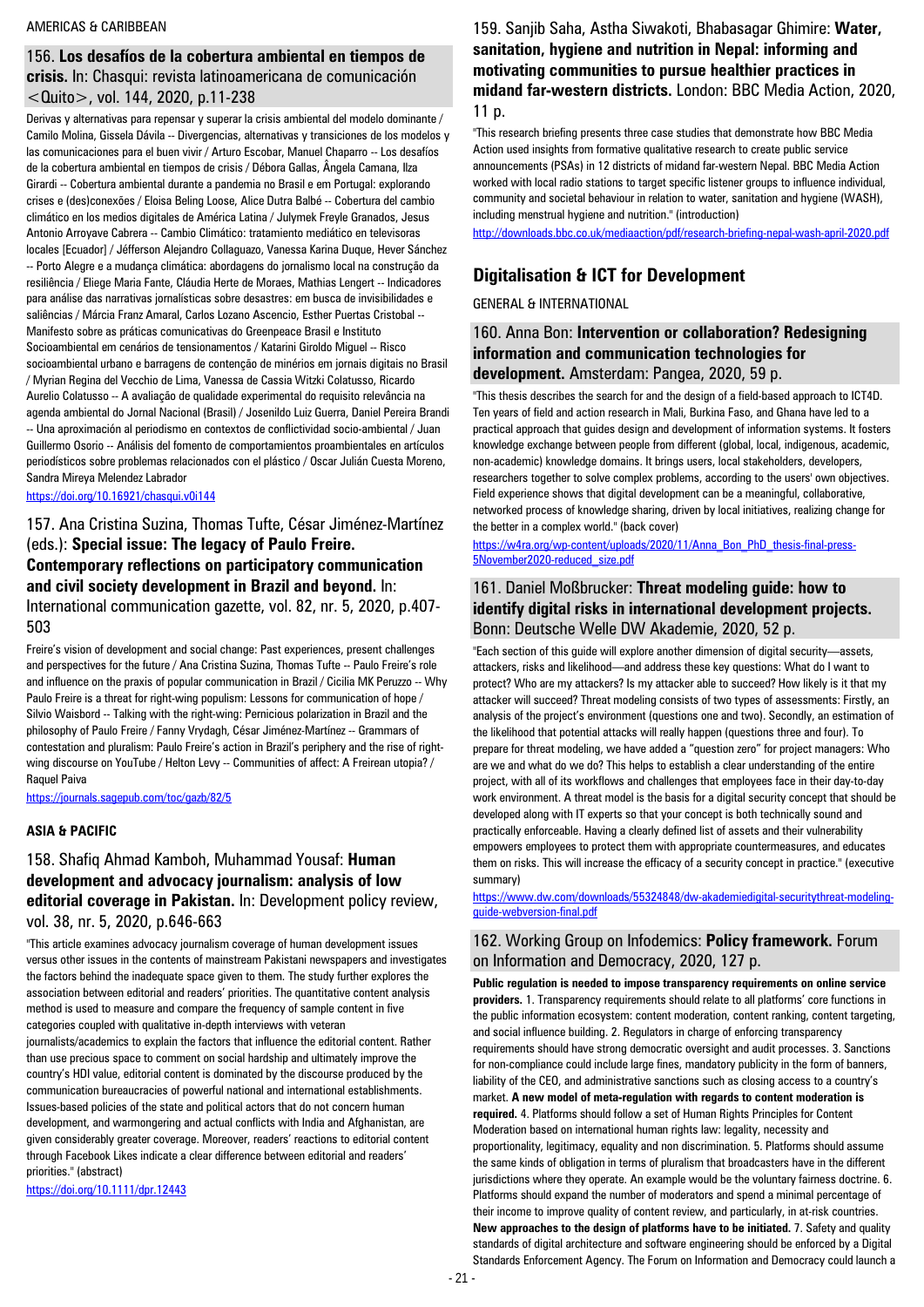feasibility study on how such an agency would operate. 8. Conflicts of interests of platforms should be prohibited, in order to avoid the information and communication space being governed or influenced by commercial, political or any other interests. 9. A co-regulatory framework for the promotion of public interest journalistic contents should be defined, based on self-regulatory standards such as the Journalism Trust Initiative; friction to slow down the spread of potentially harmful viral content should be added. **Safeguards should be established in closed messaging services when they enter into a public space logic.** 10. Measures that limit the virality of misleading content should be implemented through limitations of some functionalities; opt-in features to receive group messages, and measures to combat bulk messaging and automated behavior. 11. Online service providers should be required to better inform users regarding the origin of the messages they receive, especially by labelling those which have been forwarded. 12. Notification mechanisms of illegal content by users, and appeal mechanisms for users that were banned from services should be reinforced." (12 main recommendations, p.14- 15)

#### [https://informationdemocracy.org/wp-content/uploads/2020/11/ForumID\\_Report-on](https://informationdemocracy.org/wp-content/uploads/2020/11/ForumID_Report-on-infodemics_101120.pdf)[infodemics\\_101120.pdf](https://informationdemocracy.org/wp-content/uploads/2020/11/ForumID_Report-on-infodemics_101120.pdf)

#### 163. Roland Knillmann, Michael Reitemeyer (eds.): **Menschliche Gesellschaft 4.0: (christliche) Beiträge zum digitalen Wandel.**  Freiburg: Herder, 141 p.

Einführung / Roland Knillmann, Michael Reitemeyer -- Digitalisierung: Fröhliche Unbedarftheit in Sachen Wirklichkeit / Harald Welzer -- Caritas by Design? Wohlfahrtspflege in der digitalen Gesellschaft / Eva M. Welskop-Deffaa -- Anthropologie und Künstliche Intelligenz / Magnus Striet -- Trans- und Posthumanismus - ein Überblick / Janina Loh -- Verheißung oder Bedrohung - was verbirgt sich hinter Arbeit 4.0? / Andreas Paschke -- Menschenwürdige Arbeit in der digitalen Welt / Andreas Luttmer-Bensmann --Digitalisiert, effizient & global? Die fortlaufende Technisierung der Erwerbsarbeit / Bettina-Johanna Krings -- Demokratie im (Digitalen) Wandel / Stefan Muhle -- Herausforderungen für die Demokratie im digitalen Zeitalter / Michael Brendel -- Sieben Thesen zu Digitalisierung und Demokratie / Oliver Eckert -- Demokratie und Digitalisierung: christliche Ethik als herausfordernde Einmischung / Ursula Nothelle-Wildfeuer -- Wo stehen wir in Robotik und Datenanalyse: der Versuch einer kritischen Einordnung / Martin Schnellhammer

#### 164. **A valuing impact toolkit for ICT investment.** NEF Consulting; Digital Impact Alliance (DIAL), 2020, 124 p.

"ICT4D projects are known for having social, economic, and environmental impacts that are difficult to capture. Investments in digital infrastructure and innovation often have high up-front costs with largely medium-to-long-term benefits, not quick, short-term outcomes desired by policy makers. The new DIAL Valuing ICT4D Project Impact Toolkit is a practical guide to identifying appropriate valuing impact methodologies to forecast the benefits of planned ICT investments. The toolkit can also be used to evaluate existing digital development activities in low-income countries. It presents five valuation methodologies for ICT4D projects: Cost Effectiveness Analysis, Cost Benefit Analysis, and Social Return on Investment explore the relationship from investment costs through to impact; Multi-Criteria Analysis explores the relationships from activities through to outcomes; Econometrics explores the relationship from activities through to impact. The methodologies considered vary in their application, but they largely explore the relationship between investment costs, related activities and outputs, and the desired change in outcome or impact. Implementing these methodologies can be complex and resource intensive depending on the scope and level of detail desired." (ictworks.org) [https://www.ictworks.org/wp-content/uploads/2020/12/value-ict4d-project-impact](https://www.ictworks.org/wp-content/uploads/2020/12/value-ict4d-project-impact-toolkit.pdf)[toolkit.pdf](https://www.ictworks.org/wp-content/uploads/2020/12/value-ict4d-project-impact-toolkit.pdf)

### 165. **Building smart villages: a blueprint. As piloted in Niger.**  Geneva: International Telecommunication Union, 2020, 57 p.

"This Smart Village Blueprint, piloted in Niger, has been conceived as a practical tool for establishing smart villages. It contributes to the implementation of the Niger 2.0 Smart Villages project, which aims at providing broadband infrastructure to improve Internet access in rural and remote parts of the country. The Smart Villages project comprises a locally led, integrated, and holistic approach to providing access to digital services to all citizens of rural communities, with the integration of digital technologies serving as a crucial enabler of equitable, qualitative and efficient delivery of SDG-related services for all. This Blueprint is based on the lessons learnt from experiences setting up, managing, and sustaining similar projects in different parts of the world, including the Niger Smart Villages project. These lessons highlight the importance of dynamic local leadership, the continuous development of local capacity to manage and lead sustainable development programmes, and the need to work collaboratively with multiple stakeholders and adopt a whole-of-government approach, moving away from older, territorial, siloed development models. The aim of this Blueprint is to make smart villages one of the mechanisms through which multiple SDGs can be achieved simultaneously in remote and underserved areas." (foreword)

[https://www.itu.int/dms\\_pub/itu-d/opb/str/D-STR-SMART\\_VILLAGE.NIGER-2020-PDF-](https://www.itu.int/dms_pub/itu-d/opb/str/D-STR-SMART_VILLAGE.NIGER-2020-PDF-E.pdf)[E.pdf](https://www.itu.int/dms_pub/itu-d/opb/str/D-STR-SMART_VILLAGE.NIGER-2020-PDF-E.pdf)

#### 166. **Digitalization for development? Challenges for developing countries.** Wien: Österreichische Forschungsstiftung für Internationale Entwicklung (ÖFSE), 2020, 134 p.

Be Careful What You Wish for: The Spectacular Rise of Fintech / Milford Bateman -- From Digital Divide to Digital Displacement: Reconsidering the Future of Work in Developing Countries / Lukas Schlogl -- Digital Solutions for Sustainable Commodity Value Chains / Bernhard Tröster -- Adoption and Adaptation of Innovations: Re-invention as a Capability in the Digital Era / Alberto Medina -- Digital Skills for Whom? Reflections on the Impact of Digitalization on Education in the Global South / Margarita Langthaler -- Digitalization and Urban Development in the Global South: Towards Reliable Population Data in Deprived Urban Areas / Monika Kuffer

[https://www.oefse.at/fileadmin/content/Downloads/Publikationen/Oepol/OEPOL2020\\_web](https://www.oefse.at/fileadmin/content/Downloads/Publikationen/Oepol/OEPOL2020_web.pdf) [.pdf](https://www.oefse.at/fileadmin/content/Downloads/Publikationen/Oepol/OEPOL2020_web.pdf)

#### 167. **Managing machine learning projects in international development: a practical guide.** USAID; Vital Wave, 2020, 70 p.

"This guide has explored some of the key considerations that should inform the conceptualization and implementation of Machine Learning (ML) and artifical intelligence (AI) components within a development project. New, automated decision systems can offer considerable and rapid efficiency gains, but we must always remember that they embed numerous and ongoing human decisions. These may be intentional or unintentional, benevolent or malicious, general or highly context specific. As with physical infrastructure such as roads and bridges, digital infrastructure can all too easily encode unexamined bias – sometimes in ways that can undermine development gains. As outlined in this guide, a wide variety of decisions need to be made at different stages of the project lifecycle: from which stakeholders should be involved and how, to measuring model accuracy and success, to determining overall whether ML is an appropriate tool to use for your development context. There is no one-size-fits all answer to these questions. But whatever the specific ML/AI technologies and applications you consider, broad guidance is offered in the four thematic areas woven throughout this guide: Responsible, equitable, and inclusive design; Strategic partnerships and human capital; Adaptive management; Enabling environment for ML/AI. These focal points should help you and your project team make the best possible choices at each stage of the project life cycle." (conclusion)

[https://www.ictworks.org/wp-content/uploads/2021/02/usaid-guide-artificial](https://www.ictworks.org/wp-content/uploads/2021/02/usaid-guide-artificial-intelligence.pdf)[intelligence.pdf](https://www.ictworks.org/wp-content/uploads/2021/02/usaid-guide-artificial-intelligence.pdf)

#### 168. Johanna C. Ángel Reyes, Joseba Buj (eds.): **Exclusión y deriva: dinámicas fronterizas de la digitalidad.** México DF: Universidad Iberoamericana Ciudad de México; Taurus; Fundación Telefónica, 2020, 192 p.

"[Este libro] presenta ocho capítulos que se muestran críticos frente a las posibilidades y promesas de la cultura digital, denunciando que la red ha reproducido las formas de desigualdad del mundo analógico. Los autores proponen una reflexión crítica frente a ciertos discursos que se presentan como democráticos y subversivos en la sociedad del e-conocimiento, pero que esconden en su funcionamiento retazos de la tiranía monopolizadora neocapitalista que ha encontrado en el ciberespacio un nuevo lugar de colonización y explotación. Muestran una visión crítica, política e ideológica desde el ámbito latinoamericano, una visión un tanto tecnopesimista en ocasiones, pero muy necesaria en el siglo xxi." (prólogo, p.10)

[https://www.fundaciontelefonica.com/cultura-digital/publicaciones/exclusion-y](https://www.fundaciontelefonica.com/cultura-digital/publicaciones/exclusion-y-deriva/700/)[deriva/700/](https://www.fundaciontelefonica.com/cultura-digital/publicaciones/exclusion-y-deriva/700/)

#### 169. Benjamin J. Birkinbine: **Incorporating the digital commons: corporate involvement in free and open source software.** London: University of Westminster Press, 2020, 142 p.

"The concept of 'the commons' has been used as a framework to understand resources shared by a community rather than a private entity, and it has also inspired social movements working against the enclosure of public goods and resources. One such resource is free (libre) and open source software (FLOSS). FLOSS emerged as an alternative to proprietary software in the 1980s. However, both the products and production processes of FLOSS have become incorporated into capitalist production. For example, Red Hat, Inc. is a large publicly traded company whose business model relies entirely on free software, and IBM, Intel, Cisco, Samsung, Google are some of the largest contributors to Linux, the open-source operating system. This book explores the ways in which FLOSS has been incorporated into digital capitalism. Just as the commons have been used as a motivational frame for radical social movements, it has also served the interests of free-marketeers, corporate libertarians, and states to expand their reach by dragging the shared resources of social life onto digital platforms so they can be integrated into the global capitalist system. The book concludes by asserting the need for a critical political economic understanding of the commons that foregrounds (digital) labour, class struggle, and uneven power distribution within the digital commons as well as between FLOSS communities and their corporate sponsors." (back cover) <https://doi.org/10.16997/book39>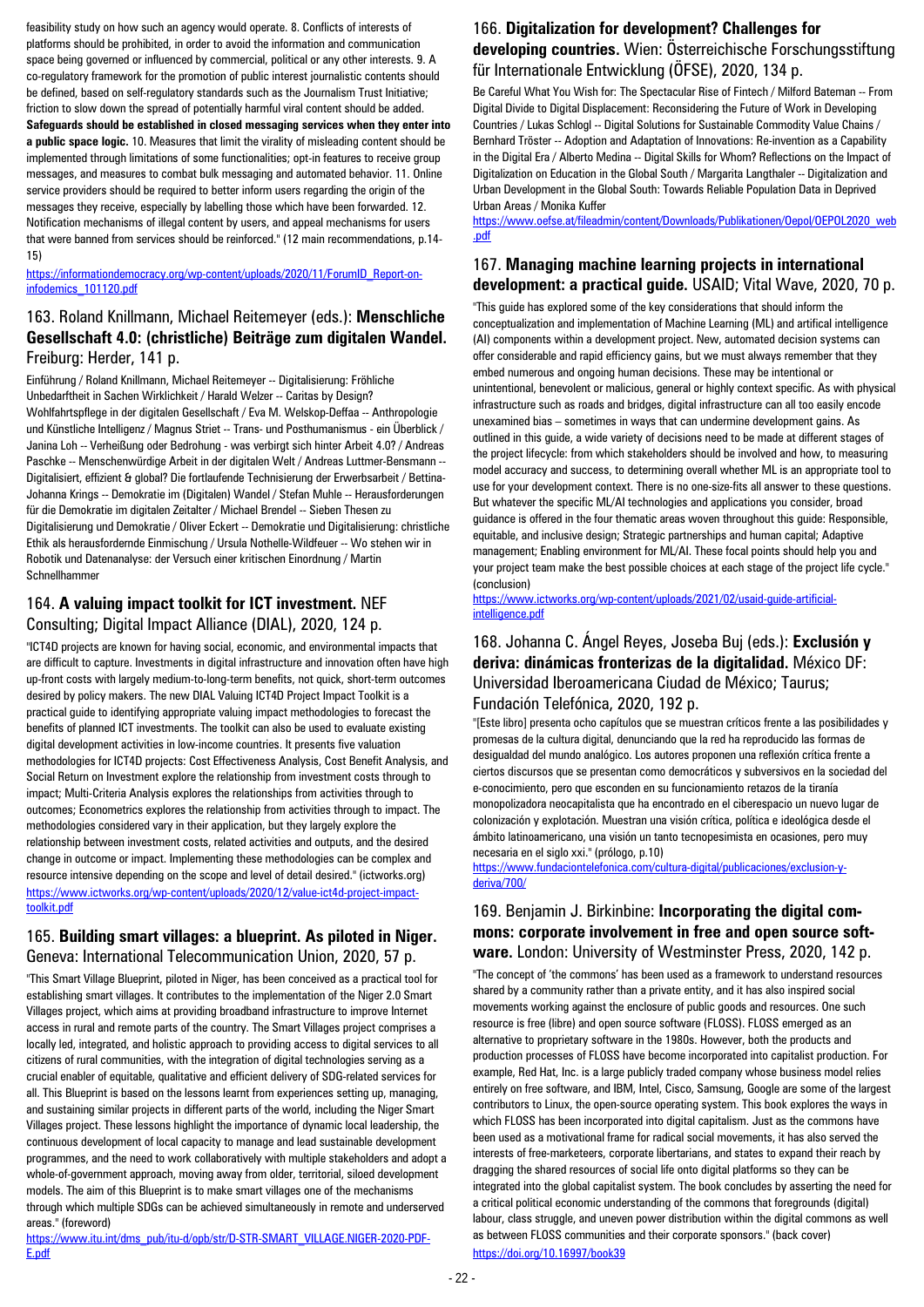### 170. Larissa Hjorth, Kana Ohashi, Jolynna Sinanan, Heather Horst, Sarah Pink, Fumitoshi Kato, Baohua Zhou: **Digital media practices in households: kinship through data.** Amsterdam University Press, 2020, 205 p.

"In this book, we have investigated the evolving intergenerational media practices over three years to reflect on the quotidian (and often invisible) forms of care at a distance enacted as part of contemporary Digital Kinship. As we have explored, within different cultural contexts we are seeing diverging forms of intergenerational perceptions and practices around media and care. Over the three years, we witnessed the growth of selftracking health apps which are being taken up in diverse intergenerational ways. As we note, understanding intergenerational care at a distance is about complicating care beyond medical notions of health and social services." (conclusion, p.187) <https://doi.org/10.5117/9789462989504>

### 171. Jon Messenger et al.: **Teleworking during the COVID-19 pandemic and beyond: a practical guide.** Geneva: International Labour Organization (ILO), 2020, 41 p.

"The purpose of the Guide is to provide practical and actionable recommendations for effective teleworking that are applicable to a broad range of actors; to support policymakers in updating existing policies; and to provide a flexible framework through which both private enterprises and public sector organizations can develop or update their own teleworking policies and practices. The Guide also includes a number of case examples regarding how employers and policymakers have been handling teleworking during the COVID-19 pandemic and addresses the lessons learned from the recent months that are relevant for the future of teleworking arrangements beyond the pandemic; and a list of available tools and resources." (introduction)

[https://www.ilo.org/travail/info/publications/WCMS\\_751232/lang--en/index.htm](https://www.ilo.org/travail/info/publications/WCMS_751232/lang--en/index.htm)

### 172. Matthew L. Smith, Ruhiya Kristine Seward (eds.): **Making open development inclusive: lessons from IDRC research.**  Cambridge, Mass.: MIT Press; International Development Research Centre (IDRC), 2020, xiv, 498 p.

"Making Open Development Inclusive: Lessons from IDRC Research focuses on the connection between openness and inclusion in global development. It brings together the latest research that cuts across a wide variety of political, economic, and social arenas from governance to education to entrepreneurship and more. The chapters draw on empirical evidence from a wide and diverse range of applications of openness, uncovering the many critical and underlying elements that shape and structure how particular openness initiatives and/or activities play out - and critically - who gets to participate, and who benefits [or not] from openness, while exploring the frontiers where openness intersects with deeper challenges of development, technology, and innovation." (publisher)

<https://www.idrc.ca/en/book/making-open-development-inclusive-lessons-idrc-research>

#### AMERICAS & CARIBBEAN

### 173. **Digital ecosystem country assessment (DECA): Colombia.** USAID, Digital Frontiers Project, 2020, 43 p.

"Colombia is, in some ways, a microcosm of the digital world in 2020—highly connected urban centers with a growing technology industry, and vast, underserved rural areas with an immense need for investment and potential for innovation. In the coming years, a key challenge will be to extend the reach and quality of Colombia's digital ecosystem without compromising inclusiveness, security, or democratic values. Against this backdrop, USAID's Digital Strategy was launched in April 2020.1 It aims to achieve and sustain open, secure, and inclusive digital ecosystems that contribute to measurable development and humanitarian-assistance outcomes and increase self-reliance in USAID's partner countries. A critical product of the Digital Strategy is the Digital Ecosystem Country Assessment (DECA). The DECA is a decision-making tool to help USAID Missions, their partners, and other relevant stakeholders identify the opportunities, maximize the benefits, and manage the risks associated with digital technology. The goal is to help USAID's partner countries along their journey to self-reliance through a better understanding of each country's digital ecosystem. The DECA pilot phase began September 2019 through August 2020 and USAID/Colombia was the flagship pilot." (executive summary) [https://www.usaid.gov/sites/default/files/documents/DECA\\_Report\\_COLOMBIA\\_EXTERN](https://www.usaid.gov/sites/default/files/documents/DECA_Report_COLOMBIA_EXTERNAL_15OCT20.pdf) [AL\\_15OCT20.pdf](https://www.usaid.gov/sites/default/files/documents/DECA_Report_COLOMBIA_EXTERNAL_15OCT20.pdf)

### **Disaster & Humanitarian Crisis Communication**

GENERAL & INTERNATIONAL

174. **A framework for assessing success of national CCE platforms.** CDAC Network; Ground Truth Solutions, 2020, 14 p.

"This framework lays out the multiple elements needed to successfully build and assess the performance of a national Communications and Community Engagement (CCE) Platform. These Platforms enable a broad range of government and disaster response organisations to implement coordinated communication and engagement strategies based on the belief that "information saves lives during a crisis". (p.1) <http://www.cdacnetwork.org/tools-and-resources/i/20201028231014-5ncxi>

#### 175. **ICT for disaster risk managemen.** 3rd ed. Incheon, Republic of Korea: Asian and Pacific Training Centre for Information and Communication Technology for Development (APCICT/ESCAP), 2020, 137 p.

"This module introduces disaster risk management (DRM) and provides an overview of how information and communication technologies (ICTs) can be used for DRM. A large number of examples and case studies on the applications of ICTs in DRM have been included in the module. The main objective of the module is to introduce the basic concepts of DRM and the applications of ICTs in disaster mitigation and prevention, preparedness, response, and recovery." (p.iii)

[https://reliefweb.int/sites/reliefweb.int/files/resources/Academy%20Module%20on%20ICT](https://reliefweb.int/sites/reliefweb.int/files/resources/Academy%20Module%20on%20ICT%20for%20DRM.pdf) [%20for%20DRM.pdf](https://reliefweb.int/sites/reliefweb.int/files/resources/Academy%20Module%20on%20ICT%20for%20DRM.pdf)

#### 176. **Women, ICT and emergency telecommunications: opportunities and constraints.** Geneva: International Telecommunication Union (ITU), 2020, x, 80 p.

"In the 1991 cyclones that hit Bangladesh, 90 per cent of the 140 000 victims were women. In the deadly heat waves that hit France in 2003, most fatalities were elderly women. During the 2005 Hurricane Katrina emergency in New Orleans, most of the victims were Afro-American women and their children. And yet again, with the COVID-19 pandemic, women are bearing the brunt; not only because they represent an estimated 70 per cent of frontline healthcare workers and undertake most of the care work in the home, but because their over-representation in the informal economy and lower pay rates mean they are significantly harder hit by the economic downturn. In such times of crises, access to accurate information is life-saving and life-changing for women, their families and their communities. Their perspectives and experiences, as well as their ability to organize, lobby and inform, can dramatically improve disaster risk management. That is why we need more innovative and culturally sensitive approaches to empowering women and girls through digital networks, platforms and technologies. With many years of experience in delivering communications in times of disasters, ITU and the other partners of the Emergency Telecommunications Cluster (ETC) can attest to the importance and impact of such empowerment. That is why we are working to involve more women in the development of national disaster management strategies and strategic consultations on disaster preparedness and response, including for early warning systems." (foreword) [https://www.itu.int/en/ITU-D/Emergency-](https://www.itu.int/en/ITU-D/Emergency-Telecommunications/Documents/events/2020/Women-ICT-ET/Full-report.pdf)

[Telecommunications/Documents/events/2020/Women-ICT-ET/Full-report.pdf](https://www.itu.int/en/ITU-D/Emergency-Telecommunications/Documents/events/2020/Women-ICT-ET/Full-report.pdf)

### 177. Nnenia Campbell, Kamryn Roper-Fetter, Mary Yoder: **Principles of risk communication: a guide to communicating with socially vulnerable populations across the disaster lifecycle.** Boulder, Col.: University of Colorado Boulder, Natural Hazards Center, 2020, 29 p.

"This document is intended to be used as a high-level guide for advancing risk communication best practices. It synthesizes academic research and available guidance on the topic of hazards and disaster risk communication. It draws from an array of evidence-based recommendations for effectively communicating risk across the disaster lifecycle and synthesizes them into three overarching principles: Communicate Through Familiar and Trusted Messengers (pages 5-11); Provide Clear, Actionable Information (pages 12-17); Tailor Message and Information Pathways for Target Audiences (pages 18- 23). Additionally, this guide integrates key insights that can be applied to communication involving socially vulnerable populations. Social vulnerability influences the capacity to anticipate, cope with, resist, and recover from the impact of a disaster. Socially vulnerable populations are thus more likely to experience disproportionate negative impacts from disasters including emotional distress, loss of property, temporary or permanent displacement, illness, and death. Rather than generate a different set of rules for engaging these groups, this document aims to highlight how general, widely accepted risk communication principles can be thoughtfully applied to populations that are often marginalized, overlooked, or difficult to reach." (overview) <https://usace.contentdm.oclc.org/utils/getfile/collection/p16021coll11/id/4736>

### 178. Nnenia Campbell, Kamryn Roper-Fetter, Mary Yoder: **Risk communication involving vulnerable populations: an annotated bibliography.** Boulder, Col.: University of Colorado Boulder, Natural Hazards Center, 2020, 48 p.

"This document is intended to be used as a resource bibliography for in-depth reading about risk communication best practices. It summarizes academic research and practical guidance on the topic of hazards and disaster risk communication, with a particular focus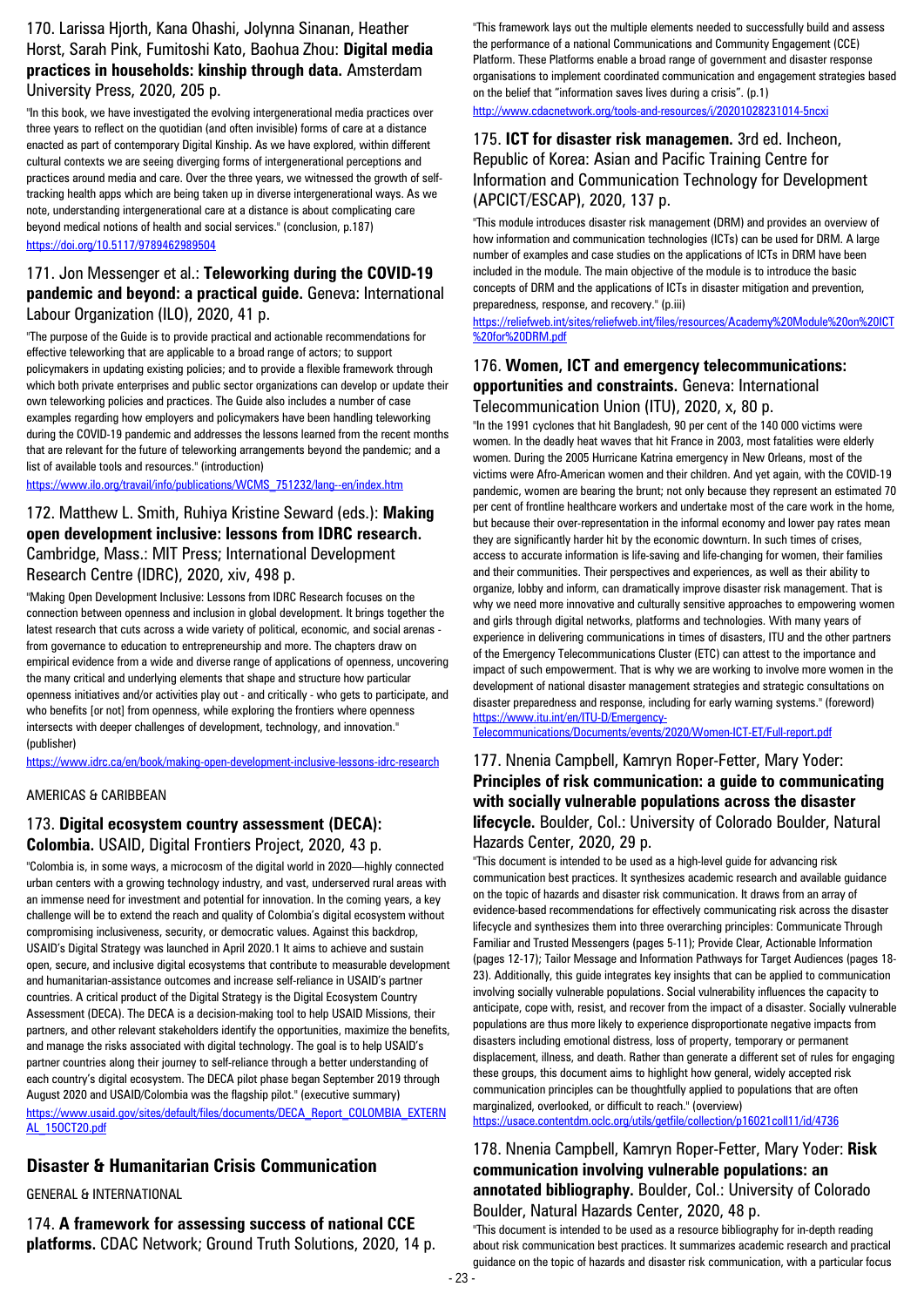on socially vulnerable populations. It is organized around three primary sections, including: 1) General Risk Communication Guidance; 2) Risk Communication and Social Vulnerability; 3) Risk Communication Across the Disaster Lifecycle. This bibliography identifies widely accepted risk communication principles that apply across the disaster lifecycle; however, the focus on social vulnerability sets it apart from other published resources on the topic of risk communication. It highlights materials that demonstrate how risk communication insights apply to a diverse array of socially vulnerable groups defined here as those who face disproportionate disaster risk due to a variety of historical, social, economic, and political conditions." (overview)

<https://usace.contentdm.oclc.org/utils/getfile/collection/p16021coll11/id/4737>

### 179. Bapon Fakhruddin, Helen Clark, Lisa Robinson, Loretta Hieber-Girardet: **Should I stay or should I go now? Why risk communication is the critical component in disaster risk**

**reduction.** In: Progress in Disaster Science, vol. 8, 2020, 4 p. "Even the most sophisticated forecasting models and advanced early warning systems can be rendered ineffective if the information is not communicated clearly, on time, and in a way that allows the end-user to consider options and act appropriately. These challenges not only apply to fast onset hazards such as cyclones and tsunamis, but also to slower onset hazards such as the current COVID-19 pandemic. Around the world, governments' responses to the current pandemic provide examples of how complex and difficult successful risk communication is. This paper discusses the importance of risk communication as a critical component of early warning systems and explores the constant challenges that vulnerable communities face, how early warning systems sit within the wider Sendai Framework, and what governments have learned from the COVID-19 pandemic, and discusses how we can communicate more effectively in the future to reduce harm." (abstract)

<https://doi.org/10.1016/j.pdisas.2020.100139>

### 180. Hamed Seddighi, Ibrahim Salmani, Saeideh Seddighi: **Saving lives and changing minds with Twitter in disasters and pandemics: a literature review.** In: Media, vol. 1, nr. 1, 2020, p.59-77

"Twitter is a major tool for communication during emergencies and disasters. This study aimed to investigate Twitter use during natural hazards and pandemics. The included studies reported the role of Twitter in disasters triggered by natural hazards. Electronic databases were used for a comprehensive literature search to identify the records that match the mentioned inclusion criteria published through May 2020. Forty-five articles met the selection criteria and were included in the review. These indicated ten functions of Twitter in disasters, including early warning, dissemination of information, advocacy, assessment, risk communication, public sentiment, geographical analysis, charity, collaboration with influencers and building trust. Preventing the spread of misinformation is one of the most important issues in times of disaster, especially pandemics. Sharing accurate, transparent and prompt information from emergency organizations and governments can help. Moreover, analyzing Twitter data can be a good way to understand the mental state of the community, estimate the number of injured people, estimate the points affected by disasters and model the prevalence of epidemics. Therefore, various groups such as politicians, government, nongovernmental organizations, aid workers and the health system can use this information to plan and implement interventions." (abstract)

<https://doi.org/10.3390/journalmedia1010005>

#### ASIA & PACIFIC

#### 181. Dan McClure: **Practical experiences building: a government-led CCE platform in Vanuatu.** CDAC Network; Ground Truth Solutions, 2020, 8 p.

"Building effective CCE capabilities is particularly important in Vanuatu, a Pacific nation spanning 83 islands, which is vulnerable to natural disasters ranging from tropical cyclones and volcanic eruptions, to disease and agricultural threats. 2020 has been a particularly challenging year for its 300,000 citizens, with the landfall of Category 5 Tropical Cyclone Harold in April and the concurrent rise of the COVID-19 pandemic. Over the last two years, the Australian Department of Foreign Affairs and Trade (DFAT) has sponsored a programme to build sustainable next-generation CCE capability within Vanuatu. This nationally grounded initiative has been led by Vanuatu's National Disaster Management Office (NDMO) with coordination support from the CDAC Network and Ground Truth Solutions (GTS). CARE provides additional CCE Technical Advisory and Secretariat support." (p.1)

<http://www.cdacnetwork.org/tools-and-resources/i/20201027184328-1bu6z>

182. Dan McClure: **The journey to build Fiji's national communication platform.** CDAC Network; Ground Truth Solutions, 2020, 8 p.

"Over the last two years, Fiji has worked to build a Communication and Community Engagement (CCE) platform that embeds advanced two-way communication capabilities in the national disaster response system. While it is common to think of "platforms" as a technology service, the intent here is much broader. While technology is an important component, today's best-in-class national CCE "platforms" include a broad network of organisations that collaborate on communications efforts, create resources such as guides and training that support efforts, and provide governance structures that support an integrated communication framework. This is critical work. As a Pacific island nation, Fiji's nearly 900,000 people are exposed to the ongoing threat of tropical cyclones and earthquakes. At the beginning of 2020, Fiji faced two tropical cyclones in a period of three weeks and then in April experienced land fall from the category five Tropical Cyclone Harold. These weather crises coincided with the public health challenges arising from the COVID-19 pandemic." (p.1)

<http://www.cdacnetwork.org/tools-and-resources/i/20201027184328-1bu6z>

#### 183. Mahalakshmi Selvaraj, Sunitha Kuppuswamy: **Community radio and crisis communication: a study on the reach and effectiveness of Peridar Kaala Vaanoli 107.8 MHz.** In: Media Asia, vol. 46, nr. 3-4, 2019, p.102-116

"A community radio (CR) station stands as a lifeline for information and communication to the remote, marginalized and the most vulnerable during natural disasters like the Tamil Nadu Floods in 2015. As a result of this, a license was granted to allow the operation of an emergency community radio station 'Peridar Kaala Vaanoli' (PKV) (Tamil words meaning 'Radio in the time of extreme calamity'). This became the first emergency radio station in the country. The current study aims to evaluate the reach and impact of the community radio PKV with broadcast frequency 107.8 MHz in communicating crisis information during the aftermath of the Tamil Nadu Floods, 2015 in Cuddalore district through an interview schedule of the listeners of Peridar Kaala Vaanoli. The study considers the aspects of the socio-economic profile of the listeners, influential factors of listenership and the impact created by the community radio. The respondents were found to be posing socio-economic vulnerability; the factors influencing listenership were communication style, information credibility and educational broadcasts. The psychosocial impact created by PKV includes issue mediation, knowledge empowerment and community development." (abstract)

<https://doi.org/10.1080/01296612.2020.1781744>

#### **Economics & Management of Media**

GENERAL & INTERNATIONAL

#### 184. **From start to success: a handbook for digital media entrepreneurs.** Bonn: Deutsche Welle DW Akademie, 2020, 83 p.

"This media viability handbook is unique in that it has been written by media startups themselves and presents the learnings of 21 digital pioneers including the Philippines' Rappler, Egypt's Mada Masr and Animal Politico in Mexico. The pages are filled with tips and information these media startups from 18 different countries wished they had when they first started out. It includes lessons learned, advice for successful growth and perhaps most importantly, how to sustain a startup's success. The handbook presents a three-step approach: the start phase, growth phase and the media viability phase. It highlights an approach that focuses not only on revenue streams — an area that many startups put too much emphasis on — but aspects of the business such as human resources and audience engagement, which are crucial for achieving media viability. Each chapter of the handbook explores one of the three steps in depth. In the first chapter, we hear from six startups in the Middle East and North Africa (MENA). They share their experiences of turning an idea into a reality and share the knowledge they learned during the start phase focusing on revenue streams, audience engagement, collaboration and donors' motives. In chapter two, seven startups from the Asia region dive into structure and growth. There is a particular focus on diversifying revenue streams, staffing and internal organization, identifying a core mission and capitalizing on your strengths. Chapter three features eight startups from Latin American countries who impart their knowledge on sustaining the success they have achieved. It rounds up the important lessons that digital media entrepreneurs should carry with them at all times. Community building, producing a quality product and involving the whole team in decision making processes are key." (publisher)

[https://www.dw.com/downloads/54885261/dw-akademie-media-viability-handbook](https://www.dw.com/downloads/54885261/dw-akademie-media-viability-handbook-september-2020.pdf)[september-2020.pdf](https://www.dw.com/downloads/54885261/dw-akademie-media-viability-handbook-september-2020.pdf)

### 185. Evaline Schot: **Income models of independent media in difficult contexts.** Free Press Unlimited, 2020, 48 p.

"Diversification with age: The media in this research are in a constant process of diversifying their revenue streams. Generally speaking, the longer a medium exists, the more income streams a medium has. This shows that diversification of income models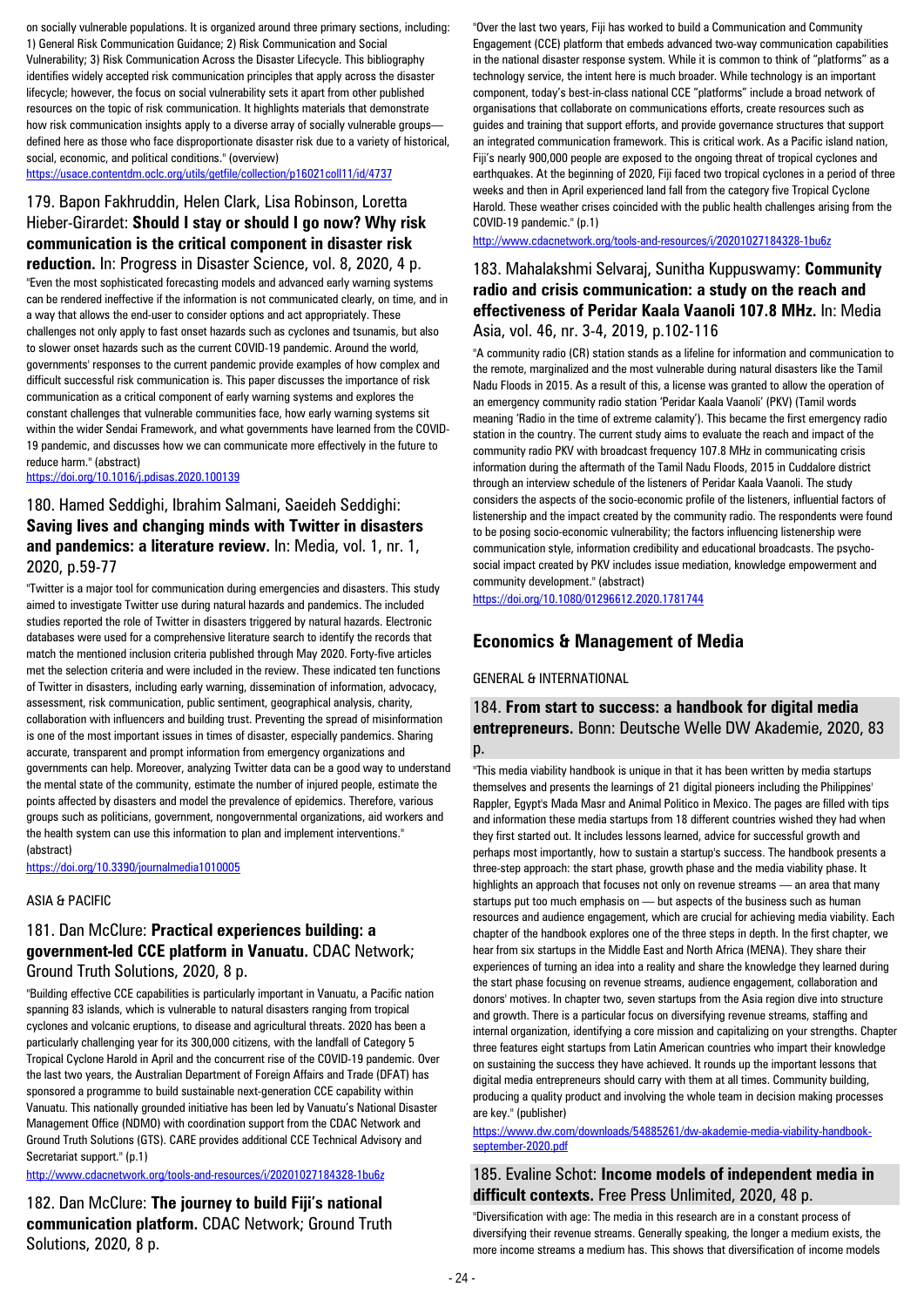takes time and patience. Donor funding remains important: Donor funding is a very important source of income, even within diversified income models. Media that do notreceive any donor funding are generally either start-ups (less than two years old) or solid, long standing media houses (founded more than 20 years ago) that have a print edition or also broadcast on television. Most media generate advertisement income: Advertisement income is also still a very important source of income; a large majority of the media generate some income through advertisement. Even though digital advertising generates much less revenue than print advertisement once did, advertisementincome is still a welcome contribution to the annual budget of media. Reader revenue in diversified models: Reader revenue is an important upcoming revenue streams in many contexts. However, it hardly ever is the first source of revenue, and generally becomes part of already diversified income models (three revenue streams or more). Media in challenging contexts are fragile: Across all the challenging contexts, media struggle to sustain themselves financially. In low income countries, and countries with a very bad press freedom status, growth or income diversification are not easy–almost impossible –to accomplish ..." (key findings, p.4-5)

[https://www.freepressunlimited.org/sites/freepressunlimited.org/files/income-models-of](https://www.freepressunlimited.org/sites/freepressunlimited.org/files/income-models-of-independent-media-in-difficult-contexts.pdf)[independent-media-in-difficult-contexts.pdf](https://www.freepressunlimited.org/sites/freepressunlimited.org/files/income-models-of-independent-media-in-difficult-contexts.pdf)

#### 186. Paulo Faustino, Carla Martins, Iván Puentes, Francisco Belda (orgs.): **Comunicação, media e indústrias criativas na era digital.** Porto: Universidade do Porto, Faculdade de Letras, 2020

**I. Modelos de negocio.** Os dilemas da comunicação e do empreendedorismo face ao Regulamento Geral de Proteção de Dados / Daniel Francisco -- Aplicação da ciência econômica para o desenvolvimento da produção audiovisual em nações subdesenvolvidas a partir do caso brasileiro / Fernando Cezar Esposito -- Frequência a cinema independente brasileiro: variáveis positivas / Aryana Agustavo-Silva -- Captação de recursos para o setor das Indústrias Criativas: um olhar voltado para a área de Humanidades / Carolina Marques Henriques Ficheira -- Modelos de negócio e impacto social: possivel integração entre universidade e sociedade / Gisele Rodrigues Atayde, Patrícia Pavanello, Christiane Versuti -- Mudancas do paradigma do modelo de negocios dos media digitais / Zvezdan Vukanovic -- **II. Empreendedorismo, inovação e consumos.** O consumidor cocriador: interação e participação ativa na era digital / Waldiane de Avila Fialho, Ramon Silva Leite, Sandra Sofia Nora Gaio -- Branding sensorial a partir do século XXI: da apropriação do som pela publicidade às experiências cognitivas / Cristiana Martins de Matos --Framework de gestão de agência de publicidade e propaganda: um estudo de caso da Fio da Meada / Alessandro Mateus Felippe, Lara Timm Cezar -- Semiotic thinking: uma proposta de processo criativo como trajetória intersemiótica / Rodrigo Antunes Morais, António Roberto Chiachiri Filho -- A dimensão simbólica como perspectiva heurística: possibilidades do uso do imaginário em investigações sobre o fenômeno infocomunicacional / Eliane Araújo, Carla Pedrosa, Camila Ferreira -- **III. Comunicação estratégica.** Marca territorial no YouTube: rede social ou repositório de vídeos? / José Sixto-García, Ana Duarte Melo -- O Instagram como plataforma de divulgação de marcas independentes de moda / Mariana Araújo -- O self-digital como uma perspectiva sobre a construção das identidades organizacionais nas mídias sociais: apontamentos teóricos / Tatiane Oliveira, Victor Laus-Gomes, Robson Dias, Florence Dravet -- Desafios para o desenvolvimento de um plano de comunicação pública da Prefeitura de São Paulo / Wagner Rocha -- New media: operações de "psyco-intoxicação" global / Pedro Miguel Simões -- **IV. Jornalismo.** O funcionamento do discurso na cobertura da guerra na Síria pelo jornal The New York Times: a criação discursiva da guerra / Maurício Demichelli -- Política de combate: um estudo de análise de correspondências múltiplas na revista O Malho (1902-1906) / Janine Figueiredo de Souza Justen -- Pode o jornalismo ser um locus ético? / Rui Pereira -- Mídia jornalística e accountability: quando quem exige transparência não a pratica / Jacques Mick, Ângelo Augusto Ribeiro, Rogério Christofoletti -- Entrevistas de fontes e porta-vozes nos meios de comunicação social: o papel do media training / Palova Souza Brito

https://www.researchgate.net/publication/341945746 Comunicacao Media e Industrias [\\_Criativas\\_na\\_Era\\_Digital](https://www.researchgate.net/publication/341945746_Comunicacao_Media_e_Industrias_Criativas_na_Era_Digital)

### 187. Mira Milosevic: **Media independence and sustainability.**  Global Conference for Media Freedom, November 16, 2020, 2020, 6 p.

"Without new public funding, regulation of digital markets, and international support systems for non-profit media, independent professional journalism is in danger of becoming an expensive luxury rather than a universal public good. The press freedom and media development communities have joined journalism and media organizations to call on the international community, US government, EU member states and others to adopt ambitious policies and budgets that correspond to the urgency and scale of the crisis. Recommendations include: • Firmly positioning the support for the sector within overall international development assistance and governance support and scaling funding available to journalism and media, especially in low and middle-income countries. • Creating mechanisms to support local public interest journalism (especially in "news deserts" and areas where the public is underserved), accountability and investigative reporting, as well as innovation related to new hybrid business models. Greater institutional/core support, capacity building and flexible, longer-term funding are needed.

• Addressing digital market failure and the regulatory disparity between digital platforms and heavily regulated media businesses with affirmative action for journalism content visibility, media diversity and plurality." (recommendations)

https://www.international.gc.ca/campaign-campagne/assets/pdfs/media\_freedomliberte\_presse-2020/policy\_paper-documents\_orient ation-independence-independanceen.pdf

#### EUROPE

#### 188. Sara Pérez-Seijo, Ángel Vizoso, Xosé López-García: **Accepting the digital challenge: business models and audience participation in online native media.** In: Journal: media, vol. 1, nr. 1, 2020, p. 78–91

"The aim of this proposal is to present the evolution of the digital native media in Spain in order to compare their current situation with European success stories. For that purpose, we have conducted a comparative case study between three highlighted Spanish digital native news outlets and three from other European countries. The results show a progressive shift towards a member-funded model, while news outlets try to reduce their dependence on advertising. However, the three European natives seem to be more advanced compared to the Spanish cases as these remain still dependent on advertising revenues to stand upright. Furthermore, two models of participation stand out: the user community and, in particular, the model of collaboration networks. Nevertheless, the study reveals how the analyzed European news outlets are changing the role of the reader through innovative forms of participatory interactivity." (abstract) <https://doi.org/10.3390/journalmedia1010006>

189. Christian M. Wellbrock, Christopher Buschow (eds.): **Money for nothing and content for free? Paid content, Plattformen und Zahlungsbereitschaft im digitalen Journalismus.** Baden-Baden: Nomos, 2020, 209 p.

subjects: digital journalism, online journalism; digital / online media financing; user-based media financing - Germany

<https://doi.org/10.5771/9783748907251>

#### **Educational Media & ICTs**

GENERAL & INTERNATIONAL

#### 190. Fengchun Miao, Ronghuai Huang, Dejian Liu, Rongxia Zhuang: **Ensuring effective distance learning during COVID-19 disruption: guidance for teachers.** Paris: UNESCO, 2020, 76 p.

1. Teachers' roles, working conditions, and rights under COVID-19 school closures -- 2. Understanding home-based distance learning under COVID-19 school closures -- 3. Online distance learning [Online platform-based teaching and learning; Teacher-directed Livestremaing sessions and flexible learning; Asynchronous vdieo-based flipped learning] - - 4. TV-based distance learning -- 5. Radio-based distance learning -- 6. Print-based distance learning -- 7. Facilitating home-based learning for pre-primary education -- 8. Integrating blended learning in the post-COVID-19 era <https://unesdoc.unesco.org/ark:/48223/pf0000375116>

#### 191. **Education for the most marginalised post-COVID-19: guidance for governments on the use of digital technologies in education. Act one (of three): executive summary.**  EdTechHub; UNESCO, 2020, 13 p.

"There is no one-size-fits-all way in which governments should promote and implement initiatives that use digital technologies to improve the learning outcomes of the most marginalised, and governments always need to take into consideration their local contexts and priorities. However, in very general terms, the following order of initial priorities and actions is often appropriate: 1. Creating a long-term cross-party vision for ensuring that digital technologies are used to enhance learning by the poorest and most marginalised; 2. Establishing an integrated and holistic cross-government team to deliver that vision; 3. Beginning by ensuring that all teacher training colleges have as high-quality digital infrastructures as affordable, and that pre-service and in-service training programmes are implemented to ensure that teachers are trained in appropriate and relevant pedagogies; 4. Prioritising the specific educational challenges for which digital technologies can have the most significant impact for the most marginalised in your country (this could, for example, be high numbers of refugees, very dispersed island communities, or numerous minority ethnic groups for whom learning content in the main language is inappropriate); 5. Identifying and implementing technology-relevant (in terms of what is both feasible and affordable) approaches to resolve these challenges, remembering that low-tech options (such as radio or TV) and Open Educational Resources can often deliver very costeffective and resilient options, and that multi-sector partnerships with the private sector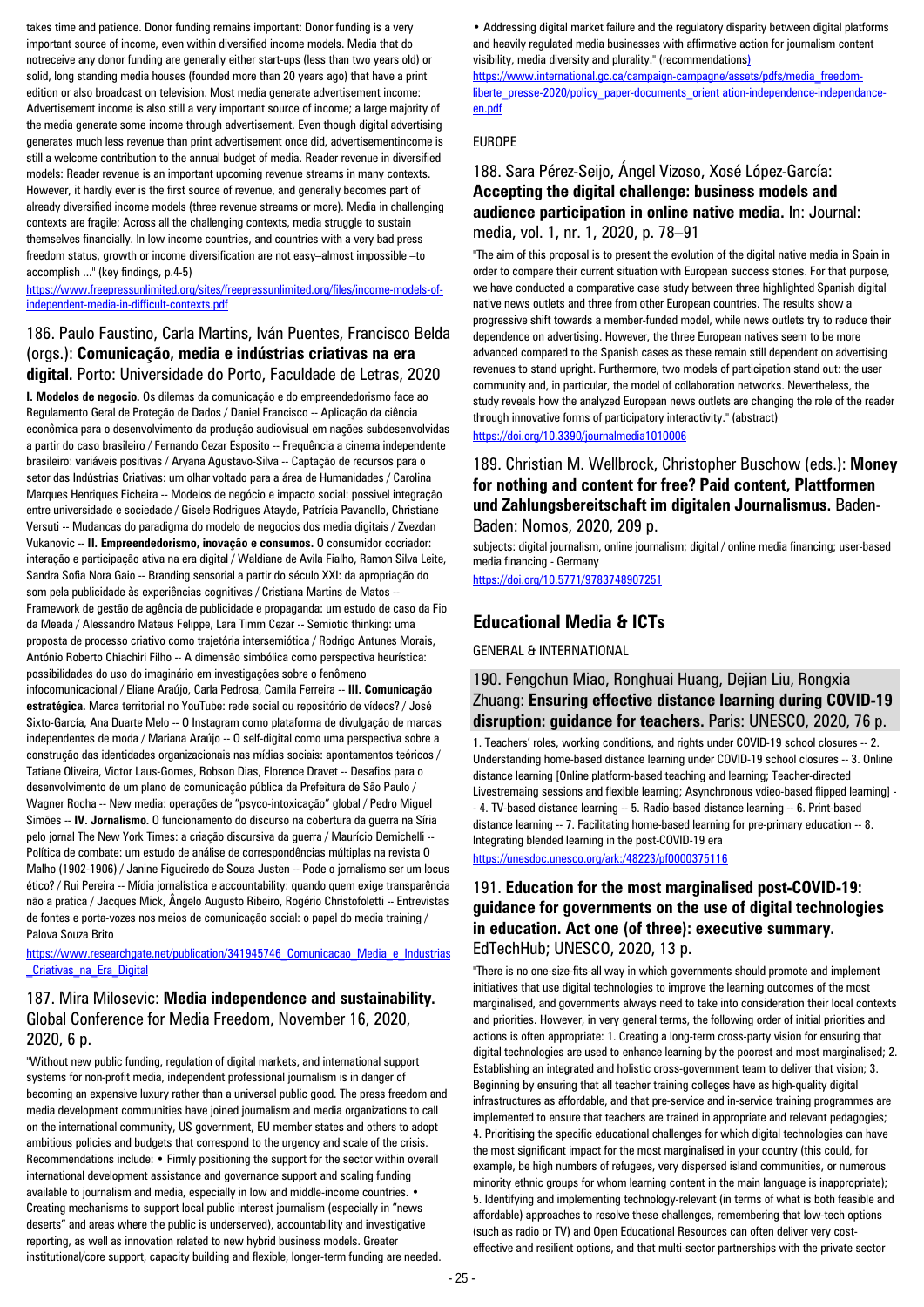and civil society can be valuable in ensuring appropriateness and sustainability; 6. At all times ensuring that security, safety and privacy receive the highest priority in using digital technology for delivering education and training, especially for children and vulnerable adults." (p.12-13)

[https://www.ictworks.org/wp-content/uploads/2020/12/Education-for-the-most](https://www.ictworks.org/wp-content/uploads/2020/12/Education-for-the-most-marginalised-UNESCO.pdf)[marginalised-UNESCO.pdf](https://www.ictworks.org/wp-content/uploads/2020/12/Education-for-the-most-marginalised-UNESCO.pdf)

### 192. **Guidelines on distance education during COVID-19.**

Burnaby, Canada: Commonwealth of Learning (COL), 2020, 14 p.

"The Guidelines provide practical directions for the use of distance education tools and practices to support teaching and learning and offer suggestions on the use of appropriate technology to address the social and pedagogical issues of learning in a crisis situation. The purpose is to provide a road map for decision makers in governments and institutions to invest in the systematic integration of good distance education practices in their specific contexts, keeping in view the challenges of equity and inclusion. Parents and students can benefit from the Guidelines by adopting appropriate practices that will facilitate the learning process." (purpose of the guidelines, p.3) <http://oasis.col.org/handle/11599/3576>

### 193. **Paper and digital: current research into the effectiveness of learning materials.** International Publishers Association (IPA); Norwegian Publishers Association, 2020, 87 p.

Paper versus screen reading: what difference does it make? / Miha Kovac and Adriaan van der Weel -- Technology in the classroom: a century of controversy / Miha Kovac and Adriaan van der Weel -- Challenges for future reading research / Miha Kovac and Adriaan van der Weel -- Children's digital books: some considerations for designers and publishers / Natalia Kucirkova -- Digital picture books with children: possibilities and limitations / Trude Hoel -- Why digital natives need books: The myth of the digital native / Hildegunn Støle -- Decreasing materiality from print to screen reading / Schilhab, Balling and Kuzmicová -- Artificial intelligence explained / Michael van Wetering -- Artificial intelligence in education / Michael van Wetering -- Ethics and digitisation in education / Lisa van Ginneken -- New learning materials for new curriculum in Norway 2020 / Brodal, Hegdal -- Curriculum process and the development of new, digital learning solutions -- Core elements, Norwegian, 1-1[3 https://www.internationalpublishers.org/state-of](https://www.internationalpublishers.org/state-of-publishing-reports/paper-and-digital-current-research-into-the-effectiveness-of-lear%20ning-materials)[publishing-reports/paper-and-digital-current-research-into-the-effectiveness-of-lear ning](https://www.internationalpublishers.org/state-of-publishing-reports/paper-and-digital-current-research-into-the-effectiveness-of-lear%20ning-materials)[materials](https://www.internationalpublishers.org/state-of-publishing-reports/paper-and-digital-current-research-into-the-effectiveness-of-lear%20ning-materials)

#### AFRICA, SUB-SAHARAN

#### 194. Matthias Krönke: **Africa's digital divide and the promise of e-learning.** Afrobarometer, 2020, 18 p.

"On average across 34 countries, one in five adults (20%) have access to both a smartphone and a computer, while 43% only have access to a basic cell phone. In 15 out of 34 countries, at least half of adults have access to a smartphone or a computer or both. About three in 10 respondents (31%) use their cell phones and the Internet at least several times a week. This form of basic digital literacy is widespread (at least 50% of adults) in Mauritius, Gabon, Tunisia, Sudan, South Africa, and Morocco but rare (10% or less) in Mali, Niger, and Madagascar. One-fifth of adults (20%) are well prepared to participate in or assist members of their household with a transition to an online learning environment. In contrast, 55% are likely to be ill prepared for remote learning, while 25% of respondents form a middle category representing those who could participate in e-learning given sufficient resources such as devices and/or training. Citizens' readiness to engage in remote learning is primarily shaped by their level of formal education and access to electricity, rather than by their overall level of wealth or geographic location." (key findings, p.3)

[http://afrobarometer.org/sites/default/files/publications/Policy%20papers/pp66](http://afrobarometer.org/sites/default/files/publications/Policy%20papers/pp66-africas_digital_divide_and_the_promise_of_e-learning-af%20robarometer_policy_paper-14june20.pdf) [africas\\_digital\\_divide\\_and\\_the\\_promise\\_of\\_e-learning-af robarometer\\_policy\\_paper-](http://afrobarometer.org/sites/default/files/publications/Policy%20papers/pp66-africas_digital_divide_and_the_promise_of_e-learning-af%20robarometer_policy_paper-14june20.pdf)[14june20.pdf](http://afrobarometer.org/sites/default/files/publications/Policy%20papers/pp66-africas_digital_divide_and_the_promise_of_e-learning-af%20robarometer_policy_paper-14june20.pdf)

#### 195. Thomas Isbell: **Access to remote-education tools unequal in Kenya: radio best way to reach most.** Afrobarometer, 2020, 11 p.

"As the COVID-19 pandemic continues to spread across Africa, educators, policy makers, parents, and pupils face uncertainty about the path forward. In Kenya, the government has halted all in-person teaching at the primary and secondary levels and moved to remote teaching. Survey findings show, however, how unequal access to the necessary technology is in Kenya. While regular Internet use has grown fourfold in the past decade, half of Kenyans remain offline. This is especially common in poor, rural, and less educated families, who face the prospect of being left even further behind. Radio caters to the broadest audience in Kenya, though teaching possibilities are no doubt more limited than online. To ensure inclusion and participation in online learning in the medium and longer term, the government will need to activate plans and investments capable of building elearning infrastructure that facilitates access for all students." (conclusion) [http://afrobarometer.org/publications/ad376-access-remote-education-tools-unequal](http://afrobarometer.org/publications/ad376-access-remote-education-tools-unequal-kenya-radio-best-way-reach-most)[kenya-radio-best-way-reach-most](http://afrobarometer.org/publications/ad376-access-remote-education-tools-unequal-kenya-radio-best-way-reach-most)

#### 196. Jacob Udo-Udo Jacob, Margee Ensign: **Transactional radio instruction: improving educational outcomes for children in conflict zones.** Cham: Palgrave Macmillan, 2020, xxvi, 219 p.

"This book demonstrates how the authors used radio and mobile technologies to improve educational outcomes for over 20,000 displaced and out-of-school children in northeast Nigeria at the height of the Boko Haram insurgency. Interactive Radio Instruction (IRI) programs typically interact with a functional classroom teacher. However, the transactional radio the instruction strategy presented provides high-quality, safe, and sensitive education in war-torn societies, where there are no schools or teachers. Summarizing the research and lessons learned from a USAID-funded Technology Enhanced Learning for All (TELA) project in Boko Haram-ravaged northeast Nigeria, the book describes in detail an education-in-emergency strategy based on a "whole of community" approach, with radio and mobile tablets at its core." (publisher) <https://doi.org/10.1007/978-3-030-32369-1>

### 197. Mavis Zupork Dome, Daniel Armah-Attoh: **Ghana's elearning program during pandemic presents access challenges for many students.** Afrobarometer, 2020, 9 p.

"Afrobarometer findings show that radio and television are the most widely accessible platforms for students seeking to participate in MoE/GES e-learning programs, although rural and poor households are at a disadvantage when it comes to owning these devices. The data show relatively low rates of access to the Internet via mobile phone, ownership of computers, and regular use of the Internet, particularly among respondents in rural and poor households, highlighting the difficulties that many students will face in engaging with online learning programs. While most households are connected to the electric grid, more than four in 10 rural and poor households do not have a power supply that works most or all of the time. For both government and civil society, these findings indicate potential learning gaps, as not all students will be able to access e-learning programs from all platforms. This points to the need for strategies to increase students' participation, particularly targeting rural and poor families, by raising awareness of available televised programs and launching radio-based remote-learning programs as soon as possible. To ensure inclusion and participation in online platforms such as icampus, the government and schools should initiate longer-term plans and investments capable of spreading elearning infrastructure, irrespective of settlement types and poverty levels, to facilitate access for all students." (conclusion)

[https://afrobarometer.org/publications/ad374-ghanas-e-learning-program-during](https://afrobarometer.org/publications/ad374-ghanas-e-learning-program-during-pandemic-presents-access-challenges-many)[pandemic-presents-access-challenges-many](https://afrobarometer.org/publications/ad374-ghanas-e-learning-program-during-pandemic-presents-access-challenges-many)

### **Freedom of Expression, Media Policies, Media Legislation**

GENERAL & INTERNATIONAL

198. **Freedom on the net 2020: the pandemic's digital shadow.** Washington, DC: Freedom House, 2020, 33 p. <https://freedomhouse.org/report/freedom-net/2020/pandemics-digital-shadow>

#### 199. **Protecting the safety of journalists, protecting freedom of expression: a handbook for EU delegations.** Brussels: Media4Democracy, 2020, 102 p.

"This Handbook, which provides non-compulsory technical guidance to EU Delegations, aims to provide tools and hands-on examples to support them in implementing the the 2014 'EU Human Rights Guidelines on Freedom of Expression Online and Offline' and in taking actions to support the safety and security of journalists in their context. First, the Handbook presents a brief on the European and international policy framework regarding safety of journalists and clarifies relevant concepts. The second section focuses on the actions EU Delegations can carry out in their own local context – working in an emergency situation, or as tools for mid- and long-term policy and programming." (purpose of this handbook, p.7)

[https://media4democracy.eu/wp-content/uploads/2020/07/Final-M4D-Safety-of-](https://media4democracy.eu/wp-content/uploads/2020/07/Final-M4D-Safety-of-Journalists-Handbook.pdf)[Journalists-Handbook.pdf](https://media4democracy.eu/wp-content/uploads/2020/07/Final-M4D-Safety-of-Journalists-Handbook.pdf)

### 200. **Understanding and implementing the EU human rights guidelines on freedom of expression online & offline: Freedom of expression policy essentials webinar. Quick guide for EU delegations.** Brussels: Media4Democracy, 2020, 31 p.

"The EU Human Rights Guidelines on Freedom of Expression Online and Offline (the Guidelines) were approved by the Council of the European Union (EU) in 2014. The Guidelines provide a policy and operational foundation for EU Delegations, EU institutions and Member States working to support freedom of expression and media pluralism. The Guidelines also present good practice approaches to responding in strategic and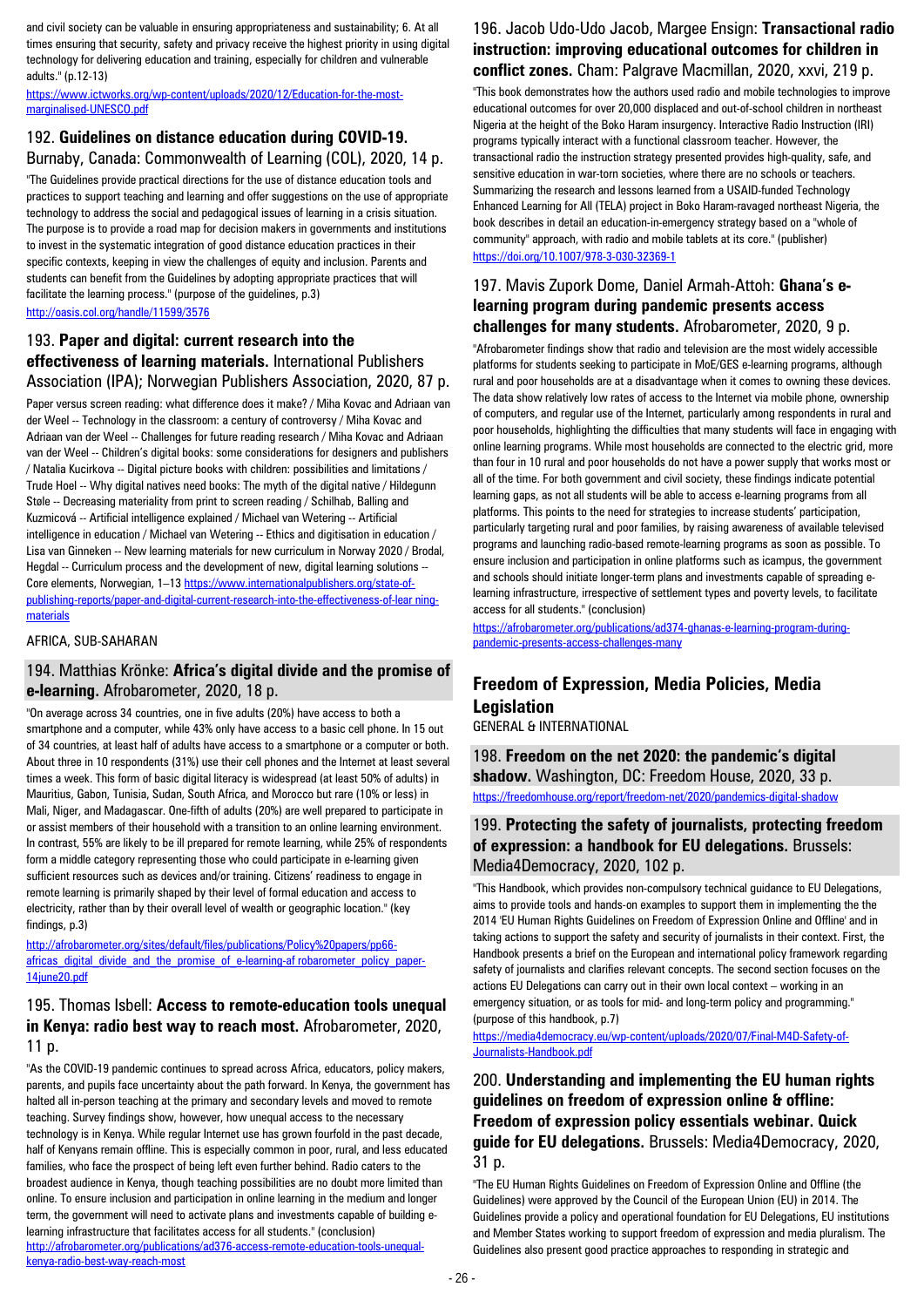systematic ways to the challenges of promoting and protecting freedom of expression in diverse contexts ... This Quick Guide provides a summary of the Guidelines alongside information designed to support EU Delegation staff working in third countries, focusing first on: What EU Delegations Need to Know; then on: What EU Delegations Can Do." (introduction, p.5)

<https://media4democracy.eu/wp-content/uploads/2019/12/M4D-Webinar-Quick-Guide.pdf>

#### 201. Matthias C. Kettemann, Alexandra Paulus: **An update for the internet: reforming global digital cooperation in 2021.**  Bonn: Development and Peace Foundation (SEF), 2020, 4 p.

"In 2021, the international community has the chance to radically reform global digital governance. The aim should be to guarantee a global, open, free, stable and secure Internet while promoting responsible State behaviour in cyberspace. Mapping the two strands of this policy – improving models for cooperation on the collective development of Internet governance, and implementing the cyber norms already adopted – is a matter for the United Nations (UN). A reformed architecture for digital cooperation has the potential to make Internet governance more inclusive and effective, while new mechanisms can help to advance the currently divided debate on cyber norms and enhance the predictability of State behaviour in cyberspace." (p.1)

[https://www.sef-bonn.org/fileadmin/SEF-Dateiliste/04\\_Publikationen/GG-](https://www.sef-bonn.org/fileadmin/SEF-Dateiliste/04_Publikationen/GG-Spotlight/2020/ggs_2020-04_en.pdf)[Spotlight/2020/ggs\\_2020-04\\_en.pdf](https://www.sef-bonn.org/fileadmin/SEF-Dateiliste/04_Publikationen/GG-Spotlight/2020/ggs_2020-04_en.pdf)

#### AFRICA, SUB-SAHARAN

#### 202. **Media freedom in ashes: repression of freedom of expression in Mozambique.** London: Amnesty International, 2020, 11 p.

"Canal de Moçambique is a Mozambican independent weekly newspaper that publishes investigative stories of public concern. Since its inception, Canal has relentlessly pursued and investigated cases of graft and injustice in public service and in political life such that, in the corridors of power, it has earned itself the reputation of being the opposition newspaper. This context undergirds the Sunday tragedy of 23 August 2020, when an unidentified group attacked Canal's media house. At around 8.00pm, the group broke into Canal's offices, poured fuel on the floor, furniture and equipment, and dropped a Molotov cocktail. Until 23 August 2020, no media house had ever been attacked in this manner. The attack constitutes a turning point in the escalating crackdown on human rights including the rights to freedom of expression, information, and media freedom. For more than five years, journalists, researchers, opinion makers have been subjected to intimidation, harassment, abductions, beatings and extrajudicial killings." (back cover) <https://wwesty.org/download/Documents/AFR4129472020ENGLISH.pdfw.amn>

#### 203. **Prospect for change in The Gambia: Collaborative support to combat impunity. Exploring criminal justice and human rights mechanisms.** International Media Support (IMS), 2020, 41 p.

"This International Media Support report explores criminal justice and human rights mechanisms to protect journalists, media workers and human rights advocates in an effort to combat impunity in The Gambia. It is the culmination of an innovative approach to hold perpetrators of attacks, killings and disappearances of those exercising their right to free expression to account and accentuates the importance of robust, collaborative support to protect journalists and the commitment to end impunity. The heart of this report recognizes that responding to threats and attacks against journalists means being prepared to scrutinize investigations and the laws that govern them." (back cover) [https://www.mediasupport.org/publication/prospect-for-change-in-the-gambia](https://www.mediasupport.org/publication/prospect-for-change-in-the-gambia-collaborative-support-to-combat-impunity/)[collaborative-support-to-combat-impunity/](https://www.mediasupport.org/publication/prospect-for-change-in-the-gambia-collaborative-support-to-combat-impunity/)

#### 204. Yohannes Eneyew Ayalew: **Assessing the limitations to freedom of expression on the internet in Ethiopia against the African Charter on Human and Peoples' Rights.** In: African human rights law journal, vol. 20, nr. 1, 2020, p.315-345

"The Ethiopian government restricts freedom of expression on the internet and has adopted extraneous limiting measures. Most of these measures are incompatable with the African Charter. Restrictions to freedom of expression on the internet include internet shutdowns, hate speech and disinformation regulation, repressive laws, and internet censorship. These limitations may (in)directly muzzle freedom of expression in Ethiopia. The writer argues that illegitimate limitations of the right fall short of the quadruple tests of limitation measures, both under the African Charter and the Ethiopian Constitution. As a result, these limitations violate individuals' freedom of expression on the internet. Finally, the article suggests that the Ethiopian government should draw guidance from the African Commission's 2019 Declaration on Freedom of Expression and Access to Information containing rules on limitation measures imposed on freedom of expression on the internet." (summary)

<http://dx.doi.org/10.17159/1996-2096/2020/v20n1a12>

#### AMERICAS & CARIBBEAN

#### 205. Enrique Gasteazoro: **Libertad de expresión, libertad de prensa y acceso a la información: hacia la Agenda 2030. Informe sombra sobre la implementación de la meta de desarrollo sostenible 16.10.01 en América Latina.** Voces del Sur (VDS), 2020, 69 p.

"En 2019, se reportaron 2.521 alertas relacionadas con violaciones a la libertad de expresión, libertad de prensa y acceso a la información a lo largo de 8 países. VDS reportó 734 alertas de los mismos países en 2018. Tanto de manera regional como local, la información nos habla sobre un rápido deterioro en la libertad de expresión, libertad de prensa y acceso a la información en el contexto de creciente represión y restricciones. Esta situación habla de la alta vulnerabilidad de estas libertades fundamentales en América Latina y como socaban de manera seria la paz, justicia y democracia en la región, bloqueando la Agenda 2030. En Honduras, Venezuela y Nicaragua el abuso sistemático de las instituciones públicas impone un estado (no) oficial de censura, incluyendo el encarcelamiento de periodistas, la creación de leyes para limitar la libertad de expresión y fuertes restricciones para acceder a recursos claves. En Bolivia, Ecuador, y Guatemala la dramática inestabilidad social y política resultante de las protestas masivas donde los derechos humanos básicos—incluyendo la seguridad y protección a periodistas y el acceso a información pública—fueron gravemente violentados. En Brasil y Argentina la violencia contra periodistas y medios de comunicación no se ha materializado en ataques sistemáticos, pero se manifiesta en una violencia discursiva, acoso, intimidación y amenazas, las cuales, a la larga buscan imponer miedo y auto censura. En Perú y Uruguay, a pesar de tener los niveles más bajos de violencia en contra de periodistas y medios de comunicación en la región, los retos para acceder a la información persisten a través de ataques y agresiones aislados y procesos judiciales ocasionales por calumnias y difamación." (resumen ejecutivo)

[http://www.vocesdelsurunidas.org/wp-content/uploads/2020/09/REPORTE-SOMBRA-](http://www.vocesdelsurunidas.org/wp-content/uploads/2020/09/REPORTE-SOMBRA-FINALd.pdf)[FINALd.pdf](http://www.vocesdelsurunidas.org/wp-content/uploads/2020/09/REPORTE-SOMBRA-FINALd.pdf)

#### ASIA & PACIFIC

#### 206. **'Let us breathe!' Censorship and criminalization of online expression in Viet Nam.** London: Amnesty International, 2020, 77 p.

"On 21 April 2020, Facebook announced a major shift in its content moderation policy in Viet Nam. Under this policy, it has increasingly complied with the Vietnamese authorities' repressive censorship of online expression deemed critical of the state.3 Facebook has disclosed that it agreed to "significantly increase" compliance with requests from the Vietnamese government to censor "anti-state" content in Viet Nam after concerted pressure from the Vietnamese authorities, including an enforced slowdown of Facebook services within the country. The Vietnamese government routinely deems peaceful and legitimate criticism of the government or information related to human rights abuses as "anti-state", even though this type of expression is protected under international laws and standards. The decision by Facebook may have far-reaching global consequences, as other repressive governments around the world may now seek to apply a similar strategy by forcing Facebook and other technology companies to restrict online expression. As one industry observer noted: "How Google and Facebook deal with Viet Nam could offer clues to how they will protect user privacy and handle calls for censorship in other authoritarian regimes around the world." Facebook's decision has marked a sea change in the social media landscape in Viet Nam. Once the great hope for the expansion of freedom of expression in the country, social media platforms are fast becoming human rights–free zones, where any peaceful dissent or criticism of the Vietnamese government is liable to be censored and where users seeking to post such content face the risk of being suspended or otherwise barred from the platforms." (executive summary) <https://www.amnesty.org/download/Documents/ASA4132432020ENGLISH.pdf>

#### 207. Fergus Ryan, Audrey Fritz, Daria Impiombato: **TikTok and WeChat: curating and controlling global information flows.**  Barton ACT: Australian Strategic Policy Institute (ASPI), International Cyber Policy Centre, 2020, 68 p.

"The Chinese state has demonstrated a propensity for controlling and shaping the information environment of the Chinese diaspora—including via WeChat. The meteoric growth of TikTok has now put the Chinese Communist Party (CCP) in a position from which it can shape the information environment on a largely non-Chinese-speaking platform—with the help of the highest valued start-up in the world and its opaque advanced AI-powered algorithm. Chinese party-state leverage over these companies is considerable, is exercised internally via CCP committees and is enforced by a suite of cybersecurity and intelligence laws. As Chinese companies, Tencent and ByteDance are not only required to participate in intelligence work, but they're also legally mandated to promote CCP propaganda. China's censorship and propaganda apparatus is a responsibility that's pushed down to media and technology companies such as Tencent and ByteDance. As Chinese companies, they're obligated to comply with strict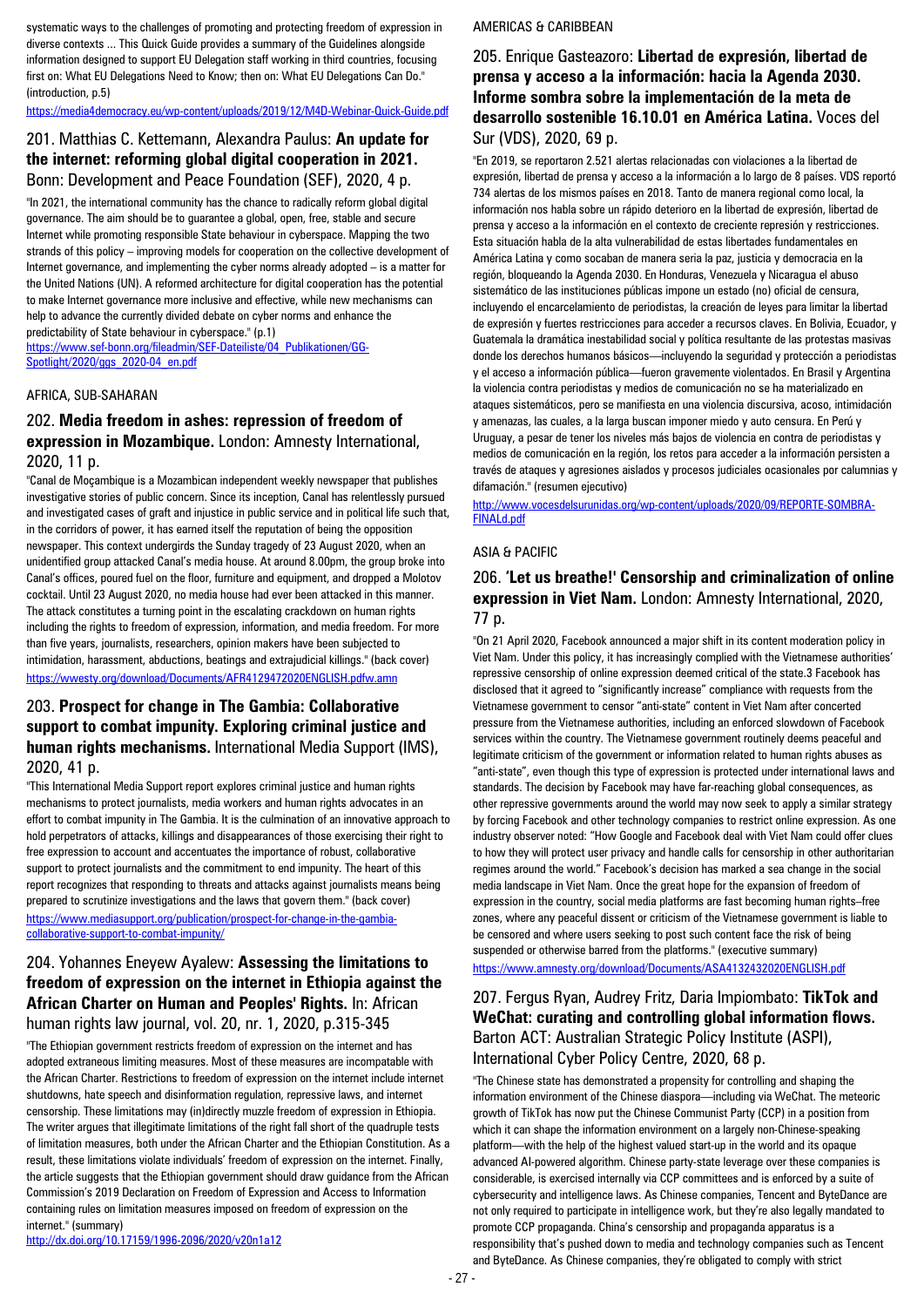government regulations on what content is allowed to be published on their platforms, and they both invest heavily in automated systems for content filtering and human curation. The demands of the PRC's surveillance and propaganda apparatus on these technology companies are such that, at least in the case of WeChat, they're even prepared to surveil the foreign users of their apps in order to better train the censorship algorithms used on Chinese citizens within the PRC." (conclusion, p.47) <https://www.aspi.org.au/report/tiktok-wechat>

#### 208. Gideon Salutin: **Arendt's algorithm: AI's disenfranchising effect on refugees as examined through China's Uighur population.** , 2020, 23 p.

"China's Integrated Joint Operations Platform (IJOP) operates in Xinjiang by collecting Big Data and alerting authorities to those it deems potentially harmful to the CCP regime. It does so through two major devices: the mobile phone, and the camera. These act as tools of disablement constraining Uighur mobility and settlement. Uighurs are now obligated to carry smartphones, on which police mandate "nanny apps" to monitor Uighurs through their devices. The Jingwang ("cleansing the web") app not only tracks Uighurs' movement, but also records and extracts all messages, internet use, contacts, photographs, and files. These are then amalgamated by IJOP which uses keyword searches to compare the data to its list of potential crimes, which include prayer, visiting banned websites, and other petty accusations. IJOP then decides who is considered a threat and will thus be arrested, and who will simply continue to be monitored." (p.6) https://wuscmcgill.ssmu.ca/wp-content/uploads/2020/11/Arendts-Algorithm\_Als-[Disenfranchising-Effect-on-Refugees-as-Examined-thr ough-Chinas-Uighur-](https://wuscmcgill.ssmu.ca/wp-content/uploads/2020/11/Arendts-Algorithm_AIs-Disenfranchising-Effect-on-Refugees-as-Examined-thr%20ough-Chinas-Uighur-Population_Gideon-Salutin.pdf)[Population\\_Gideon-Salutin.pdf](https://wuscmcgill.ssmu.ca/wp-content/uploads/2020/11/Arendts-Algorithm_AIs-Disenfranchising-Effect-on-Refugees-as-Examined-thr%20ough-Chinas-Uighur-Population_Gideon-Salutin.pdf)

EUROPE

#### 209. **Protecting public watchdogs across the EU: A proposal for an EU anti-SLAPP law.** Article 19 et al., 2020, 48 p.

"Strategic Lawsuits Against Public Participation (SLAPPs) are a form of legal harassment. Pursued by law firms on behalf of powerful individuals and organisations who seek to avoid public scrutiny, their aim is to drain the target's financial and psychological resources and chill critical voices to the detriment of public participation. Currently, no EU country has enacted targeted rules that specifically shield against SLAPP suits. EU-wide rules providing for strong and consistent protection against SLAPP suits would mark a crucial step forward towards ending this abusive practice in EU Member States and serve as a benchmark for countries in the rest of Europe and beyond. Together with other legislative and non-legislative measures, it would contribute to secure a safer environment for public watchdogs and public participation in the EU." (p.3)

<https://www.mediasupport.org/publication/eu-anti-slapp-model-directive/>

#### 210. **5 year strategy 2020-2024.** Leipzig: European Centre for Press and Media Freedom (ECPMF), 2020, 13 p.

"This document sets out ECPMF's strategic approach to tackle the existing and emerging challenges over the next five years. Starting in September 2019, the creation of this plan is the result of several stages of research, feedback from staff and board members as well as partners and beneficiaries across Europe. It clearly articulates ECPMF's vision, mission and organisational values, as well as the three core strands of the organisation's work to 'Monitor', 'Support' and 'Engage'. Our short term 2020-21 targets reflect ECPMF's current top-line project commitments, including through the newly launched Media Freedom Rapid Response (MFRR). These concrete activity based targets will be reviewed year on year, in line with ECPMF's overarching key strategic priorities that we have mapped out for the organisation to achieve by 2024." (introduction, p.4)

[https://www.ecpmf.eu/wp-content/uploads/2020/06/ECPMF-Strategy\\_2020-24.pdf](https://www.ecpmf.eu/wp-content/uploads/2020/06/ECPMF-Strategy_2020-24.pdf)

#### 211. Andy McDevitt, Marie Terracol: **Assessing whistleblowing legislation: methodology and guidelines for assessment against the EU Directive and best practice.** Berlin: Transparency International, 2020, 94 p.

"In 2019, the European Union adopted the "Directive (EU) 2019/1937 of the European Parliament and of the Council of 23 October 2019 on the protection of persons who report breaches of Union law" (Whistleblower Protection Directive). EU Member States are required to transpose the provisions of the Directive into national law by 17 December 2021. This is an opportunity for all EU countries to bring their national legal framework on whistleblower protection in line with international standards and best practice. The Directive contains many advanced provisions, such as the obligations for a wide range of entities to establish internal whistleblowing mechanisms, to follow up on reports and to keep the whistleblower informed. However, it also has some significant gaps ... It is important therefore that EU Member States adopt national legislation on whistleblower protection that not only meets the minimum standards of the Directive but that also goes beyond the Directive, to meet international standards and best practice. As such, this methodology is designed to enable assessment of national legislation on whistleblower protection against both the minimum standards set by the EU Directive and best practice." (introduction, p.3) <https://www.transparency.org/en/publications/assessing-whistleblowing-legislation>

MIDDLE EAST / WESTERN ASIA & NORTH AFRICA

#### 212. **Criminal prosecutions of online speech: outdated and flawed laws used to restrict speech in Tunisia.** London: Amnesty International, 2020, 15 p.

"An increasing number of prosecutions of bloggers and Facebook users have taken place in relation to their peaceful expression online. They have been investigated or charged or sometimes sentenced on criminal charges including defamation, insulting state institutions and "harming" others through telecommunication networks. Amnesty International has examined the cases of 40 bloggers, administrators of widely followed Facebook pages, political activists and human rights defenders, who have been targeted by such prosecutions. These cases point to a worrying trend of people being tried for peacefully exercising their right to freedom of expression online." (back cover) <https://www.amnesty.org/download/Documents/MDE3032862020ENGLISH.PDF>

#### 213. **Iran: tightening the net 2020. After blood and shutdowns.** London: Article 19, 2020, 63 p.

"In November 2019, protests broke out across Iran over a fuel price hike; authorities responded with violence and repression. They also disconnected millions of Iranians from the Internet. Iran's November shutdowns were unprecedented in length and reach. On a vast scale, they cut people off from vital information and from each other. Authorities subjected protesters to violent assaults without the exposure that access to the Internet enables. The ability to conduct these shutdowns is the culmination of many policies, technological developments, and systems of centralised control that permeate Iran's system, and especially its Internet governance. This report takes a close look at the Internet shutdowns that accompanied the protest period from 15 November to 27 November, as well as the mechanisms, infrastructure, law, and policies that enabled this kind of disconnection. It then looks at the aftermath of the protests and the outlook for Internet governance and connectivity in Iran." (executive summary)

<https://www.article19.org/wp-content/uploads/2020/09/TTN-report-2020.pdf>

#### 214. Belkis Wille: **"We might call you in at any time": free speech under threat in Iraq.** New York: Human Rights Watch, 2020, 50 p.

"In this report, Human Rights Watch documents 33 cases between 2016 and 2020 in which authorities in areas controlled by the federal government and the Kurdistan Regional Government (KRG) have arrested, brought charges against, and sentenced journalists, activists, and other dissenting voices under these legal provisions. Thirteen of these cases involved individuals covering or supporting protest activities. Seven cases involved individuals writing in mainstream or social media about state corruption, a major concern motivating protesters in 2019 and 2020. Iraq's parliament should amend laws and penal code articles that limit free speech in ways that are inconsistent with international law. Iraqi federal authorities and the Kurdistan Regional Government should direct security forces to end intimidation, harassment, and assault as well as arrests of journalists and others for exercising their right to free expression." (back cover)

[https://www.hrw.org/sites/default/files/media\\_2020/06/Iraq0620\\_web.pdf](https://www.hrw.org/sites/default/files/media_2020/06/Iraq0620_web.pdf)

### **Gender & Media**

GENERAL & INTERNATIONAL

#### 215. Silvia Chocarro, Sarah Clarke, Paulina Gutiérrez, Judy Taing: **Safety of female journalists online: A #SOFJO resource guide.** Vienna: OSCE Representative on Freedom of the Media, 2020, 231 p.

"Online harassment and abuse against women journalists has become a major hazard to the profession. One that threatens women journalists' ability to do their jobs. It violates their right to freedom of expression as much as it hampers free and open access to information for all members of society. This #SOFJO Resource Guide formulates an answer to that threat. It aims to assist States and non-State actors across the OSCE region in taking real actions to improve the safety of female journalists online. The practices presented are all examples of ways in which international standards and commitments can be realized. This #SOFJO Resource Guide provides the key actors with a brief selection of the most relevant and achievable steps. Taken together, these steps form an interrelated structure in which women journalists can continue their profession online in a safer manner." (back cover)

[https://www.osce.org/files/f/documents/2/9/468861\\_0.pdf](https://www.osce.org/files/f/documents/2/9/468861_0.pdf)

216. Monika Djerf-Pierre, Maria Edström (eds.): **Comparing gender and media equality across the globe: a cross-national study of the qualities, causes, and consequences of gender equality in and through the news media.** Göteborg: Nordicom, 2020, 338 p.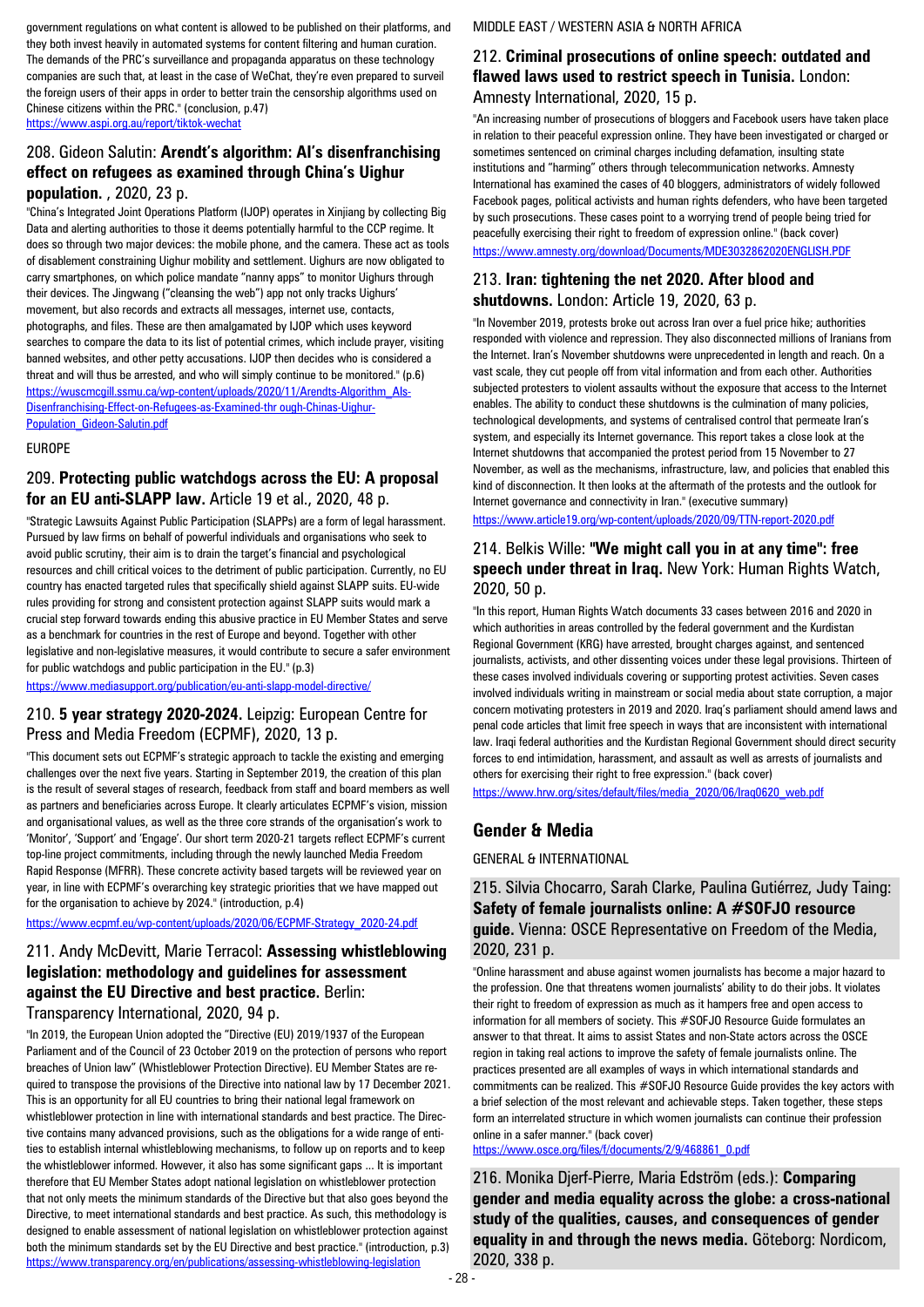1. Introduction. Comparing gender and media equality across the globe: Understanding the qualities, causes, and consequences / Monika Djerf-Pierre & Maria Edström -- 2. The GEM-Index: Constructing a unitary measure of gender equality in the news / Monika Djerf-Pierre & Maria Edström -- 3. Media gender-equality regimes: Exploring media organisations' policy adoption across nations / Claudia Padovani & Rossella Bozzon -- 4. Explaining gender equality in news content: Modernisation and a gendered media field / Monika Djerf-Pierre -- 5. Axes of power: Examining women's access to leadership positions in the news media / Carolyn M. Byerly & Katherine A. McGraw -- 6. The media world versus the real world of women and political representation: Questioning differences and struggling for answers / Karen Ross, Marloes Jansen, & Tobias Bürger --7. Fairer sex or fairer system? Exploring the relationship between gender equality in the media and media corruption / Mathias A. Färdigh -- 8. Gender in economic journalism: Impeccably accurate or smoke and mirrors? / Sarah Macharia <https://doi.org/10.48335/9789188855329>

### 217. Luba Kassova: **The missing perspectives of women in COVID-19 news: a special report on women's underrepresentation in news media.** Gates Foundation, 2020, 101 p.

"This report was commissioned by the Bill & Melinda Gates Foundation to examine women's representation in COVID-19/coronavirus newsgathering and news coverage in India, Kenya, Nigeria, South Africa, the UK, and the US. It is rooted in a computational news content analysis of 11,913 publications and 1.9 million stories between 1st March and 15th April 2020 undertaken by Media Ecosystems Analysis Group; an in-depth qualitative portrayal analysis of 175 highly ranked COVID-19/coronavirus stories across the six countries; quantitative analysis of eight public-facing bespoke Google surveys, as well as multi-country secondary surveys; a pronoun content analysis of COVID-19 headlines; story frames analyses using Google's news search engine, the Internet TV News Archive in 2020 and the GDELT Project global online news archive for 2017 to 2020; and interrogation of a number of global statistical databases ... The report has examined the news coverage of the COVID-19/coronavirus story through the lenses of three indicators of gender equality: women as sources of news expertise; news stories leading with women protagonists; and coverage of gender equality issues. The insights from the report have led to the creation of 21 recommendations which aim to support news providers who wish to amplify the substantially muted voices of women in news coverage of the COVID19/coronavirus story. The report has uncovered a substantial bias towards men's perspectives in the newsgathering and news coverage of this pandemic across both the global north (the UK and US) and the global south (India, Kenya, Nigeria and South Africa). This bias operates against a backdrop of women's effective political invisibility within the COVID-19-related decision-making process in the countries analyzed and the unique socioeconomic, health and psychological challenges that women face globally. Every individual woman's voice in the news on COVID19 is drowned out by the voices of at least three, four, or five men. The women who are given a platform in the COVID-19/coronavirus story are rarely portrayed as authoritative experts or as empowered individuals but more frequently as sources of personal opinion or as victims/people affected by the disease." (executive summary)

[https://www.iwmf.org/wp-content/uploads/2020/09/2020.09.23-The-Missing-](https://www.iwmf.org/wp-content/uploads/2020/09/2020.09.23-The-Missing-Perspectives-of-Women-in-COVID-19-News.pdf)[Perspectives-of-Women-in-COVID-19-News.pdf](https://www.iwmf.org/wp-content/uploads/2020/09/2020.09.23-The-Missing-Perspectives-of-Women-in-COVID-19-News.pdf)

### 218. Julie Posetti, Nemine Aboulez, Kalina Bontcheva, Jackie Harrison, Silvio Waisbord: **Online violence against women journalists: a global snapshot of incidence and impacts.** Paris: UNESCO, 2020, 17 p.

"This report presents a snapshot of the first substantial findings from a global survey about online violence against women journalists conducted by UNESCO and the International Center for Journalists (ICFJ) in late 2020. Over 900 validated participants from 125 countries completed the survey in Arabic, English, French, Portuguese and Spanish. The findings shared here reflect the input of the 714 respondents identifying as women. 73% of women respondents said they had experienced online violence. Threats of physical (25%) and sexual violence (18%) plagued the women journalists surveyed. And these threats radiated - 13% said they had received threats of violence against those close to them. 20% of women respondents said they had been attacked or abused offline in connection with online violence they had experienced. 13% increased their physical security in response to online violence and 4% said that they had missed work due to concerns about the attacks jumping offline. The mental health impacts of online violence were the most frequently identified (26%) consequence. 12% of respondents said they had sought medical or psychological help due to the effects of online violence. The story theme most often identified in association with increased attacks was gender (47%), followed by politics and elections (44%), and human rights and social policy (31%). 41% of the respondents to this survey said they had been targeted in online attacks that appeared to be linked to orchestrated disinformation campaigns. Political actors are the second most frequently noted sources (37%) of attacks and abuse after, anonymous or unknown attackers (57%), according to the women respondents." (introduction)

#### 219. Meera Selva, Simge Andi: **Women and news: an overview of audience behaviour in 11 countries.** Oxford: Reuters Institute for the Study of Journalism, 2020, 43 p.

This report ... presents a bespoke analysis of how women around the world consume and perceive news, based on data on audience behaviour from 11 countries featured in the 2020 Reuters Institute Digital News Report: Kenya, South Africa, South Korea, Hong Kong, Japan, Mexico, Brazil, Finland, Germany, United Kingdom, and United States. We have selected these 11 to represent as wide a geographical base as possible, and cover some of the richest and poorest countries in the report ... As the country profiles show, a growing set of women-led protest movements against femicide, sexual assault, and online harassment around the world have created a new debate around how the news portrays women, and new conversations about who is in the newsroom deciding the agenda and framing the news. While news reporting has sometimes played an important role in these debates, it is also clear that many of them are driven by feminists who use social media as activist tools to speak out and organise against sexism and misogyny, sometimes in the news media too ... Key Findings: Men are more likely than women to say that they are 'extremely' or 'very' interested in political news across all markets; Women are more likely than men to express high levels of interest in news about health and education; Women are more likely than men to report that they use TV news programmes or bulletins; Facebook is still an important source of news for both men and women, but YouTube and Twitter are more popular with men; Women will talk about news face to face with friends and family more than men. They are less likely to comment on news on news websites or on social media; Women's levels of trust in news, and concern over 'fake news' online, are broadly similar to men's."

#### [https://reutersinstitute.politics.ox.ac.uk/women-and-news-overview-audience-behaviour-](https://reutersinstitute.politics.ox.ac.uk/women-and-news-overview-audience-behaviour-11-countries)[11-countries](https://reutersinstitute.politics.ox.ac.uk/women-and-news-overview-audience-behaviour-11-countries)

#### 220. Rebecca Zausmer, Simone Flueckiger: **Amplifying women's voices: a gender balance guide for media.** World Association of Newspapers and News Publishers (WAN-IFRA); Women in News, 2020, 33 p.

"This guide aims to equip media organisations and professionals with the necessary tools and insights to increase gender balance in their content. It should help you to: Understand the importance of gender balance in content; Identify the different ways in which the media gender stereotypes; Understand how to avoid gender stereotyping; Develop organisational strategies to improve gender balance in content; Identify suitable metrics and tools to track their progress; Learn from successful initiatives that have been implemented by other news organisations." (p.3)

[http://www.womeninnews.org/ckfinder/userfiles/files/Gender%20Balance%20Guidebook\\_](http://www.womeninnews.org/ckfinder/userfiles/files/Gender%20Balance%20Guidebook_FINAL_RGB%20(1).pdf) [FINAL\\_RGB%20\(1\).pdf](http://www.womeninnews.org/ckfinder/userfiles/files/Gender%20Balance%20Guidebook_FINAL_RGB%20(1).pdf)

221. **Guidelines on responsible representation and reporting of violence against women and violence against children.**  UNI-CEF Regional Office for South Asia; UNFPA Asia Pacific Regional Office; UN Women Asia Pacific Regional Office, 2020, 35 p.

"These guidelines are meant to promote responsible, ethical and safe representation and reporting of violence against women and violence against children. These guidelines highlight many basic, sometimes common sense approaches that are all too often ignored. Real-life situations may be even more complex than the circumstances presented here. Hence, these guidelines should raise awareness about the sensitivity of reporting on and communicating about violence against women and violence against children. The desired result is better informed media and communications practitioners; more empowering messages, visuals and communications content; and a way of working with survivors as subjects who have agency while doing no harm and benefitting all involved." (summary, p.24)

[https://reliefweb.int/sites/reliefweb.int/files/resources/14\\_dec\\_guidelines\\_on\\_responsible](https://reliefweb.int/sites/reliefweb.int/files/resources/14_dec_guidelines_on_responsible_representation_and_reporting-final.pdf) [\\_representation\\_and\\_reporting-final.pdf](https://reliefweb.int/sites/reliefweb.int/files/resources/14_dec_guidelines_on_responsible_representation_and_reporting-final.pdf)

#### 222. **Keeping girls in the picture: community radio toolkit.**  Paris: UNESCO, 2020, 41 p.

"We hope this toolkit will support you in creating exciting and memorable content for community radio programmes wherever you are. This toolkit contains the messages and facts from the global campaign. It has not been tailored for any specific region, country or area. We count on you to consider how to make this campaign most relevant to your audiences - drawing on local data and voices from your communities. The toolkit suggests several types of shows that community radio stations can create. If you want to include specific facts and statistics about your country, area or community, please work with organizations in your local network that can help." (about this toolkit, p.9) <https://unesdoc.unesco.org/ark:/48223/pf0000374105>

[https://www.icfj.org/sites/default/files/2020-](https://www.icfj.org/sites/default/files/2020-12/UNESCO%20Online%20Violence%20Against%20Women%20Journalists%20-%20A%20Global%20%20Snapshot%20Dec9pm.pdf) [12/UNESCO%20Online%20Violence%20Against%20Women%20Journalists%20-](https://www.icfj.org/sites/default/files/2020-12/UNESCO%20Online%20Violence%20Against%20Women%20Journalists%20-%20A%20Global%20%20Snapshot%20Dec9pm.pdf) [%20A%20Global %20Snapshot%20Dec9pm.pdf](https://www.icfj.org/sites/default/files/2020-12/UNESCO%20Online%20Violence%20Against%20Women%20Journalists%20-%20A%20Global%20%20Snapshot%20Dec9pm.pdf)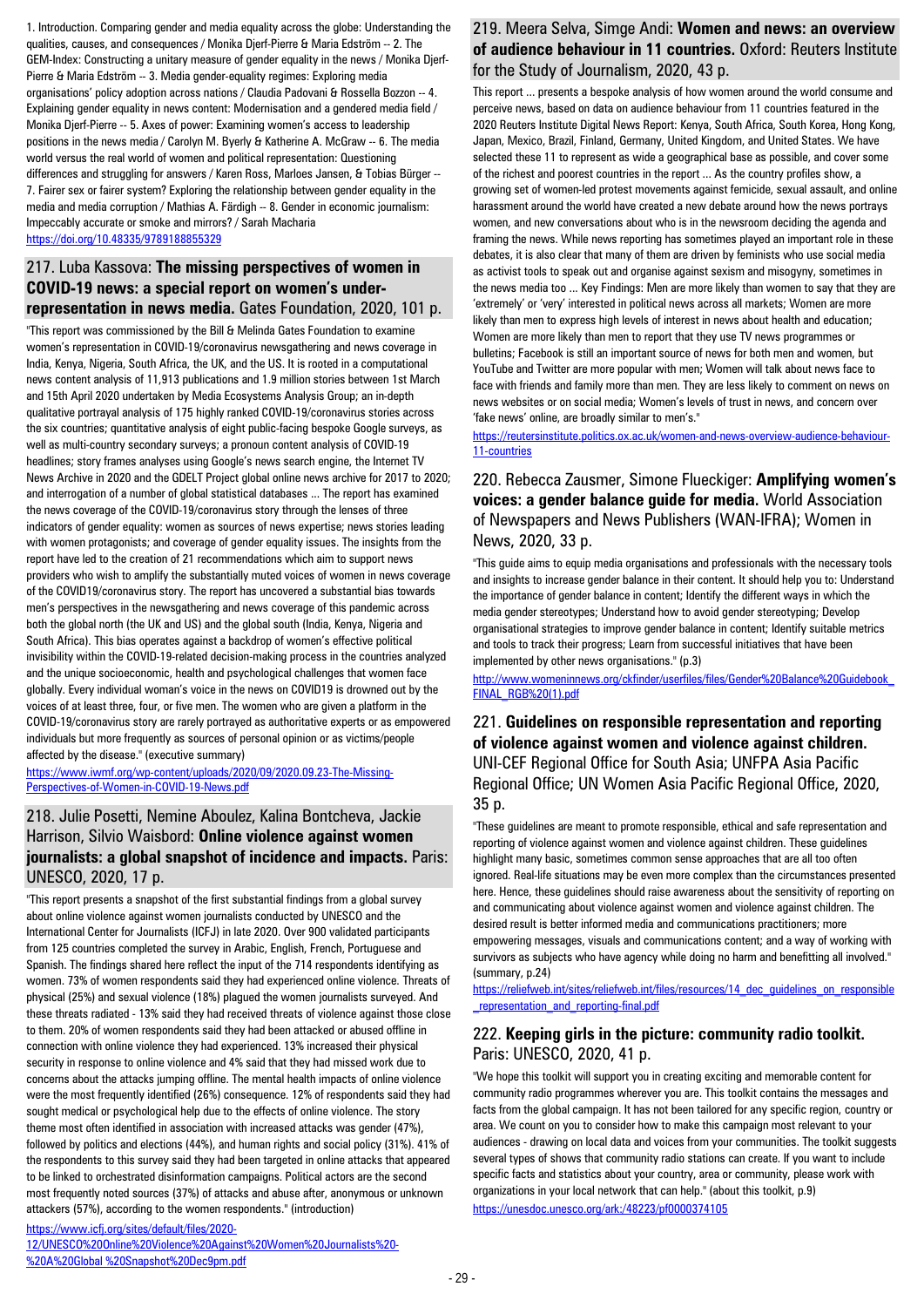#### 223. **Twitter scorecard: tracking Twitter's progress in addressing violence and abuse against women online.**  London: Amnesty International, 2020, 22 p.

"Twitter is still not doing enough to protect women from online violence and abuse. Since the release of Toxic Twitter in 2018, Amnesty International has continued to highlight the scale of abuse women face on Twitter, including in Argentina, India, the UK and the US. Meanwhile, women have continued to speak out about the abuse they experience on Twitter, and the company's failure to adequately respond. The persistent abuse women face on the platform undermines their right to express themselves equally, freely and without fear. This abuse is highly intersectional, women from ethnic or religious minorities, marginalized castes, lesbian, bisexual or transgender women - as well as nonbinary individuals – and women with disabilities are targets for abuse. Although the company has made some welcome progress, the Twitter Scorecard shows how much remains to be done. The purpose of the Scorecard is not only to track Twitter's progress, but also to provide concrete recommendations on steps that Twitter should take to address this issue. Of the ten recommendations below, Twitter has, to date, only fully implemented a single one. Using this Scorecard, we will continue to track Twitter's progress on this critical issue going forward." (conclusion)

<https://www.amnesty.org/download/Documents/AMR5129932020ENGLISH.PDF>

### 224. Anna Gorter: **Good for business or the right thing to do? Motivations and strategies of media managers to promote gender equality in the workplace.** Amsterdam: Free Press Unlimited, 2020, 25 p.

"Based on interviews with 18 managers (8 female, 10 male) of media outlets in 12 countries, the research findings show that there is a wide range of motivations for media managers to promote gender equality in the workplace. The main argument used is the fact that the managers believe in gender equality and want to set an example to promote gender equality in society. Furthermore, business motives play a role, as well as personal reasons. The argument of the 'business case for gender equality', arguing that promoting gender equality in the workplace is good for business is regularly used to convince media outlets of the importance of gender equality in their organisation. This research shows that in encouraging managers of media outlets to promote gender equality, the business argument might work, but other angles should be used as well ... Success factors to promote gender equality identified in this research include: Commitment and clear communication by management; Employing a flexible approach, adapting to the local context and culture; Institutionalizing the efforts through for example a gender policy; Using guidelines and measures to guarantee safety of female journalists; Implementing accountability mechanisms to constantly monitor progress." (executive summary) [https://kq.freepressunlimited.org/wp-content/uploads/2020/07/Good-for-business-or-the](https://kq.freepressunlimited.org/wp-content/uploads/2020/07/Good-for-business-or-the-right-thing-to-do-FPU-June-2020.pdf)[right-thing-to-do-FPU-June-2020.pdf](https://kq.freepressunlimited.org/wp-content/uploads/2020/07/Good-for-business-or-the-right-thing-to-do-FPU-June-2020.pdf)

#### 225. Emma Lygnerud Boberg: **Legal frameworks: the nexus of gender-based violence and media.** International Media Support (IMS), 2020, 10 p.

"All the international and legal frameworks outlined above demonstrate concrete entry points for collaboration between women's rights organisation and media for the elimination of gender-based violence. Media can challenge stereotypes and patriarchal structure through gender-sensitive reporting and equality in the newsrooms. Women's rights organisations can provide expertise when media report on gender-based violence to ensure gender-sensitive coverage and gain a better understanding of legal frameworks. As media reports on gender-based violence, legal arguments can be utilised to raise awareness of the issue. When states implement good practices, media has both a role and a responsibility to promote them. Women's rights organisations lobbying for the advancement of gender equality and elimination of violence against women would also benefit from media coverage." (conclusion, p.10)

[https://www.mediasupport.org/publication/legal-frameworks-the-nexus-of-gender-based](https://www.mediasupport.org/publication/legal-frameworks-the-nexus-of-gender-based-violence-and-media/)[violence-and-media/](https://www.mediasupport.org/publication/legal-frameworks-the-nexus-of-gender-based-violence-and-media/)

#### AFRICA, SUB-SAHARAN

#### 226. **Life in Lulu: How can radio drama shift peoples' perceptions around violence and support women to resolve disputes?** London: BBC Media Action, 2020, 11 p.

"There is evidence that [the radio drama series] 'Life in Lulu' had a strong impact on women's attitudes and inspired female listeners to resolve conflicts non-violently and encourage others to do the same. This seems to be driven by having characters that are engaging to women and storylines that challenge traditional gender roles and model more balanced power dynamics between men and women. However, the drama had less impact on shifting the attitudes of men in relation to the role of women in decision-making and conflict resolution. Gender norms related to decision-making within and outside the home are particularly 'sticky' and difficult to change." (conclusion)

[http://downloads.bbc.co.uk/mediaaction/pdf/research-briefing-south-sudan-life-in-lulu-nov-](http://downloads.bbc.co.uk/mediaaction/pdf/research-briefing-south-sudan-life-in-lulu-nov-2020.pdf)[2020.pdf](http://downloads.bbc.co.uk/mediaaction/pdf/research-briefing-south-sudan-life-in-lulu-nov-2020.pdf)

#### 227. **Report Women! Female Reporters Leadership Programme (FRLP): impact assessment survey report.** Lagos: Wole Soyinka Centre for Investigative Journalism (WSCIJ); Free Press Unlimited, 2020, 14 p.

"Findings from the survey revealed that the Report Women FRLP has achieved its goal exceptionally. It equipped the fellows with knowledge and capability for leadership with evidence of increased visibility for the fellows as leaders in their newsrooms. It opened opportunities for personal and professional development and changed news organisations' perception about female leadership and the representation of the voice of women as leaders in news reports. It accrued over 1,200 direct and indirect beneficiaries. WSCIJ was convinced about the capacity of the Report women programme to be a gamechanger when we started in 2014. This report proves that increased participation of female reporters who are well-trained as leaders with passion and knowledge for reporting girls and women issues correctly can engender a socially just world if we all commit to sustaining the engagement." (executive summary)

[https://www.freepressunlimited.org/sites/freepressunlimited.org/files/frlp-impact](https://www.freepressunlimited.org/sites/freepressunlimited.org/files/frlp-impact-assessment-final.pdf)[assessment-final.pdf](https://www.freepressunlimited.org/sites/freepressunlimited.org/files/frlp-impact-assessment-final.pdf)

### 228. Chioma Nwaodike, Nerissa Naidoo: **Fighting violence against women online: a comparative analysis of legal frameworks in Ethiopia, Kenya, Senegal, South Africa, and Uganda.** Internews; Pollicy, 2020, 25 p.

"The highest levels of regulation, from international treaties to constitutions, are unambiguous about creating an environment in which women thrive. However, this egalitarian space must be progressively realized, and one aspect of this work is eliminating discrimination, including in relation to gender-based violence (GBV). Whether authorities care to admit it or not, the Internet is an inseparable part of the society in which we live, and online GBV demands a resolute hand. Unfortunately, the gaps in legal frameworks, not to mention deficient law enforcement, are forcing women to self-censor online or even wholly abandon platforms that could be used for legitimate expression and the exercise of other fundamental rights. Unless governments take urgent, comprehensive action, the inadequate protection of women's rights online will continue to erode any other legislative attempts to achieve equality across different spheres of life." (conclusion) <https://bit.ly/3dU1byq>

#### AMERICAS & CARIBBEAN

#### 229. Jasmine Mitchell: **Imagining the mulatta: blackness in U.S. and Brazilian media.** Urbana et al.: University of Illinois Press, 2020, xvi, 268 p.

"Brazil markets itself as a racially mixed utopia. The United States prefers the term melting pot. Both nations have long used the image of the mulatta to push skewed cultural narratives. Highlighting the prevalence of mixed-race women of African and European descent, the two countries claim to have perfected racial representation - all the while ignoring the racialization, hypersexualization, and white supremacy that the mulatta narrative creates. Jasmine Mitchell investigates the development and exploitation of the mulatta figure in Brazilian and US popular culture. Drawing on a wide range of case studies, she analyzes policy debates and reveals the use of mixed-black female celebrities as subjects of racial and gendered discussions. Mitchell also unveils the ways the media moralizes about the mulatta figure and uses her as an example of an "acceptable" version of blackness that at once dreams of erasing undesirable blackness while maintaining the qualities that serve as outlets for interracial desire." (publisher)

#### ASIA & PACIFIC

#### 230. **Summary report: Justice4her 2.0. Strenghtening rule of law to reduce gender-based violence.** Hilversum: RNW Media, 2020, 7 p.

"Justice4Her is a cross-sector, multi-stakeholder project of RNW Media and Qianqian Law Firm that seeks to strengthen the rule of law and reduce gender-based violence (GBV) towards women migrant workers in China. The project launched in 2016 and targets women migrant workers in Beijing, Shanghai and Guangdong Province and was scaled further with co-funding from the European Commission in 2018. Justice4Her provides legal support through a digital interactive platform and disseminates information on GBV to millions through online channels (social media platforms, blogs, email, WeChat groups) and integrates this online work with offline activities. The project has increased mainstream media coverage in China of how GBV affects young women migrants and carried out viral online campaigns to raise public awareness and to challenge tolerance and acceptance of GBV. While advocating for the improvement of anti-domestic violence laws in China, Justice4Her provides pro bono legal aid to victims of GBV in partnership with Beijing Qianqian law firm, a local law firm, both in the form of consultations via mail and support in bringing their cases to court and representing them. The project has also trained pro bono lawyers to better represent victims, media professionals to encourage more gender sensitive reporting on cases of GBV and NGOs on how conduct successful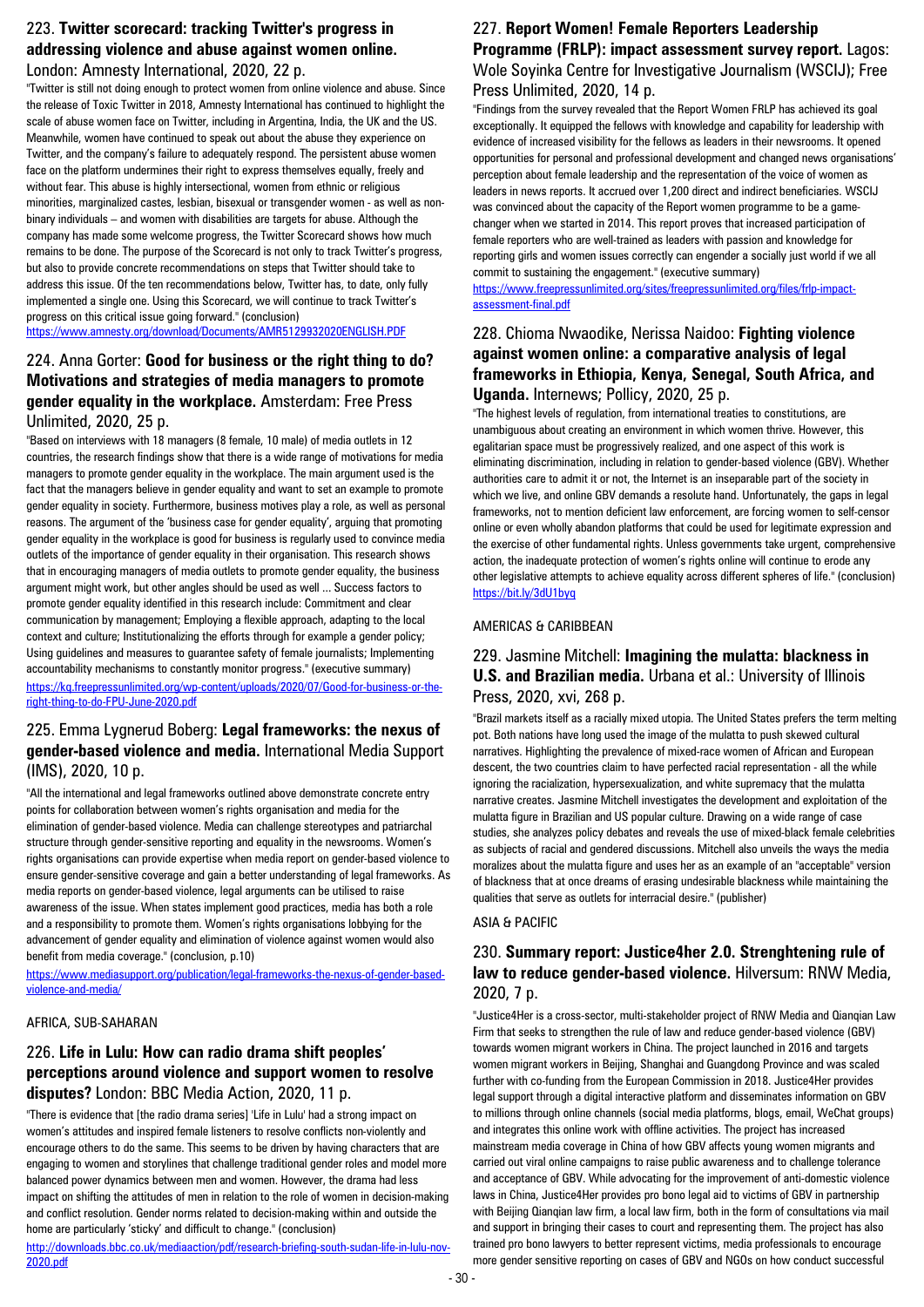anti-GBV media campaigns and effectively counter negative stereotypes and shift public discourse from a victim blaming narrative to a survivor narrative." (introduction) [https://www.rnw.org/wp-content/uploads/2021/01/J4H-External-Evaluation-Report-](https://www.rnw.org/wp-content/uploads/2021/01/J4H-External-Evaluation-Report-Summary-.pdf)[Summary-.pdf](https://www.rnw.org/wp-content/uploads/2021/01/J4H-External-Evaluation-Report-Summary-.pdf)

### 231. Ellen Judosn, Asli Atay, Alex Krasodomski-Jones, Rose Lasko-Skinner, Josh Smith: **Engendering hate: the contours of state-aligned gendered disinformation online.** London: Demos, 2020, 40 p.

"Online spaces are being systematically weaponised to exclude women leaders and to undermine the role of women in public life. Attacks on women which use hateful language, rumour and gendered stereotypes combine personal attacks with political motivations, making online spaces dangerous places for women to speak out. And left unchecked, this phenomenon of gendered disinformation, spread by state and non-state actors, poses a serious threat to women's equal political participation. In this research, we investigated state-aligned gendered disinformation in two countries, Poland and the Philippines, through an analysis of Twitter data. We analysed tweets in Polish and, from the Philippines, in English." (executive summary)

<https://demos.co.uk/wp-content/uploads/2020/10/Engendering-Hate-Report-FINAL.pdf>

#### EUROPE

#### 232. **Gender aspects of employment and career in the media sector of Armenia, Georgia, Moldova, Russia and Ukraine: comparative analysis.** Stockholm; Kalmar: Fojo Media Institute, 2020, 28 p.

"Since 2016, Fojo Media Institute, together with local partners, has investigated media landscapes in Eastern Europe from a gender perspective, to find out how women and men in the industry perceive their work life: What are their options to have influence and a fulfilling career? What are the differences in beats and job satisfaction between male and female journalists? Is sexual harassment a concern that inflicts on professional practise? First out in the series of gender studies was Russia (2016), followed by Belarus (2017) and Moldova and Georgia (2018). In this report (2020) two more countries are included, namely Armenia and Ukraine. More than one thousand media professionals have shared their views and experiences and contributed to the research ... One profession that has changed its gender profile is journalism. What was once a male dominated arena has gradually become more gender equal in numbers. The findings of this study indicate that women now make up the majority of media professionals in all the countries covered by this study. According to the experts interviewed, this is not the result of a growing sector with more women coming in, but rather about an outflow of men. The journalistic profession has become less attractive (to men) due to economic restraints (lower wages) and political pressures that make it harder to exercise independent journalism. The study also confirms that women are taking on more decision-making roles, especially in regional and independent media. In Georgia and Moldova, women and men seem to be on equal footing. However, there is still a considerable gender gap in Armenia and Russia, especially when it comes to distribution of power in national media with high circulation/audience, likely related to the fact that the most influential media are still often managed by men. In addition, imbalance in job security and remuneration can be noted, where men have more stable terms of employment and are engaged in beats that pay more. Sexual harassment is another area of interest related to working conditions in the media industry (and elsewhere)." (preface)

<https://fojo.se/en/wp-content/uploads/sites/2/2020/08/Gender-report-2020-ENG.pdf>

#### 233. Huma Haider: **Gender and the media in the Western Balkans.** Brighton, UK: Institute of Development Studies, 2020, 42 p.

"This rapid literature review explores the role that media in the Western Balkans plays in issues of gender (in)equality. The countries discussed are Albania, Bosnia and Herzegovina (BiH), Croatia, Kosovo, North Macedonia, Montenegro, Serbia ... While there is a body of literature that discusses access of men and women to media spaces (e.g. airtime and news headlines) and moreover media portrayals of gender groups within the region, there is very limited research on barriers to gender equality within the media sector itself and on media initiatives aimed at promoting gender equality. As such, the barriers section in this report also draws on discussion of gender equality in the region generally; and on issues with the media in the region generally. There are implicit linkages that can be made, however. For example, the persistence of gender inequality and traditional patriarchy throughout the region influences how the media operates and in turn is reflected in the media ... (summary, p.2)

<https://opendocs.ids.ac.uk/opendocs/handle/20.500.12413/15703>

#### 234. Elena Krsmanovic: **Media framing of human trafficking for sexual exploitation: a study of British, Dutch and Serbian media.** Utrecht: Eleven International Publishing, 2020, xiii, 246 p.

"This books critically explores media framing of human trafficking for sexual exploitation in UK, Dutch and Serbian media. It draws upon data from content analysis of online news

reports and interviews with journalists and anti-trafficking professionals in order to further explore the framing of trafficking, its production and consequences. Through a combination of quantitative, qualitative and visual research methods, this book offers a comprehensive insight into the mediated representation of trafficking and addresses wider social and political implications of such portrayal." (publisher) table of contents: <http://swbplus.bsz-bw.de/bsz1724823906inh.htm>

### **International Communication, Foreign News, Public Diplomacy**

#### GENERAL & INTERNATIONAL

#### 235. Pablo Sebastian Morales: **International broadcasters and country image management: comparing audience perceptions of China, Russia and Iran in Latin America.** In: Global media and China, vol. 20, 2020, p.1-16

"This article focuses on international news channels in the Global South and the perceptions by audiences in Latin America. Designed with the intention of re-shaping global narratives, international broadcasting is considered instrumental to public diplomacy and improving the image of particular countries. While many studies focus on global media policies of specific countries or the messages broadcast by international media outlets, less attention has been paid to the impact on audiences. Based on a series of focus groups conducted in Mexico and Argentina, this article discusses how Latin American audiences perceive public diplomacy efforts as channelled by international news media and their effect on country image percep-tion, by focusing on China's CCTV-E, Russia's RT and Iran's HispanTV. The findings show that preconceived images contribute to undermine the acceptance of international broad-casters. In addition, participants were optimistic about RT's prospects of success in Latin America, hesitant about HispanTV and pessimistic about China Central Television." (abstract) <https://doi.org/10.1177/2059436420960882>

#### 236. Cyrus Newlin, Heather A. Conley, Amy Searight, Tim Kostelancik, Rachel Ellehuus, Jeffrey Mankoff, Devin Stewart: **Countering Russian & Chinese influence activities: examining democratic vulnerabilities & building resiliency.** Washington, DC: Center for Strategic & International Studies, 2020, v, 31 p. "With their heavily censored and restricted civil societies at home, China and Russia exploit the asymmetry of democratic systems by targeting open information environments, freedom of expression, participatory civic discourse, and pluralistic and fluid politics. Democracies have unique vulnerabilities to malign influence activities, but they also have unique and durable strengths. Transparency, rule of law, a free press, and democratic norms—hallmarks of democratic states—foster resilience against malign foreign influence. In the near term, it may be more important for democracies to redouble their efforts to build up their strengths than to reduce their vulnerabilities." (conclusion) [https://csis-website-prod.s3.amazonaws.com/s3fs-](https://csis-website-prod.s3.amazonaws.com/s3fs-public/publication/200714_Newlin_FullReport_v4_WEB%20FINAL.pdf)

[public/publication/200714\\_Newlin\\_FullReport\\_v4\\_WEB%20FINAL.pdf](https://csis-website-prod.s3.amazonaws.com/s3fs-public/publication/200714_Newlin_FullReport_v4_WEB%20FINAL.pdf)

#### AMERICAS & CARIBBEAN

### 237. James M. Scott, Charles M. Rowling, Timothy M. Jones: **Democratic openings and country visibility: media attention and the allocation of US democracy aid, 1975-2010.** In: Foreign policy analysis, vol. 16, nr. 3, 2020, p.373-396

"Late in the twentieth century, the United States embraced democracy promotion as a foreign policy priority, a central component of which involved allocating democracy aid to governments, political parties, and nongovernmental organizations around the world to support and encourage democratization. Nonetheless, as a scarce resource, democracy assistance is allocated selectively: some states receive substantial commitments while others receive none. As previous studies have concluded, democracy aid allocations are, in part, strategic bets placed on the likelihood of progress toward and consolidation of democracy, as donors consider cues that identify situations where democracy aid is likely to be most successful. We introduce the role of media coverage as a key factor in democracy aid allocations and argue that a shift toward democracy within a potential recipient state interacts with media attention to that state to generate cues for aid allocators. To gauge the agenda-setting and cueing effects of media coverage on democracy aid allocations, we examine US democracy assistance from 1975 to 2010, weighing the impact of media attention, democratic openings, and other factors related to recipient characteristics and US political, strategic, economic, and ideational interests on democracy assistance. We conclude with a discussion of the implications of these findings." (abstract)

<https://doi.org/10.1093/fpa/orz023>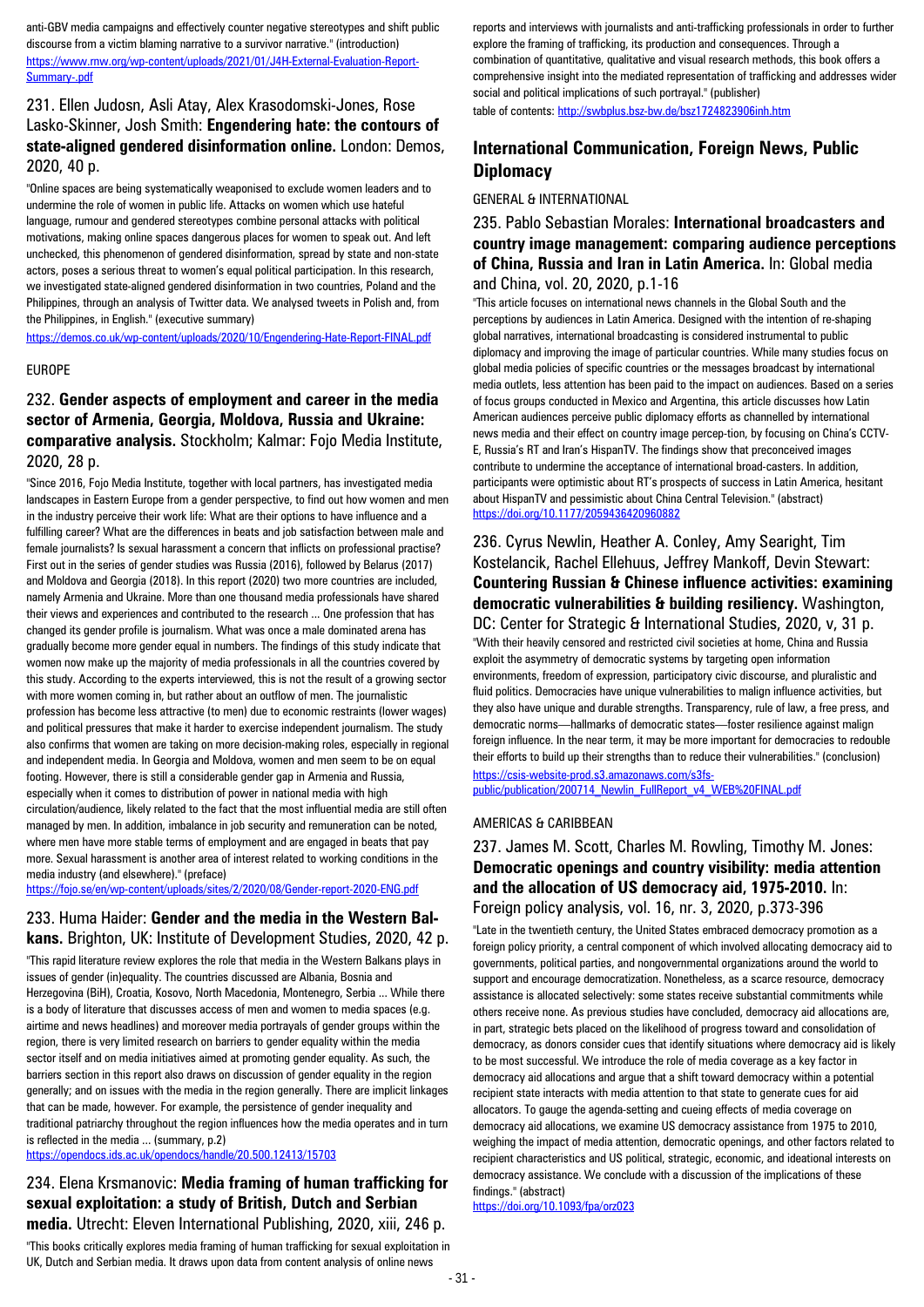#### 238. **The China story: reshaping the world's media.**  International Federation of Journalists (IFJ), 2020, 8 p.

"Beijing is running an extensive and sophisticated long-term outreach campaign which cuts across the developed and developing world, focusing on both legacy and digital media. This is a strategic, long-term effort to reshape the global news landscape with a China-friendly global narrative. Through foreign media acquisitions and large-scale telecommunications ventures, China is increasing its share in critical information infrastructure overseas. In this way, Beijing is moving to build control over the messaging infrastructure, as well as subsidising the messaging through content-sharing and reprogramming the messagers through training schemes. Through journalism tours and education, Beijing is cultivating a cadre of third-party supporters, outsourcing its influence operations to individual journalists. There is a more pronounced focus on journalists from developing countries with repressive and ineffective governments. To this end, Beijing is also leveraging global journalism bodies to serve its ends, contracting cooptation through MOUs, a classic United Front strategy. One corollary of the journalism exchanges is the exportation of a different model of journalism than that practiced in the West. China is offering concrete aid in the form of technical support, equipment and training to journalism organisations depending on need. The perception towards China's outreach is generally positive. Beijing's key objective is boosting coverage overseas that aligns with its policy priorities, in particular gaining favourable media for its Belt and Road Initiative and deflecting attention from the 1 million Uighurs in political indoctrination camps in Xinjiang. China's overall strategic objectives are the same across the board, but its ability to achieve these goals is dependent upon the responsiveness of respective governments and the media's commitment to a free press." (conclusion) [https://www.ifj.org/fileadmin/user\\_upload/IFJ\\_Report\\_2020\\_-\\_The\\_China\\_Story.pdf](https://www.ifj.org/fileadmin/user_upload/IFJ_Report_2020_-_The_China_Story.pdf)

# 239. **RFA in-depth interviews: Uyghur experiences of**

**detention in post-2015 Xinjiang.** Radio Free Asia (RFA), 2020, 40 p.

"This report presents the results of in-depth interviews conducted with eight individuals with recent direct experience inside detention facilities in China's Xinijang Uyghur Autonomous Region (XUAR). Findings are based on four face-to-face and four remote interviews conducted between November 2019 and May 2020 ... Many detainees were unclear about the reasons behind their initial arrests and grappled with why they were targeted. Justifications for detaining interviewees included innocuous differences in appearance or behavior, perceived by the state as indicators of religiosity or Uyghur nationalism. Some got no explanation for their arrests. Two participants heard police directly mention being given quotas or financial incentives for Uyghur arrests ... Participants recommended that RFA continue to convey the reality of the ongoing repression in the Uyghur region in as transparent and high-profile a way as possible. Participants said that international coverage failed to present the reality of Uyghurs' experiences in the XUAR in sufficient scale and depth. To address this, they recommended that RFA: Continues to provide detailed, factually strong reports about conditions within the XUAR, supported by photographic and video materials whenever possible; Focus on original reporting rather than translating reports from other outlets; Humanize Uyghurs in general and detainees in particular, sharing their real lives and stories, challenging the PRC narrative portraying them as Islamic extremists or terrorists; Broadcast more interviews with émigrés who had direct experience of detention – including those who were detained in pre-trial facilities rather than re-education camps; Translate content into other languages, including Mandarin and Russian." (executive summary)

<https://bit.ly/3usedcF>

### 240. Denghua Zhang, Amanda H. A. Watson: **China's media stra-tegy in the Pacific.** Department of Pacific Affairs (DPA), 2020, 2 p.

"The Chinese government's media activities in the Pacific fall into five categories. First, China has expanded its official media to Pacific Island countries (PICs). The China Central Television's English international channel (CCTV-9) has established operations in the Federated States of Micronesia (FSM, 2002), Samoa (2005), Vanuatu (2005), Fiji (2006) and Tonga (2006). China Radio International is also broadcasting to audiences in Vanuatu (2007), Samoa (2010) and Tonga (2012). In September 2010, China's biggest news agency Xinhua opened its first Pacific branch in Fiji's capital, Suva. In addition, Chinese embassies in the Pacific have opened Facebook and Twitter accounts for publicity purposes. Second, Chinese diplomatic missions actively use local media for publicity ... China's three other types of media activities include sponsoring Pacific journalists' visits to China for training or exchanges, constructing media facilities and fostering ties with local Chinese media in PICs. For example, Pacific journalists attended capacity training programs in China in August 2015, October 2016 and June 2018. In March 2019, China funded the construction of the press gallery in Fiji's parliament. Chinese embassies have also made efforts to establish close relations with Fiji Daily, the country's largest newspaper in Mandarin Chinese, and Vila Times, the first Chinese-English bilingual newspaper in Vanuatu. In March 2018, Chinese ambassador to Fiji Qian Bo encouraged

Fiji Daily to play its role in 'telling the China story well' in Fiji and contribute to China–Fiji relations." (p.1-2)

[http://dpa.bellschool.anu.edu.au/experts-publications/publications/7865/ib-202029-chinas](http://dpa.bellschool.anu.edu.au/experts-publications/publications/7865/ib-202029-chinas-media-strategy-pacific)[media-strategy-pacific](http://dpa.bellschool.anu.edu.au/experts-publications/publications/7865/ib-202029-chinas-media-strategy-pacific)

### 241. Vladmir Shopov: **'Getting on the radar': China's rising media presence in South East Europe.** Konrad-Adenauer-Stiftung, Media Programme South East Europe, 2020, 35 p.

"A gradual transition from unconnected, discrete public relations efforts towards a coherent narrative is in progress. This is facilitated by the strengthening framework of cooperation, the change of posture and behaviour by Chinese institutions, the expansion of points of entry into the media environment and the widening range of cooperative actors. Such a shift requires a transition from inconspicuousness to a more open and assertive presence which is presently in train. China's efforts are further accelerated by the existing structural public and media weaknesses. These range from media proximity to government, which encourages media outlets to uncritically amplify the government's cooperation agenda, to the collapse of traditional business models. Ownership opaqueness creates yet another opening for outside actors with agendas, as does the endless multiplication of media platforms and web sites. An insatiable hunger for free content offers a further point of entry. Even so, China will be facing some headwinds as it attempts to embed and leverage its media presence. These range from an unsuitable style of interaction to cultural distance. Ideological rigidity is an also an issue. China's strong presence in the region is becoming more and more apparent, inviting alertness and scrutiny." (conclusions, p.32)

<https://bit.ly/38VLP8N>

### 242. Merriden Varrall: **Behind the news: inside China Global Television Network.** Sydney: Lowy Institute for International Policy, 2020, 24 p.

"China's efforts to use state media as a means to increase its soft power around the world have raised concerns in many quarters. With much fanfare in late 2016, China relaunched its global television network, formerly known as China Central Television, as a new global media brand, the China Global Television Network (CGTN). Despite extensive investment and active support from the highest levels of government, including President Xi Jinping, CGTN has had limited success in improving China's international soft power standing. For many Western observers, it is CGTN's association with the Chinese party-state which limits its ability to shape and influence the global discourse. However, it is CGTN's internal organisational structure and culture which really inhibits its effectiveness as a soft power tool." (abstract)

[https://www.lowyinstitute.org/sites/default/files/Varrall,%20Behind%20the%20News%20U](https://www.lowyinstitute.org/sites/default/files/Varrall,%20Behind%20the%20News%20Upload%2050220.pdf) [pload%2050220.pdf](https://www.lowyinstitute.org/sites/default/files/Varrall,%20Behind%20the%20News%20Upload%2050220.pdf)

#### 243. Jacob Wallis, Tom Uren, Elise Thomas, Albert Zhang, Samantha Hoffman, Lin Li, Alex Pascoe, Danielle Cave: **Retweeting through the great firewall: a persistent and undeterred threat actor.** Barton ACT: Australian Strategic Policy Institute (ASPI), International Cyber Policy Centre, 2020, 56 p.

"This report analyses a persistent, large-scale influence campaign linked to Chinese state actors on Twitter and Facebook. This activity largely targeted Chinese-speaking audiences outside of the Chinese mainland (where Twitter is blocked) with the intention of influencing perceptions on key issues, including the Hong Kong protests, exiled Chinese billionaire Guo Wengui and, to a lesser extent Covid-19 and Taiwan. Extrapolating from the takedown dataset, to which we had advanced access, given to us by Twitter, we have identified that this operation continues and has pivoted to try to weaponise the US Government's response to current domestic protests and create the perception of a moral equivalence with the suppression of protests in Hong Kong." (https://www.aspi.org.au) <https://www.aspi.org.au/report/retweeting-through-great-firewall>

#### EUROPE

#### 244. **Pillars of Russia's disinformation and propaganda ecosystem.** Washington, DC: U.S. Departement of State, 2020, 76 p.

"Russia has operationalized the concept of perpetual adversarial competition in the information environment by encouraging the development of a disinformation and propaganda ecosystem that allows for varied and overlapping approaches that reinforce each other even when individual messages within the system appear contradictory. This ecosystem reflects both the sources of disinformation and propaganda—official government statements, state-funded media outlets, proxy websites, bots, false social media personas, cyber-enabled disinformation operations, etc.—and the different tactics that these channels use. Russia's willingness to employ this approach provides it with three perceived advantages. First, it allows for the introduction of numerous variations of the same false narratives. This allows for the different pillars of the ecosystem to fine tune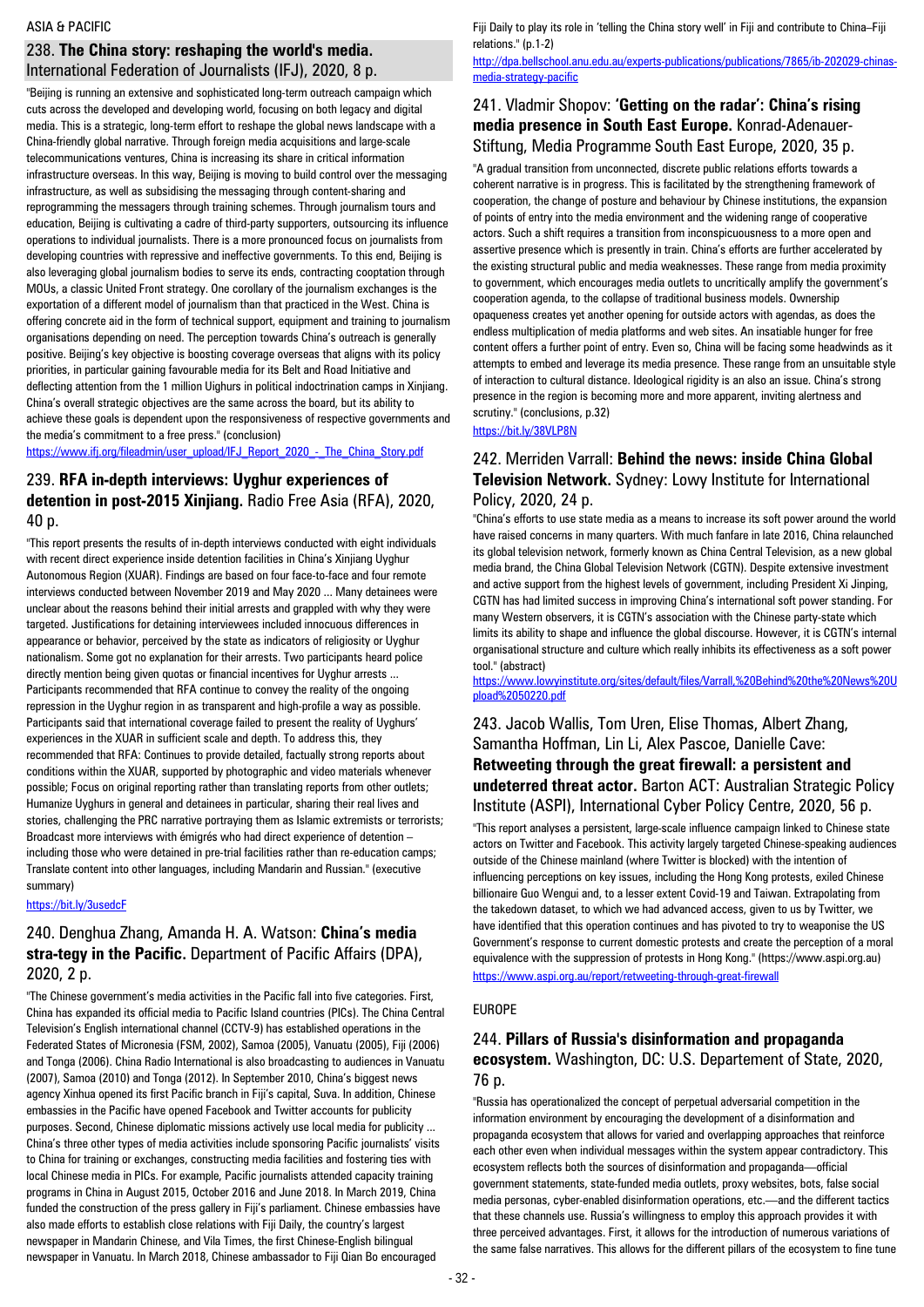their disinformation narratives to suit different target audiences because there is no need for consistency, as there would be with attributed government communications. Second, it provides plausible deniability for Kremlin officials when proxy sites peddle blatant and dangerous disinformation, allowing them to deflect criticism while still introducing pernicious information. Third, it creates a media multiplier effect among the different pillars of the ecosystem that boost their reach and resonance. The media multiplier effect can, at times, create disinformation storms with potentially dangerous effects for those Russia perceives as adversaries at the international, national, and local level. In the past, Russia has leveraged this dynamic to shield itself from criticism for its involvement in malign activity. This approach also allows Russia to be opportunistic, such as with COVID-19, where it has used the global pandemic as a hook to push longstanding disinformation and propaganda narratives ... This report provides a visual representation of the ecosystem described above, as well as an example of the media multiplier effect it enables. This serves to demonstrate how the different pillars of the ecosystem play distinct roles and feed off of and bolster each other. The report also includes brief profiles of select proxy sites and organizations that occupy an intermediate role between the pillars of the ecosystem with clear links to Russia and those that are meant to be fully deniable." (p.5-7)

<https://www.state.gov/russias-pillars-of-disinformation-and-propaganda-report/>

#### 245. Jakob Hedenskog, Mattias Hjelm: **Propaganda by proxy: Ukrainian oligarchs, TV and Russia's influence.** Stockholm: FOI, Swedish Defence Research Agency, 2020, 4 p.

"The issues of media ownership and Russian propaganda messaging remain an ongoing concern in Ukraine. Of the top 20 most-viewed TV channels in the country, almost all belong to the same people who top the list of Ukraine's wealthiest oligarchs – Rinat Akhmetov, Viktor Pinchuk, Dmytro Firtash, Serhiy Liovochkin, Ihor Kolomoisky, Petro Poroshenko and Viktor Medvedchuk – some of whom have close contacts with Russian political power. The same people who dominate the media in Ukraine also fund political parties and individual politicians." (p.1)

<https://www.foi.se/rest-api/report/FOI%20Memo%207312>

#### **Journalism & Journalism Education**

#### GENERAL & INTERNATIONAL

### 246. Manuel Chaparro Escudero, Lara Espinar, Amal El Mohammadiane Tarbift, Lidia Peralta: **Guía de transición ecosocial y principios éticos para nuestros medios.** Madrid: Fragua, 2020, 269 p.

Para entender hoy la comunicación y el periodismo / Manuel Chaparro -- I. Transición ecosocial -- II. Lenguaje sexista, violencia y perspectiva de género -- III. Personas lesbianas, gays, bisexuales, transgénero e intersexuales (LGBTI) -- IV. Discursos de odio, migraciones y grupos minorizados -- V. Informar sobre menores -- VI. Tratamiento informativo de las discapacidades -- Guía de redacción -- Glosario

#### 247. Karin Wahl-Jorgensen, Thomas Hanitzsch (eds.): **The handbook of journalism studies.** 2nd ed. New York; London: Routledge, 2020, xix, 573 p.

**Part I: Introducting Journalism Studies.** 1. Journalism Studies: Developments, Challenges, and Future Directions / Karin Wahl-Jorgensen and Thomas Hanitzsch -- 2. Journalism History / Martin Conboy -- 3. Journalism Theory / Laura Ahva and Steen Steensen -- 4. Journalism Education / Beate Josephi -- **Part II: News Production.** 5. News Organizations and Routines / Oscar Westlund and Mats Ekström -- 6. Journalists as Gatekeepers / Tim P. Vos -- 7. Professionalism, Professional Identity and Journalistic Roles / Thomas Hanitzsch and Henrik Örnebring -- 8. Boundary Work / Matt Carlson and Seth C. Lewis -- 9. Objectivity, Professionalism and Truth Seeking / C.W. Anderson and Michael Schudson -- 10. Journalism and Witnessing / Mervi Pantti -- 11. Reporters and Their Sources / Dan Berkowitz -- 12. Computational Journalism / Neil Thurman -- 13. Journalism, Social Media and Online Publics / David Domingo -- **Part III: News Content.** 14. News Values and News Selection / Deirdre O'Neill and Tony Harcup -- 15. Framing the News / Christian Baden -- 16. News, Discourse and Ideology / Darren Kelsey -- 17. News and Storytelling / Karin Wahl-Jorgensen and Thomas R. Schmidt -- 18. Tabloidization of the News / Herman Wasserman -- **Part IV: Journalism and Society.** 19. Journalism and Democracy / David Ryfe -- 20. Journalism Ethics / Stephen J. A. Ward -- 21. Economic Contexts of Journalism / Rasmus Kleis Nielsen -- 22. Journalism, Public Relations and Spin / Jim Macnamara -- 23. Journalism, Trust and Credibility / Arjen van Dalen -- 24. Journalism in War and Conflict / Howard Tumber -- **Part V: Journalism and Culture.** 25. Journalism, Audiences and News Experience / Irene Costera Meijer -- 26. Journalism and Everyday Life / Folker Hanusch -- 27. Journalism and Memory / Keren Tenenboim-Weinblatt and Motti Neiger -- 28. Citizen Journalism and Participation / Stuart Allan and Arne Hintz -- 29. Gender, Sex and Newsroom Culture / Linda Steiner -- 30. Covering Diversity / Elizabeth Poole -- **Part VI: Journalism Studies in a Global Context.** 31.

History and Development of Journalism Studies as a Global Field / Liane Rothenberger, Irina Tribusean, Andrea C. Hoffmann and Martin Löffelholz -- 32. Comparative Journalism Research / Thomas Hanitzsch -- 33. Journalism and Transitions to Democracy in Eastern Europe / Peter Gross -- 34. Journalism and Authoritarian Resilience / Cherian George

#### 248. Johana Kotisová: **Crisis reporters, emotions, and technology: an ethnography.** Cham: Palgrave Macmillan, 2019, xviii, 232 p.

"This open access book explores the emotional labour of crisis reporters in an original style that combines fictional and factual narrative. Exploring how journalists make sense of their emotional experience and development in relation to their professional ideology, it illustrates how media professionals learn to think and act within crisis situations. Drawing on in-depth interviews with journalists reporting on wars, terror attacks and natural disasters, the book rethinks traditional concepts in journalistic thought. Finally, it reflects on the specific, contemporary vulnerabilities of industry professionals, including the impact of new technologies, specific forms of precarity, and a particular strain of cynicism central to the industry. Combining comprehensive, empirical research with the fictional narrative of a journalist protagonist, the book establishes an innovative approach to academic storytelling." (publisher)

<https://doi.org/10.1007/978-3-030-21428-9>

#### AFRICA, SUB-SAHARAN

#### 249. Alan Finlay: **Mapping journalism training centres in sub-Saharan Africa.** Kalmar: Fojo Media Institute; Johannesburg: University of the Witwatersrand, Wits Journalism Programme, 2020, 115 p.

"This report offers an overview of journalism training and education centres in sub-Saharan Africa, focusing on 10 countries. Although the primary emphasis of this research was on institutions such as universities, schools, colleges and institutes, we took a loose definition of 'centres' to include some initiatives in the non-profit sector, as well as those closely aligned to the commercial media. The purpose was to try to identify trends in journalism education and training in sub-Saharan Africa, challenges and areas of creativity and teaching, and what we called 'centres responding to a changing environment'. The last mapping study of journalist training centres across the continent appears to have been done over 10 years ago by Unesco, although country-specific studies have subsequently emerged. Journalist training needs are also currently being researched in at least two new studies that are likely to appear soon. This report then should be read in the context of these studies." (p.8)

[https://journalism.co.za/wp-content/uploads/2020/12/Mapping-Africa-Training-Centres-](https://journalism.co.za/wp-content/uploads/2020/12/Mapping-Africa-Training-Centres-V6_09122020.pdf)[V6\\_09122020.pdf](https://journalism.co.za/wp-content/uploads/2020/12/Mapping-Africa-Training-Centres-V6_09122020.pdf)

#### AMERICAS & CARIBBEAN

#### 250. Andrea Wenzel: **Community-centered journalism: engaging people, exploring solutions, and building trust.**  Urbana et al.: University of Illinois Press, 2020, x, 205 p.

"Andrea Wenzel models new practices of community-centered journalism that build trust across boundaries of politics, race, and class, and prioritize solutions while engaging the full range of local stakeholders. Informed by case studies from rural, suburban, and urban settings, Wenzel's blueprint reshapes journalism norms and creates vigorous storytelling networks between all parts of a community. Envisioning a portable, rather than scalable, process, Wenzel proposes a community-centered journalism that, once implemented, will strengthen lines of local communication, reinvigorate civic participation, and forge a trusting partnership between media and the people they cover." (publisher)

#### ASIA & PACIFIC

#### 251. Qaris Tajudin et al.: **Long trace: the impacts of Tempo joint investigative coverages (2016-2020).** Tempo Institute; Free Press Unlimited, 2020, xi, 150 p.

"At the start of 2016, Free Press Unlimited (FPU) and Tempo Institute, the NGO arm of Tempo Media Group, shared the ambition to create a new generation of investigative reporters and promote a culture of accountability throughout Indonesia in the design of "Investigating with Tempo". In this programme, talented journalists from local media based outside the capital were selected for a six-month fellowship to research a topic that affects the lives of citizens and local communities. The fellowship worked towards publishing an in-depth investigative story in Tempo Magazine, mentored by senior journalists of the Tempo newsroom. During this time, the fellows received a living and travel allowance, which enabled them to fully focus on the issue that they were investigating ... This book gives insight into how social change through independent journalism happens in practice. Tempo Institute has managed to create and foster a culture of investigative journalism, and their work resulted in stories that contributed to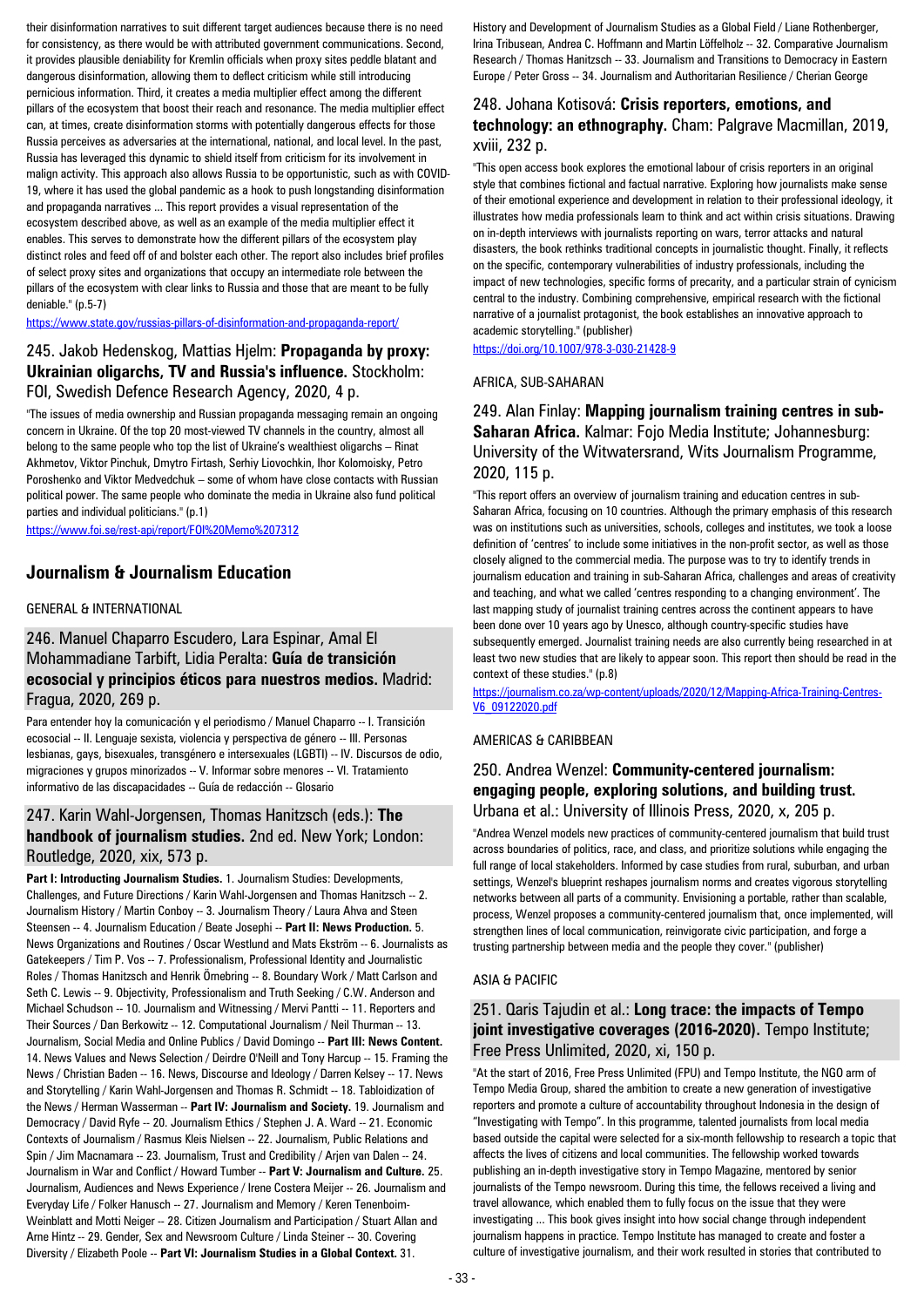policy changes and positively impacted the lives of marginalized groups. Individual stories can have a societal impact, either in the form of provoking power-holders into action or by bringing issues into the public sphere that would otherwise not be talked about." (forword, p.viii-ix)

[https://www.freepressunlimited.org/sites/freepressunlimited.org/files/long\\_trace\\_compre](https://www.freepressunlimited.org/sites/freepressunlimited.org/files/long_trace_compressed.pdf) [ssed.pdf](https://www.freepressunlimited.org/sites/freepressunlimited.org/files/long_trace_compressed.pdf)

#### EUROPE

#### 252. Tanja Köhler (ed.): **Fake News, Framing, Fact-Checking: Nachrichten im digitalen Zeitalter. Ein Handbuch.** Bielefeld: transcript, 2020, 569 p.

Chancen und Disruptionen des Nachrichtenjournalismus im Zeitalter der Digitalisierung -- **Nachrichtenjorunalismus und digitaler Wandel.** Bachrichtenjournalismus und die Sicherung der digitalen Öffentlichkeit -- Überleben im digitalen Wandel -- Vom Nachrichtentanker zum Schnellboot -- Veränderung als Graswurzelbewegung -- **Fake News und Verifikation.** Im Zeitalter von Fake News -- Fact-Checking und Verifikation -- Wissenschaft in den Nachrichten -- **Daten und Algorithmen.** Künstliche Intelligenz im Journalismus? -- Editorial Analytics -- Datenjournalismus -- SEO im Newsroom -- **Nachrichten und Sprache.** Framing im Nachrichtenjournalismus -- Zur Notwendigkeit geschlechtergerechter Sprache im Journalismus -- Inklusiver Journalismus -- **Formate und Projekte.** The Time is Now: Rethink Journalism -- News-WG: Nachrichten im Insta-Style -- Die Demokratieexperimente von Zeit Online, oder wie Donald Trump unseren Journalismus verändert hat -- funk: das Content-Netzwerk von ARD & ZDF -- **Medien und Publikum.** Customer Obsession -- User first -- Individual- statt Pauschallösungen -- Journalismusausbildung breiter denken! -- **Redaktion und Management.** Leadership first -- Medienkonvergenz in Newsrooms als permanenter Wandlungsprozess -- News Nerds in der Redaktion -- Hass im Netz

<https://www.transcript-verlag.de/978-3-8376-5025-9>

#### MIDDLE EAST / WESTERN ASIA & NORTH AFRICA

### 253. Rasha Allam, Salma El Ghetany: **Journalism and media education in times of conflict: three cases from the Arab region.** In: Arab media & society, nr. 29, 2020, p.43-54

"This paper examines the journalism and media education programs in three countries in the Arab region (Libya, Syria, Yemen) that have been or are still in the throes of civil wars and/or polarization along conflicting political ideologies and control of different geographical zones. Based on an online questionnaire distributed among academics affiliated with universities in these three states, results show that the three countries suffer from an extreme lack of proper journalism and media education programs. However, online and blended education can serve as a bridge for these countries to overcome their constraints and challenges, and develop new models for their journalism and media education programs." (abstract)

[https://www.arabmediasociety.com/journalism-and-media-education-in-times-of-conflict](https://www.arabmediasociety.com/journalism-and-media-education-in-times-of-conflict-three-cases-from-the-arab-region/)[three-cases-from-the-arab-region/](https://www.arabmediasociety.com/journalism-and-media-education-in-times-of-conflict-three-cases-from-the-arab-region/)

#### 254. Basyouni Hamada, Saodah Wok (eds.): **Off and online journalism and corruption: international comparative analysis.** London: Intech Open, 2020

1. Journalism and Corruption: Toward a Hierarchical Universal Theory of Determinants / Basyouni Ibrahim Hamada -- 2. Press Freedom and Corruption in the GCC: Are There Better Future Horizons? An Analytical-Critical Study / Abdullah K. Al-Kindi -- 3. Unveiling of Matters: The Role of Investigative Journalism in Uncovering Corruption in the Arab World / Abdulrahman Al-Shami -- 4. A Theory of Corruption and Productivity Growth / Oluremi Davies Ogun -- 5. Poverty by Design: The Role of ICT / Chipo Kanjo -- 6. Traditional and Online Journalism and Corruption Investigation Issues: The Case of Algeria / Abdelkader Abdelali -- 7. Do Independent Arab YouTube Broadcasters "Broadcast Themselves"? The Saudi Case Explored / Hesham Mesbah and Nasser Almujaibel -- 8. Management of Political Power and Consequences in Sub-Saharan Africa: A Solution Outline / Akmel Meless Siméon -- 9. Evolution of Mediated Youth Culture: OTT as 'New Television' in India / Manisha Pandit and Kajal Parmar -- 10. Analysis of Information Spreading by Social Media Based on Emotion and Empathy / Kazuyuki Matsumoto, Minoru Yoshida and Kenji Kita -- 11. Cultural Studies in Latin America: "Packaged Cuba" / Martín Oller Alonso and José Raúl Concepción Llanes -- 12. Contextualization of Social Media and Its Implications on the Audience / Mohammed H. Al Aqad <https://doi.org/10.5772/intechopen.77640>

255. Haitham Numan: **Analyzing journalist perceptions of democracy and state corruption: the case of Iraq.** In: Arab media & society, nr. 29, 2020, p.1-22

### **Media Assistance**

GENERAL & INTERNATIONAL

#### 256. Jairo Lugo-Ocando: **Foreign aid and journalism in the global South: a mouthpiece for truth.** Lanham: Lexington Books, 2020, 205 p.

"[This book] examines the way in which foreign aid has shaped professional ideologies of journalism as part of systematic and orchestrated efforts since the beginning of the twentieth century to shape journalism as a political institution of the Global South. Foreign aid pushed for cultural convergence around a set of ideologies as a way of exporting ideology and expanding markets, reflecting the market society along with the expansion of U.S. power and culture across the globe. Jairo Lugo-Ocando argues that these policies were not confined to the Cold War and were not a purely modern phenomenon; today's journalism grammar was not invented in one place and spread to the rest, but was instead a forced colonial and post-colonial nation-building exercise that reflected both imposition and contestation to these attempts. As a result, Lugo-Ocando claims, journalism grammar and ideology differ between societies in the Global South, regardless of claims of universality." (publisher)

### 257. **Let free media thrive: stories of impact of the Multi-Donor Programme on Freedom of Expression and Safety of Journalists.** Paris: UNESCO, 2020, 19 p.

"2019 has seen major achievements resulting from needs-based, and specifically-tailored support through the Multi-Donor Programme on Freedom of Expression and Safety of Journalists (MDP). Actions building on ongoing work and others opening new avenues, have initiated substantial changes in favour of freedom of expression and media development. The stories presented here are some examples of how the MDP works to provide countries and their populations with the necessary tools to nurture a free and independent media. This includes promoting the adoption of policies and standards on freedom of expression and safety of journalists, and fostering diversity, gender equality and media and information literacy through and with the media. Hence the name given to this series of articles: Let Free Media Thrive." (editorial, p.2)

[https://en.unesco.org/sites/default/files/mdp\\_let\\_free\\_media\\_thrive\\_story\\_magazine\\_we](https://en.unesco.org/sites/default/files/mdp_let_free_media_thrive_story_magazine_web.pdf) [b.pdf](https://en.unesco.org/sites/default/files/mdp_let_free_media_thrive_story_magazine_web.pdf)

#### 258. **Multi-Donor Programme on Freedom of Expression and Safety of Journalists: annual report, 2019.** Paris: UNESCO, 2020, 163 p.

"This progress report presents the main findings and achievements of a self-evaluation exercise conducted by the responsible UNESCO project ofcers at Headquarters and in the relevant Field Offices." (p.3)

[https://en.unesco.org/sites/default/files/mdp\\_report\\_2019\\_may28.pdf](https://en.unesco.org/sites/default/files/mdp_report_2019_may28.pdf)

#### 259. **"Big changes start small": stories of people making a difference. An impact report.** Bonn: Deutsche Welle DW Akademie, 2020, 97 p.

"DW Akademie collects and documents the impacts of its projects through a range of methods. There are three approaches that are currently standard in development cooperation: Applied studies, which enable new insights on impacts, impactoriented monitoring performed with local partners in the course of project work, and evaluations prepared by external experts. The present volume focuses on additional methods for presenting impacts: reports from 13 different countries and quantitative data, so-called aggregated impact data, which are regularly collected and bundled. Aggregated impact data sets provide a numerical overview of the people who have been reached through the work of DW Akademie. In 2018, for example, 9.6 million people in rural areas were provided with relevant information with the support of DW Akademie. 26.6 million people have benefited from the restructuring of their state broadcasters and now receive more diverse and attractive reporting. In this publication you will get to know some of the people behind these figures. Their stories are not representative of the totality of the supported target groups but they show which approaches and solutions have worked for individual people and why. In the following chapters, you will get to know Thu Thu from Myanmar who turns on her microphone in the afternoon and supplies the surrounding communities with reliable regional news and information from the country's first community radio station. You will learn how media workers in Burkina Faso are trying to halt the increasing violence in their region through their reporting. You will also meet César who once didn't believe he had what it takes to be accepted into a journalism training course and is now a respected reporter and a sought-after online journalism trainer." (introductionI

<https://www.dw.com/downloads/54293998/dw-akademiebig-changes-start-small.pdf>

<https://www.arabmediasociety.com/wp-content/uploads/2020/09/1-6.pdf>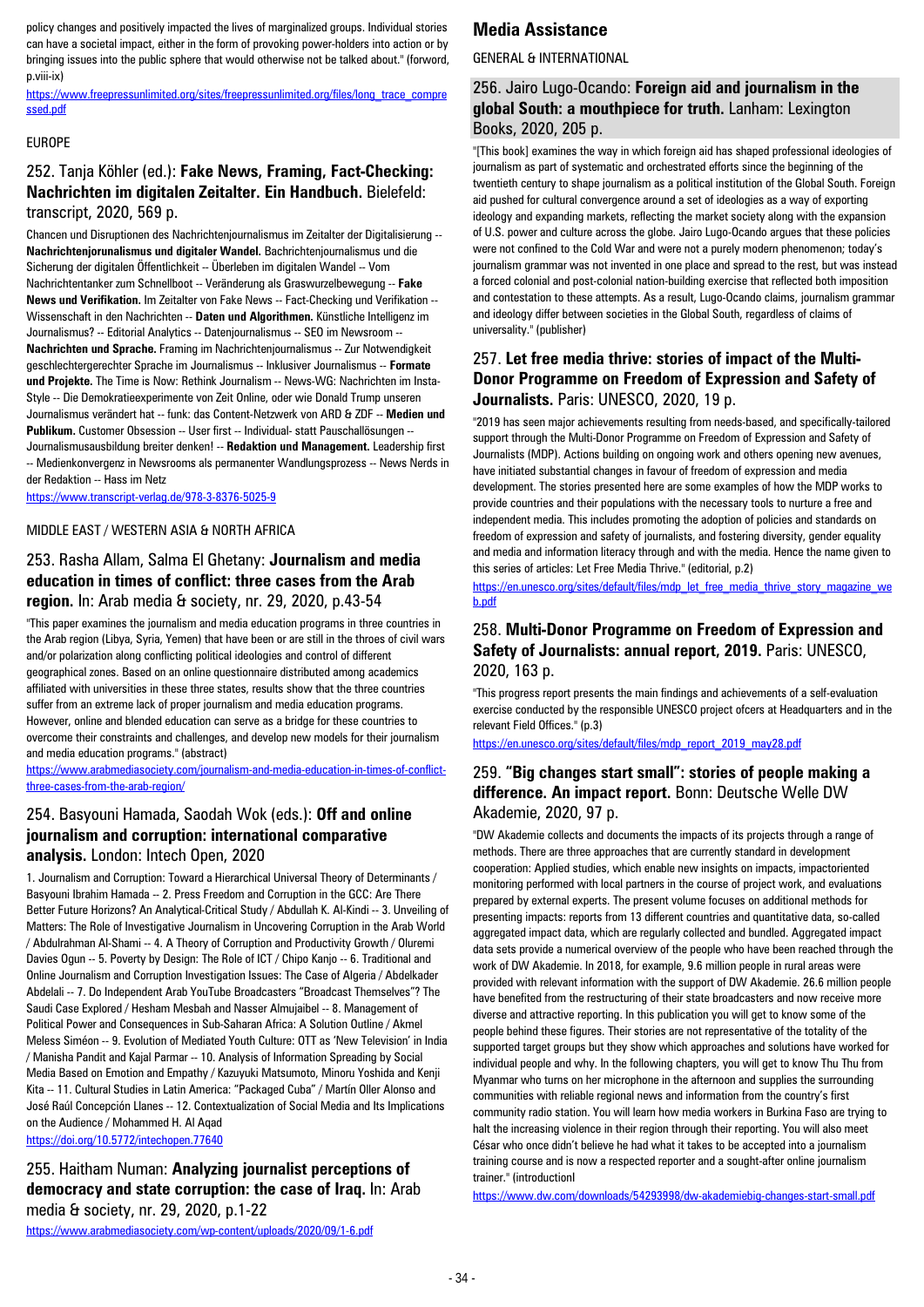#### 260. Dillon Case, Kevin Bleyer: **Are punchlines the new front lines of media development?** Washington, DC: Center for International Media Assistance (CIMA), 2020

"Satirical comedy is uniquely effective in its ability to bolster media development objectives. Through its ability to attract audiences and provide news commentary in an entertaining way, it can be used as an important tool to promote freedom of expression, foster accountability and transparency, counter disinformation, strengthen media literacy, and support more sustainable business models for media outlets. Donor funded satire news and current affairs programs in Bosnia and Herzegovina, Iraq, Kenya, North Macedonia, Nigeria, Serbia, Venezuela, and Zimbabwe demonstrate the format's ability to advance these objectives, and make the case for greater integration of satire in international media assistance programs." (key findings)

[https://www.cima.ned.org/publication/are-punchlines-the-new-front-lines-of-media](https://www.cima.ned.org/publication/are-punchlines-the-new-front-lines-of-media-development/)[development/](https://www.cima.ned.org/publication/are-punchlines-the-new-front-lines-of-media-development/)

#### 261. Craig Matasick: **The wisdom of the crowd: promoting media development through deliberative initiatives.**  Washington, DC: Center for International Media Assistance (CIMA), 2020, 28 p.

"An innovative new set of citizen engagement practices—collectively known as deliberative democracy—offers important lessons that, when applied to the media development efforts, can help improve media assistance efforts and strengthen independent media environments around the world ... Through a series of five illustrative case studies, the report demonstrates how deliberative democracy practices can be employed in both media development and democracy assistance efforts, particularly in the Global South. Such initiatives produce recommendations that take into account a plurality of voices while building trust between citizens and decision-makers by demonstrating to participants that their issues will be heard and addressed. Ultimately, this process can enable media development funders and practitioners to identify priorities and design locally relevant projects that have a higher likelihood for long-term impact." (executive summary)

<https://www.cima.ned.org/publication/wisdom-of-the-crowd-deliberative-democracy/>

#### AFRICA, SUB-SAHARAN

#### 262. Daire Higgins: **Is media assistance obsolete? A practicebased perspective on the potential for digital technologies to achieve media development goals in Sub-Saharan Africa.**  Dublin: Technological University Dublin, doctoral thesis, 2020, 417 p.

"This thesis examines the impact on the Media Assistance sector of the arrival of digital technologies into the 'information ecosystems' in which it operates. Whereas historically in Media Assistance, broadcast media and the press have been the preferred (or available) media for achieving development objectives, digital technologies such as mobile phones and social media are radically altering the landscape of Media Assistance. In Africa, where mobile phones are heralded as a "gift to development", donors have been exploring the potential of these tools to achieve their development objective. As a consequence, the area of ICTs for Development (ICT4D) has flourished. At a time when the narrative in the western media has been of an "Africa Rising" and of techno-determinism, this research asks whether these digital technologies are indeed being used to achieve Media Assistance objectives in practice. If they are being integrated into media development programmes – or even replacing media development programmes - to what level of success? To answer this question, the thesis focuses on two countries in East Africa – Kenya and Tanzania – and interviews 40 stakeholders working in media assistance in these countries. The research finds that in fact many projects continue to use traditional methods. This is due to issues such as the digital divide, technical literacy, and continuing preference for traditional media by wider populations in these countries. Furthermore, the study notes that the virtual public sphere facilitated by the internet is not accessible to all, nor is it an ideal public sphere. Finally, citizens of these countries, the research finds, do not necessarily use these technologies for participation or accountability ends. Thus, despite widespread diffusion of technologies such as mobile phones in both these countries, there is still an important role for traditional media development approaches to achieve donor objectives in the new information ecosystem." (abstract) <https://doi.org/10.21427/y56m-9m34>

263. Stefan Silvestrini, Furaha Hakizimana: **Central project evaluation: further education and training for media professionals in Africa – DW Akademie, Kenya and Rwanda. Evaluation report.** Bonn; Eschborn: Deutsche Gesellschaft für Internationale Zusammenarbeit (GIZ), 2020, 56 p.

"The factors that led to the overall unsatisfactory assessment of the project can be summarised as follows: • The project was not anchored in any overarching reference framework. Accordingly, neither its contributions to the strategic objectives of the German development cooperation nor to any other national or international development agenda were specified. While this has nothing to do with the actual quality of the project, as already outlined in the introduction, it leaves the question of whether the OECD/DAC criteria were suitable to evaluate it. • The organisational setup of the project was inefficient. Having two intermediary organisations with separate overheads, trying unsuccessfully to change a national implementing partner, and finally needing to involve GIZ staff on the ground increased the costs and resulted in an inefficient use of financial resources. • During the planning of the project, fundamental rules for German development cooperation projects were disregarded: there were no preceding government consultations; implementing partners were chosen without considering alternatives (particularly at political level); neither a risk assessment nor stakeholder mapping took place; and the instruments to be applied were defined beforehand. This procedure appears unusual for GIZ. • The lack of results at impact level can partly be attributed to the fact that the project did not have a political partner. The professionalisation of an industry/economy requires support from political decision-makers as they have the ability to establish and enforce an appropriate regulatory framework. For instance, the introduction of a tax incentive for film productions could only be achieved through collaboration with the ministries for finance and culture." (conclusions, p.45) <https://publikationen.giz.de/qlink/ID=247197000>

#### ASIA & PACIFIC

#### 264. **Philippines: Initiative for Media Freedom.** Internews, 2020, 2 p.

"The Initiative for Media Freedom (IMF) is a five-year program implemented by Internews and funded by the United States Agency for International Development (USAID) with the support of the American people. Internews and its partners work collaboratively to enhance democratic governance that provides economic, political, and social inclusion and advances social stability. Objective One: Improve the environment for a free press; Objective Two: Bolster capacity of media and other organizations to address disinformation; Objective Three: Strengthen self-regulation of the media." (p.2) <https://internews.org/resource/philippines-initiative-media-freedom>

#### EUROPE

#### 265. Alexander Fanta, Ingo Dachwitz: **Google, the media patron: how the digital giant ensnares journalism.** Frankfurt am Main: Otto Brenner Stiftung, 2020, 124 p.

"The study shows that the data giant's rise to become a patron of the media began in France, where, responding to political pressure, it set up a 60-million-euro fund to support press publishers' innovation projects in 2013. The French fund was the blueprint for the Digital News Initiative (DNI) that Google launched throughout Europe in 2015 and whose core element was the 150-million-euros Digital News Innovation Fund that the company used to promote innovation projects from 2015 to 2019. Examining the political context of these funding programmes reveals that Google's initiatives consistently came about in response to growing political pressure, which the company's managers describe as a "wake-up call" to the corporation. One key issue is the debate surrounding the introduction of a "Google tax" and an ancillary copyright law. Using publicly accessible sources, newspaper articles, press releases, and discussions with industry representatives and Google, the present study sets out how the French Fund and the European DNI became a global undertaking from 2018: the 300-million-dollar Google News Initiative (GNI) ... the typical beneficiary of a DNI grant was an established, for-profit, western European publisher. Non-profit media and journalism start-ups were not the focus of funding. Across Europe, some three quarters of the funding millions went to commercial media organisations, the largest share – 21.5 million euros – to Germany. Only four of the 28 large projects to receive funding of more than 300,000 euros in Germany were at regional publishers. At the other end of the spectrum are major publishing empires such as Dieter von Holtzbrinck Medien, Funke Mediengruppe, and Gruner + Jahr, each of whom received between 3 and 10 million euros. More precise figures cannot be provided, since neither Google nor the majority of recipients espouse transparency regarding specific funding amounts." (summary, p.89-90) [https://www.otto-brenner-](https://www.otto-brenner-stiftung.de/fileadmin/user_data/stiftung/02_Wissenschaftsportal/03_Publikationen/AH103_Google_EN.pdf)

[stiftung.de/fileadmin/user\\_data/stiftung/02\\_Wissenschaftsportal/03\\_Publikationen/AH103](https://www.otto-brenner-stiftung.de/fileadmin/user_data/stiftung/02_Wissenschaftsportal/03_Publikationen/AH103_Google_EN.pdf) Google\_EN.pdf

#### 266. Aleksandra Galus: **What is media assistance and (why) does it matter? The case of Polish foreign aid to the media in Belarus and Ukraine.** In: Central European journal of communication, vol. 13, nr. 3, 2020, p.390-408

"The paper offers an analysis of media assistance, as a specific form of foreign aid, that Poland offers to strengthen media development in Belarus and Ukraine. It shows if Poland tailors media assistance according to the local context and existing challenges for democratic changes of recipient countries' media systems. The study builds on the literature concerning the media, development and democratization, in particular looking at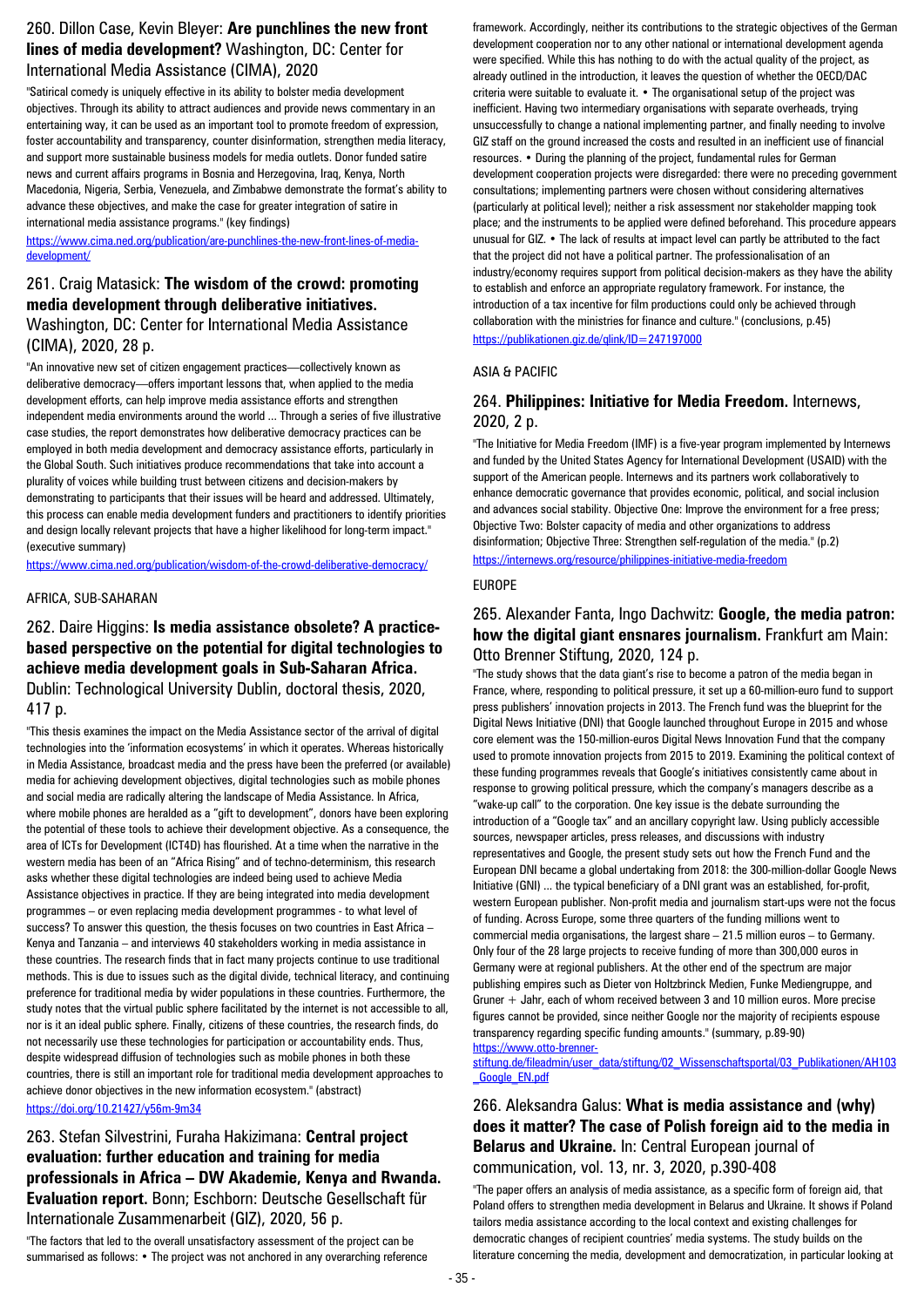media assistance as both democratic aid and public diplomacy. It reveals that Poland's approaches to media development in Belarus and Ukraine do differ: Poland mainly provides autocratic Belarus with technical support for media established outside of that country, while clearly focusing on media capacity development in democratizing Ukraine. The findings show that Polish media assistance, however, is unlikely to boost media freedom in Belarus as is usually expected as an outcome of democratic aid and is underfinanced in the case of Ukraine." (abstract) [https://doi.org/10.51480/1899-5101.13.3\(27\).5](https://doi.org/10.51480/1899-5101.13.3(27).5)

#### MIDDLE EAST / WESTERN ASIA & NORTH AFRICA

#### 267. Biljana Tatomir, Enrico de Angelis, Maryia Sadouskaya-Komlach: **Syrian independent exile media.** International Media Support (IMS), 2020, 64 p.

"The Syrian independent exile media as a sector is at the core of this study. To understand the unique nature of this sector, the study contextualises the issues pertaining to the Syrian independent exile media in the wider framework of exile media globally, and donors' approaches to media development in the context of conflict, postconflict and fragile states (including approaches to exile media); it also discusses lessons learned more generally and draws on examples through case studies. The study is divided into two parts: 1. Independent exile media globally — practices, policies and lessons learned; and 2. Syrian exile organisations and institutions." (executive summary) <https://www.mediasupport.org/publication/syrian-independent-exile-media/>

### **Media & Communication General, Media Landscapes**

#### GENERAL & INTERNATIONAL

#### 268. Helen Kennedy, Martin Engbretsen (eds.): **Data visualization in society.** Amsterdam: Amsterdam University Press, 2020, 464 p.

"This book is a contribution to the multi-disciplined and multi-faceted conversation concerning the forms, uses and roles of data visualization in society. Do data visualizations do 'good' or 'bad'? Do they promote understanding and engagement, or do they do ideological work, privileging certain views of the world over others? The contributions in the book engage with these core questions from a range of disciplinary perspectives." (back cover)

<https://doi.org/10.5117/9789463722902>

#### 269. Loïc Ballarini (ed.): **The independence of the news media: francophone research on media, economics and politics.**  Cham: Palgrave Macmillan, 2020, xvii, 320 p.

1. Introduction / Loïc Ballarini -- **Part I. Political Economy of the Media in the Age of Crowdfunding.** 2. Funding Print and Online News Media in France: Developments and Challenges / Franck Rebillard -- 3. French Media: Can Crowdfunding Serve Pluralism? / Loïc Ballarini, Emmanuel Marty, and Nikos Smyrnaios -- 4. Crowdfunding: Does It Make a Significant Contribution to Community and Independent Media in Quebec? / Anne-Marie Brunelle and Michel Sénécal -- **Part II. Journalism and the Public Sphere.** 5. Audiences and Readership of Revolutionary Leftist Media: The "Media Leader" Hypothesis / Vincent Goulet -- 6. Occupation: "Net Cleaner"—The Socio-economic Issues of Comment Moderation on French News Websites / Nikos Smyrnaios and Emmanuel Marty -- 7. The Local Press as a Medium to Create Diversion / Loïc Ballarini -- 8. Media Coverage of the Coalbed Methane (CBM) Controversy in Lorraine, Northeast France: How the Regional Daily Press Boosted the Social Acceptability of an Unpopular Project / Marieke Stein -- **Part III. Before and After the Revolution: Media in the MENA Region.** 9. The Transnationalisation of Information and Journalism: The Case of Arab Media / Tourya Guaaybess -- 10. A Conditional Offer: The Strategies Employed in the Field of Power in Morocco to Control the Press Space / Abdelfettah Benchenna and Dominique Marchetti -- 11. The Algerian Press: Deregulation Under Pressure—The New Forms of Control or the "Invisible Hand" of the State / Cherif Dris -- 12. Tunisian Post-2011 Private Presses: Economic and Political Mutations / Enrique Klaus and Olivier Koch -- 13. Fortune and Misfortune of the Egyptian Private Press: Sociohistorical Study of a Place of Production of Information / Bachir Benaziz

#### <https://doi.org/10.1007/978-3-030-34054-4>

#### AFRICA, SUB-SAHARAN

270. Sarah Chiumbu, Mehita Iqani (eds.): **Media studies: critical African and decolonial approaches.** Cape Town: Oxford University Press Southern Africa, 2020, 340 p.

1. Decolonising media studies: new knowledges for a global discipline / M. Iqani and S. Chiumbu -- **Part 1: Media and society.** 2. Media history and colonialism / K. Tomaselli

and B. Hamusokwe -- 3. Critical perspectives on African journalism / I.S. Shaw -- 4. Broadcasting, television and the digital shift in contemporary Africa / A. Ambala -- 5. The politics of technology in the global south / I. Gagliardone -- 6. The public sphere: From theory to its diverse manifestations / M. Hanska-Ahy, A. Bahiya -- 7. Theorising and researching audiences and users / T. Bosch -- **Part 2: Media and power.** 8. Political economy of the media in Africa / W. Chuma -- 9. Decolonising democracy, media freedom and freedom of expression / G. Daniels -- 10. Media and elections: African perspectives / M-S. Frére -- 11. Nationalism and the media in the global south / C. van Staden -- 12. Media studies, globalisation and African realities / A. Jedlowski -- 13. Media institutions, regulation and governance in a global south context / S. Chiumbu -- 14. Media, development and decolonisation / S. Chiumbu -- **Part 3: Media and culture.** 15. Media texts: Modality, meaning and analysis / M. Iqani -- 16. African-language media in orality, print and broadcast / I. Mhlambi, L. Mjiyako -- 17. Decolonising visual culture: Critical perspectives and approaches / K. Disemelo -- 18. Morality, anxiety and meaning in the media / N. Falkof -- 19. Gender and sexuality in the media / P. Boshoff and J. Prinsloo -- 20. Youth subcultures and popular culture in Africa / A. Mare

#### 271. W. S. Dzisah: **The media-democracy paradox in Ghana: rethinking political communication in an African context.**  Bristol: intellect, 2020, 218 p.

1. Theorizing Media and Democracy -- 2. Media Ownership and Control -- 3. The African Perspective of Media and Democracy -- 4. African Governance System and Democracy -- 5. The Early Press, Nkrumah and Nationalism -- 6. Military Adventurism, Democrats and the Media -- 7. Media and Communication Ethics -- 8. Monopoly to Pluralism: Radio and Television -- 9. Social Media and Democratic Elections -- 10. Conclusion

#### 272. Fortuné Matsiegui Mboula, Joseph Tonda (eds.): **Les médias gabonais: regards croisés.** Paris: L'Harmattan, 2020, 214 p.

L'inconscient des médias au Gabon / Joseph Tonda -- La problématique du traitement de l'information journalistique au Gabon. Sociologie d'un malaise professionnel / Fortuné Matsiegui Mboula -- L'influence des médias dans la construction du processus d'individuation de l'enfant au Gabon / Jacques Tounga -- Le regard des médias locaux sur l'école gabonaise / Jean Jacques Demba, Marthe Maroundou -- Socialisation des jeunes gabonais par les nouveaux medias à l'ère de la globalisation / Célestine Koumba --Environnementalistes et éblouissements médiatiques au Gabon / Alex Tsitsy Sijoscky -- L'influence des médias d'État et le traitement de la violence estudiantine au Gabon / Orphée Martial Soumaho Mavioga -- Les procédés rédactionnels des journalistes de la presse gabonaise dans le traitement des questions sanitaires / Rodrigue Tezi

#### EUROPE

#### 273. **Internet.** In: Russland-Analysen, nr. 388, 2020, p.2-11

Zukunftstechnologien ohne Zukunft? Russlands Gesetzgebung und Importsubstitution im IT-Bereich / Alena Epifanova -- Das Internet als Raum fur politisch Aktive? Ergebnisse der FES-Jugendstudie / Peer Teschendorf -- Mediennutzung von Jugendlichen und jungen Erwachsenen (im Alter von 14 bis 29 Jahren)

<https://www.laender-analysen.de/russland-analysen/388/RusslandAnalysen388.pdf>

#### 274. Jón Gunnar Ólafsson: **Factoring size into the equation: media studies, politics, and small states.** In: Nordic journal of media studies, vol. 2, nr. 1, 2020, p.145-156

"In this article, I discuss how the world's smallest states, including Iceland, are routinely absent in research and comparative studies concerning media and politics. Size has up until now mostly been ignored as a possible factor in understanding media systems and the relationship between media and politics on the national level. Existing research from other academic fields, such as public administration and economics, has revealed an important finding: small states have unique characteristics that differentiate them from larger states. They can therefore not simply be viewed as smaller versions of large states that have been central in knowledge production. Arguably, a Nordic perspective in media research needs to incorporate the size variable into the research agenda. This article illustrates how this expanded agenda will enrich our understanding of media and politics in the Nordic countries and open up new areas of study on small and large states more generally." (abstract)

#### <https://doi.org/10.2478/njms-2020-0013>

### 275. Elena Vartanova: **Les transformations postsoviétiques des médias et du journalisme russes.** Paris: L'Harmattan, 2020, 232 p.

"Existe-t-il un chemin particulier d'ouverture d'un système médiatique à l'économie, aussi épineux soit-il ? C'est justement le fil rouge de cette monographie, qui examine, sur la base de données empiriques et théoriques, les processus de transformation du journalisme et des médias de masse russes entraînés par un changement des structures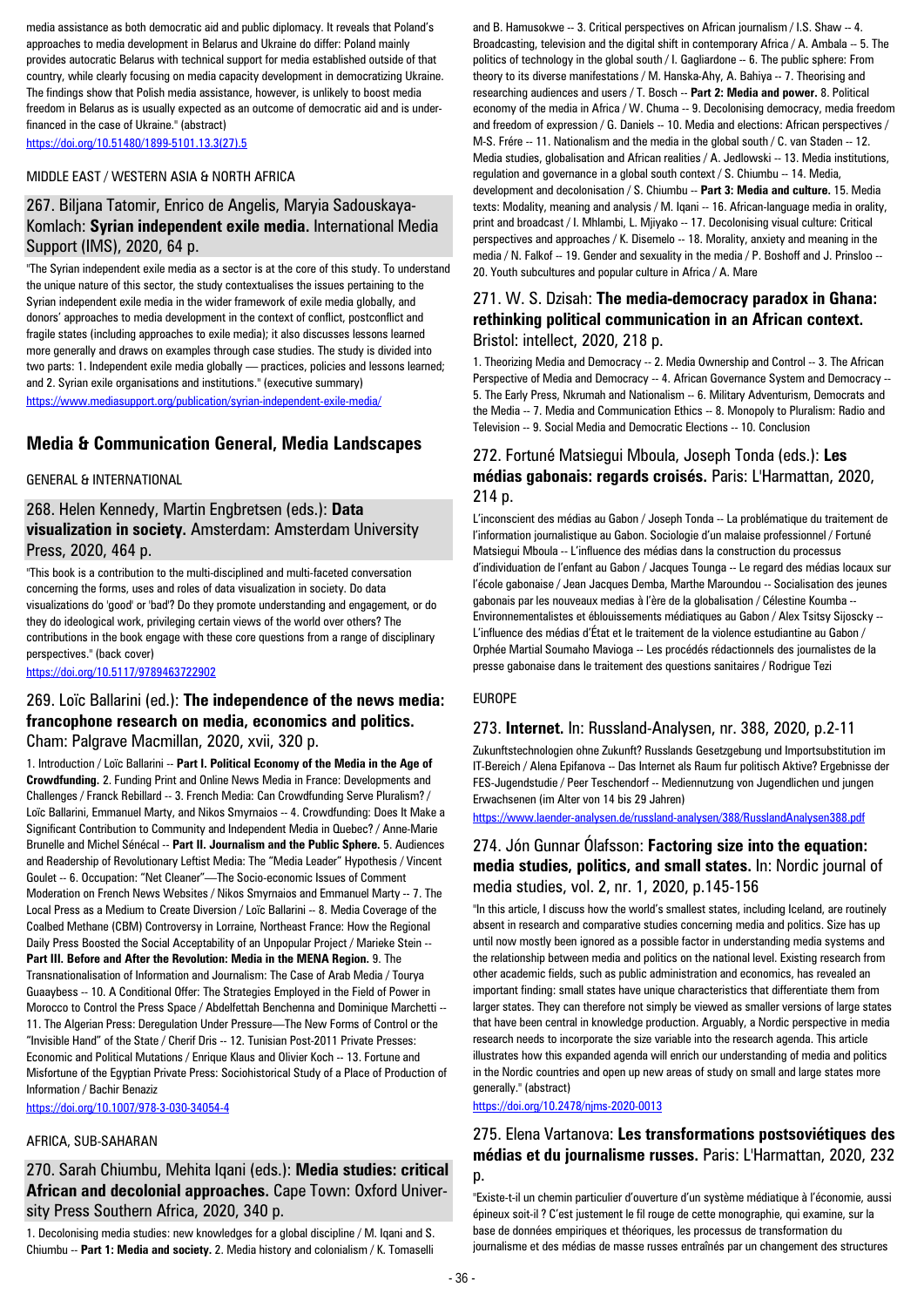économiques et sociales. L'étude analyse les approches russes et étrangères visant à comprendre la dynamique du système médiatique russe, les principaux domaines de ses changements, le rôle des facteurs de nature globale et nationale dans le développement moderne du journalisme national et des médias. L'ouvrage met en exergue de nouveaux enjeux, en analysant l'évolution du modèle des médias russes au sein de l'économie de marché après la chute de l'Union soviétique et la constitution des pratiques médiatiques de consommation en Russie contemporaine." (Dos de couverture)

### **Migrants, Minorities, Indigenous Peoples, Disadvantaged Groups & Media**

#### GENERAL & INTERNATIONAL

#### 276. **IOM public communication campaign toolkit.** Geneva: International Organization for Migration (IOM), 2020, 86 p.

"IOM seeks to provide practical guidance on designing, delivering and evaluating effective communication campaigns relating to migration. The guidance covers different approaches, themes, programme areas and methods to improve relevance, audience participation and results. The aim is to identify and navigate the main elements and pitfalls for carrying out a communication campaign within the scope of the Organization's work. This resource is designed to support IOM staff and migration professionals by providing tools and templates for producing effective and responsive campaigns in unique and challenging migration contexts. The guidance given in this publication is divided into five chapters. Chapter 1 presents a definition of communication campaigns specific to the migration sector, and the background and purpose of these guidelines. Chapter 2 focuses on guiding principles, ethics and related areas, including obtaining informed consent. Chapter 3 addresses campaign design and planning, including analysing the context, defining campaign goals, framing the problem, identifying audiences, setting objectives, designing messaging and assessing the information landscape. Chapter 4 looks at campaign implementation, and also gives examples of some creative IOM communication campaigns. Chapter 5 provides an overview of different approaches to monitoring and evaluation (M&E), demonstrating the tools and methods, including carrying out an impact evaluation." (introduction)

#### <https://publications.iom.int/books/iom-public-communication-campaign-toolkit>

#### 277. Peter Grant (ed.): **Minority and indigenous trends 2020: focus on technology.** London: Minority Rights Group International, 2020, 189 p.

The threats of technology to minority and indigenous rights -- Empowering minorities and indigenous peoples through technology -- The challenges of technology and sustainable development: Some reflections on the future of the SDGs for minorities and indigenous peoples -- Cameroon: Confronting environmental injustice and illegal logging in the rainforest through indigenous-led technology -- Democratic Republic of Congo: As global demand for cobalt soars, child miners pay the price -- Kenya: For Turkana pastoralists struggling with drought, mobile finance offers a lifeline -- Tanzania: For people with albinism, hate speech and discrimination have moved online -- Central America: For migrants crossing national borders or connecting across 'the wall', communication technologies play a vital role -- Ecuador: Indigenous activists are finding ways to use technology to secure their rights, but barriers remain -- United States: Equitable smart city design in San Francisco -- United States: Confronting environmental degradation through indigenous activism -- Cambodia: Protecting indigenous resources with a communitybased monitoring app -- China: International firms are benefitting from Chinese technologies used to persecute Uyghurs and other minorities -- India: The dissemination of misinformation on WhatsApp is driving vigilante violence against minorities -- Nepal: For persons with disabilities from minority and indigenous communities, the greatest barrier to accessing assistive technologies is discrimination -- Pacific: For indigenous communities, new seabed mining technologies could begin 'the biggest land grab in history' -- Pakistan: 'The virus has turned every facet of life upside down'. Privacy and data protection concerns in the wake of Covid-19 -- Belgium: Digitalization to unlock human rights to sign language. Yes, but at what cost? -- Bulgaria: Using information technologies to achieve positive change for Roma -- Italy: Mining, migration and munitions in Sardinia: a linguistic minority struggles with economic decline -- Norway: Saami communities contend with the latest form of discrimination: 'green colonialism' -- Egypt: Copts continue to suffer the effects of hate speech online -- Iran: For religious minorities, biometric identity cards threaten to become a new tool for surveillance and discrimination -- Iraq: Documenting human rights violations in conflict: the Ceasefire online reporting tool -- Lebanon: For Syrian refugees, discrimination is the greatest barrier to accessing Covid-19 testing

<https://minorityrights.org/publications/minority-and-indigenous-trends-2020/>

278. Mike Jempson (comp.): **Disability: out in the open. A handbook for civil society organisations seeking to promote the best interests of disabled people.** Media Diversity Institute; Macedonian Institute for Media (MIM); National Council of

#### Persons with Disability Organizations of Macedonia (NSIOM), 2020, 78 p.

1. Introduction -- 2. Disability rights -- 3. Media strategies and policies -- 4. Dealing with the media -- 5. Advocacy and communication ethics -- 6. Disability online -- 7. Campaigning -- 8. Reporting and representing disabled people <https://www.media-diversity.org/resources/disability-out-in-the-open/>

### 279. Thierry Leclère, Paola Pace: **Media coverage of migration based on international law and evidence: journalist guide.**  Tunis: International Organization for Migration (IOM), 2020, 237 p.

"In recognition of the need to improve the media's practitioner's to report on migration issues, this guide aims to be a resource for journalists to run interactive workshops, principally aimed at other journalists reporting on migration. The training will give participants an understanding of the regional and international context of migration, explain the terminology of migration, consider existing media coverage of migration, especially its ethical aspects. The guide also seeks to dispel key commonly held myths on migration, and present a primer on the international legal framework governing migration. The guide comprehensively covers all aspects needed to be considered by a journalist, from course content and practical exercises, best practices in pedagogy, as well as to such practical issues such as the selection of candidates, venues and equipment needed." (abstract)

[https://reliefweb.int/report/world/media-coverage-migration-based-international-law-and](https://reliefweb.int/report/world/media-coverage-migration-based-international-law-and-evidence-journalist-guide-enar)[evidence-journalist-guide-enar](https://reliefweb.int/report/world/media-coverage-migration-based-international-law-and-evidence-journalist-guide-enar)

### 280. **Migration and communication: information and awareness-raising campaigns in countries of origin and transit. Austrian national EMN conference 2019 Briefing paper.** Vienna: European Migration Network, National Contact Point Austria, 2020, 6 p.

**"Need for evidence:** Information and awareness-raising campaigns for (potential) migrants in third countries constitute a central element of current migration strategies, both at the European and national level. However, little is known about the impact of these campaigns and how they influence migratory behaviour. **Information and behaviour change:** In light of these limitations, we can learn from findings of rigorous evaluations in other fields, such as behavioural economics, and apply those to how information and awarenessraising can influence behaviour. Therefore, information and awareness-raising campaigns must be built on a contextual understanding of how people form beliefs and expectations and how these are transformed into decisions. **Randomized evaluations:** Researchers, donors, EU Institutions and Member States are increasingly aware of the importance of creating rigorous evidence and using this evidence to inform policy decisions. To isolate the impact of information and awareness-raising campaigns on migratory behaviour, randomized evaluations are being implemented by some selected researchers and institutions. **Lessons learned:** Evaluations presented during the conference indicate that peer-to-peer information campaigns have the potential to raise awareness about the risks and opportunities associated with migration. Another example shows that information on the chances of obtaining a legal status in Europe impacts the inclination to migrate. Rigorous evaluations also shed light on how information campaigns compare against other policy interventions, such as providing economic opportunities at the local level. Most evaluations find that migrants and potential migrants respond to reliable and trustworthy information. **Social networks:** Beside rigorours evidence, which is still rare, qualitative evaluations suggest that campaigns should be built on trust: this can be achieved by using personal or peer-to-peer communication channels, a positive narrative, and messages of legal alternatives rather than deterrence. Finally, in order to create contextappropriate messages and to identify the right target group, diaspora communities and local experts are important stakeholders in the design and implementation of campaigns." (main take-aways, p.2) [https://publications.iom.int/system/files/pdf/emn\\_conference.pdf](https://publications.iom.int/system/files/pdf/emn_conference.pdf)

#### AFRICA, SUB-SAHARAN

#### 281. Abiodun Salawu (ed.): **African language media: development, economics and management.** London: Routledge, 2020, 309 p.

Introduction / Abiodun Salawu -- **Part1. Political Economy of African Language Media.** 1. The Political Economy of Indigenous Language Media in Nigeria and the Challenge of Survival in Digital Age / Toyosi Olugbenga Owolabi -- 2. Language Politics, Political Economy and Sustainability of African language press in Zimbabwe / Phillip Mpofu -- **Part 2. Mixed Bag: Failure and Success of African Language Newspapers.** 3. In the Dead End: The Decline of the Indigenous Language Press in Post-colonial Zimbabwe Allen / Munoriyarwa -- 4. Making sense of Mmega Dikgang's Shift from Setswana to English [Botswana] / Tshepang Bright Molale and Phillip Mpofu -- 5. The Extinction of siSwatilanguage Newspapers in the Kingdom of Eswatini / Maxwell V. Mthembu and Carolyne M.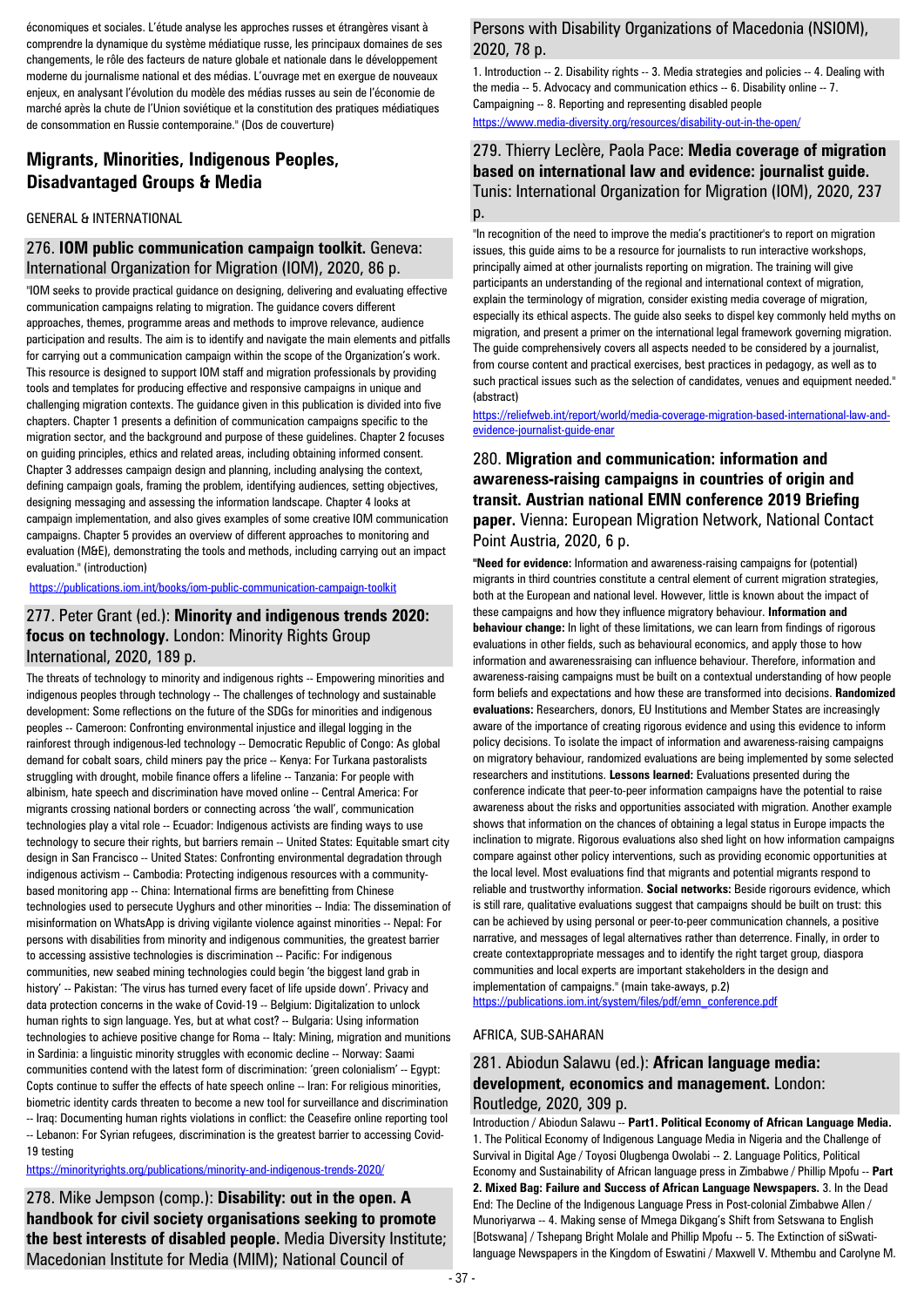Lunga -- 6. Indigenous Language Media in Zimbabwe - Kwayedza and Umthunywa - and the struggle for survival / Albert Chibuwe -- 7. Indigenous Language Media and the Survival Game: the Alaroye Newspaper Example [Nigeria] / Obasanjo Joseph Oyedele and Jendele Hungbo -- **Part 3. Management and Sustainability of African Language Media.** 8. Reimagining the Future of Indigenous Language Presses in the Digital Era / Kehinde Oyesomi, Kevin Onyenankeya and Oluwayemisi Onyenankeya -- 9. A Survey of Management, Organisation, Structure, Content and Column of the Contemporary Yoruba Newspaper / Tola Osunuga -- 10. Sustaining African Language Newspaper Business: The Yoruba Language Example from Nigeria / Clement Adeniyi Akangbe -- **Part 4. Towards quality: African Language Journalism Development.** 11. The Significance of African Storytelling in Journalism / Wendpanga Eric Segueda and David Anderson Hooker -- 12. African Language Journalism in Ghana and the Quest for Quality Journalism: An Investigation of Peace FM / Akpojivi Ufuoma and Fosu Modestus -- 13. Editorial Policies and the IsiXhosa Language Newspapers at Caxton Media and Independent News Media / Mbuyekezo Njeje and Albert Chibuwe -- **Part 5: Focus on the Broadcast Media.** 14. News Syndication in Local Language Broadcasting in South Africa: Hegemonic Infiltration or Hybridity? / Tendai Chari -- **Part 6: Borrowing a Leaf.** 15. African Language Newspaper Sustainability: Lessons to Learn from Asia / Abiodun Salawu <https://doi.org/10.4324/9781003004738>

#### 282. Victor Chikaipa, Anthony Mavuto Gunde: **The role of community radio in promotion of indigenous minority languages and cultures in Malawi.** In: Journal of radio & audio media, 2020

"This article analyzes the role of community radio broadcasting in promoting indigenous minority languages and cultures in selected parts of Malawi. The study collected empirical data from two community radio stations and their surrounding populations. Using the theories of ethnolinguistic vitality and globalization, the study reveals that recent establishment of community radio stations, centered on local community development, has created opportunity for promotion of languages and cultures, as practiced by minorities in local areas surrounding the radio stations. Thus, the use of minority languages simplifies the understanding of information and encourages the participation of speakers who might otherwise be excluded due to language difficulties." (abstract) <https://doi.org/10.1080/19376529.2020.1751633>

### 283. Esther Haarman, Jasper Tjaden, Gustavo López: **Assessing the effectiveness of online Facebook campaigns targeting potential irregular migrants: a pilot study in three West African countries.** Geneva: International Organization for Migration (IOM), 2020, 41 p.

"Studies have shown that many irregular migrants embark on journeys without accurate or complete information about migration. In response, IOM and other organizations run information campaigns intended to inform potential migrants of the dangers associated with irregular migration and to facilitate informed decisions. The use of online and social media platforms for these campaigns has become increasingly popular in recent years, due to their potential for quickly reaching millions of people at low cost. While the evidence base for offline information campaigns has been gradually improving, it remains unclear how online communication campaigns affect potential migrants, and methodologies to do this remain underdeveloped. This report therefore presents results from a pilot impact assessment of an online campaign based on Facebook posts in Guinea, Nigeria and Senegal during September 2019 and February 2020 ... Conclusion: Facebook ad campaigns can reach many people quickly. However, large audience sizes and relatively cheap costs come with a trade-off. The impact of an information campaign on potential migrants' perceptions, attitudes, knowledge and behaviour remains largely unknown because many Facebook users that engage with the campaign do not fit the intended target group. The advantage of offline over online campaigns is that implementers have more control and information about who attends activities or who is exposed to campaign content. The engagement of users with campaign posts varies largely by audience and post characteristics. Campaign and social media teams are well advised to conduct pilot tests before scaling up activities. Pilot tests can inform a customized approach for each online activity on Facebook, and thereby maximize impact. In addition to A/B tests, lift tests may offer a useful opportunity to test the impact of Facebook posts. Compared to impact assessments of offline information campaigns, measuring the impact of Facebook ads on potential migrants presents several unique challenges, including: Many potential migrants are not on Facebook or do not use ad content to seek information about migration. Internet connectivity is also limited in many West African countries. While Facebook allows users to narrow down target groups, it is not clear whether those Facebook users that are exposed to the content fit the profile of potential migrants. Whether the intended target group is reached can be affirmed only through surveys, which have a low response rate; It is not possible to interview the same Facebook users several times to track changes in their perceptions. Engagement metrics like post reactions, link clicks or video plays can be useful indicators. However, these lowengagement metrics do not offer clear evidence of the short- or long-term effects on Facebook users." (executive summary)

#### AMERICAS & CARIBBEAN

#### 284. **Amazonia – el desafío de comunicar la diversidad. Los casos de Colombia, Ecuador y Perú.** Bonn: Deutsche Welle DW Akademie, 2020, 53 p.

"Hemos constatado que existe una gran diversidad de proyectos organizados por comunicadores locales, muchas veces en alianza con otros actores de la sociedad civil, que están interesados en desarrollar ofertas de información desde y para la Amazonia. En términos generales, las iniciativas más prometedoras para fomentar la discusión democrática en la región son aquellas que toman en consideración los siguientes criterios: están enlazadas con procesos sociales de base en los respectivos lugares; fortalecen la diversidad cultural y valoran la identidad de las personas y los colectivo; buscan soluciones tecnológicas adaptadas a las condiciones de cada lugar; buscan la formación de alianzas. El objetivo de este estudio se centraba por un lado en señalar las dificultades para comunicar en la Amazonia, pero también en delinear propuestas de cambio. En los diferentes foros realizados en el marco de esta investigación, así como en las visitas de campo, se pudieron conocer proyectos que se proponen mejorar la participación de los habitantes de la región en redes de comunicación, información y diálogo. Algunos de estos proyectos llevan a sus espaldas años de experiencia, otros todavía están en desarrollo. Estas propuestas se pueden sistematizar de acuerdo con su contribución a la formulación de soluciones a los conflictos socioambientales desde el campo de la comunicación. En esto hemos identificado cuatro áreas: diversidad cultural y biodiversidad; participación y desarrollo sostenible; gestión autónoma de la comunicación; visibilizar los conflictos socioambientales trabajando en alianza." (conclusiones, p.51) <https://p.dw.com/p/3iLqo>

#### 285. Gemma Orobitg (ed.): **Medios indígenas: teorías y experiencias de la comunicación indígena en América Latina.**  Madrid: Iberoamericana; Frankfurt: Vervuert, 2020, 419 p.

Lógicas culturales de la comunicación indígena en América Latina: una introducción / Gemma Orobitg -- 1. La voz del pueblo guna: derecho a la comunicación y radios indígenas en Panamá / Mònica Martínez Mauri y Anelio Merry López -- 2. La palabra indígena en la época de su reproducción electrónica. Observaciones sobre la ontología de las radios en Chiapas / Pedro Pitarch -- 3. Ocupando espacios con palabras. Comunicadores populares en Bolivia / Óscar Muñoz Morán -- 4. "Comunicamos para la vida". Género y medios de comunicación indígenas en Bolivia / Beatriz Pérez Galán -- 5. Definir el medio. Radios comunitarias e indígenas en la Quebrada de Humahuaca y la Puna de Jujuy, noroeste argentino / Francisco M. Gil García -- 6. "Ir escuchando". Una propuesta arhuaca de la comunicación desde la Sierra Nevada de Santa Marta, Colombia / Sebastián Gómez Ruiz -- 7. Comunicación y etnicidad en un festival emberá de cine indígena / Gabriel Izard -- 8. Los espíritus interfaciales. Comunicación, mediación y presencia en el culto a María Lionza / Roger Canals -- 9. Negociar el secreto. Internet y la transnacionalización de las religiones afrocubanas / Marta Pons Raga -- 10. Las tejedoras y el trol. Controversias sobre tejidos mayas, apropiación cultural y racismo en las redes sociales de Guatemala / Gemma Celigueta -- 11. Los medios de comunicación y el conflicto por el liderazgo político xavante / Rafael Franco Coelho -- 12. Consumo de medios y tecnologías de información y de comunicación no indígenas en comunidades embera chamí del departamento del Valle del Cauca, Colombia / Carlos Andrés Tobar Tovar y Adriana Rodríguez Sánchez -- 13. Andinofobia en prime time: La paisana Jacinta y el linchamiento televisivo de las mujeres andinas en Perú / Andreu Viola Recasens

<https://www.iberoamericana-vervuert.es/Libros/9788491921004.pdf>

#### ASIA & PACIFIC

### 286. **Good for business: creating inclusive media businesses in Myanmar.** New York: Media Development Investment Fund (MDIF), 2020

"Our inclusion survey, conducted with 35 private media outlets operating in Yangon and in seven ethnic states and five regions, provides up-to-date inclusion and gender data about the sector. Among the findings: while many women work in media (they represent 33% of the combined staff of the 35 outlets surveyed), they are underrepresented in key roles, including senior leadership and frontline journalistic jobs. Medium-sized ethnic media outlets employ the largest percentage of women, followed by small-sized national media. Small and medium-sized media in Myanmar's regions employ the smallest percentage of women. The percentage of women employed generally decreases as the roles increase in seniority. In terms of remuneration: outlets led by men generally pay men more than women, whereas outlets with mixed - men, women and/or non-binary - leadership tend to have more gender-balanced salaries. The primary justification offered for higher pay levels for men is that men often have more experience than their women or non-binary counterparts. The survey also confirms that levels of diversity among staff with regards to disability, LGBT+, ethnicity, religious belief, and age vary widely among media outlets. Survey respondents noted a total of 10 non-binary staff members (1% of the total); one outlet in the ethnic states is co-led by a man and a non-binary person. The survey finds, too, that most outlets do not have inclusion policies or plans."

<https://publications.iom.int/system/files/pdf/online-evaluation-report.pdf>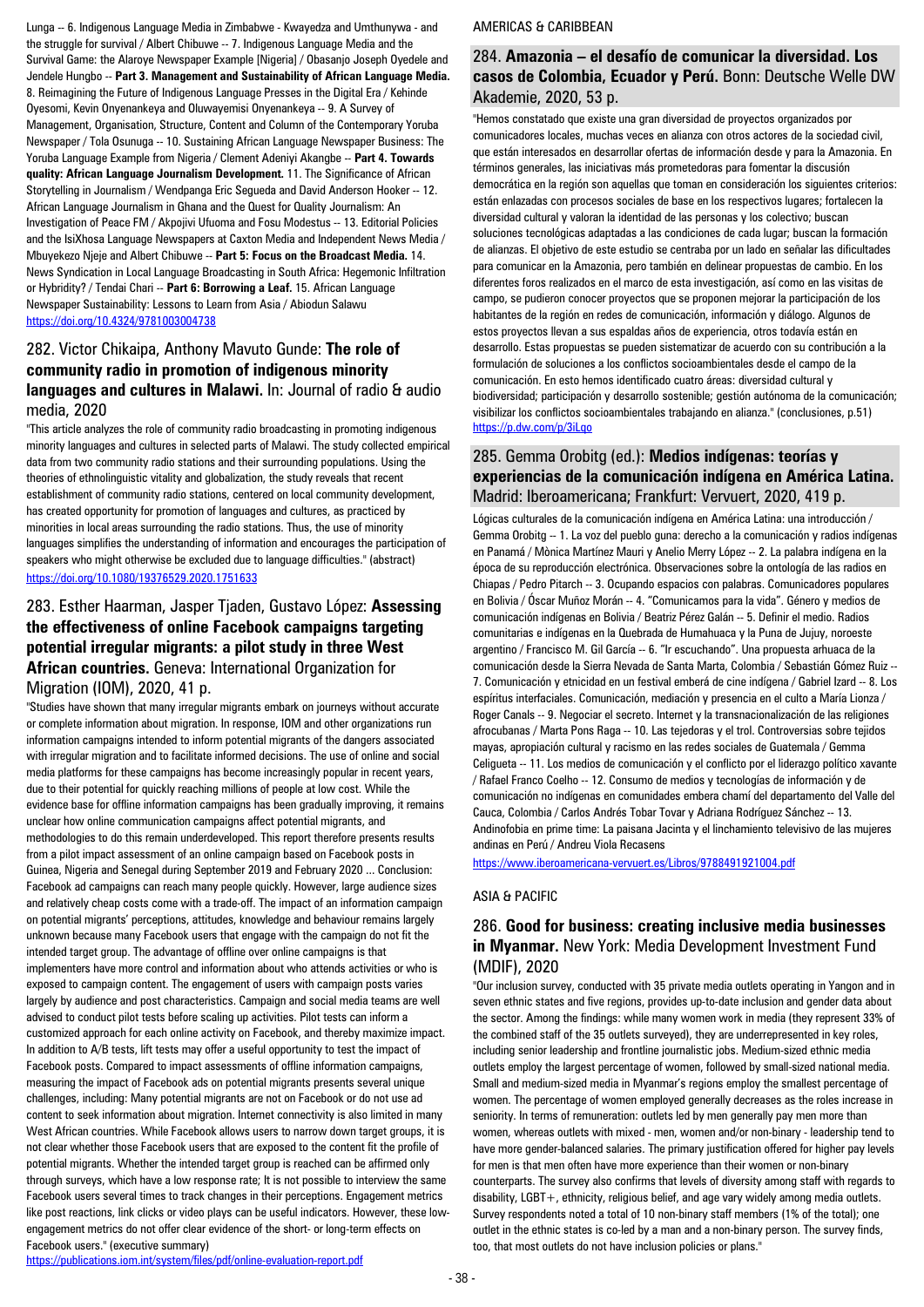#### 287. **The business of Chin media: news audiences challenges survival.** New York: Media Development Investment Fund (MDIF), 2019, 90 p.

"This report analyses the Chin media sector. It is based on research conducted by MDIF from late 2018 through December 2019, as well as a quantitative and qualitative survey conducted by Myanmar Survey Research (MSR) in May 2019. The report provides data on the Chin media operations themselves, as well as the news and information needs and preferences of their actual and potential audiences in Chin State and Sagaing Region ... What we have found is that, in many respects, Chin media face very similar problems to their counterparts elsewhere in Myanmar. They have often been set up by individuals who are deeply committed to serving the information needs of their communities, and they are often an important source of information for their audiences. We also have found that Chin media are dealing with challenges managing the digital transition that are similar to both their national and local media counterparts, and that more than half of them are also simultaneously continuing to produce print publications that remain a valuable news source for local communities. And, like local media all over the country, MDIF's research has confirmed that Chin media are facing a major struggle to survive financially, often having to rely on local donors and personal savings as well as more traditional revenue sources such as advertising and print copy sales." (introduction)

[https://www.mdif.org/wp-content/uploads/2020/03/MDIF-The-Business-of-Chin-](https://www.mdif.org/wp-content/uploads/2020/03/MDIF-The-Business-of-Chin-Media.pdf)[Media.pdf](https://www.mdif.org/wp-content/uploads/2020/03/MDIF-The-Business-of-Chin-Media.pdf)

### 288. Aye Lei Tun, Emilie Lehmann-Jacobsen: **Ethnic media study: media habits and media representation of ethnic minorities in Myanmar.** International Media Support (IMS); Fojo Media Institute, 2020, 18 p.

"The study examines content produced and distributed to ethnic minorities in Mon, Kayin and Kayah and looks into the news and media habits and understandings of the same groups. It consists of two different research efforts: a content analysis and a qualitative audience study. The content analysis found that media targeted at ethnic minorities - here represented by three ELTV contributors: Mon News Agency (MNA), Karen Information Center (KIC) and Kanthayawaddy Times - consistently involve their target groups in news coverage compared to national averages. Representatives from ethnic minorities were used as sources in eight out 15 stories analyzed. Yet, ethnic minorities are often portrayed as victims and therefore rarely framed from an empowered position. Furthermore, the audience study showed that some minorities felt less represented by the media than others, resulting in limited trust in the media." (executive summary)

<https://www.mediasupport.org/publication/ethnic-media-study/>

#### EUROPE

#### 289. **Diversity in journalism.** responsesource, 2020, 11 p.

How journalism should improve the way it supports and mentors black journalists -- Improving diversity in journalism through recruitment processes -- Opening doors with the London Met Journalism Diversity Network -- The power to shape the debate -- The courage of conviction -- Representing the voice of learning disability -- Respect, trust and building relationships: how to report inclusively -- Funding diversity: initiatives from across the industry -- Resources to help improve diversity and inclusiveness

<https://www.media-diversity.org/wp-content/uploads/2020/04/Diversity-in-journalism.pdf>

### 290. Marco Cadena, Zsófia Farkas, Nicole Garbin: **Countering cyberhate against Roma: a toolkit for civil society organizations and activists.** Budapest: Minority Rights Group Europe, 2020, 51 p.

"In Chapter 1, the international and European legal frameworks are outlined with a focus on the existing definitions of hate speech and current freedom of expression safeguards, the challenges posed by online hate speech, the role of IT companies in addressing these issues, and possible ways to respond to it. In Chapter 2, strategies to counter hate speech are explored and guidance on how to plan, design and run an online campaign is provided, with a section focusing on safety measures to ensure personal security and wellbeing. Chapter 3 of the toolkit provides information and tips concerning the organization and development of a training event, covering various aspects from logistics to evaluation. Chapter 4 includes references to useful resources as well as tools developed by the Minority Rights Group Europe (MRGE) that offer a starting point for developing an online campaign or delivering a training session on countering hate speech online." (introduction) <https://minorityrights.org/publications/campaign-toolkit-counter-hate/>

#### 291. Urmila Goel: **Das Indernet: Eine rassismuskritische Internet-Ethnografie.** Bielefeld: transcript, 2020, 448 p.

"Im Jahr 2000 gründeten drei junge Männer das Internetportal »Indernet« – einen deutschsprachigen Raum von »Indern der zweiten Generation« für »Inder der zweiten Generation«. Aufbauend auf Material, das sie über 17 Jahre gesammelt hat, legt Urmila Goel in ihrer Ethnografie drei Mosaike dieses virtuellen Raums. Sie beschreibt, wie die

unterschiedlichen Teile des Portals (Artikel, Forum, Gästebuch, etc.) genutzt wurden und zeichnet die Entwicklungsschritte des Community-Portals von seiner Gründung bis zum Umzug ins Web 2.0 nach. Dabei analysiert sie rassismuskritisch, wie das »Indernet« zu einem Raum der natio-ethno-kulturellen (Mehrfach-)Zugehörigkeit wurde und welche Ausschlüsse damit einhergingen." (Verlag)

<https://d-nb.info/1218488247/34>

### **Production Skills & Processes**

GENERAL & INTERNATIONAL

#### 292. Inés Binder, Santiago García Gago: **Radios in the postpandemic world: confronting the new normal: a manual of tools and strategies for community radios.** Bonn: Deutsche Welle DW Akademie, 2020, 63 p.

"In the first section, a set of tools for content production, recording and transmission is introduced. Beyond simply providing a list of software already used by radios—such as audio editing and broadcast automation software—this manual's aim is to develop a comprehensive proposal for decentralized and collaborative forms of working. Nearly all of the software presented here is free software, because only free software guarantees radios' autonomy, privacy and security, and allows them to freely adapt it to the needs of specific contexts. Moreover, while (financially) supporting developers is recommended, most of the software programs presented here are available for free. In the manual's second part, we then go on to discuss ten strategies that radios can use in their communication practices to guarantee freedom of opinion and access to information and that should allow them to establish a relevant position in the post-pandemic media panorama. These strategies were identified and systematized based on experiences that have already been creatively making inroads into radio communication, allowing us to tackle numerous challenges related to the dissemination of information. The lessons learned are invaluable and we aim to build upon them." (introduction)

[https://www.dw.com/downloads/55782367/dwa-radios-in-the-post-pandemic](https://www.dw.com/downloads/55782367/dwa-radios-in-the-post-pandemic-worldenwebhigh.pdf)[worldenwebhigh.pdf](https://www.dw.com/downloads/55782367/dwa-radios-in-the-post-pandemic-worldenwebhigh.pdf)

#### 293. Inés Binder, Santiago García Gago: **Radios pospandemia: Manual de herramientas y estrategias para medios comunitarios ante la nueva normalidad.** Bonn: Deutsche Welle DW Akademie, 2020, 63 p.

"La primera parte presenta una serie de herramientas disponibles para producir, grabar y transmitir. No se trata de un compilado de software ya conocido por las radios –como editores de audio o automatizadores– sino de una propuesta integral de trabajo colaborativo descentralizado. Son, prácticamente en su totalidad, tecnologías libres ya que son las únicas que pueden garantizar la autonomía de las radios, su privacidad y seguridad, y la capacidad de adaptarlas a las necesidades de cada contexto. Además, muchas de ellas son gratuitas, aunque es recomendable apoyar a las personas que las desarrollan. La segunda parte plantea diez estrategias que las radios pueden incorporar a su práctica comunicativa para garantizar la libertad de opinión y el acceso a la información, y que les permitirán posicionarse en un lugar de relevancia en el panorama informativo pospandemia. Estas estrategias fueron identificadas y sistematizadas a partir de experiencias que ya están incursionando en maneras creativas de abordar diversos desafíos informativos y cuyos aprendizajes hemos puesto en valor." (presentación) [https://www.dw.com/downloads/55748864/dwa-radios-in-the-post-pandemic](https://www.dw.com/downloads/55748864/dwa-radios-in-the-post-pandemic-worldeswebhigh.pdf)[worldeswebhigh.pdf](https://www.dw.com/downloads/55748864/dwa-radios-in-the-post-pandemic-worldeswebhigh.pdf)

#### 294. **Producing stories using 360-degree video: an introductory guide.** Al Jazeera Media Institute, 2020, 24 p.

"The 360-degree technique frees us from the limitations imposed by a traditional camera, which includes some visual elements while excluding others. It places the camera in the viewer's hands, allowing them to choose their own angle as the story is told visually. In this handbook we provide a timeline summarising the most important stages in the production of stories filmed in 360 degrees. We have also included some advice from our AJ Contrast experts, drawing on their long and multi-award-winning experience with 360 degree film." (p.2)

[https://institute.aljazeera.net/sites/default/files/2020/Producing%20Stories%20Using%20%](https://institute.aljazeera.net/sites/default/files/2020/Producing%20Stories%20Using%20%20360-degree%20Video.pdf) [20360-degree%20Video.pdf](https://institute.aljazeera.net/sites/default/files/2020/Producing%20Stories%20Using%20%20360-degree%20Video.pdf)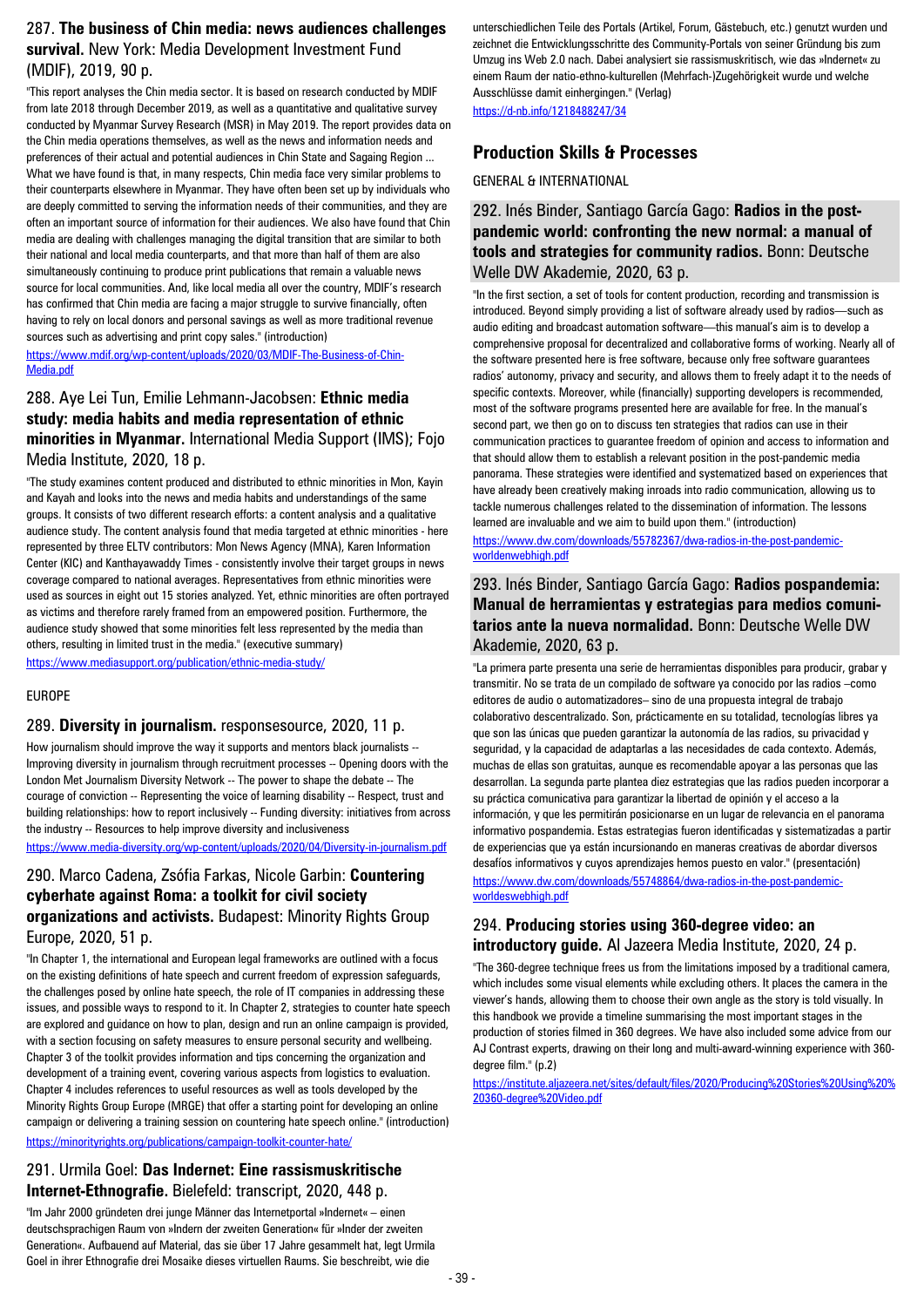### **Research & Research Methods in Communication / Media Studies**

#### GENERAL & INTERNATIONAL

#### 295. Robert V. Kozinets: **Netnography: the essential guide to qualitative social media research.** 3rd ed. Los Angeles et al.: Sage, 2020, viii, 460 p.

1. Introducing: Netnography, Qualitative Social Media Research Methods, and This Book - - 2. A History of Social Media -- 3. Media: Communicating and Connecting in the 21st Century -- 4. Socialities: All the Ways We Connect -- 5. Praxis: Introducing Practices and Data Operations -- 6. Ethics: Procedures and Flowcharts, Updates and Rules -- 7. Data: The Methodology of Netnographic Data Collection -- 8. Investigating: Five Steps to Social Media Data Collection -- 9. Interacting: Turning Connection and Communication into Research Data -- 10. Immersing: Journaling and Organizing a Reflective Curation -- 11. Integrating: Combining Telescopic and Microscopic Understandings -- 12. Analyzing: Elemental Data Transformation Operations -- 13. Interpreting: How to Discover and Make Meaning from Netnographic Data -- 14. Communicating: Presenting and Publishing Your Netnography -- 15. The Future of Netnography

#### 296. Sandra Jeppesen, Paola Sartoretto (eds.): **Media activist research ethics: global approaches to negotiating power in social justice research.** Cham: Palgrave Macmillan, 2020, xxiii, 276 p.

1. Introduction: Mapping Questions of Power and Ethics in Media Activist Research Practices / Sandra Jeppesen, Paola Sartoretto -- 2. Research Ethics: Critical Reflections on Horizontal Media Activism Research Practices / Sandra Jeppesen -- 3. Dealing with Ethical Dilemmas in Activist Research on Social Movement Media / Paola Sartoretto, Leonardo Custódio -- 4. Challenges for Social movement Research in the Context of Inequality: The MST in Brazil / Mayrá S. Lima, Solange I. Engelmann -- 5. Denaturalizing Research Practices: (Re)signifying subject positions through decolonial theories / Vera Martins, Rosane Rosa -- 6. Disrupting Settler Colonialism and Oppression in Media and Policy-Making: A view from the Community Media Advocacy Centre / Gretchen King -- 7. Wearing Multiple Reflexive Hats: The ethical complexities of media-oriented Community Engaged Learning / Sandra Smeltzer -- 8. The Ethics of Reciprocal Communication / Julia Velkova -- 9. Researcher Ethics: Between Axiological Reasoning and Scientific Discussion / Gökçe Tuncel -- 10. Difficult Choices: Application of Feminist Ethics of Care in Action Research / Ekaterina Kalinina -- 11. The Ethics of Media Research with Refugees / Eugenia Siapera, Sara Creta -- 12. Challenges of Ongoing Conflict Research: Dialogic autoethnography in studies of post-2014 Ukraine / Yuliya Yurchuk, Liudmila Voronova <https://doi.org/10.1007/978-3-030-44389-4>

#### 297. Last Moyo: **The decolonial turn in media studies in Africa and the global South.** Cham: Palgrave Macmillan, 2020, 308 p.

"This book develops a nuanced decolonial critique that calls for the decolonization of media and communication studies in Africa and the Global South. Last Moyo argues that the academic project in African Media Studies and other non-Western regions continues to be shaped by Western modernity's histories of imperialism, colonialism, and the ideologies of Eurocentrism and neoliberalism. While Africa and the Global South dismantled the physical empire of colonialism after independence, the metaphysical empire of epistemic and academic colonialism is still intact and entrenched in the postcolonial university's academic programmes like media and communication studies. To address these problems, Moyo argues for the development of a Southern theory that is not only premised on the decolonization imperative, but also informed by the cultures, geographies, and histories of the Global South. The author recasts media studies within a radical cultural and epistemic turn that locates future projects of theory building within a decolonial multiculturalism that is informed by trans-cultural and trans-epistemic dialogue between Southern and Northern epistemologies." (publisher) <https://doi.org/10.1007/978-3-030-52832-4>

#### AMERICAS & CARIBBEAN

298. Fernando Oliveira Paulino, Gabriel Kaplún, Miguel Vicente Mariño, Leonardo Custódio: **Tradiciones de investigación en diálogo: estudios sobre comunicación en América Latina y Europa.** Ramada (Portugal): Media XXI; Formalpress, 2020, 358 p.

**Parte 1: Funcionalismo.** Las corrientes "funcionalistas": de Los malentendidos hacia una relectura de sus aportes / Tanius Karam Cárdenas -- El funcionalismo en los estudios en comunicación en Europa: su rol fundacional para la crítica y sus intentos de perpetuidad / Antonio Castillo Esparcia y Alejandro Álvarez-Nobell -- Un desafío necesario para la Comunicación: Pensar el Funcionalismo y los funcionalistas / Pedro Russi -- **Parte 2: Teoría Crítica.** Teoría Crítica: El puente entre la economía política de la comunicación y

los estudios culturales / Ruth de Frutos -- La economía política de la comunicación en Latinoamérica / Javier Torres Molina -- Apuntes sobre economía política y pensamiento crítico en los estudios de comunicación en Europa y América Latina / César Bolaño -- Debate sobre Teoría Crítica y Economía Política de la Comunicación / Javier Torres Molina, César Bolaño y Ruth de Frutos -- **Parte 3: Estudios Culturales.** Historia, debates y principales referencias de los estudios culturales en Europa / Leonarda García-Jiménez, Manuel Hernández Pérez y Filipa Subtil -- La comunicación en, desde y para la cultura. Apuntes para un balance de los Estudios Culturales (en Comunicación) en América Latina: trayectoria, temas y críticas / Marta Rizo -- La Naturaleza Internacional de los Estudios Culturales en Diálogo / Leonardo Custódio, Miguel Vicente Mariño, Leonarda García-Jiménez, Manuel Hernández Pérez, Filipa Subtil y Marta Rizo -- **Parte 4: Alternativismo.** Los estudios sobre comunicación alternativa y comunitaria en Europa desde una perspectiva histórica y comparada / Alejandro Barranquero y Emiliano Treré -- Complejidades de la alteridad/alternatividad: teoría y praxis de las corrientes alternativistas en comunicación en América Latina / Lázaro M. Bacallao-Pino -- La comunicación alternativa en Europa y América Latina: qué lejos y qué cerca / Gabriel Kaplún, Alejandro Barranquero y Emiliano Treré -- **Parte 5: Poscolonialismo.** Corrientes poscoloniales en los Estudios de Comunicación Europeos: ¿Una oportunidad para la renovación? / Sarah Anne Ganter y Félix Ortega -- Des-occidentalizar la Comunicación / Erick R. Torrico Villanueva -- Debate sobre el Poscolonialismo y la Descolonialidad: El Cambio y la Esperanza desde las Perspectivas Latinoamericana y Europea / Nico Carpentier, Sarah Anne Ganter, Félix Ortega y Erick Torrico -- **Parte 6: Feminismo.** Género y comunicación: avances y retrocesos en una península ibérica en crisis / Juana Gallego Ayalay Maria João Silveirinha -- Situación de los estudios de género en la comunicación en América Latina: una breve mirada desde Brasil / Cláudia Lago, Mara Coelho de Souza Lago y Monica Martinez -- Matices del feminismo y los estudios de género en la investigación de la comunicación europea y latinoamericana / Juana Gallego Ayala, Leonardo Custódio, Cláudia Lago, Mara Coelho de Souza Lago, Monica Martinez y Maria João Silveirinha

[https://www.alaic.org/site/wp-content/uploads/2020/12/Tradiciones-de-Investigacion-en-](https://www.alaic.org/site/wp-content/uploads/2020/12/Tradiciones-de-Investigacion-en-Dialogo-capa-3.pdf)[Dialogo-capa-3.pdf](https://www.alaic.org/site/wp-content/uploads/2020/12/Tradiciones-de-Investigacion-en-Dialogo-capa-3.pdf)

### **Science Journalism, Research Dissemination, Scholarly Communicartion**

GENERAL & INTERNATIONAL

299. Deborah Blum, Joshua Hatch, Nicholas Jackson (eds.): **KSJ science editing handbook.** Massachusetts Institute of Technology (MIT), Knight Science Journalism Fellowship; Kavli Foundation; Howard Hughes Medical Institute, 2020, 250 p.

"This handbook aims to draw lessons from those who specialize in science writing and editing — to provide their insights, knowledge, tips, and resources to all editors. The goal is to help ensure that science journalism meets the highest standards of quality no matter what the publication or the audience. The handbook is designed to empower editors to ask the right questions, enable them to spot faulty reporting or flawed science, and to provide information on best practices in reporting on science and the many subjects, now more critical than ever, that it touches, whether the environment or a pandemic. The book provides practical tips for editors. But it also seeks to recognize the unique challenges and decisions they face. Many of the lessons are illustrated by example — when science journalism shone as well as when it was left wanting." (introduction) <https://ksjhandbook.org/>

### 300. Toss Gascoigne, Bernard Schiele, Joan Leach (eds.): **Communicating science: a global perspective.** Canberra: ANU Press, 2020, xi, 982 p.

"This collection charts the emergence of modern science communication across the world. This is the first volume to map investment around the globe in science centres, university courses and research, publications and conferences as well as tell the national stories of science communication. How did it all begin? How has development varied from one country to another? What motivated governments, institutions and people to see science communication as an answer to questions of the social place of science? Communicating Science describes the pathways followed by 39 different countries. All continents and many cultures are represented. For some countries, this is the first time that their science communication story has been told." (publisher) <http://doi.org/10.22459/CS.2020>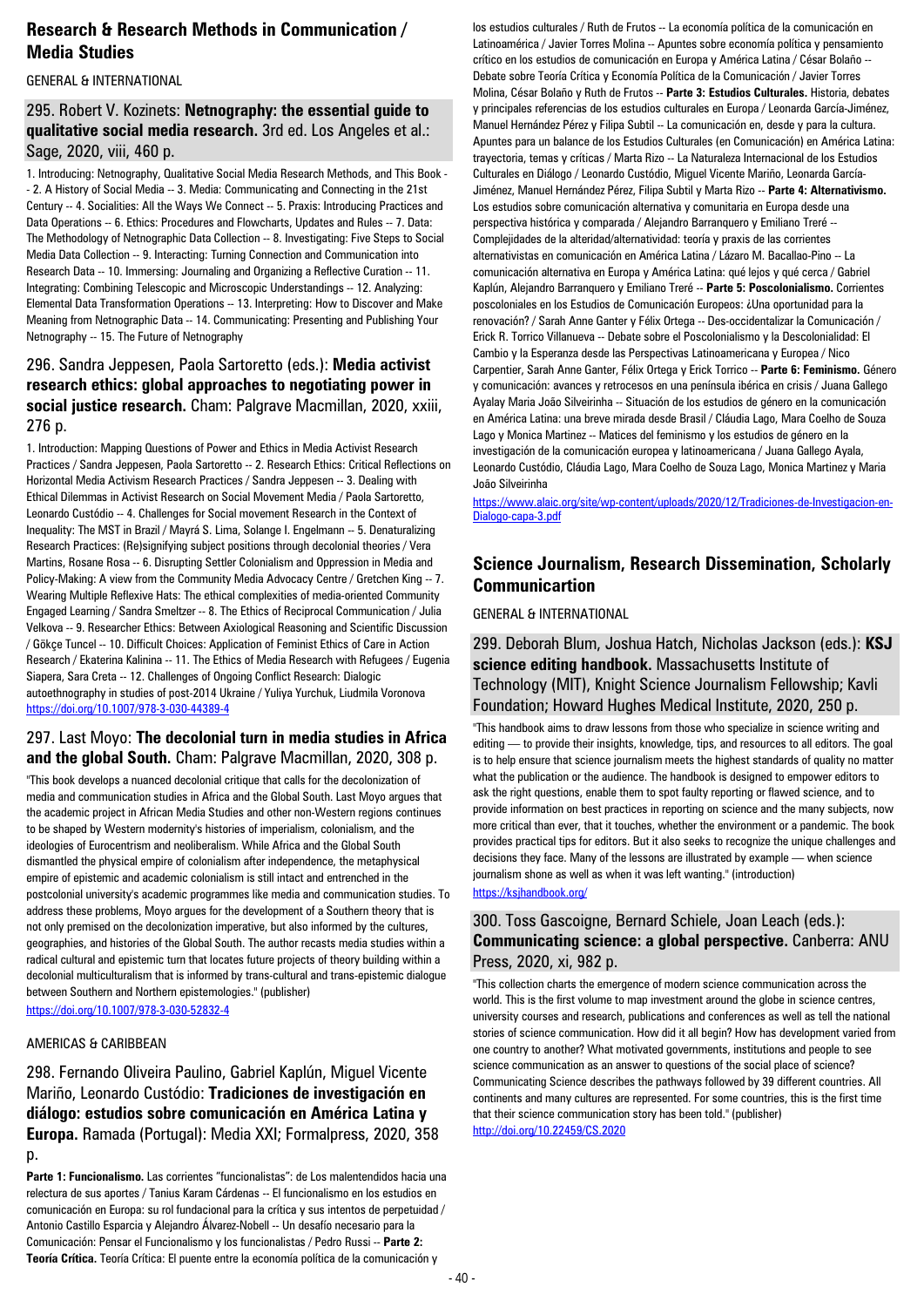Index CDAC Network - 107, 174, 181, 182 Freedom (ECPMF) - 210 Howard Hughes Medical Institute - 299<br>Abolou, Camille Roger - 149 Center for International Media European Migration Network, National Hrynick, T. - 94 Aboulez, Jumine - 218<br>Aboulez, Nemine - 218 Assistance (CIMA) - 260, 261 Contact Point Austria - 280 Hrynick, Tabitha - 104<br>Acción Cultural Lovola (ACLO) - 89, 90 Center for Media, Data and Society fact India Media Literac Acción Cultural Loyola (ACLO) - 89, 90 Center for Media, Data and Society fact India Media Literacy Network - 14 Huang, Ronghuai - 190<br>Advancing Rights in Southern Africa (CMDS) - 143 Fakhruddin, Bapon - 179 Human Rights W Advancing Rights in Southern Africa (CMDS) - 143 Fakhruddin, Bapon - 179 Fakhruddin, Bapon - 6265<br>4 Hunag, Qian - 4 Center for Strategic & International Fanta, Alexander - 265 Fanta, Alexander - 62, 2141 Alexander - 62, 2 Center for Strategic & International Fanta, Alexander - 265 Hunag, Qian - 4 (ARISA) - 87 African Peacebuilding Network (APN) - Studies - 236 Farkas, Zsófia - 290 Hunter, Christine M. - 108<br>Centre for Humanitarian Dialogue - 66 Faustino, Paulo - 186 Hutchinson, Genevieve - 105 medial decedenting reduction (vality)<br>T2 Mutchinson, Genevi<br>frobarometer - 5, 6, 7, 8, 9, 104, 105 Centro de Assessoria e Apoio a Fernández Buils, Facundo - 34 Høigilt, Jacob - 121 Afrobarometer - 5, 6, 7, 8, 9, 194, 195, Centro de Assessoria e Apoio a Fernández Buils, Facundo - 34 Høigilt, Jacob - 121<br>155 - Iniciativas Sociais (CAIS) - 130 Iniciativas Sociais (CAIS) - 130 Ferrell Lowe, Gregory - 120 Iannantuoni, Alice - 1:<br>1997 - Cerón Llive, Patricio - 48 Finlay, Alan - 249 Iberoamericana - 285 Aguaded, Ignacio - 26 Cerón Llive, Patricio - 48 Finlay, Alan - 249 Iberoamericana - 285 CeSID - 17 Fletcher, Richard - 3 Ideas42.org - 96 Aguirre Alvis, José Luis - 32 Al Jazeera Media Institute - 294 Chandola, Tripta - 15 Flueckiger, Simone - 220 ldris, Iffat - 57<br>Alcaíno, Camila - 49 Chaparro Escudero, Manuel - 246 FOI, Swedish Defence Research lglesias R Alcaíno, Camila - 49 Chaparro Escudero, Manuel - 246 FOI, Swedish Defence Research Iglesias Rodríguez, Ana - 207<br>Alfamed - 26 Impiombato, Daria - 207 Cherubini, Federica - 81 Agency - 245 Agency - 245 Impiombato, Daria - 2 Alfamed - 26 Cherubini, Federica - 81 Agency - 245<br>Alfaned - 26 Cherubini, Federica - 81 Agency - 245<br>Alfandika. Last - 47 Chikaipa, Victor - 282 Fojo Media Institute - 232, 249, 288 Chikaipa, Victor - 282 Fojo Media Institute - 232, 249, 288 Institute of Development Studies - 57,<br>Chingwete, Anyway - 7 Ford, Elaine - 91 119, 123, 233 Alianza Clima y Desarrollo (CDKN) - Chingwete, Anyway - *1* Ford, Elaine - 91 Ford, Elaine - 91 Chiumbu, Sarah - 270 האומבע האוויב של האוויד השמות ו-Chiumbu, Sarah - 270 Formalpress - 298 Institute of Development Studies (IDS)<br>Alimardani. Mahsa - 45 Chocarro, Silvia - 215 Forum on Information and Democracy - 111 Alimardani, Mahsa - 45 Chocarro, Silvia - 215 Forum on Information and Democracy - 111 Clark, Helen - 179 162 Institute of Network Cultures - 15 Allam, Rasha - 253 Clarke, Sarah - 215 **Fragua - 246** Fragua - 246 **Instituto para el Desarrollo Rural de**<br>Clifford, Hannah - 79 Free Press Unlimited - 19, 185, 224, Sudamérica (IPDRS) - 13, 89, 90 Amnesty International - 202, 206, 212, Clifford, Hannah - 79 Free Press Unlimited - 19, 185, 224, Sudamérica (IP<br>254 - Intech Open - 254 , Cole, J. - 94 , 227, 251 , 207, 251 Cole, J. - 94 227, 251 Intech Open - 254 223 Amsterdam University Press - 170, 268 Commonwealth of Learning (COL) - 192 Freedom House - 198 intellect - 271 Amsterdam University Press - 170, 268 Commonwealth of Learning (COL) - 192 Freedom House - 198<br>Anaskin, Eduard - 141 Conley, Heather A. - 236 Friemel, Thomas N. - 145 International Alert - 56<br>Andi Simge - 81, 219 Cooley, A Andskin, Eduard - 141<br>Andi, Simge - 81, 219 Cooley, Asya - 64 Fritz, Audrey - 207 International Center for Journalists<br>Angel Reves Johanna C - 168 Cooley, Skye - 64 Fundación Jubileo - 131 (ICFJ) - 82 Ángel Reyes, Johanna C. - 168 Cooley, Skye - 64 Fundación Jubileo - 131 (ICFJ) - 82 Cooper, Ann - 142 Fundación para la Libertad de Prensa International Development Ann - 142 Fundación para la Libertad de Prensa International Development Ann - 163 Cooper, Ann - 142 Fundación para la Libertad de Prensa Int Coordinadora de Radios Populares y (FLIP) - 52, 74 Centre (IDRC) - 172<br>Educativas del Ecuador (CORAPE) - Fundación Telefónica - 168 International Federation of Journalists Appiah-Nyamekye Sanny, Josephine - 6 Educativas del Ecuador (CORAPE) - Fundación Telefónica - 168 International Federation of Journalists Application Salinchyc Carlify, Josephine - 6<br>Arévalo Salinas, Alex Iván - 63 48<br>Armah-Attoh. Daniel - 197 Cortés, Diego Mauricio - 40 59 59 Cortés, Diego Mauricio - 40 59 1990 Februarie - 1980 International Labour Organization (ILO) - 1980 CRC Press - 36 1990 Februarie - 1980 Februarie - 1971 Article 19 - 213<br>
Article 19 - 213<br>
Article 19 et al. - 209 Custódio, Leonardo - 298 Galus, Aleksandra - 266 Article 19 et al. - 209 Custódio, Leonardo - 298 Galus, Aleksandra - 266 International Media Support (IMS) - 16, Asian and Pacific Training Centre for Custodio, Pamela A. - 150 Ganjanakhundee, Su<br>Information and Communication Dachwitz, Ingo - 265 Garbin, Nicole - 290 Dachwitz, Ingo - 265 Garbin, Nicole - 290 International Organization for Migration<br>Dalton, Jacqueline - 105 García Gago, Santiago - 292, 293 (IOM) - 276, 279, 283 monium and Carlin and Carlin Carlin Dalton, Jacqueline - 105 García Gago, Santiago - 292, 293<br>
(APCICT - 175 DataLEADS - 14 Gascoigne, Toss - 300 Composition Composition Composition Composition Composition Cascoigne, Toss - 300 International Publishers Association (APCICT - 175 de Angelis, Enrico - 267 Gasteazoro, Enrique - 205 (IPA) - 151, 193 de Angelis, Enrico - 267 **Gasteazoro, Enrique - 205**<br>Delgado, Juan Sebastián - 133 **Gates Foundation - 217** n Lettin, Varian - 217 (International Telecommunication Union<br>Aufi, Hassan - 30 (Internation Union Australian Strategic Democracia Digital - 91 (Internation Australian Strategic Policy Institute Democracia Digital - 91 (IT Australian Strategic Policy Institute Democracia Digital - 91 Gaysynsky, Anna - 108<br>(Institutional Cyber Policy Demos - 231, International Cyber Policy Demos - 231, International Cyber Policy المالك, ASPI), Internews - 11, 14, 27, 51, 87, 97, 100, 231 Ghimire, Bhabasagar - 159 Internews - 11, 14, 27, 51, 87, 97, 100, 200, 201, 208, 264 Internews - 11, 14, 27, 51, 87, 97, 100, 200, 201, 208, 2084 Internews - 11 Centre - 65, 75, 137, 139, 207, 243 Denghua Zhang - 240 Gil, Alberto - 35 117, 228, 2<br>Colling Channes Frevew - 204 Department of Pacific Affairs (DPA) - Gili, Guido - 35 1 Josos - 2, 153 Denire - 05, 15, 157, 159, 201, 245<br>Ayalew, Yohannes Eneyew - 204 Department of Pacific Affairs (DPA) - Gili, Guido - 35 Ipsos - 2, 153<br>Backhaus, Bridget - 53 270 240 Global Conference for Media Freedom, Iqani, Mehita - 27 Backhaus, Bridget - 53 240 Global Conference for Media Freedom, Iqani, Mehita - 270 Badrinathan, Sumitra - 3 DeTACT - 58 November 16, 2020 - 187 IREX - 17<br>Ballarini, Loïc - 269 Deutsche Gesellschaft für Internationale Global Investigative Journalism Network Isbell, Thomas - 195 Ballarini, Loïc - 269 Deutsche Gesellschaft für Internationale Global Investigative Journalism Network<br>Baranovsky, Alla - 1 Zusammenarbeit (GIZ) - 263 (GIJN) - 106 Barata, Joan - 80 Ito, Misako - 28<br>Barata, Joan - 80 Ito, Misako - 28<br>Barhey Francis - 33 Ito, Micholas - 299 Italyang und Conçalves, Euclides - 123 Jackson, Nicholas - 299 Barbey, Francis - 33 Therapie, Beratung und Gonçalves, Euclides - 123<br>Barbey, Francis - 33 Therapie, Millientherapie (DGSF), Gorter, Anna - 224 Barbey, Tancis - 33<br>Bard College - 41 **Familientherapie (DGSF),** Gorter, Anna - 224 Jacob, Jacob, Jacob Udo-Udo - 196<br>Batchelor, Simon - 111 Fachgruppe Onlineberatung und Grady, Christopher - 155 Jahani, Eaman - 1 Fachgruppe Onlineberatung und Grady, Christopher - 155 Jahani, Eaman - 1 Batchelor, Simon - 111 Baum, Matthew A. - 1<br>Baum, Matthew A. - 1 Medien - 109<br>Bazoberry Chali, Oscar - 13 Deutsche Welle DW Akademie - 22, 48, Ground Truth Solutions - 174, 181, 182 Jempson, Mike - 278 Beutsche Welle DW Akademie - 22, 48, Ground Truth Solutions - 174, 181, 182 Jempson, Mike - 278<br>161, 184, 259, 284, 292, 293 Groves, Darcy Isobel Cyr - 41 Jeppesen, Sandra - 296 BBC Media Action - 71 <sup>161</sup>, 184, 259, 284, 292, <sup>293</sup> Groves, Darcy Isobel Cyr - 41 Jeppesen, Sandra - 296 , 105, 113, 159, Development and Peace Foundation Grupo Comunicar Ediciones - 26 Jesuitenmission Deutschland - 38 226 Jesuitenmission Deutschland - 38 226 Jesuitenmission Deutschland - 38 226 Jesuitenmission Deutschland - 38 226 Jiménez-Ma Beattie, Tracy - 139 (SEF) - 201 Guachamín, Jorge - 48 Jiménez-Martínez, César - 157 Bedin Fontana, Leandro Luis - 39 Digital Impact Alliance (DIAL) - 164 Gunawardene, Nalaka - 16 Jones, Timothy M<br>111 - Belda Francisco - 186 Djerf-Pierre, Monika - 216 G Belda, Francisco - 186 Djerf-Pierre, Monika - 216 Gutiérrez, Paulina - 215 Jones. Tom - 111 Dolezal, Katharina-Sophia - 102 Guzik, Paulina - 44 Judosn, Ellen - 231 Bell, Emily - 82 Benney, Jonathan - 135 Dragomir, Marius - 116 Haarman, Esther - 283 Kajimoto, Masato - 28 Bertoglia, María Paz - 102 Du Toit, Peter - 117 Haider, Huma - 233 Kamboh, Shafiq Ahmad - 158 Biblos - 134 Dupar, Mairi - 147 Hakizimana, Furaha - 263 Kaplún, Gabriel - 298 Dzebo, Semir - 143 Hamada, Basyouni - 254 Kassova, Luba - 217 Binder, Inés - 292, 293 Birkinbine, Benjamin J. - 169 Dzisah, W. S. - 271 Hanitzsch, Thomas - 247 Kato, Fumitoshi - 170<br>1999 - Blever, Kevin - 260 Sedam Centre for Economics and Foreign Hannah Smith and Katherine Mansted - Kavli Foundation Bleyer, Kevin - 260 edam Centre for Economics and Foreign Hannah Smith and Katherine Mansted -<br>Blum, Deborah - 299 Policy Studies - 144 65 Blum, Deborah - 209 Folicy Studies - 144 Folicy Studies - 144 Folicy Studies - 144 Folicy Studies - 144 Folicy Studies - 144 Folicy Studies - 144 Folicy Studies - 144 Folicy Studies - 144 Folicy Studies - 16 Folicy Studies Edinburgh University Press - 46 Harlander, Jonathan -<br>Edjekumhene, Ishmael - 122 Harrison, Jackie - 218 Bon, Anna - 160 Edjekumhene, Ishmael - 122 Harrison, Jackie - 218 Kettemann, Matthias C. - 201 Bonfadelli, Heinz - 145 Edström, Maria - 216 Hatch, Joshua - 299 Keulder, Christiaan - 8 Bontcheva, Kalina - 93 EdTechHub - 191 Hedenskog, Jakob - 245 Kirdemir, Baris - 144 , 218 El Damanhoury, Kareem - 76 Hegdal, Åsfrid - 151<br>British Academy - 98 El Ghetany, Salma - 253 Herbert von Halem Verlag - 145 British Council - 56 El Ghetany, Salma - 253 Herbert von Halem Verlag - 145 KoBra Kooperation Brasilien - 39, 127,<br>Brown, Pete - 82 Brown, Pete - 82 El Mohammadiane Tarbift, Amal - 246 Herder - 163 128 128 128<br>Eleven International Publishing - 234 Hernández Díaz, Gustavo - 12 Köhler, Tanja - 252 Brunnschweiler, Christa N. - 122 Eleven International Publishing - 234 Hernández Díaz, Gustavo - 12 Köhler, Tanja - 252 Ellehuus, Rachel - 236 Hernández Martín, Azucena - 29 Kohlhammer - 37 Buj, Joseba - 168 Burgdorf, Caitlin E. - 108 Elsayed, Lilah - 77 Hieber-Girardet, Loretta - 179 Koné, Joseph - 9 Burgos, Edixela - 132 Elswah, Mona - 45 Higgins, Daire - 262 Konrad-Adenauer-Stiftung, Media Burgos, Edixela - 132<br>Buschow, Christopher - 189 Engbretsen, Martin - 268 Hjelm, Mattias - 245 Programme South East Europe - 241<br>Butler, Nadia - 103 Engelhardt, Emily - 109 Hjorth, Larissa - 170 Konrad-Adenauer-Stiftung (K Engelhardt, Emily - 109<br>Butler, Nadia - 103 Engelhardt, Emily - 109 Hjorth, Larissa - 170 Konrad-Adenauer-Stiftung (KAS) - 79,<br>Cadena, Marco - 290 Ensign, Margee - 196 Höpflinger, Anna-Katharina - 31 91, 133 Ensign, Margee - 196 **Ensign, Margee - 196** Höpflinger, Anna-Katharina - 31 91, 133<br>E-pact Consortium - 111 Hoffman, Samantha - 243 Kostelancik, Tim - 236

**Author & Publisher** Cave, Danielle - 243 European Centre for Press and Media Horst, Heather - 170<br>CDAC Network - 107, 174, 181, 182 Freedom (ECPMF) - 210 Howard Hughes Mec European Migration Network, National Hrynick, T. - 94<br>Contact Point Austria - 280 Hrynick, Tabitha - 104 Campbell, Nnenia - 177 E-pact Consortium - 111 Hoffman, Samantha - 243 Kostelancik, Tim - 236 , 178 Case, Dillon - 260 Espinar, Lara - 246 Hogeveen, Bart - 137 Kotisová, Johana - 248 Holdis, Dumitrita - 143 Kozinets, Robert V. - 295 Castillo, Gil - 133

ISEAS Yusof Ishak Institute - 136<br>Ito, Misako - 28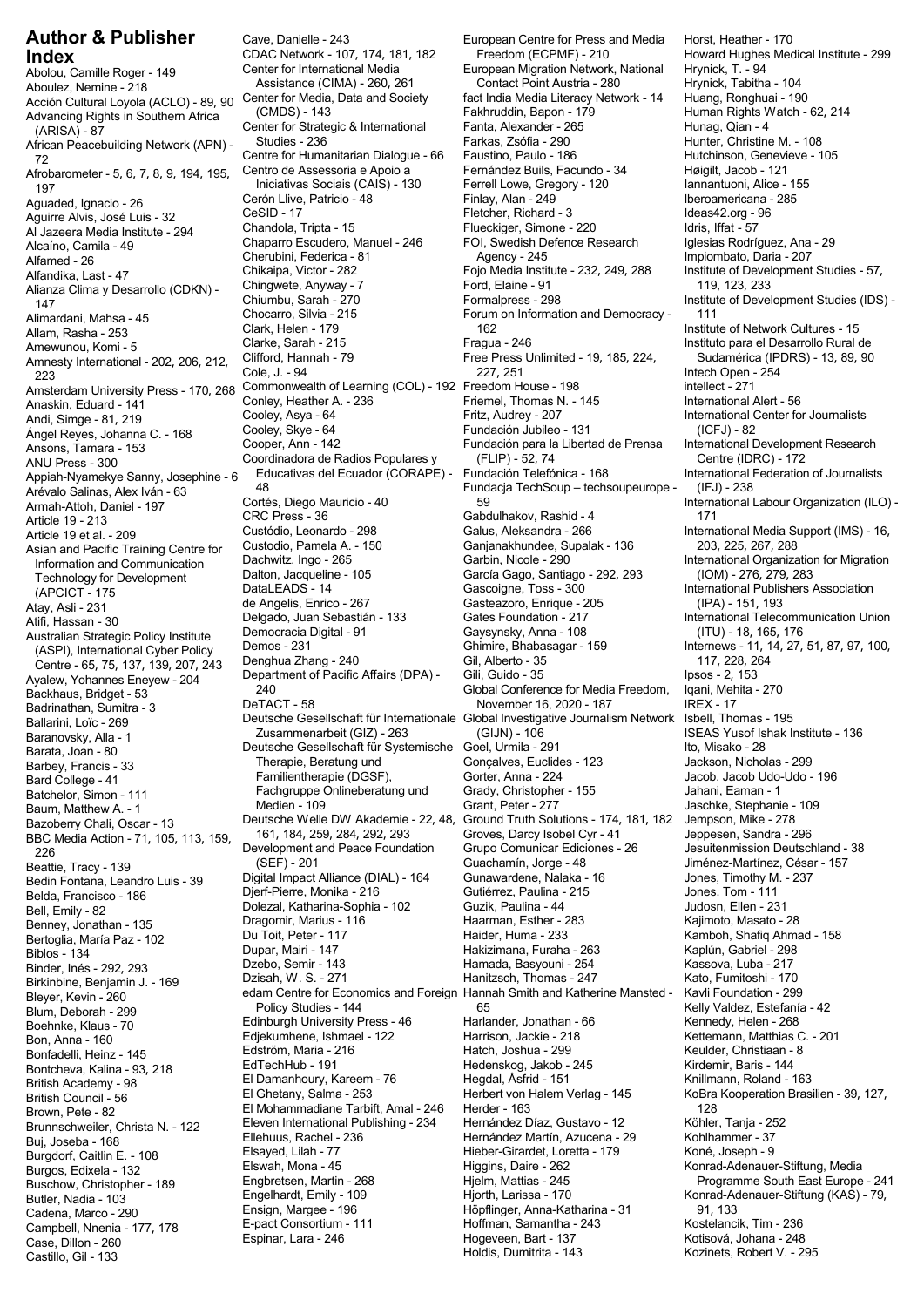Krönke, Matthias - 194 Nordicom - 120, 216 Ryan, Fergus - 207 - 221 Kuppuswamy, Sunitha - 183 193 Sage - 295 191, 218, 222, 257, 258 Leach, Joan - 300 Nwaodike, Chioma - 228 Salawu, Abiodun - 281 Bureau for Education in Asia and the<br>Calimani, Ibrahim - 180 Pacific - 28 Pacific - 28 Salmani, Ibrahim - 180 Pacific - 28 Leclère, Thierry - 279 Octaedro - 29 Salmani, Ibrahim - 180 Pacific - 28 Lei Tun, Aye - 288 Österreichische Forschungsstiftung für Sartoretto, Paola - 296 221 Leiser, Anne - 70 Internationale Entwicklung (ÖFSE) - Savage, Philip - 120 UNICEF - 24 L'Harmattan - 30, 33, 125, 126, 149, Özdalga, Elisabeth - 46 Schachtner, Christina - 25 - 221 272, 275 Ohashi, Kana - 170 Schiele, Bernard - 300 Universidad Católica Andrés Bello - 12, Liberia Media Development (LMD) Oliveira Paulino, Fernando - 298 Schlegel, Linda - 68 Universidad Católica Boliviana, Servicio Program - 97 Open Book Publishers - 4 Schmidt-Sane, M. - 94 de Capacitación en Radio y Televisión Liu, Dejian - 190 OSCE Representative on Freedom of Schoot Uiterkamp, Tim - 19 Universidad de San Andrés, Encuesta López-García, Xosé - 188 Osman, Wazhmah - 138 Scott, James M. - 237 Pública (ESPOP) - 10 242 Ovoundaga, Marcy Delsione - 126 Searight, Amy - 236 México - 168 Lugo-Ocando, Jairo - 256 **Oxford University Press Southern Africa**<br>
Lujala, Põivi - 122 **Dortografia - 180 University Press Southern Africa** Lygnerud Boberg, Emma - 225 Pace, Paola - 279 Ségorbah Silwé, Kaphalo - 9 Universidade Federal do Espírito Santo,<br>13 Macedonian Institute for Media (MIM) - Palacio Moreta, Patricia - 42 Selormey, Edem - 6 Centro de Artes, Macedonian Institute for Media (MIM) - Palacio Moreta, Patricia - 42 Selormey, Edem - 6 Centro de Artes, master thesis - 43<br>Palgrave Macmillan - 25, 146, 196, 248, Selva, Meera - 219 Chiversity of Colorado Boulder, Natural 278 Palgrave Macmillan - 25, 146, 196, 248, Selva, Meera - 219 University of Colorado Boulde<br>269, 296, 297 Selvaraj, Mahalakshmi - 183 Hazards Center - 177, 178 Manhiça, Anésio - 123 Palma, Karla - 49 Selvik, Kjetil - 121 University of Illinois at Mare, Admire - 72 (PAHO) - 95, 99, 101, 102 Seward, Ruhiya Kristine - 172<br>Mariño, Miquel Vicente - 298 Pangea - 160 (Shankland, Alex - 123 Mariño, Miguel Vicente - 298 Pangea - 160 Shankland, Alex - 123 University of Illinois Press - 138, 229,<br>Martins, Carla - 186 Shankland, Alex - 123 Shankland, Alex - 123 Shankland, Alex - 123 Martins, Carla - 186 Panos Caribbean - 11 Shopov, Vladmir - 241 250 Massachusetts Institute of Technology Pasquetto, Irene V. - 1 and Public Policy - 1, 142 Health Incentives & Behavioral<br>MIT). Knight Science Journalism Patil. Dhanrai A. - 55 Silvestrini. Stefan - 263 Economics - 96 (MIT), Knight Science Journalism<br>Fellowship - 299 Matasick, Craig - 261 Peace Direct - 60 Siwakoti, Astha - 159 Journalism Programme - 249<br>Matsiegui Mboula, Fortuné - 272 PEN America - 61 Smith, Josh - 231 University of W Mauri-Ríos, Marcel - 112 Peralta, Lidia - 246 Smith, Matthew L. - 172 Uren, Tom - 243 Mawarire, Teldah - 87 Pérez-Seijo, Sara - 188 Sneddon, Alison - 152 Brettarian Action - USAID - 17, 167<br>173 McClure, Dan - 181, 182 Peschaka, Jörg - 67 Social Science in Humanitarian Action - USAID, Digital Frontiers Proje McDevitt, Andy - 211 Pezzoli-Olgiati, Daria - 31 Platform (SSHAP) - 94, 103, 104 Varrall, Merriden - 242 Media Development Investment Fund Pink, Sarah - 170 Social Science Research Council - 72 Vartanova, Ele<br>285 - MDIF) - 286, 287 Southern Africa Labour and Vervuert - 285 Media Diversity Institute - 58, 278 Pollicy - 228 Pollicy - 228 Development Research Unit Vital Wave - 167<br>Media Foundation for West Africa Ponce, Matías - 134 (SALDRU) - 96 (SALDRU) - 96 Vizcaíno-Verdú, Arantxa - 26 Media Foundation for West Africa (MFWA) - 83, 84, 85, 86 Pontificia Universidad Católica Madre y Springer Singapore - 148 Vizoso, Ángel - 188 Media Matters for Democracy - 114 Maestra, Escuela de Administración Steiger, Stefan - 58 Voces del Sur (VDS) - 205 Media XXI - 298 Denemin Ade Empresas, master thesis - 42 Stewart, Devin - 236 Media XXI - 298 Wahl-Jorgensen, Karin - 218<br>Media4Democracy - 199, 200 Pontificia Universitatis Lateranensis, Stiftung Wissenschaft und Politik Media4Democracy - 199, 200 Pontificia Universitatis Lateranensis, Stiftung Wissenschaft und Politik Waisbord, Silvio - 218 Medina, Mercedes - 120 Pontificium Institutum Pastorale (SWP) - 141 Wallis, Jacob - 243<br>Mercado Andia, Karen - 13 "Redemptor Hominis", licenciate Stjernholm, Simon - 46 Watson, Amanda Messenger, Jon - 171 thesis - 34 Strong, Colin - 153 Weck, Winfried - 91 Milosevic, Mira - 187 Practical Action - 152 Szakacs, Judit - 143 Wen-Ying, Sylvia Chou - 108 Minority Rights Group Europe - 290 Press Union of Liberia - 97 Tacchi, Jo - 146 Nemzel, Andrea - 250 Menzel, Andrea - 250<br>200 Minority Rights Group International - 277 Puentes. Iván - 186 Tadros. Mariz - 123 Wenzel. Joachi Minority Rights Group International - 277 Puentes, Iván - 186 Mintal, Jozef Michal - 143 Radcliffe, Damian - 78 Taela, Kátia - 123 Kanssal Mirrer, Oskar - 38<br>MIT Press - 172 Kadio Free Asia (RFA) - 239 Taing, Judy - 215 Khittaker, Joe - 77 MIT Press - 172 Radio Free Asia (RFA) - 239 Taing, Judy - 215 Whittaker, Joe - 77 Mont'Alverne, Camila - 3 Ramírez Encarnación, Marilanda - 42 Tamminga, Philip - 107 Wille, Belkis - 214<br>Morales, Pablo Sebastian - 235 Ramon-Vegas, Xavier - 112 Tatomir, Biljana - 267 Winte Morales, Pablo Sebastian - 235 Ramon-Vegas, Xavier - 112 Tatomir, Biljana - 267 Winters, Matthew S. - 254 Winters, Matthew S. - 156 September 254 S. - 155 September 201<br>Morrison. Maude - 66 Saodah - 254 Ranawana. Ariuna - Morrison, Maude - 66 Ranawana, Arjuna - 16<br>Moßbrucker, Daniel - 161 Reitemeyer, Michael - 163 Moßbrucker, Daniel - 161 Reitemeyer, Michael - 163 Technological University Dublin, doctoral Wole Soyinka Centre for Investigative<br>Moyo, Last - 297 Journalism (WSCIJ) - 227 Moyo, Last - 297 responsesource - 289 thesis - 262 Journalism (WSCIJ) - 227<br>Muchetwa. Sarah Kimberly - 47 Reuters Institute for the Study of Tempo Institute - 251 Women in News - 220 Mukhongo, Lynete Lusike - 124 Journalism - 3, 81, 219 Terracol, Marie - 211 Working Group on Infodemics - 162 Naidoo, Nerissa - 228 **Richards, Robin - 119** Thomas, Elise - 75, 139, 243 World Association of Newspapers and Richards, Robin - 119 Thomas, Elise - 75, 139, 243 World Association of Newspapers and Richter, Hannah - 59 Tho Technology, Faculty of Human Rincón, Omar - 134 Tinari, Serena - 106 World Health Organization - 92<br>Sciences, Department of Ripoll, S. - 94 Tirant Humanidades - 63 Yoder, Mary - 177, 178 Sciences, Department of Ripoll, S. - 94 Tirant Humanidades - 63<br>Communication - 72 Ripoll, Santiago - 104 Tjaden, Jasper - 283 National Council of Persons with Riva, Catherine - 106 Toff, Benjamin - 3 Zausmer, Rebecca - 220 Disability Organizations of Macedonia RNTC - 59 Tonda, Joseph - 272 Zhang, Albert - 75, 139, 243<br>139, 243 Tow Center for Digital Journalism at Zhou, Baohua - 170 National Institutes of Health (NIH) - 108 Robinson, Lisa - 179 Columbia University - 82 Zhuang, Rongxia - 190 Ndoma, Stephen - 7 Rodríguez-Martínez, Ruth - 112 transcript - 252, 291 Zöhrer, Michaela - 154 NEF Consulting - 164 Roper-Fetter, Kamryn - 177, 178 Transparency International - 211 Roper-Fetter, Kamryn - 177, 178 Transparency International - 4<br>Nelsen, Rasmus Kleis - 3 Ross, Jesikah Maria - 51 Trottier, Daniel - 4 Nettlefold, Jocelyn Ellen - 54 Ross Arguedas, Amy - 3 Tufte, Thomas - 158, 1576 Ross Arguedas, Amy - 3 Tulloch, O. - 94 Newlin, Cyrus - 236 Routledge - 247, 281 Tulloch, O. - 94

Krasodomski-Jones, Alex - 231 Nomos - 31, 154, 189 Rudnicki, Konrad - 58 UN Women Asia Pacific Regional Office Korwegian Publishers Association - 151, Sadouskaya-Komlach, Maryia - 267 UNESCO - 21, 23, 69, 80, 93<br>191, 218, 222, 257, 258, 939 - 295 Lehmann-Jacobsen, Emilie - 288 Odag, Özen - 70 Salutin, Gideon - 208 UNFPA Asia Pacific Regional Office - Lexington Books - 256 166 Savin-Baden, Maggi - 36 UNICEF Regional Office for South Asia Ólafsson, Jón Gunnar - 274 López, Gustavo - 283 the Media - 215 Schot, Evaline - 185 de Satisfacción Política y Opinión 270 - 270 - Seddighi, Saeideh - 180 - 270 - 270 - 270 - 270 - 286 - 186<br>Pace, Paola - 279 - Ségorbah Silwé, Kaphalo - 9 - Universidade F 199, 296, 297 269, 297 Selvaraj, Mahalakshmi - 183 1989, 296, 297 269, 297 269, 297 269, 297 Selvik, Kjetil - 1<br>Palma, Karla - 49 26kvik, Kjetil - 121 Paulus, Alexandra - 201 **Paulus, Alexandra - 201** Sinanan, Jolynna - 170 University of the Witwatersrand, Wits Matsiegui Mboula, Fortuné - 272 PEN America - 61 Smith, Josh - 231 University of Westminster Press - 169 "Redemptor Hominis", licenciate Posetti, Julie - 82, 93, 218 Suzina, Ana Cristina - 157 Wellbrock, Christian M. - 189 Ramírez Cáceres, Juan Domingo - 50 Tajudin, Qaris - 251 Reuters Institute for the Study of Nichter, Hannah - 59 Thomson Reuters Foundation - 78 News Publishers (WAN-IFRA) - 220<br>Rincón, Omar - 134 Tinari, Serena - 106 News Publishers (WAN-IFRA) - 220 Rowling, Charles M. - 237

Shorenstein Center on Media, Politics Social Science in Humanitarian Action Southern Africa Labour and Tow Center for Digital Journalism at Zhou, Baohua - 170<br>Columbia University - 82 Zhuang, Rongxia - 190 Trottier, Daniel - 4 **7 Augus Algue da Fonscea, Gilliard - 43** Tufte, Thomas - 146, 157 Nielsen, Rasmus Kleis - 81 Royal Society - 98 Ulshöfer, Gotlind - 37

Lasko-Skinner, Rose - 231 Numan, Haitham - 255 Saha, Sanjib - 159 UNESCO Office Bangkok and Regional para el Desarrollo (SECRAD) - 32 Universidad Iberoamericana Ciudad de Urbana-Champaign, Department of<br>Political Science - 155 U.S. Departement of State - 244 Yousaf, Muhammad - 158